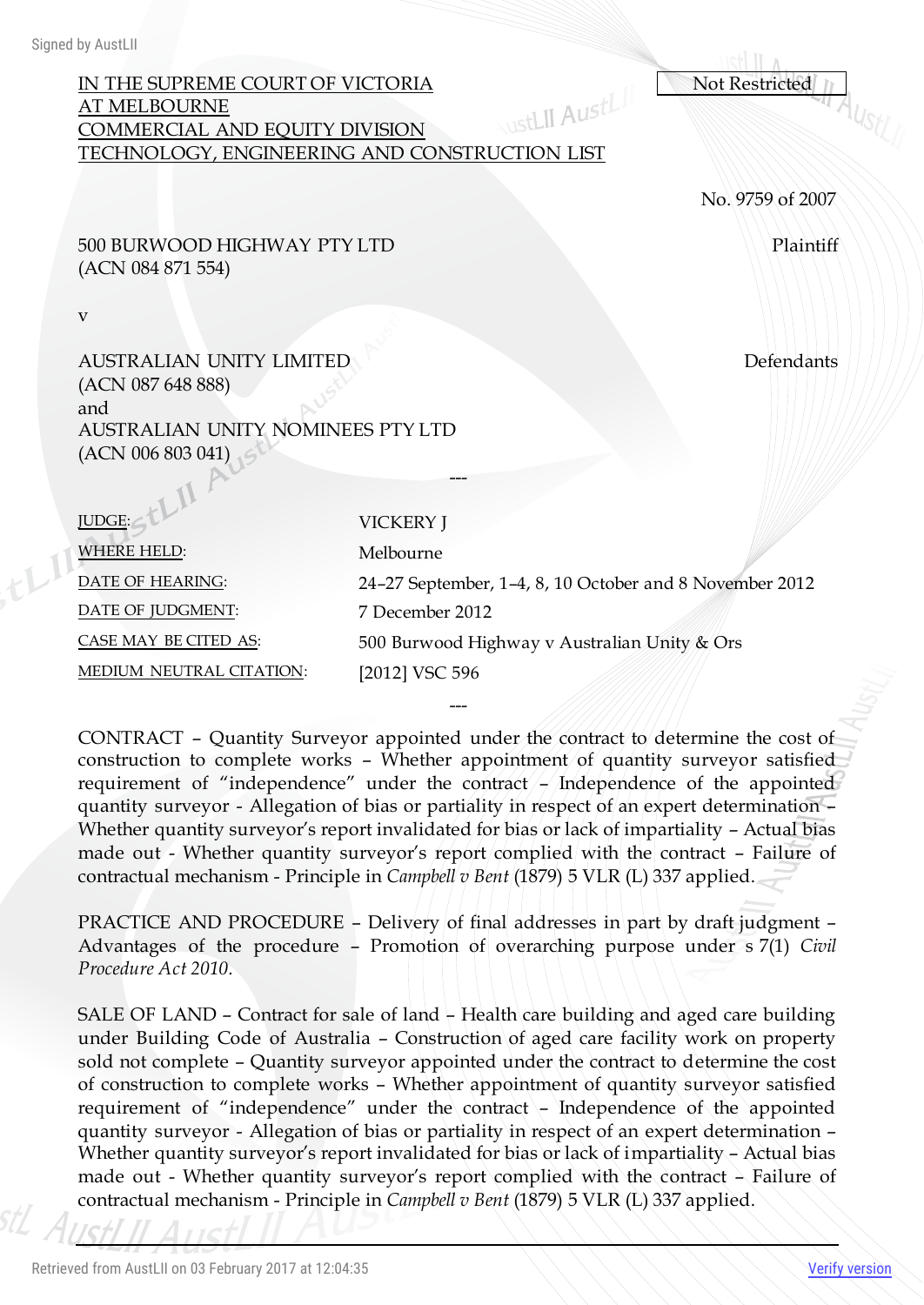# APPEARANCES: Counsel Solicitors

For the Defendant Mr J. Delany SC with

TLIAUSTLII AUSTLII AUSTLII

Ms S. Burchell

For the Plaintiff Mr S. Anderson SC with Ms C. Pierce

Madgwicks

Russell Kennedy

**WEELLI AUSTLII AUSTLIN** 

**STLIT AUSTLIT AUSTLIT AUSTLY**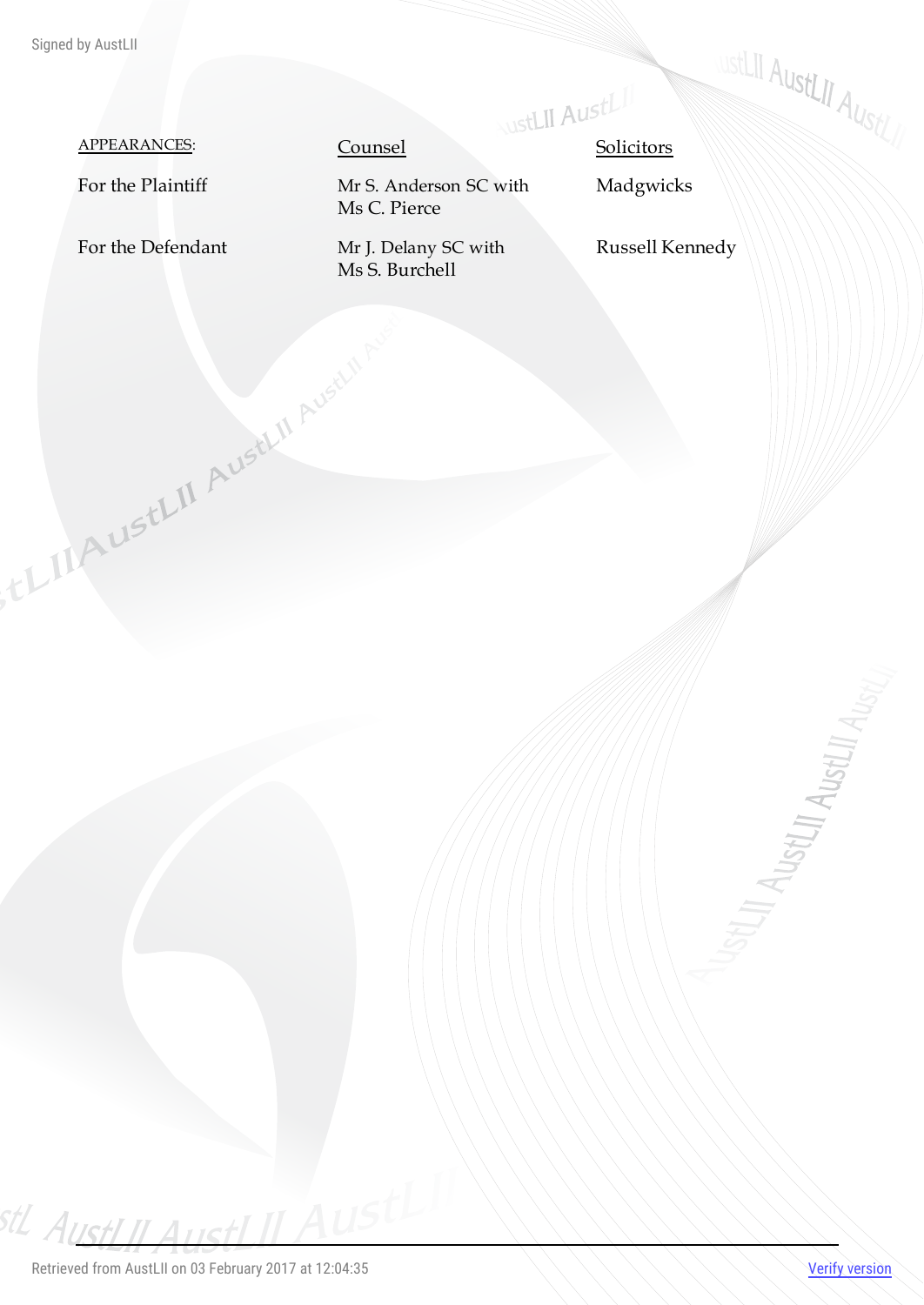## HIS HONOUR:

### **Introduction**

**WISTLII AustLII AustLII** 1 This proceeding arises from a contractual mechanism to facilitate an adjustment to the purchase price of a contact for the sale of land. The mechanism was put in place by the parties and was necessary to accommodate the cost of the construction of an uncompleted development on the land, namely an aged care facility.

WstLII AustLII

- 2 The plaintiff, 500 Burwood Highway Pty Ltd ("500 Burwood"), was the owner of a property located at 502-514 Burwood Highway, Vermont South (the "Property") and the developer of a residential aged care facility with some 110 beds (the "Facility"), and eight independent living units ("Living Units"),which together comprised the development (the "Development"), on the Property.
- <sup>3</sup> The first defendant, Australian Unity Limited ("AU") was the purchaser under the contract of sale dated 16 May 2007 (the "Contract of Sale" or the "Contract") contract of sale dated 16 May 2007 (the "Contract of Sale" or the "Contract") and on 3 August 2007, nominated the second defendant, Australian Unity Nominees ("AU Nominees") as a nominee purchaser under the contract.<sup>1</sup>
	- 4 The purchase price of the Contract, entered into between 500 Burwood as the vendor and AU as the purchaser, was \$35 million. The Development was under construction and partially completed when the parties entered into the Contract.
	- 5 In essence, the Contract of Sale provided for the purchaser to appoint an "independent" quantity surveyor to assess the cost of the works required to complete the development. The cost so determined was to be deducted from the agreed purchase price at settlement.
	- 6 Issues have arisen in relation to the quantity surveyor appointed under the contract namely:
		- (a) whether the quantity surveyor was "independent" (as that term was used in the contract);

 $\overline{a}$ 

<sup>&</sup>lt;sup>1</sup> In these reasons AU and AU Nominees are together or individually referred to compendiously as "AU" for convenience and adopt a precise meaning from the context in each case.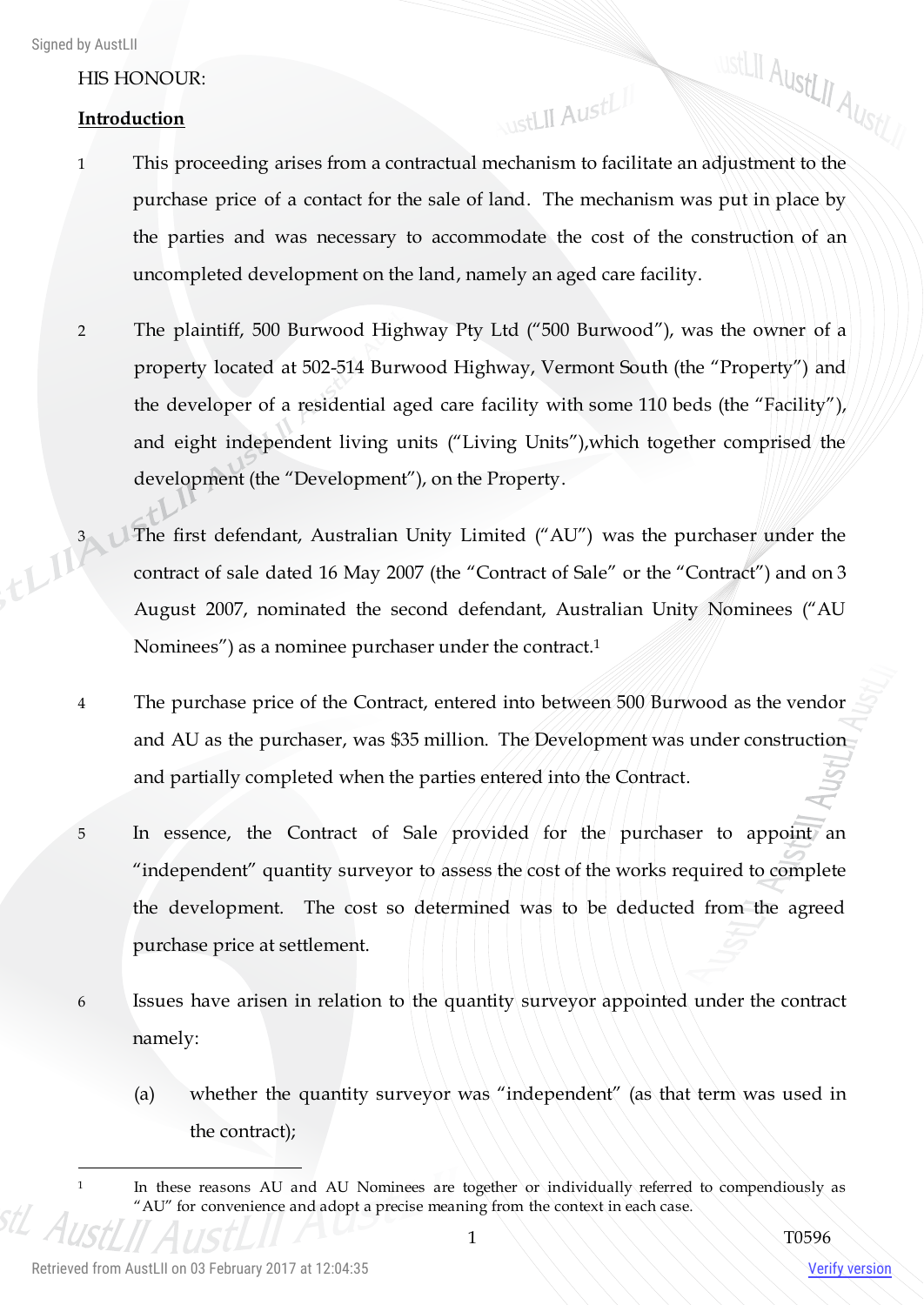- (b) whether the quantity surveyor was actually biased; and  $_{\rm setI}$  II Aus
- (b) whether the quantity surveyor was actually biased; and<br>
(c) whether the quantity surveyor undertook the task required of him under the contract.

#### *The Development*

- 7 On 8 July 2003, the City of Whitehorse issued a planning permit to 500 Burwood in respect of the Development.
- 8 500 Burwood entered into a building contract with Redland Building Co. Pty Ltd ("Redland") for the construction of the Facility and the Living Units.
- 9 The architect for the Development was Mark Allison of Axiom Architects Pty Ltd ("Axiom").
- 10 The relevant building surveyor for the Development was Mr Hank Van Ravenstein.
- 11 The lessee of the Development was proposed to be Whitecross Community Care Group Pty Ltd ("Whitecross").
- 12 The Facility comprised a Victorian-style mansion (also known as "Condominium 1"), which was to accommodate 110 beds, a dining hall and other amenities. This has three storeys and a fourth level, comprised of roof and storage space requiring only periodic maintenance access.
- 13 The Development also included, as part of Stage 1, the eight Living Units, which were separate from the Facility comprising Condominium 1.
- 14 500 Burwood originally conceived of the Development as a Class 9A building for the purposes of the Building Code of Australia (the "BCA"), and the building permits for the first three stages of the Development were issued on this basis. Following discussions with Whitecross Community Care Group Pty Ltd, the proposed tenant of the Facility pursuant to a lease with 500 Burwood, the BCA classification of the Facility was changed from 9A to 9C. The difference between those classifications is explained below.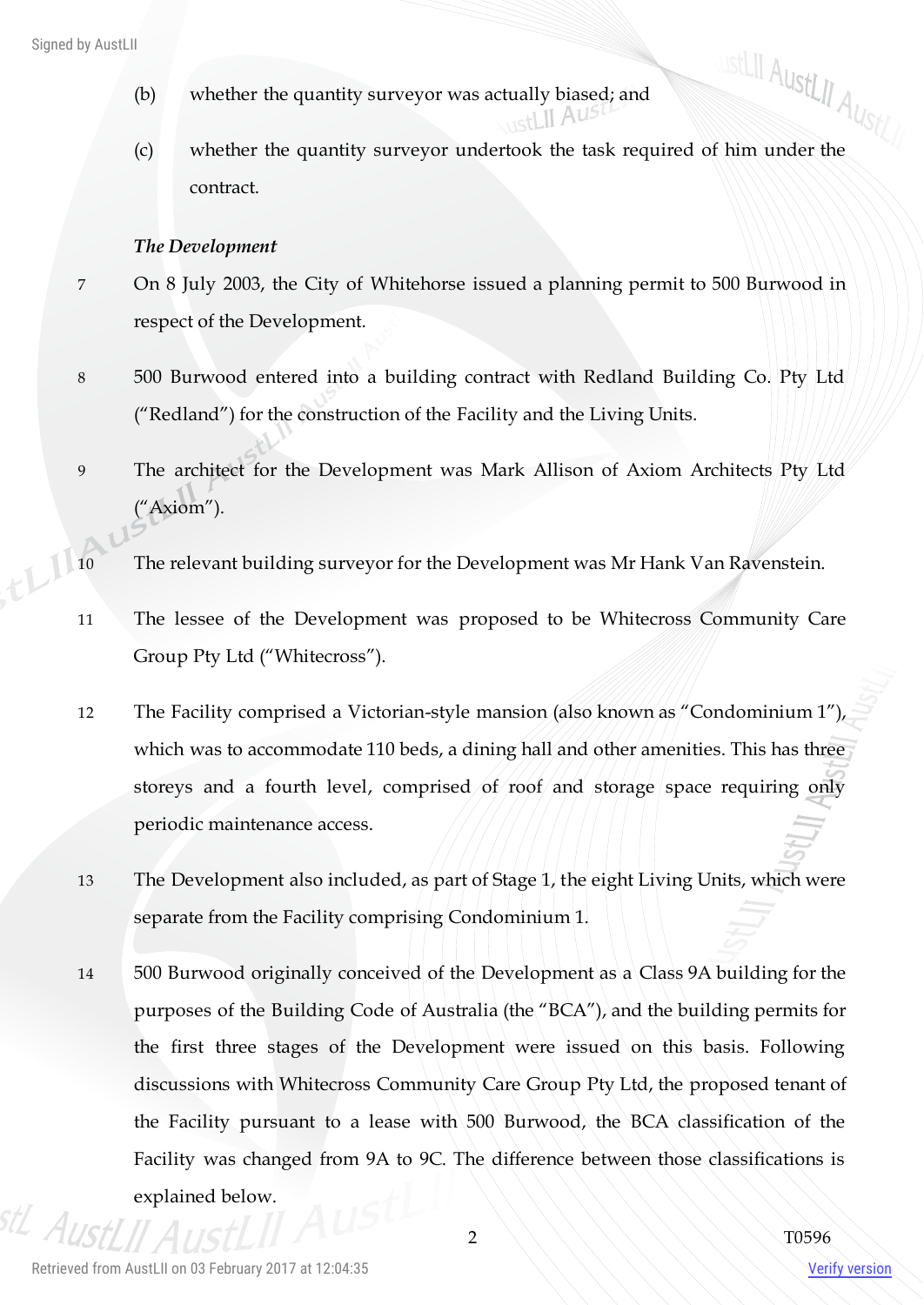- 15 The Development was constructed pursuant to a design and construct contract ( "D&C contract"), whereby the builder was responsible for producing both the design documentation and undertaking the construction.
- 16 It was a staged development whereby design documents would be prepared and construction would take place in stages, with building permits being issued for each stage. The result was that when Stage 1 was complete for example, the only documents that would have been produced and available for inspection would be the documents relevant to the Stage 1 building permit, and so on through the various stages until completion. The last stage of the design and construction process involved the issue of the Stage 6V1 building permit, so that a certificate of occupancy could issue.
- 17 **The building permits issued for the various stages of design and construction were** issued by Mr Van Ravenstein, the appointed building surveyor.

*Essential differences between class 9A and a class 9C buildings under the BCA*

- 18 The BCA classifies buildings and structures according to the purpose for which they are designed, constructed or adapted to be used.<sup>2</sup> The BCA is divided into nine sections (B to J) which relate to particular design features including, fire resistance, access and egress, and energy efficiency. Each section contains specifications detailing how the particular design features must be adapted to comply with classifications within the BCA.
- 19 Buildings of a public nature are categorised as "Class 9 buildings". A Class 9A building is defined as a "health care building", including those parts of the building set aside as a laboratory. The term health care building is defined as a building "whose occupants or patients undergoing treatment generally require physical assistance to evacuate the building during an emergency and includes a public or private hospital."

 $\overline{a}$ 

<sup>2</sup> *Building Code of Australia* Part A3, paragraph A3.1.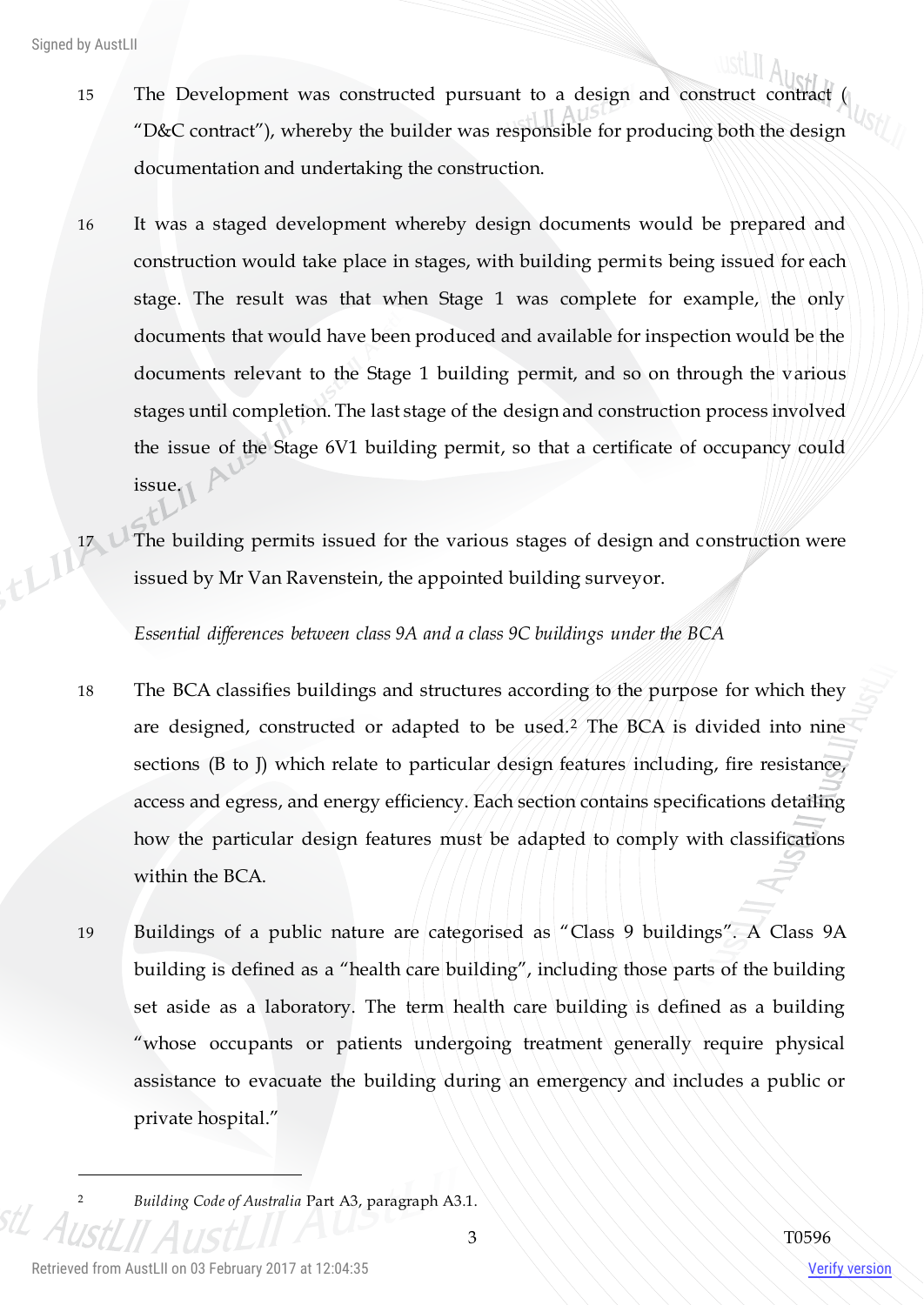- 20 A Class 9C building is defined as an "aged care building". The term "aged care building" is defined as a building "for residential accommodation of aged persons who, due to varying degrees of incapacity associated with the ageing process, are provided with *personal care services* and 24 hour staff assistance to evacuate the building during an emergency".
- 21 In these reasons, the class 9C requirements are referred to as "the 9C classification". The 9C classification was designed to give effect to government policy which made particular provision in the BCA for those buildings that were being used for aged accommodation.
- 22 The independent consultant appointed under the Contract for BCA 9C compliance was the CH Group, represented by Mr Peter Chenoweth and Mr Paul Bailey.
- 23 On 1 June 2007, Mr Chenoweth received instructions from Mr Darren Morgan, AU's development manager, to undertake the 9C compliance report. Mr Morgan remained Mr Chenoweth's direct contact with AU. Mr Philip David of AU also maintained contact with Mr Chenoweth in this regard. Mr Bailey of the CH Group had similar contact with Mr Morgan and Mr David of AU.
	- 24 In November 2007, Mr Chenoweth also had contact with AU's solicitor, Ms Wai-Hwoon Low of Russell Kennedy.
	- 25 When the CH Group was engaged by AU on 1 June 2007, it was Mr Chenoweth's understanding was that he was to prepare a 9C compliance report. He did not understand that he had been appointed as the independent consultant under the Contract between AU and 500 Burwood.

#### *The Contract*

26 The genesis of the Contract of Sale was a communication on 21 March 2007, where AU sent to 500 Burwood a formal expression of interest in the acquisition of Stage 1 of the Development. (This followed earlier correspondence between the parties in December 2006.) Mr Joel Freeman of 500 Burwood replied by letter the following day;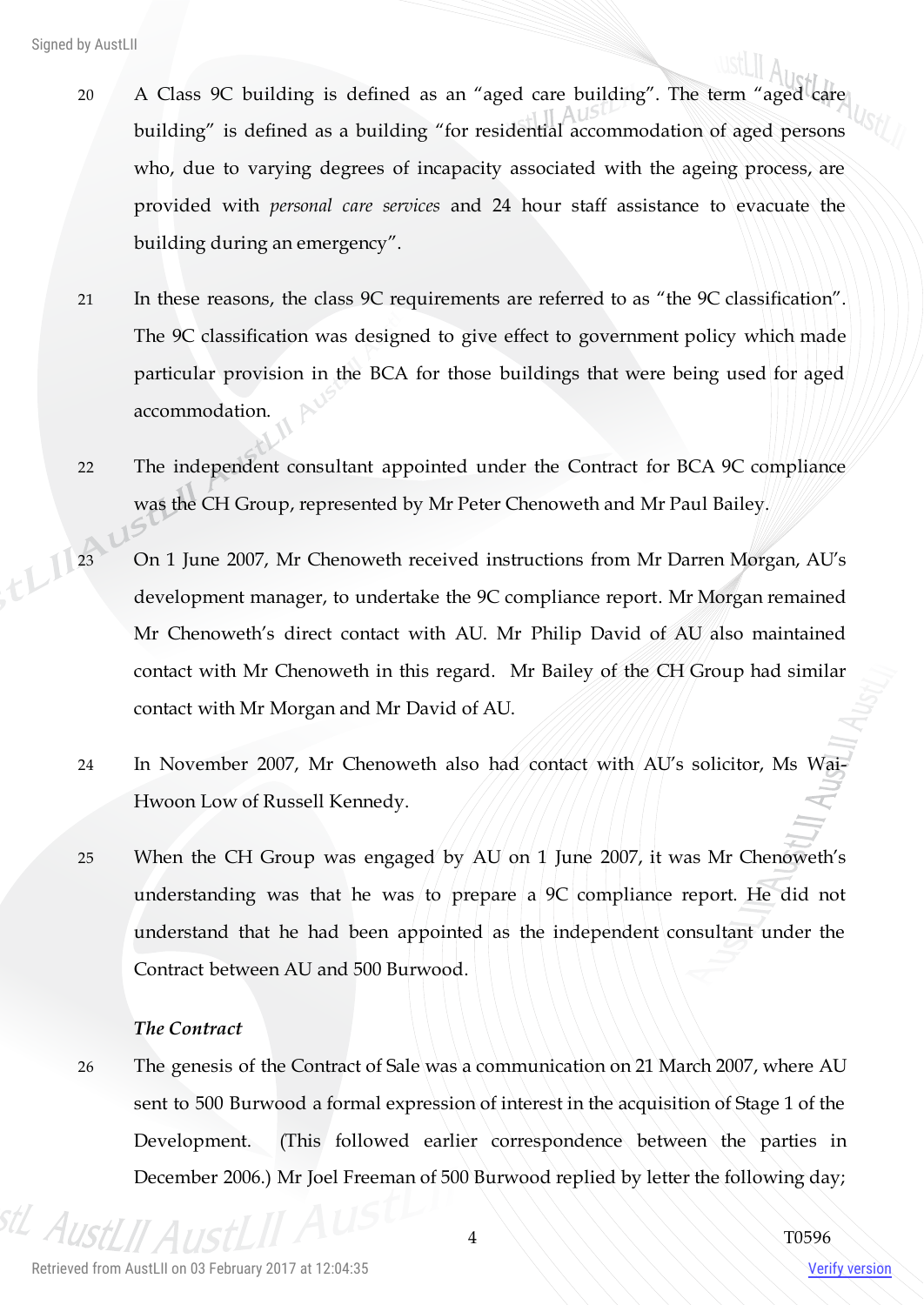and on 20 April 2007, James Briant of 500 Burwood replied by letter with further details of the components of Stage 1 of the Development.

- 27 Mr Briant acted as a liaison between 500 Burwood and AU for the purposes of AU's due diligence exercise. In April 2007, AU requested, and 500 Burwood supplied, information relevant to the due diligence, including a disk containing architectural drawings and other specifications.
- 28 In early May 2007, drafts of the Contract were exchanged.
- 29 On 3 May 2007, Ms Low of Russell Kennedy amended the special conditions of the Contract to include, inter alia, mechanics for the settlement of the Contract in a form similar to those which were ultimately contained in Special Condition 14 of the Contract.
- 30 On 7 May 2007, representatives of AU and 500 Burwood attended at meeting at the offices of Mills Oakley during which the settlement mechanics were discussed.
- 31 On 16 May 2007, executed counterparts of the Contract were exchanged.
- 32 In relation to the negotiation and settlement of the Contract, Mills Oakley ("Mills Oakley") acted as solicitors for 500 Burwood, and Russell Kennedy Pty Ltd ("Russell Kennedy") acted for AU and AU Nominees.
- 33 Given that the Development was incomplete at the time of the sale, the parties agreed to an adjustment to the purchase price to accommodate the works which remained to be done. The task of assessing the cost to complete and the consequent adjustment of the purchase price was assigned by the parties to an independent quantity surveyor. The quantity surveyor was to be appointed by the purchaser, AU, who agreed to be bound by the assessment produced.
- 34 The mechanism which provided for the adjustment was incorporated in two special conditions in the Contract of Sale: Clause 14.1 and Clause 14.5. They were in the following terms:

 $A_{II}$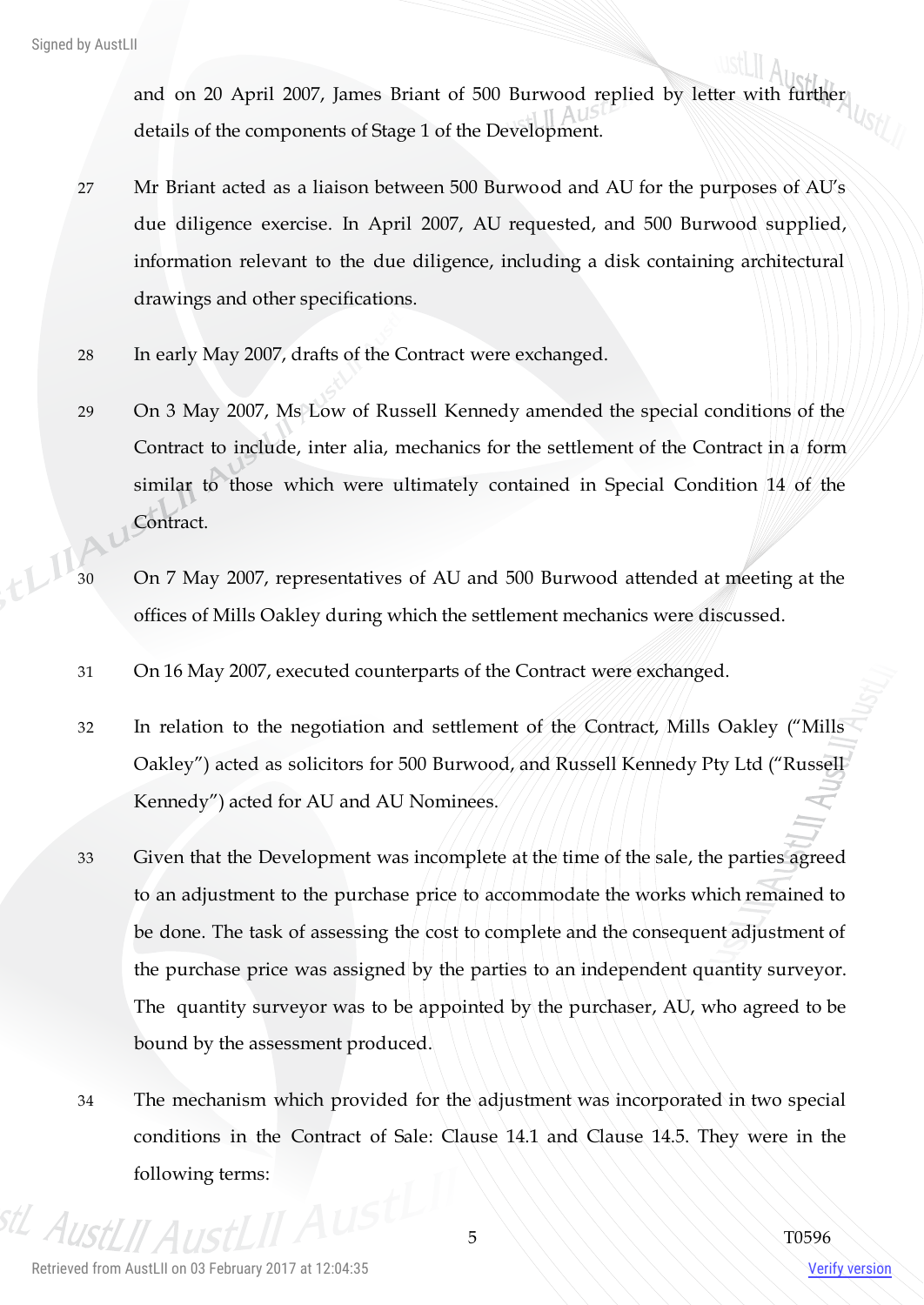14.1 Date of Payment of Balance

14.1 Date of Payment of Balance<br>The Purchaser shall pay to the Vendor or the Vendor's Solicitors the Balance of the Price on either:

- (A) the latest of the following dates:
	- (a) 1 July 2007; and
	- (b) 14 days after the Vendor has provided the Purchaser with copies of the Occupancy Permits in respect of the Residential Ages Care Facility and the Independent Living Units and
	- (c) 14 days after the Vendor has provided the Purchaser with the following certificates which are to be issues by the Vendor's Licensed Building Surveyor:
- (A) certificates of practical completion in respect of all contracts associated with the construction and design of the Residential Aged Care Facility and the Independing U.S. that (B) confirmation the control of the Cons contracts associated with the construction and design of the Residential Aged Care Facility and the Independent Living Units; and
	- (B) confirmation that in respect of the Residential Aged Care Facility and the Independent Living Units, the relevant provisions of the Building Code of Australia have been complied with;
	- (d) 14 days after the Vendor has provided the Purchaser with a certificate of final inspection issued by the Vendor's Licensed Building Surveyor for the Stage 1 infrastructure; and
	- (e) 14 days after the Vendor has provided the Purchaser with a certificate by the Independent Consultant that the Residential Aged Care Facility is a building which complies with the Class 9C classification requirements of the Building Code of Australia; and
	- (f) 14 days after the building notices referred to in the vendor's statement have been withdrawn by the party or authority who issued the notices.
	- or
	- (B) in the event that Special Condition 14.5 applies, 15 November 2007.
	- 14.5 Completion Works
	- (a) If the permits and certificates described in Special Condition 14.1 ("Certificates") have not been issued and provided by the Vendor to the purchaser by 1 November 2007, then:

(i) the Purchaser may not refuse or delay settlement on this basis, but shall be entitled to appoint, at the reasonable cost and expense of the Vendor, an independent quantity surveyor ("Quantity Surveyor") to assess the cost of carrying out the

<sup>stL</sup> AustLII A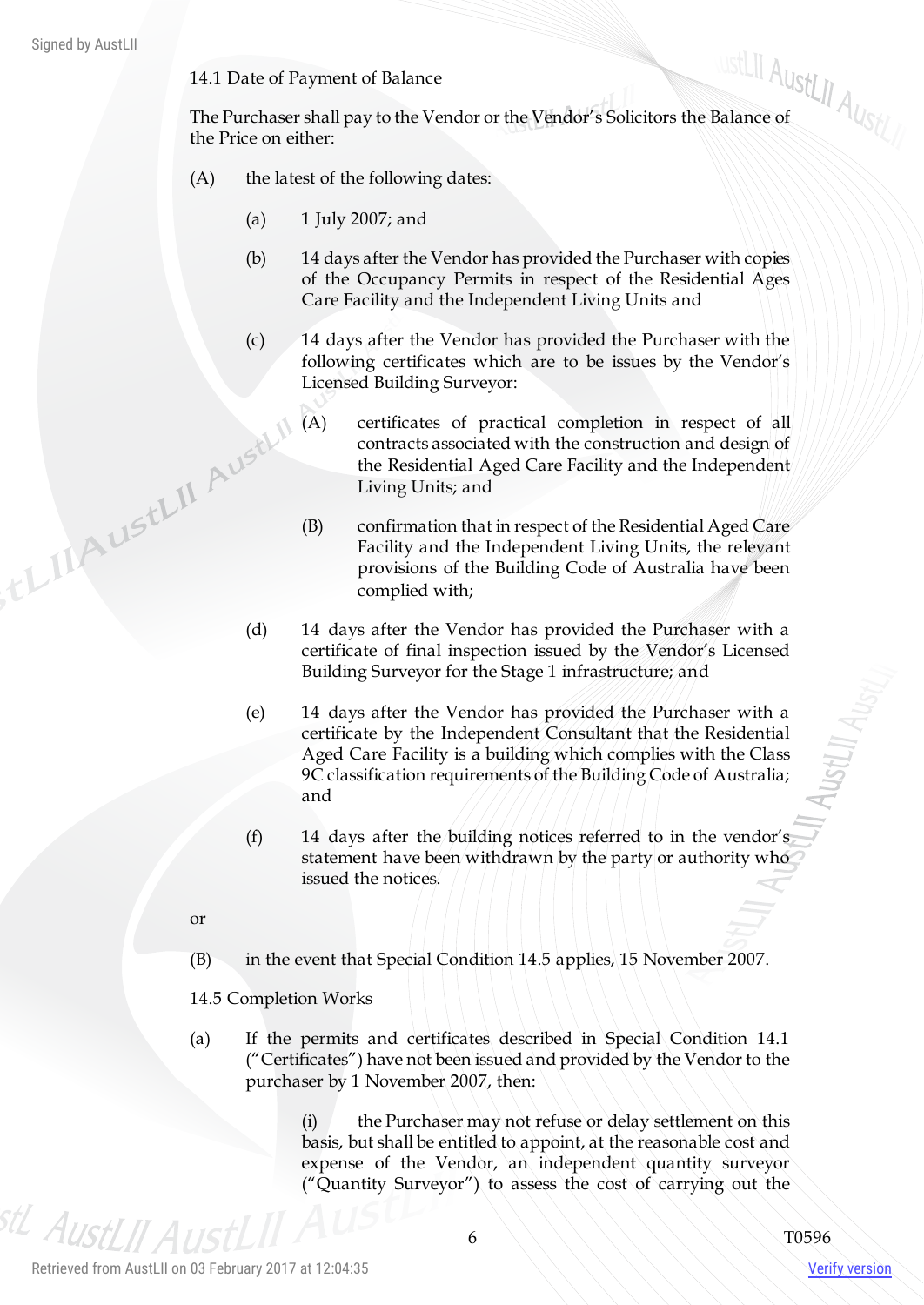works necessary to cause the Certificates to be issues and provided to the Purchaser ("Completion Cost"); and

(ii) the Purchaser may provide the Vendor with a copy of the Quantity Surveyor's assessment of the Completion Cost; and

(iii) The Purchaser may be entitled to settle this Contract by paying the Vendor the balance of the Price less:

- (A) the Completion Cost; and
- (B) all costs and expenses of the Purchaser specifically incurred in connection with this Special Condition including costs payable to consultants and advisers, as reasonably certified by the Purchaser.
- (b) If Special Condition 14.5(a) applies, the Price is deemed reduced by the amount of the Completion Cost.

35 The Independent Consultant, referred to in Clause 14.1, was defined in the Contract at Clause 1.1 as follows:<br>1.1 Definitions Clause 1.1 as follows:

1.1 Definitions

*Independent Consultant* means CH Group Pty Ltd ACN 080 730 169 or any alternate or substitute building inspector or consultant agreed to by the Vendor and the Purchaser in writing for the purposes of Special Condition 14.1.

- 36 As there was no alternate or substitute building inspector or consultant agreed upon, CH Group Pty Ltd ("CH Group") remained the Independent Consultant at all relevant times.
- 37 Special condition 14.1 of the Contract defined the certificates and permits which were required to be provided by 500 Burwood to AU Nominees at settlement of the Contract.
- 38 The term "Certificates" was defined in the Contract and referred specifically to the certificates and permits identified in sub-paragraphs (b) to (e) of Special Condition 14.1. No additional certificate or permit was required or was required to be provided for the purposes of settlement of the Contract pursuant to Special Condition 14. The "Certificates" which were required defined and delineated the role of the independent quantity surveyor appointed under the Contract: it was the cost of carrying out the

<sup>stL</sup> AustLII A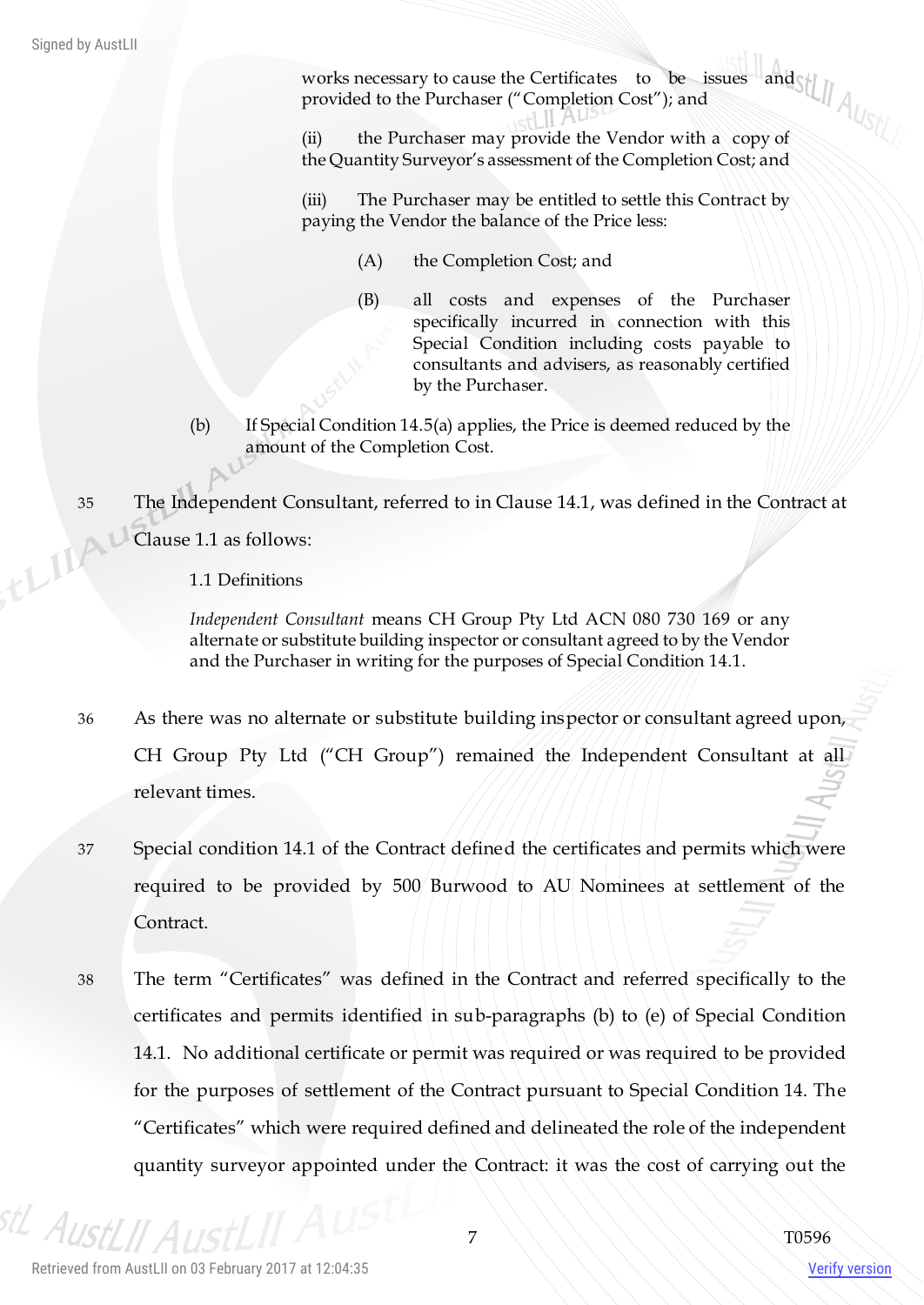works necessary to cause the Certificates to be issued and provided to AU Nominees which was to be assessed by the appointed person.

- 39 The certificates and permits which were included in the definition of "Certificates" in special condition 14.1 of the Contract were as follows:
	- (a) Occupancy permit  $(14.1(b))$ : this permit may be issued when all relevant works have been completed and the building is suitable for occupation. In relation to the Development, Mr Van Ravenstein, in his capacity as the Licensed Building Surveyor, was authorised to issue this permit.
- (b) Certificate of practical completion  $(14.1(c)(A))$ : practical completion commonly refers to work which is complete subject to the rectification of any defective work required by the builder. (c) Confirmation that the Facility and Living Units comply with the relevant
	- provisions of the BCA (14.1(c)(B)): the Licensed Building Surveyor, Mr Van Ravenstein, was responsible for providing this confirmation under the Contract.
	- (d) Certificate of final inspection  $(14.1(d))$ : this certificate is issued after the issue of a certificate of practical completion, after the expiration of the defects liability period (specified in special condition 18.4 of the Contract).
	- (e) Certificate of 9C classification compliance  $(14.1(e))$ : refers CH Group, as the named "Independent Consultant" (or any alternate or substitute building inspector or consultant agreed to by the Vendor and the Purchaser in writing for the purposes of Special Condition 14.1) certifying that the Facility met the 9C classification.
	- 40 None of the certificates described in Special Condition 14.1 were issued and provided by the vendor 500 Burwood to the Purchaser AU by 1 November 2007. As a result, two things happened under the Contract:

 $A_{I\!I\!C}$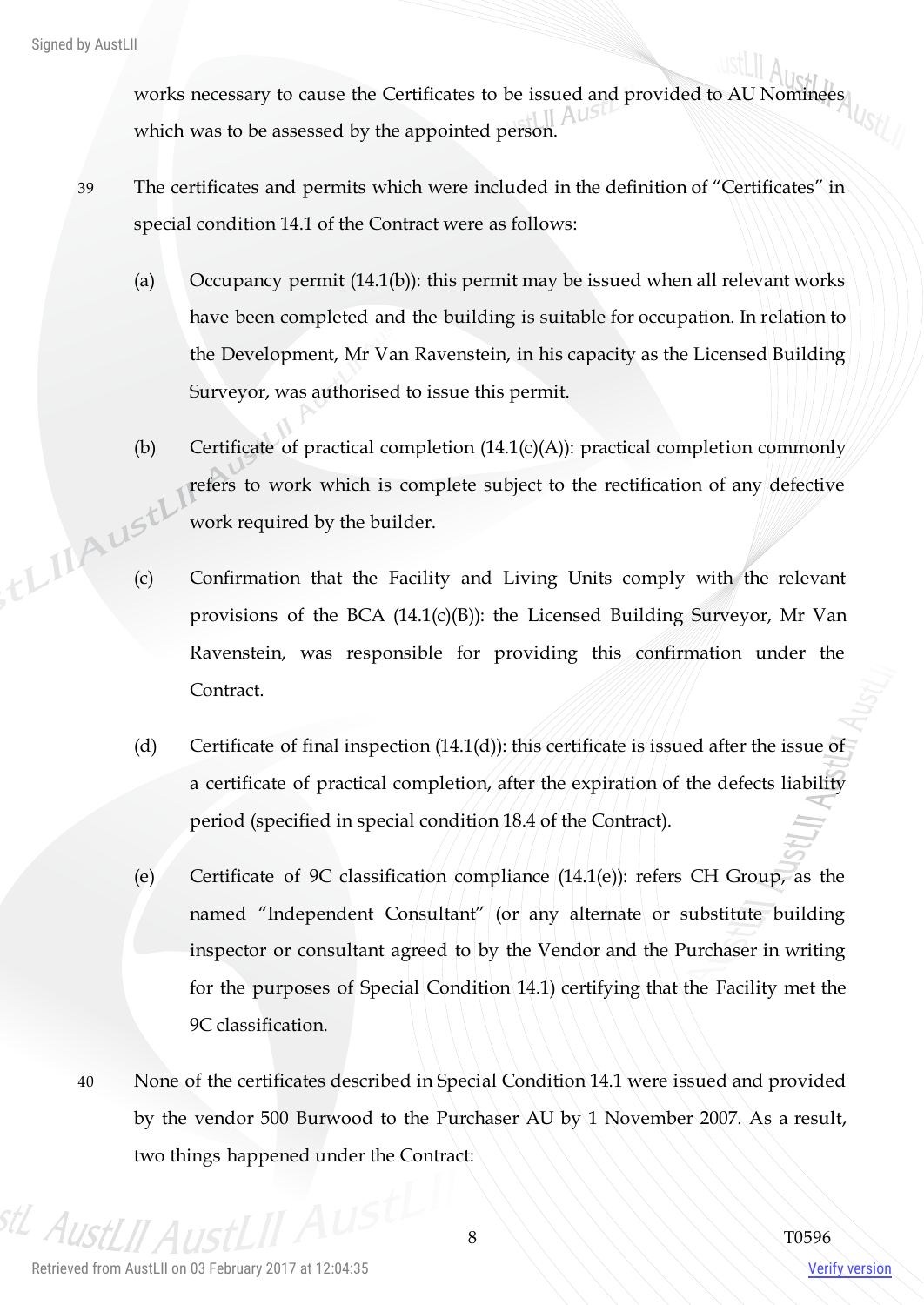- (a) the mechanism of the adjustment of the sale price contemplated by Special Condition 14.5 commenced operation; and II Aus
- (b) Pursuant to Clause 14.1, by reason that Special Condition 14.5 applied, the settlement date was to be 15 November 2007.

#### *Appointment of the Quantity Surveyor and Assessment*

- 41 AU appointed Mr Timothy Hogg ("Mr Hogg") of Donald Cant Watts Corke Pty Ltd ("DCWC") as the quantity surveyor (the "quantity surveyor") to undertake the assessment required by Special Condition 14.5 of the Contract of Sale.
- 42 Mr Hogg has been a quantity surveyor for approximately 24 years and is a fellow of the Institute of quantity surveyors. He commenced working with DCWC in July 1999 as an executive director and continued in that capacity until 10 September 2010. In ELIA October 2010, Mr Hogg was appointed Project Director of Grocon. Since July 2011 he has been a director of a property and construction advisory company specialising in quantity surveying and project management called North Projects Pty Ltd. He employs 11 quantity surveyors. I am satisfied that Mr Hogg was a competent and experienced quantity surveyor.
	- 43 Mr Hogg delivered his report on the cost to complete the Development on 14 November 2012 (the "DCWC Assessment Report"). Mr Hogg assessed the completion costs of the works at \$2,862,704.

#### *Settlement Deferred*

44 The settlement conference was arranged for 15 November 2007 at the offices of Mills Oakley, solicitors for the vendor, 500 Burwood. Mr Joel Freeman, a director of 500 Burwood, attended the settlement and was presented with a copy of the DCWC Report. Russell Kennedy, solicitors for the purchaser, also attended and sought to effect settlement by payment of the purchase price which had been reduced by \$2,862,704 on the basis of Mr Hogg's DCWC Assessment Report. The amount of \$28,637,296 (exclusive of GST) was tendered as the balance of the purchase price.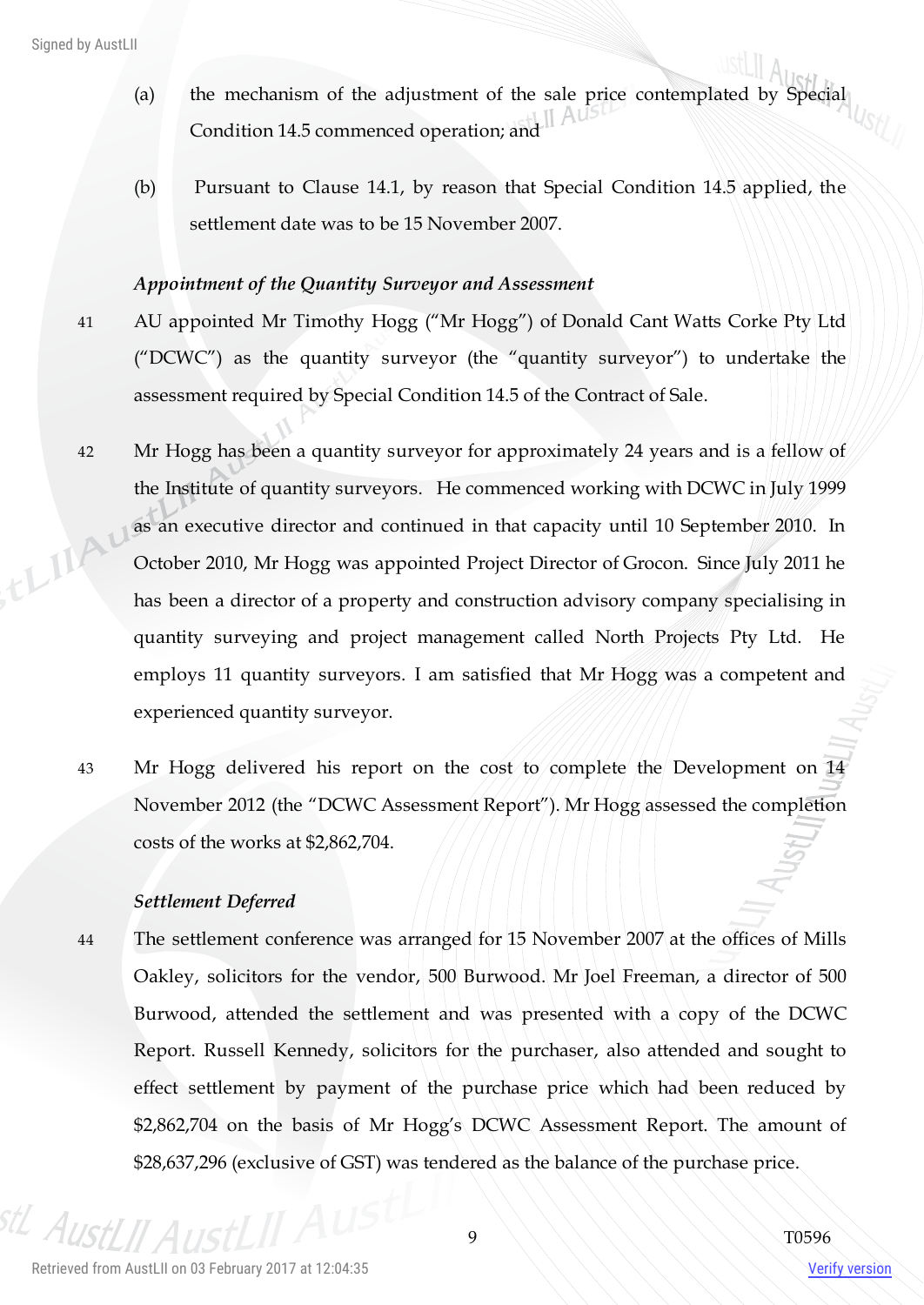- 45 Mr Freeman was of the view that the cost to complete the Development as reflected in the DCWC Assessment Report was excessive. He was in possession of a report of another quantity surveyor from Napier & Blakeley (the "Napier & Blakeley Report") dated 9 November 2007. The Napier & Blakeley Report had been prepared for the financier, Suncorp Metway, for the purposes of a finance draw down. This disclosed a net cost to complete the works estimated to be \$522,917 (exclusive of GST). Mr Freeman was also concerned as to the independence of Mr Hogg in acting as the appointed quantity surveyor.
- 46 Accordingly, settlement of the sale did not take place on 15 November 2007.
- 47 In further negotiations the parties agreed that the settlement date for the sale of the Property would be 3 December 2007, on the basis that the AU would pay to the 500 ELIA Burwood the sum of \$28,654,148.47 (GST exclusive). This sum was arrived at after deduction of the sum of \$2,862,704, representing the DCWC assessment of completion cost and on the basis that 500 Burwood reserved their rights at and after settlement to pursue recovery of the amount retained in respect of alleged completion cost pursuant to Special Condition 14.5(a) of the Contract.
	- 48 The offer to settle on 3 December 2007 was referred to in a letter dated 26 November 2007 from 500 Burwood's then solicitors, Mills Oakley, to the AU's solicitors, Russell Kennedy. This letter relevantly stated:

Settlement is to be held today at 3.00pm at Esperon, Level 20, 585 Bourke Street, Melbourne.

At and following settlement our client reserves its rights in all respects in relation to:

- (a) the appointment by your client of Donald Cant Watts Corke Pty Ltd ('DCWC') as the Quantity Surveyor under special condition 14.5(a)(i) of the Contract of Sale;
- (b) the assessment by DCWC of the cost of carrying out the works necessary to cause the Certificates to be issued and provided to the Purchaser purportedly made in accordance with special condition 14.5(a)(i) of the Contract of Sale;

stL Aust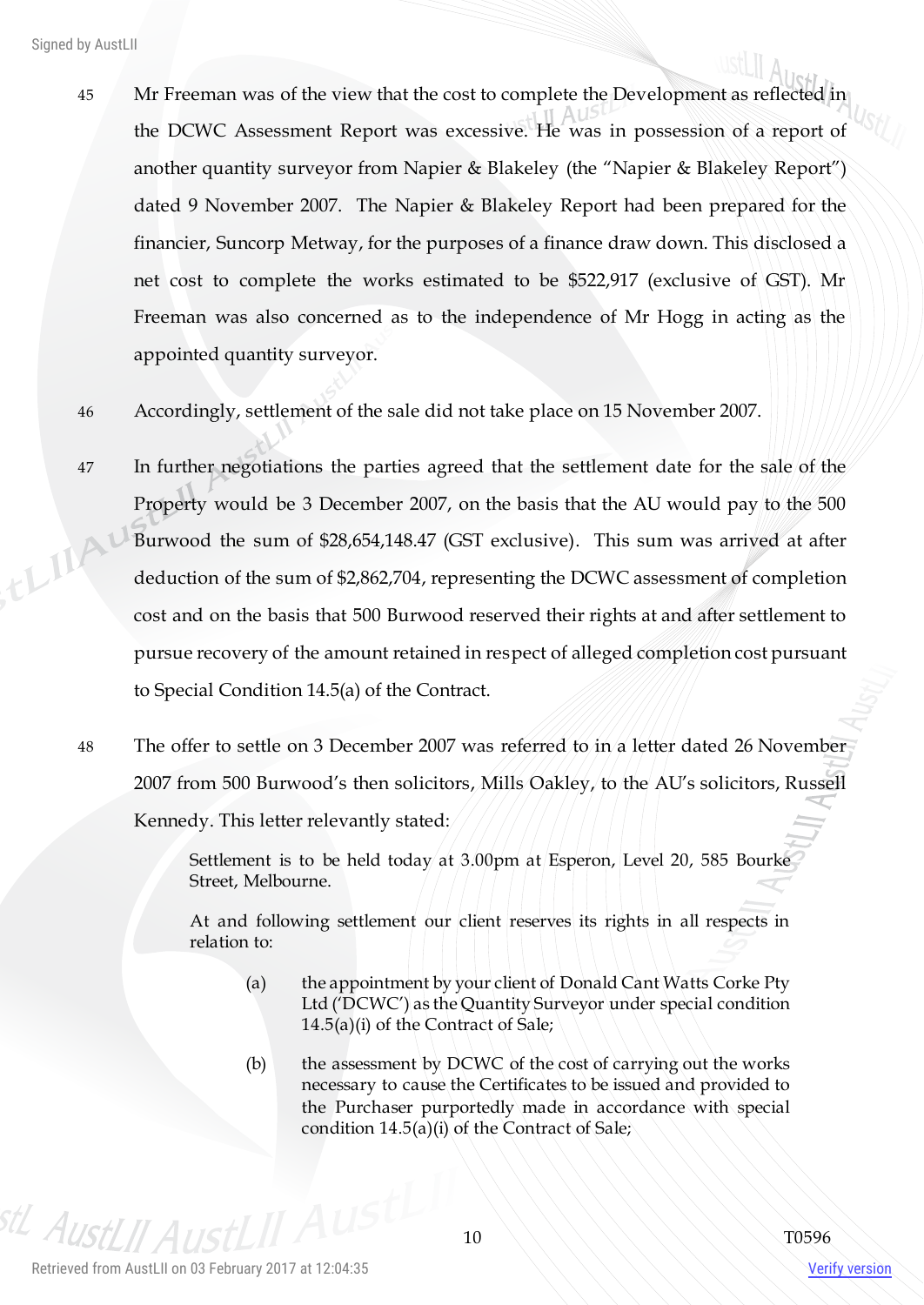- (c) the amount deducted from the Balance of the Contract Price by the Purchaser at settlement purportedly in accordance with special condition 14.5(a)(ii) of the Contract of Sale;
- (d) all loss and damage suffered by the Vendor as a result of the shortfall in the Contract Price referred to in paragraph (d) above;
- (e) any shortfall in GST payable in respect of the supply to the Purchaser under the Contract of Sale (including any penalties and interest payable);
- (f) penalty interest under the Contract of Sale; and
- (g) all its rights under the Contract of Sale and at law generally.

49 AU's acceptance of the settlement terms is set out in a letter from Russell Kennedy to Mills Oakley dated 30 November 2007, which relevantly stated:

Our client agrees to settle the contract dated 16 May 2007 ("Contract") on the terms of the Contract and in accordance with the attached statement of adjustments. Our client further acknowledges that your client intends to reserve its rights in relation to the matters listed in paragraphs (a) and (c) of your letter. (We note that there is no paragraph (b) in your letter). For the Contract was effected on this basis on 3 December 2007.<br>Settlement of the Contract was effected on this basis on 3 December 2007.

51 However, at the settlement, AU not only deducted from the purchase price the sum of \$2,862,704 (GST exclusive), but the further sum of \$75,000 in lieu of a Bank Guarantee to secure performance of the vendor's obligations pursuant to the defects liability provisions of the Contract as set out in Clause 18. As settlement took place on 3 December 2007, the 6 month defects liability period was to expire on 3 June 2008. 500 Burwood, says that at no time prior to the expiration of the defects liability period did it receive any notice from AU in accordance with Clause 18.3 asserting the existence of defects or other faults which it was required to rectify during the defects liability period. AU however says that it was entitled to deduct the sum of \$75,000 and says further that a sum of \$91,666.66 was owing by 500 Burwood in respect of a lease security.

stL AustLII A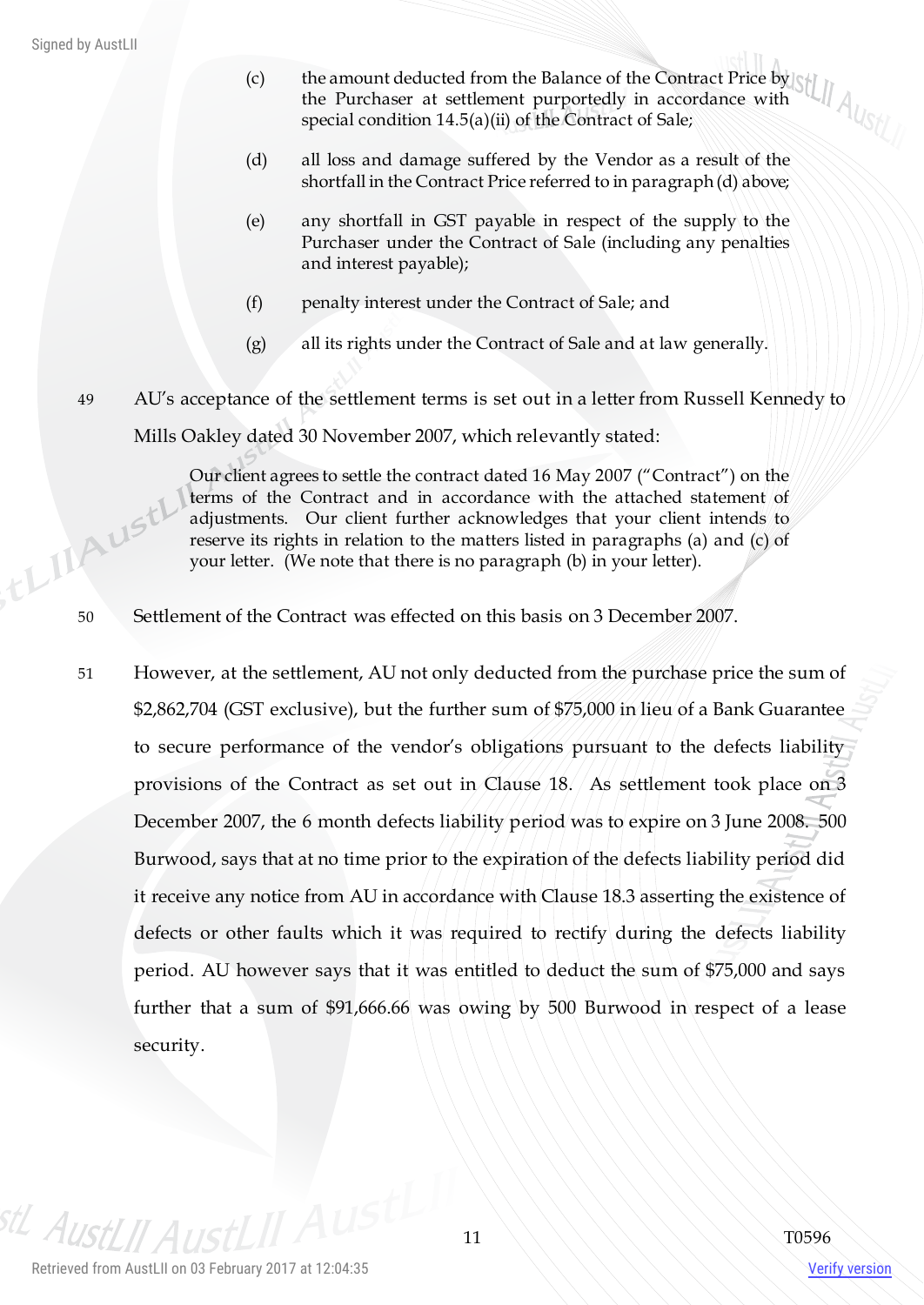#### *Principal Issues for Determination*

- ustLII AustLII 52 Whether the assessment of Mr Hogg and DCWC as to completion cost as reflected in the DCWC Assessment Report should be set aside as not binding on the parties raises several principal issues for determination namely:
	- (a) whether Mr Hogg and DCWC were relevantly "independent" as the quantity surveyor appointed by AU within the meaning of Special Condition 14.5 of the Contract;
	- (b) whether Mr Hogg was actually biased; and
- (c) whether the DCWC Assessment Report complied with the requirements of the assessment exercise contemplated by Special Condition 14.5 of the Contract. **The Counterclaim**

- 53 On the first day of trial counsel for AU advised that in August 2012, AU informed 500 Burwood that they would not be pressing the misleading and deceptive conduct claim at trial following enquiries into 500 Burwood's financial position. Accordingly, the only paragraphs of the counterclaim agitated at trial involved the security deposit provided by Whitecross.
- 54 By letters dated 13 June 2008 and 19 June 2008 from 500 Burwood's solicitors to AU's solicitors, 500 Burwood demanded the release of the sum of \$75,000 retained in lieu of the Bank Guarantee which related to the defects liability period. AU failed to release the sum of \$75,000 retained in lieu of the Bank Guarantee, and continues to refuse to release the sum.
- 55 This, together with a claim from AU that 500 Burwood failed to provide a lease security in the sum of \$91,666.66, forms the substance of the counterclaim.

Aust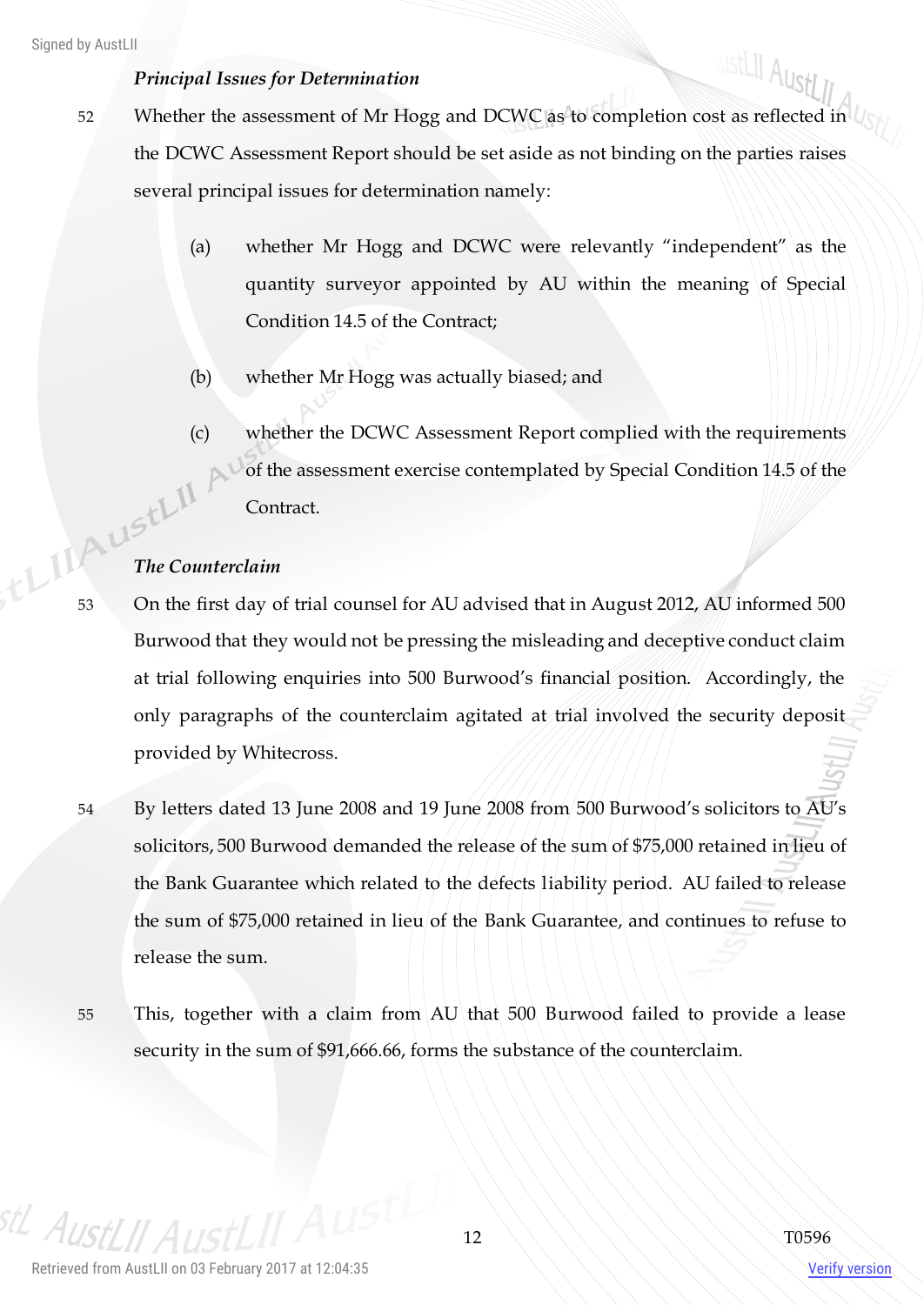## **Final Addresses by Draft Judgment**

- ustLII AustLII 56 During the course of the hearing, topics for final address were progressively settled by the Court in conjunction with the parties. Final addresses were directed to be delivered in two parts, namely:
	- (a) a written draft judgment, in which each party was called upon to submit its best case on the findings of fact and law in relation to the outstanding issues; and
	- (b) an optional component, which was to include any further submissions by way of a supplement to each party's draft judgment.
- 57 Commendably, the parties collaborated in this exercise and produced a single document where uncontested matters of fact and law were set out, and the thing! submissions of each party in relation to the matters in contention were also clearly identified. The document has been of considerable assistance to the Court in the formulation and timely delivery of these reasons in what is a factually dense and intricate case.
	- 58 I have found that provision of a draft judgment in aid of the delivery of final addresses is particularly useful in cases which present a multitude of issues to be determined, or which are factually and technically complex. In the written draft judgment the parties are required to address, in seriatim, the topics previously identified in the settled list of issues. This ensures that the parties meet each other directly in the submissions advanced and deal with the issues which remain live at the conclusion of the trial. The procedure, in my view, also imposes a discipline on the parties to put forward their best cases on each issue in a written form which in turn focuses on the real issues in dispute, appropriately drawn with due care, thought and precision, rather than blurring the final submission with rhetorical commentary which is of little assistance in the ultimate determination of the case. The procedure also serves to engage the Court in a manner which ensures that all of the key issues are addressed in its final judgment, thereby reducing the prospect of appealable error on such matters. The procedure, as it has in this matter, may contribute to the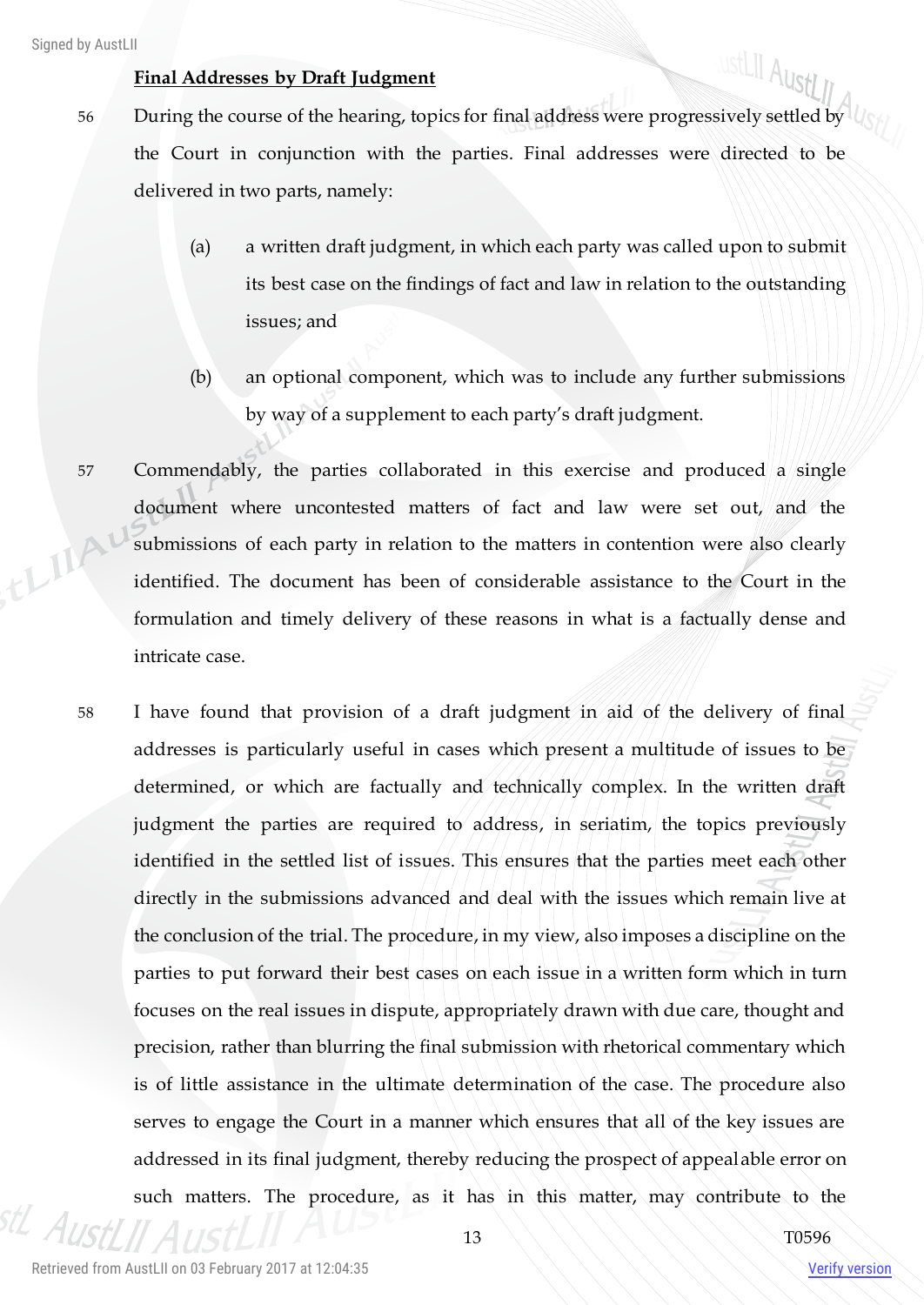preparation and delivery of the Court's judgment in a timely manner, thereby utilising the resources of the Court to good effect, mindful of the demands upon it imposed by other litigants. The procedure does not compromise procedural fairness. The parties were not inhibited from addressing in the Court in the traditional way through the delivery of supplementary submissions, whether orally or in writing. The procedure goes some way to advancing the overarching purpose reflected in s 7(1) of the *Civil Procedure Act 2010* (Vic).

#### **Summary of Plaintiff's Contentions**

59 500 Burwood's arguments on the issues in contention are summarised below.

#### *Independence of the Quantity Surveyor*

- 60 On the question of the "Independence" of the quantity surveyor appointed under the Contract, 500 Burwood advanced the following principal contentions.
- 61 Special Condition 14.5 of the Contract requires the completion cost, as that term is defined in the clause, be assessed by an "independent" quantity surveyor. AU appointed DCWC pursuant to Special Condition 14.5 of the Contract. However, it was submitted that DCWC was not capable of appointment under Special Condition 14.5 as an "independent" quantity surveyor because of its prior involvement in the Development on behalf of both 500 Burwood and AU.
- 62 It was submitted by 500 Burwood, in order to give effect to the intentions of the parties, the express inclusion of the word "independent" in Special Condition 14.5 of the Contract qualifies the role of the "Quantity Surveyor" and cannot be ignored. Having regard to the parties' deliberate inclusion of the criterion of independence, and considering the importance of the quantity surveyor's task,, in order to be meaningful in the context of the present Contract, the requirement of independence in Special Condition 14.5 should be construed to mean that the appointed quantity surveyor has had no prior involvement in the Development. Because Mr Hogg and DCWC were not relevantly "independent" within the meaning of Special Condition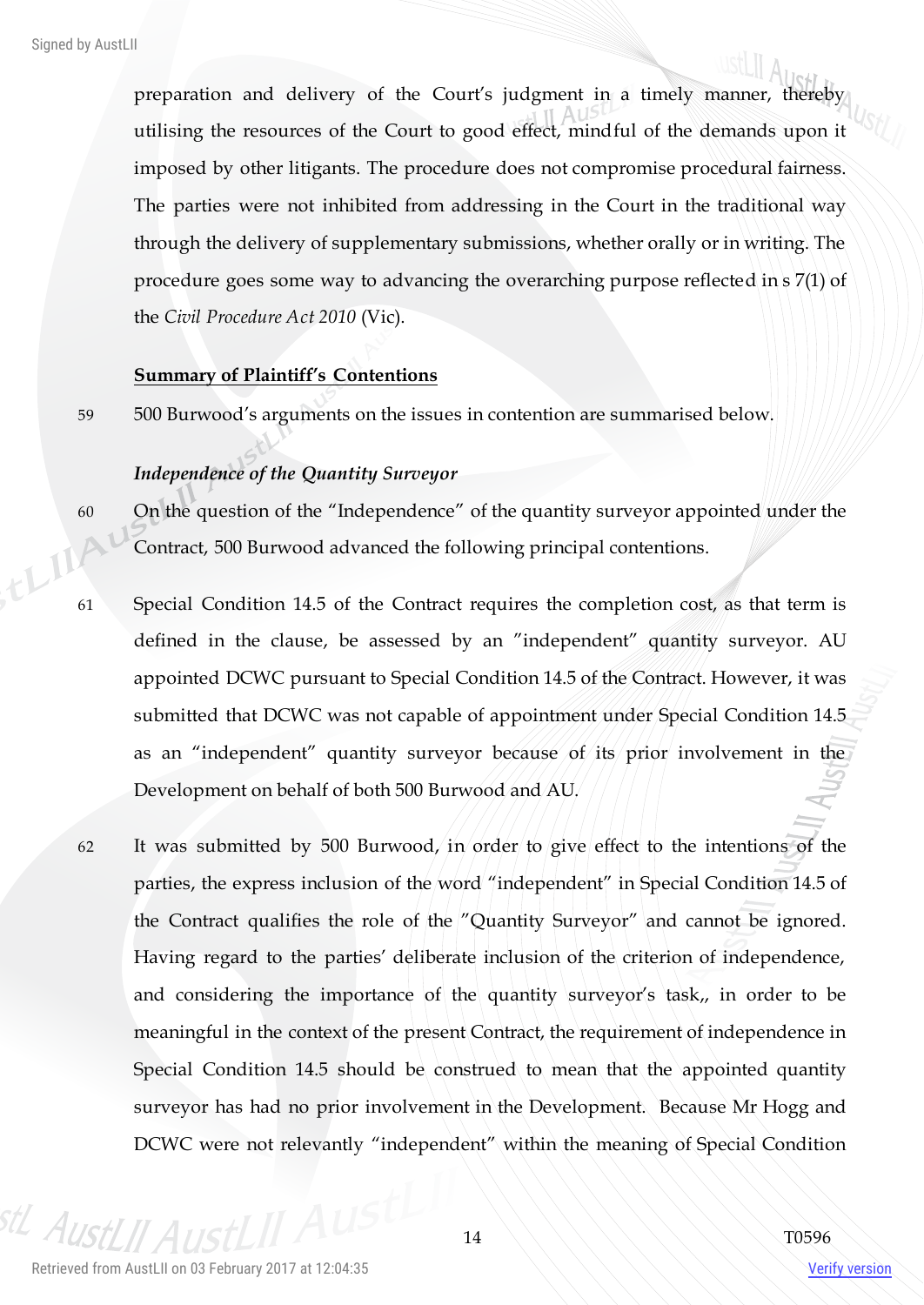14.5 of the Contract, the assessment contained in the DCWC Assessment Report should be set aside.

#### *Actual Bias*

- 63 It was common ground that unless actual bias is made out, and subject to any qualification provided for in the relevant contract, there is no basis to set aside the assessment of a contractually appointed expert on the grounds of an apprehension of bias or apparent partiality. Here the Contract did not provide otherwise.
- 64 500 Burwood submitted that the Court ought to find on the facts that Mr Hogg was biased in favour of AU in the preparation of his assessment report. In support of this assertion, 500 Burwood argued that Mr Hogg failed to conduct himself impartially in the course of carrying out the assessment and Mr Hogg's lack of impartiality actually infected the DCWC Assessment Report such that it ought to be set aside.
- 65 It was further submitted that even if DCWC was capable of being appointed as an independent quantity surveyor, its assessment of the completion cost, in any event, was not carried out impartially.
- 66 500 Burwood relied in particular on an exchange of instructions and correspondence between AU and DCWC on 13 and 14 November 2007, that culminated in the DCWC Assessment Report. It was submitted this demonstrated that the Report could not be considered the product of an impartial assessment.
- 67 500 Burwood submitted the evidence recording that exchange demonstrates that, for the purposes of the DCWC Assessment Report, Mr Hogg treated AU as his client. It is submitted he did this in circumstances where he was anxious to ensure that he took into account all of the cost estimates provided to him by AU; took into account AU's statements and explanations regarding the lack of documentation and participated in conferences with AU and its consultants to the exclusion , and did not consider it to be either appropriate or important to ask for comment from representatives of 500 Burwood in relation to any matter, and did not consult with 500 Burwood at all during the assessment process.

Retrieved from AustLII on 03 February 2017 at 12:04:35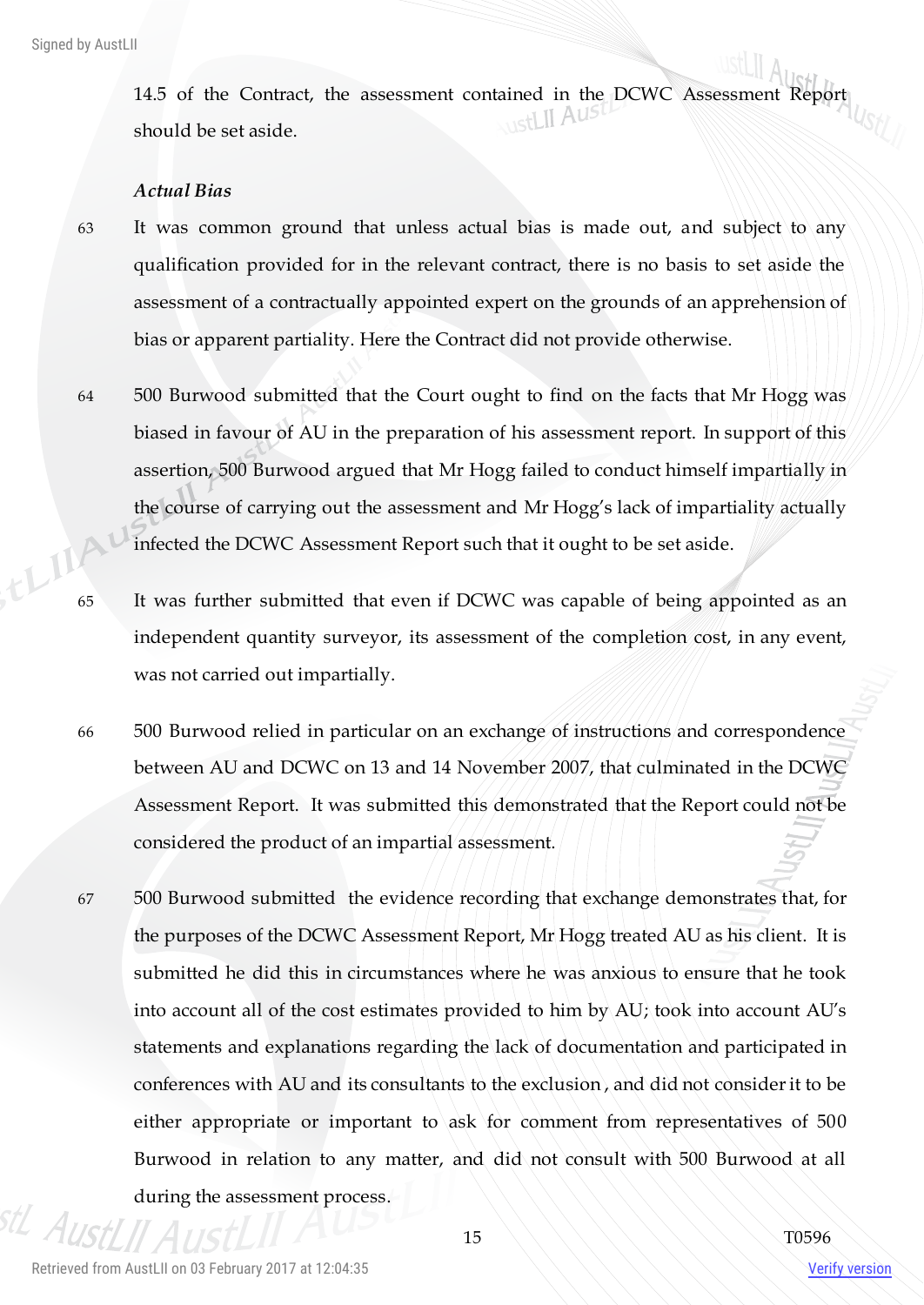68 Mr Hogg gave evidence that he considered AU to be his client for the purposes of the DCWC assessment. The provision of successive drafts of the DCWC Assessment Report by Mr Hogg to AU, and his subsequent adoption of the comments of Mr Morgan of AU, and in contrast Mr Hogg not engaging in the same, or any, form of consultation with 500 Burwood, demonstrates more than merely a lack of procedural fairness in his assessment process. While 500 Burwood conceded this would be insufficient to invalidate the DCWC Assessment Report, it was submitted that the report should be set aside on the ground of actual bias.

#### *Assessment Not in Accordance with the Contract*

- 69 In addition to the bias argument, 500 Burwood also submitted that the quantity surveyor appointed pursuant to the terms of the contract failed to undertake his contractual task in the preparation of the assessment report.
- 70 In support of this assertion, 500 Burwood submitted that DCWC's assessment of costs, as reflected in the Report dated 14 November 2007, was not within the scope of "Completion Cost" as defined in Special Condition 14.5.
- 71 500 Burwood submitted the CH Group report of 9 November 2007, (the "Update Report") which is to be read with the CH Group Report of 29 June 2007 (the "29 June Report"), and was incorporated into the Assessment Report and costed by Mr Hogg, assessed the availability of Project documentation and not compliance with the 9C classification. It also identified categories of documentation where 9C compliance could not be assessed because the documentation necessary to enable the assessment to be undertaken had not been provided (Table 4.1); items being "suggested Modifications for Consideration" (Table 4.2) where no certain definition of the necessary compliance works could be provided; and items which were the subject of "possible solutions for consideration" (Table 4.3).
- 72 Without clear instructions of the actual works necessary to be done to achieve 9C compliance, Mr Hogg was left with insufficient information to carry out his

 $A_{II}$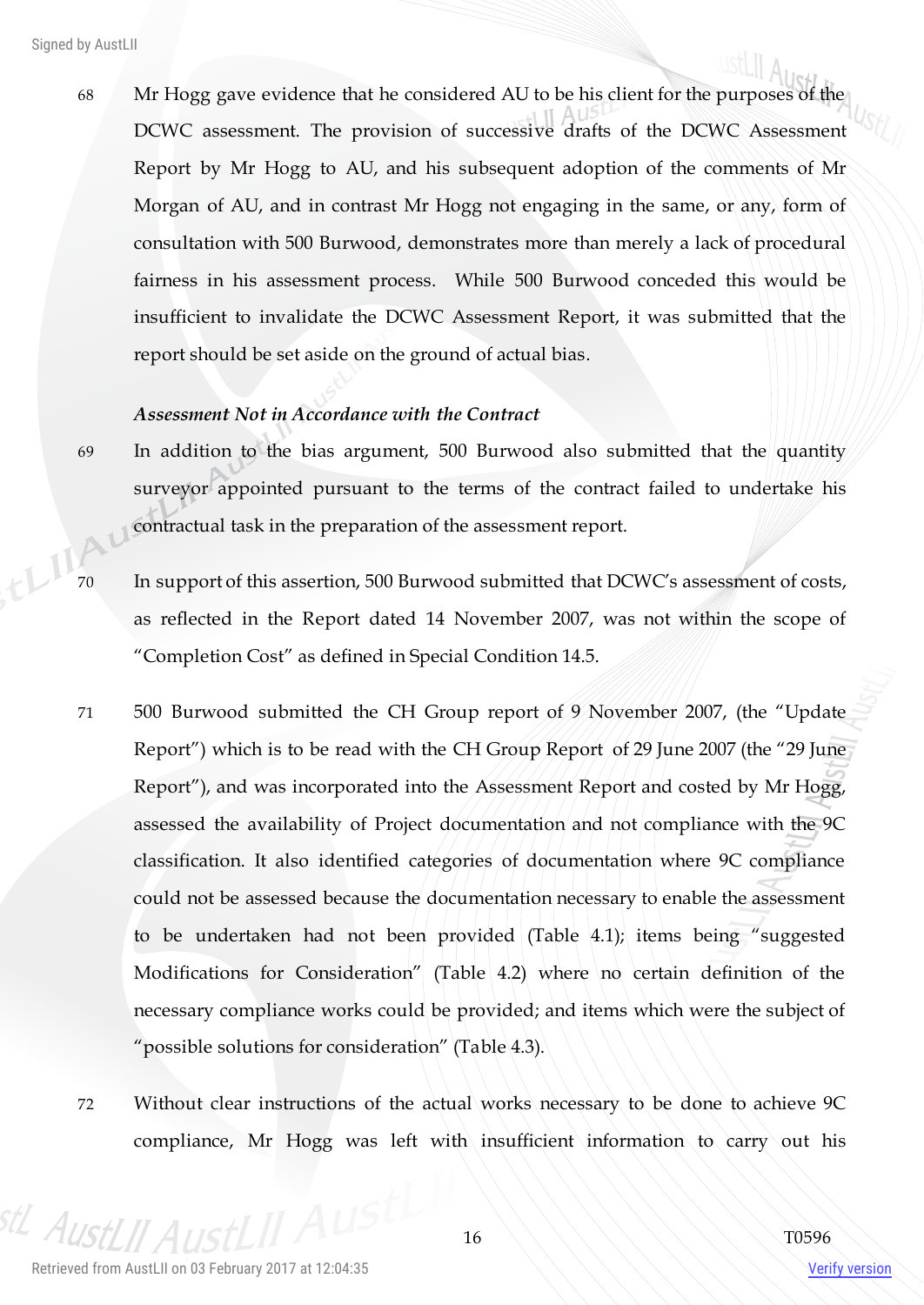assessment pursuant to the Contract and, to the extent that he purported to cost the exercise reflected in the CH Group report's, he was measuring the wrong thing.

- 73 In essence, Mr Hogg was assessing the cost of the provision of compliant documentation and the various alternatives put forward by the CH Group in the event that documentation was not available. Although this was clearly connected with 9C compliance, it was not what was called for by Special Condition 14.5 of the Contract.
- 74 The case of 500 Burwood can be summarised as follows:
- (a) The task which the CH Group performed, when completing its 29 June Report and the Update Report, was in the nature of an assessment of compliance documentation. (b) The CH Group was not assessing, and did not purport to assess, compliance
	- with the 9C classification, despite that being the task assigned to the CH Group as Independent Consultant under the Contract.
	- (c) The DCWC Assessment Report adopted and "costed" the findings recorded in the CH Group's Update Report. Because the Update Report was not an assessment of 9C classification compliance, the DCWC Assessment Report was not an assessment in accordance with special condition 14.5, namely an assessment of the cost of the CH Group certifying to 500 Burwood the cost of achieving that compliance.
	- (d) It is not to the point that certain documentation may or may not have been lacking. The CH Group was obliged to assess the extent to which the Facility complied with the 9C classification. It did not do so. Instead, the CH Group compared the documentation available to it against the requirements of class 9C of the BCA. It recorded in 29 June Report and its Update Report where documentation said to be relevant to achieving that compliance was unavailable.

 $A$ IIc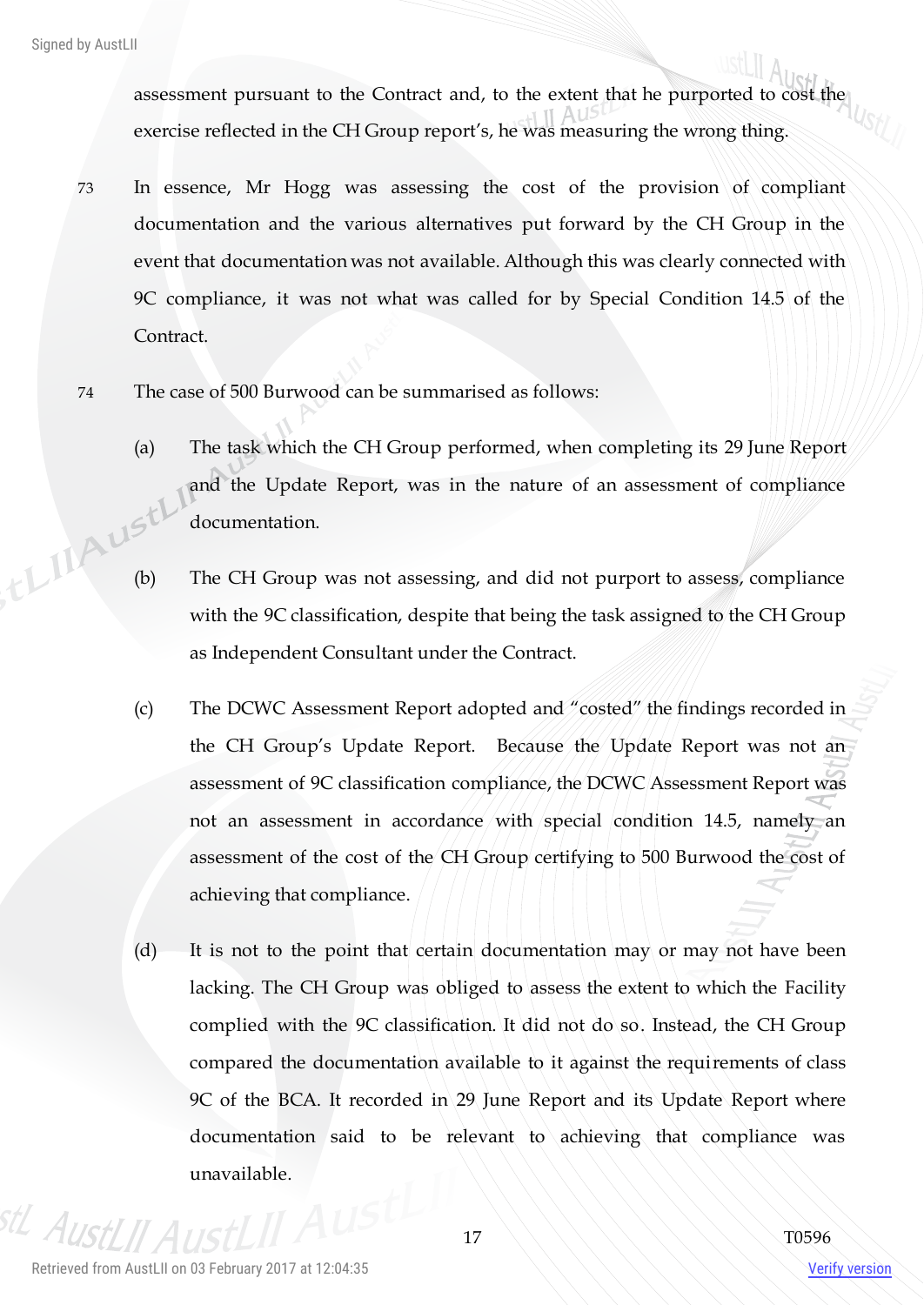- (e) It is not to the point that the CH Group was the nominated "Independent Consultant" appointed under the Contract to certify compliance with the 9C classification. That did not justify DCWC relying on whatever the CH Group produced. The DCWC Assessment Report had to be an assessment of the cost of the CH Group certifying 9C classification compliance. Since the CH Group Update Report was not an assessment of 9C classification compliance, the DCWC Assessment Report could not adopt it and still be found to comply with special condition 14.5 of the Contract.
- (f) Nor is it to the point, so 500 Burwood submitted, that Mr Hogg had only a limited time within which to complete the DCWC Assessment Report. The Contract prescribed a time limit which was agreed to by the parties and which th IIA ust! required Mr Hogg, within that time limit, to produce an assessment that complied with the requirements of special condition 14.5. For the reasons given above, the DCWC Assessment Report did not comply with the Contract. The extent to which the time constraints imposed upon Mr Hogg and DCWC may or may not have influenced the way in which the DCWC assessment was prepared, is irrelevant.
	- 75 500 Burwood submitted that had CH Group assessed the extent to which each item of work was or was not compliant with the 9C classification, for instance by adopting the approach suggested by Mr du Chateau in his evidence, involving physical inspection and measurement, Mr Hogg could have assessed the cost of achieving that compliance.
	- 76 However given that the Update Report was not an assessment of compliance with the 9C classification (and did not purport to be other than an assessment of the existence of compliance documentation), it was submitted by 500 Burwood that DCWC's costing of the items in the CH Group report could not amount to an assessment of the cost of achieving certification that the Facility complied with the 9C classification.

 $A_{I}$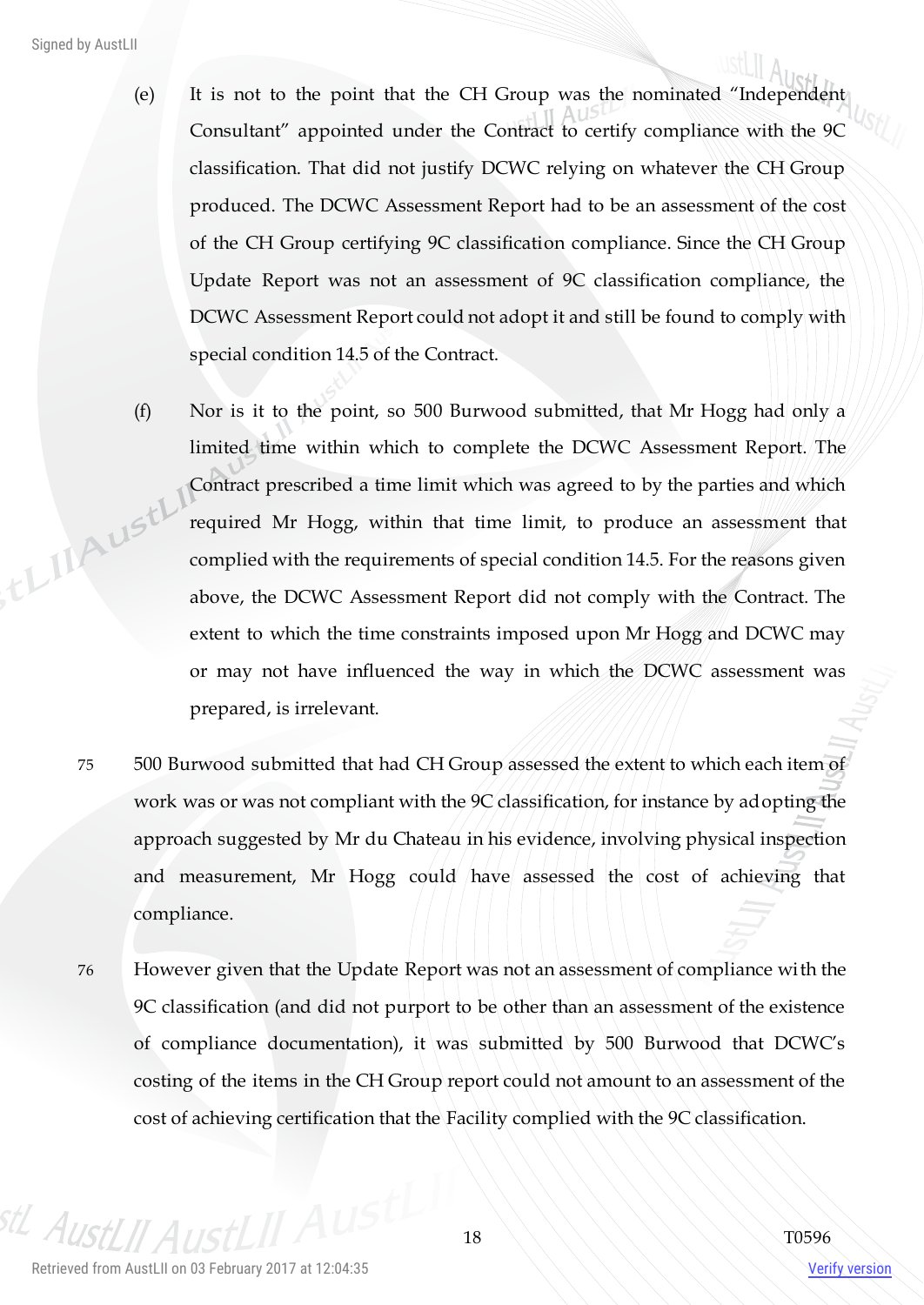- 77 500 Burwood also noted that Mr Hogg's DCWC Assessment Report contains no explanation of the arithmetic and analytical derivation of the risk-weighting applied to each item (H, M and L) and the cost of the capital works identified (for example, the assessment of the cost of capital works required to replace windows at \$300,000, assessed as a medium risk, giving a total cost of \$150,000 to be added to the other components of that aspect of the Completion Cost). Mr Hogg acknowledged that nowhere in the DCWC Assessment Report was the basis of his calculations made apparent. 500 Burwood submitted that there was simply no evidence to suggest, as AU contended, that Mr Hogg "sought to err on the side of caution" in using a riskbased assessment.
- 78 Thus, in essence, 500 Burwood submitted that the DCWC Assessment Report did not comply with the Contract and, on this basis, 500 Burwood is not bound by it. ELIA Specifically, 500 Burwood submitted the DCWC Assessment Report did not include an assessment of the total costs to be incurred in order for the CH Group, as the Independent Consultant, to certify that the Facility complied with the 9C classification in accordance with special condition 14.5.
	- 79 It was submitted by 500 Burwood that it was critical to articulate precisely what the Contract required the appointed Quantity Surveyor to do. DCWC was required to assess "Completion Cost". Completion cost was defined in the Contract in Special Condition 14.5 as a function of the cost of doing the necessary work to procure the issue of the Certificates. The term "Certificates", as mentioned above, was defined in special condition 14.1, and referred to the specific certificates and permits there described. The Certificates included the certification by the Independent Consultant (CH Group) that the "Facility" complied with the requirements of class 9C of the BCA.
	- 80 It submitted that, having established what the Contract required of DCWC, the question became whether or not DCWC performed the task required of it. Put another way, did the DCWC Assessment Report comply with the Contract?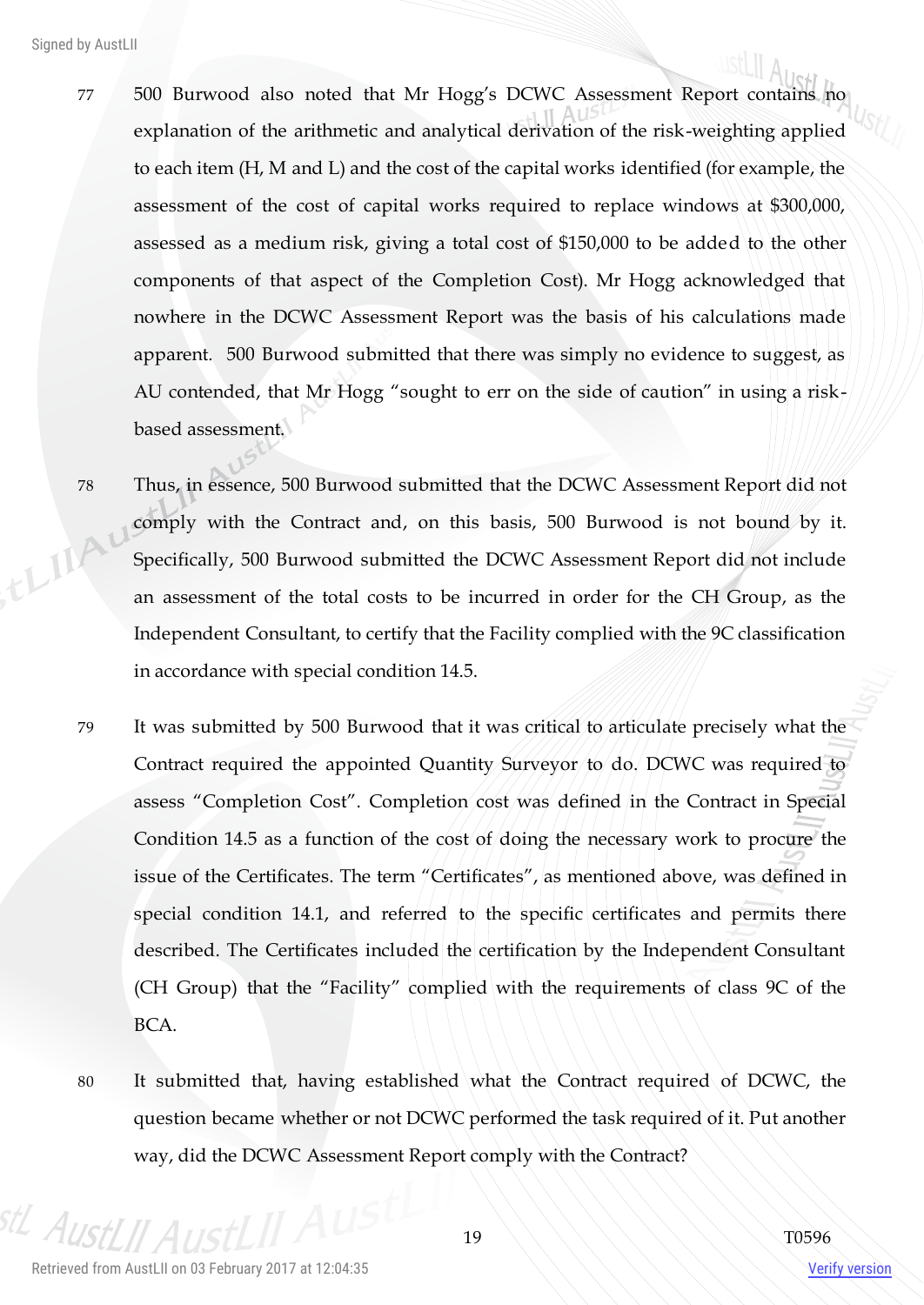- 81 500 Burwood submitted further that in order to understand the DCWC Assessment Report, it is necessary, first, to understand the nature of the task performed by CH Group as the "Independent Consultant" named in the Contract.
- 82 In its capacity as "Independent Consultant" under the Contract, the CH Group was responsible for certifying to 500 Burwood that the Facility complied with the requirements of class 9C of the BCA. The CH Group produced an Update Report on this issue. It is common ground that DCWC based its assessment of the cost of certifying that the Facility complied with class 9C of the BCA upon the Update Report.
- 83 The evidence of Mr Chenoweth and Mr Bailey, both of the CH Group, was that the Update Report did not, and did not purport to, assess whether the Facility complied this with the BCA 9C classification. Rather, the Update Report was an assessment to determine the documents that were available and the documents that were missing, in order to undertake such task. Where gaps in the documentation were identified, alternative solutions were suggested to overcome that issue.
	- 84 500 Burwood submitted that as a consequence the Update Report could not provide the basis for an assessment of the cost of the Independent Consultant certifying that the Facility complied with the 9C BCA classification as required by the Contract. Accordingly, when DCWC adopted and "costed" the Update Report, as it did in its DCWC Assessment Report, it was not doing what the Contract required of it. Instead, it was put, the evidence shows that DCWC was assessing both the cost of obtaining documentation required to enable an assessment of compliance with the 9C classification and the cost of capital works which *might* be required if that documentation could not be obtained.
	- 85 For these further reasons it was submitted, DCWC's assessment of Completion Cost under Special Condition 14.5 of the Contract is not binding on 500 Burwood.

#### **Summary of Defendants' Contentions**

86 AU's arguments on the issues in contention are summarised below.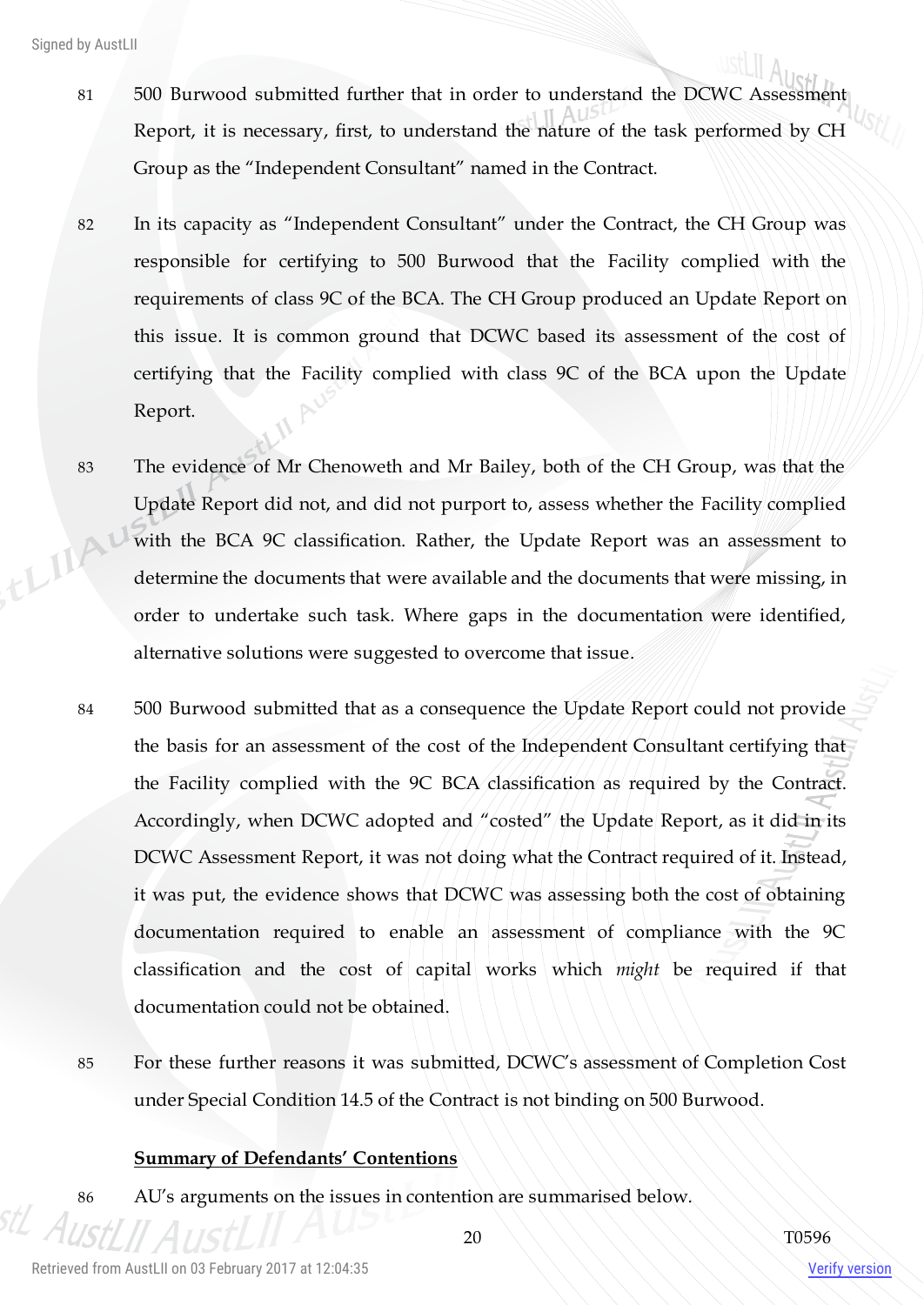#### *Independence of the Quantity Surveyor*

87 In relation to the issue of the independence of the quantity surveyor, AU submitted  $\mathbb{Q}_\mathbb{C}$ the requirement for "independence" as properly construed in Special Condition 14.5 meant no more than that the quantity surveyor appointed by AU had to be "independent" in the sense of not being an employee, officer or director of AU. It was on this basis, AU submitted, both Mr Hogg and DCWC were "independent" within the meaning of the Contract.

#### *Actual Bias*

- 88 AU submitted that it was clear, from his presentation in the witness box and from his evidence, Mr Hogg was not *actually* biased.
- 89 AU submitted that Mr Hogg presented as an honest, careful, considered and intelligent witness with experience in risk assessment on building projects.
- 90 Relying on authority AU submitted, an expert in the position of Mr Hogg, is not required by law to afford the parties procedural fairness, to allow each party a hearing or to seek information or to consider their views, unless the specific contract requires those steps be taken. The Contract did not.
- 91 AU submitted that the highest 500 Burwood could put their submissions in relation to the alleged bias related to the provision of a draft report to Mr Darren Morgan of AU on 14 November 2007, with Mr Morgan inserting in the spreadsheet dollar figures which represented actual quoted costs to complete aspects of the work in lieu of estimates arrived at by Mr Hogg. AU submitted the purpose of that interaction was to provide to Mr Hogg, for his consideration, available assessments of costs by reference to quotes to complete aspects of the works, rather than estimates based on rates. An analysis of the changes allowed by Mr Hogg shows that the net effect was a reduction of the final cost to complete assessed by Mr Hogg. Even if the assessment had increased as a result of Mr Hogg considering information provided by Mr Morgan, such interaction, it was submitted, would not support a finding of actual bias on the part of Mr Hogg. Mr Hogg gave evidence that the figures provided by Mr Morgan were benchmarked by him. There is no reason to refuse to accept his

ustLII AustLII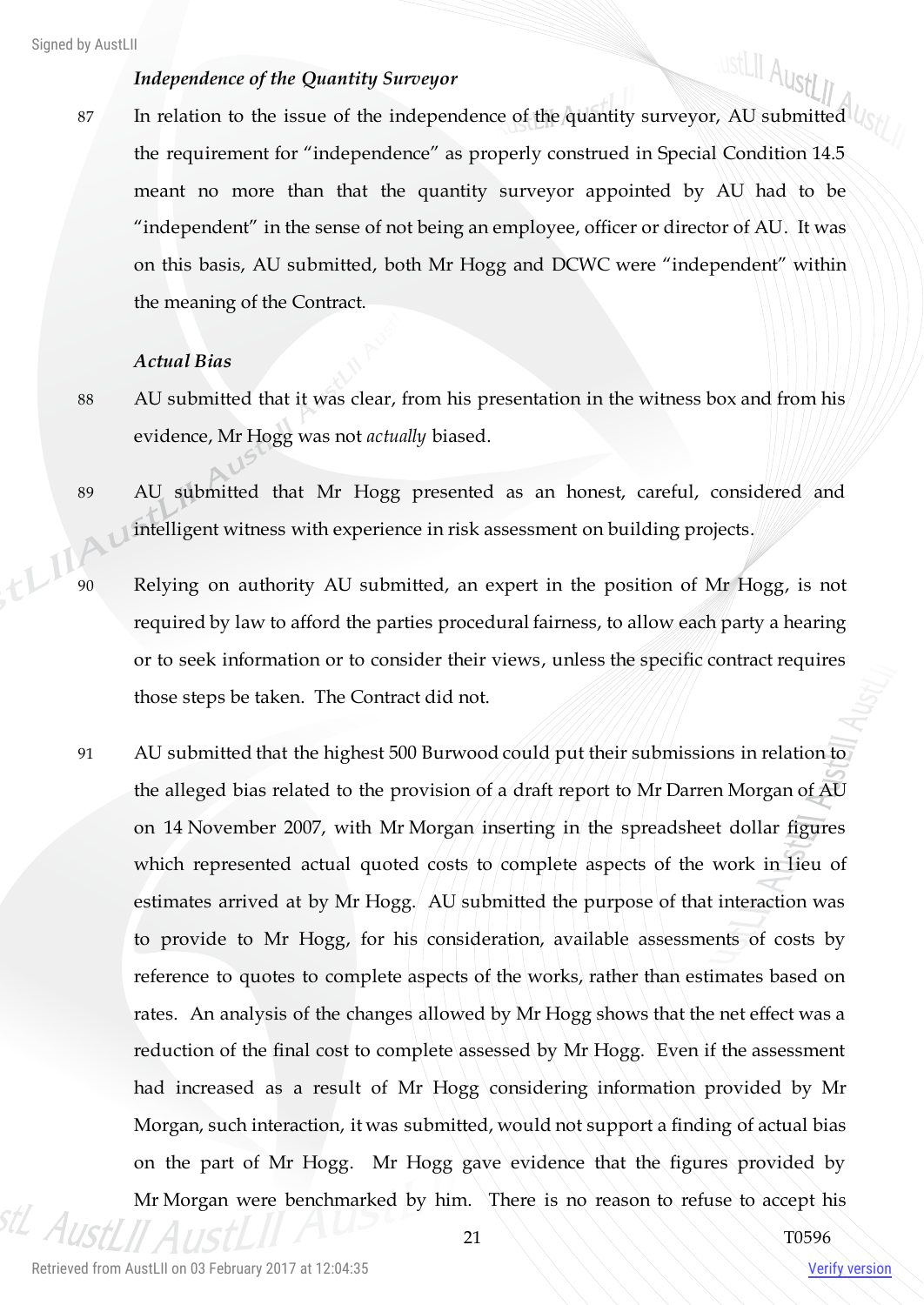evidence, nor was it put to him that he was being dishonest when giving evidence about these matters.

92 Evidence that Mr Hogg, or his company DCWC, had previously performed work on the Project for APAC, Hyaline Finance, the ANZ bank and for AU, it was submitted were also not matters capable of supporting a finding of actual bias. Nor were they matters which would disqualify Mr Hogg from either being appointed by AU as the "independent quantity surveyor" or from performing that role under the Contract.

#### *Assessment in Accordance with the Contract*

- 93 In relation to the nature of the assessment which was required pursuant to the terms of the Contract, AU submitted that the quantity surveyor performed the task which the Contract required and contemplated. Accordingly, AU submitted that Mr Hogg's this assessment of the cost to complete the work in the sum of \$2,862,764, was an assessment made in accordance with the Contract.
	- 94 AU submitted that 500 Burwood's primary obligation under the Contract was to complete the Facility and the eight Living Units, and to provide AU with each of the certificates referred to in Special Condition  $14.1(A)(b)$ , (c), (d) and (e). If each of these obligations were not satisfied prior to 1 November 2007, then Special Condition 14.5 would be triggered. 500 Burwood failed to meet those obligations by 1 November 2007, triggering the operation of Special Condition 14.5.
	- 95 AU invited the Court to approach the issues in the following way: In determining whether or not Mr Hogg performed the Special Condition 14.5 task, the key matters to be considered are, first, what the Contract required, assessed as at the date of the Contract and, second, whether or not Mr Hogg performed that task, assessed as at November 2007.
	- 96 AU submitted that the assessment by Mr Hogg is binding if made in accordance with the Contract. It is beside the point that:
		- (a) it may have proceeded on the basis of error; or

 $A_{IR}$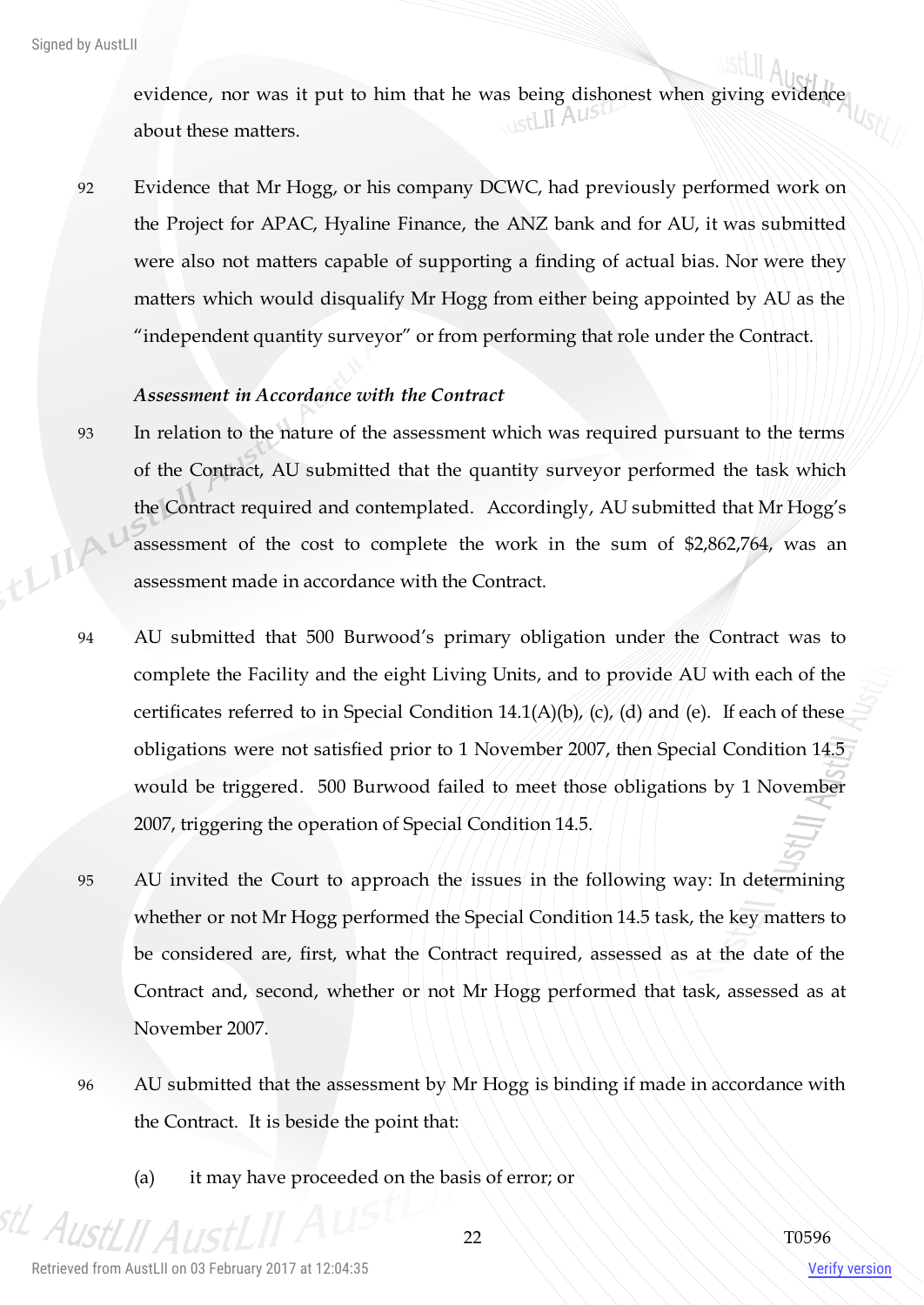- (b) it was a gross over or under value; or
- (b) it was a gross over or under value; or<br>
(c) the methodology adopted took into account considerations which, in the view ustLII AustLII of others, were irrelevant.
- 97 AU submitted of central importance was the Contract and what it required of the quantity surveyor. If Mr Hogg allowed a greater amount for the cost to complete than other witnesses thought appropriate, whether generally or in relation to a specific item, that is not a matter that goes to validity. If he took into account an irrelevant consideration, that does not of itself provide a basis to impugn his assessment so long as that assessment was in accordance with the terms of the Contract.

98 At the date of the Contract, AU submitted that the following matters were within the knowledge of both parties: thing

- (a) The Contract required the construction of the Facility as described in the lease. It was for this Facility that an occupancy permit, one of the Special Condition 14.1 certificates, was required.
- (b) 500 Burwood was required to construct and complete the Facility in accordance with the BCA 2007, Classification 9C and generally in accordance with a plan to be prepared by Axiom Architects and approved by the responsible authority.
- (c) The Facility to be completed would include a lower ground floor of 1981m², a ground floor of 1698m² and a first floor of 1753m².
- (d) The permitted use of the Development was for a Residential Aged Care Facility for both low and/or high care services with a minimum of 112 single rooms, constructed to meet in all relevant respects the requirements of Commonwealth Victorian and Local Government Regulations and Rules.
- (e) The relevant "Deemed to Satisfy" provisions of the BCA provided in relation to such a building, given its size and use, that a Certificate of Occupancy issue for 480 persons.

stL Aust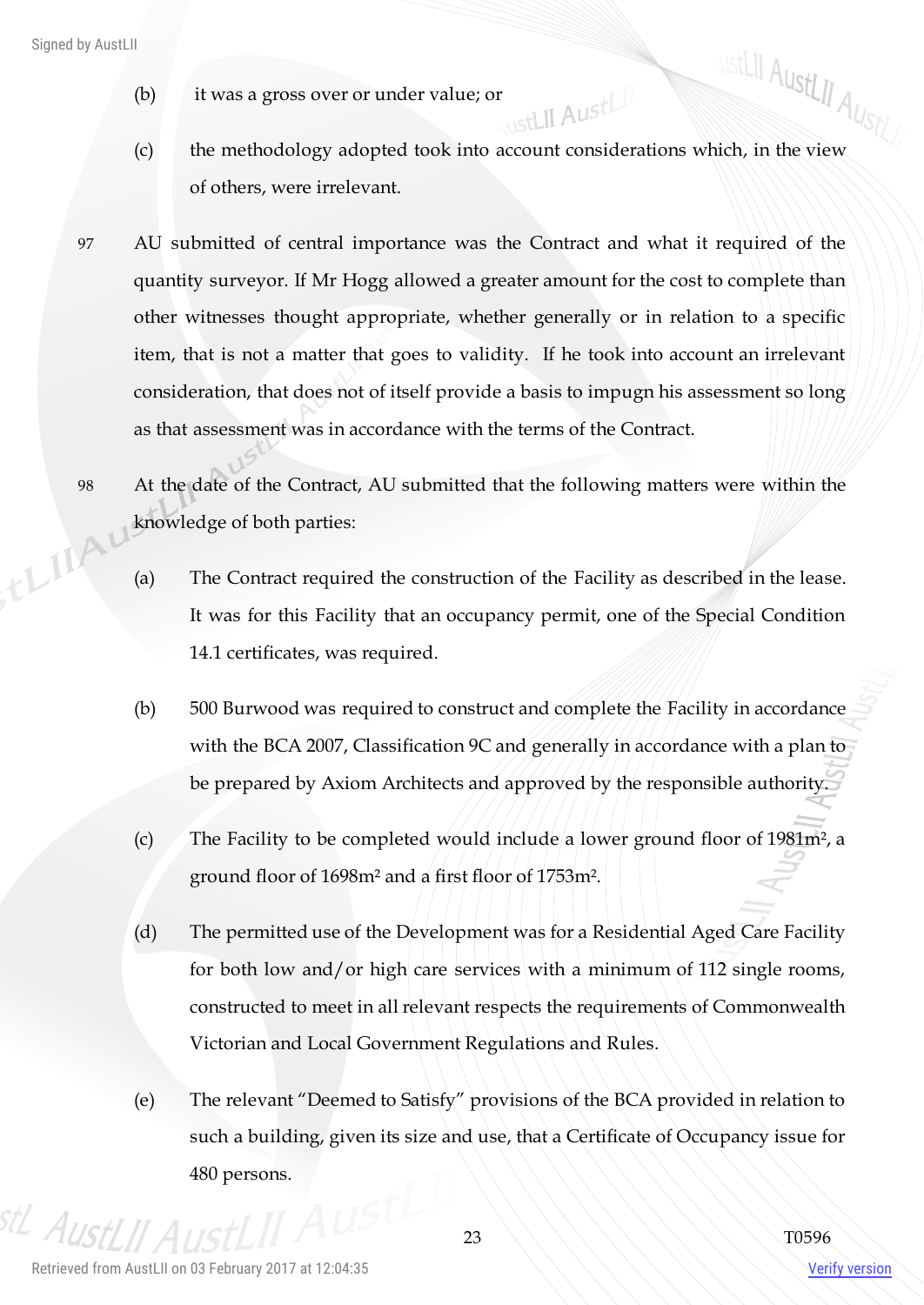Signed by AustLII

- (f) CH Group was the "Independent Consultant" appointed by the parties to certify compliance with the Class 9C classification requirements of the BCA.
- (g) AU would be the operator of the Facility upon settlement of the Contract.
- (h) If the permits and certificates for which Special Condition 14.1 provided, including a certificate from CH Group as to 9C Compliance and a Certificate of Occupancy, were not provided by 500 Burwood by 1 November 2007, Special Condition 14.5 would apply. It followed that the \$35 million purchase price under the Contract would be reduced by the amount of the "Completion Cost" assessed by an independent quantity surveyor appointed by AU.
- 99 AU submitted that the Contract referred to, and identified, what was to be built. It stipulated what, on 1 November 2007, may have needed to be the subject of an ELIA assessment as to completion costs. The Contract specified both the Stage 2 permit, which issued for the construction of a nursing home and retirement village on 22 March 2005, and the Stage 4 permit for construction of a new building which issued on 16 January 2007.
	- 100 AU submitted further that Special Condition 17.2 of the Contract required 500 Burwood to notify AU of any proposed changes to the "Works" which may directly, substantially, or detrimentally affect the property and prohibited such changes being effected without the prior written consent of AU. Both the Contract and the stamped plans that were approved by the Stage 4 building permit provided for a class 9C building. Level 4 was to be built in accordance with Architectural plan A1-06(J), including a computer room and store. The Contract acknowledged the "Works" were to be carried out pursuant to a D&C contract. It referred to the planning permit plans and limited specifications for finishes and the like prepared by Mr Allison.
	- 101 AU contended that, viewed from the perspective of the contracting parties at the time of entry into the Contract on 16 May 2007, in order for Special Condition 14.5 to be invoked, it was necessary for 500 Burwood to have failed to provide by 1 November 2007 any of the following certificates: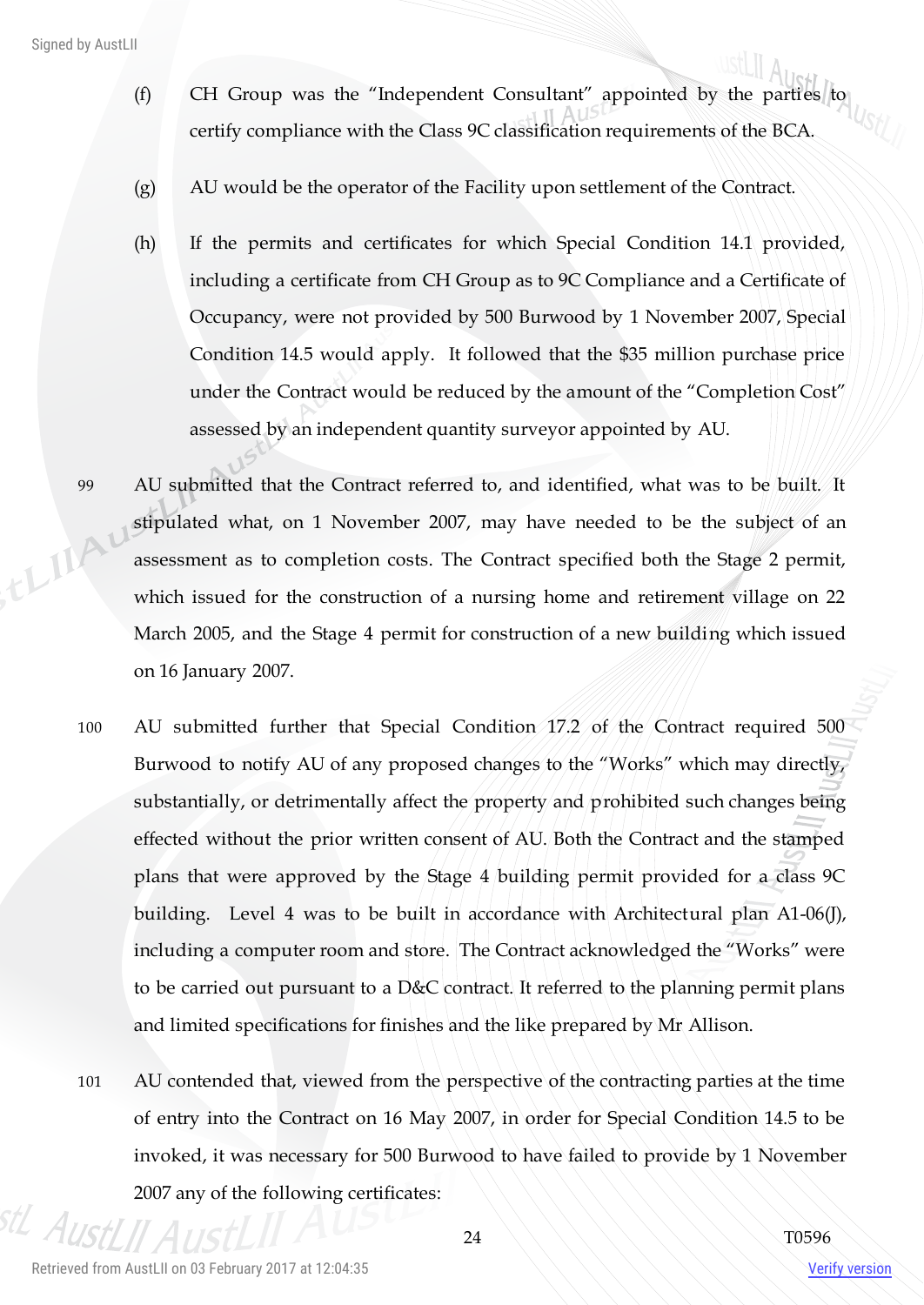- (a) A Certificate of Occupancy in respect of the 112 bed Facility and or any of the eight Living Units (Special Condition 14.1(A)(b)).
- (b) A Certificate of Practical Completion for either some or all of the Facility and the eight Living Units issued by 500 Burwood's licensed building surveyor (Special Condition  $14.1(A)(c)(A)$ ).
- (c) Confirmation from 500 Burwood's licensed building surveyor that the "relevant provisions" of the BCA had been complied with (Special Condition  $14.1(A)(c)(b)$ .
- (d) A certificate of final inspection for the Stage 1 infrastructure issued by 500 Burwood's licensed building surveyor (Special Condition 14.1(A)(d)).
- (e) A certificate by the "Independent Consultant" (CH Group) certifying that the Facility is a building which Facility is a building which complies with the Class 9C Classification requirements of the BCA ("9C compliance certificate") (Special Condition  $14.1(A)(e)$ ).
	- 102 AU submitted that should Special Condition 14.5 be deemed operative, there was no obligation under the Contract for AU to utilise the services of the existing builder or consultants to complete the unfinished work on the Project. The Contract did not provide for novation of the existing D&C Contract.
	- 103 It pointed out that the Contract provided that in order for the independent quantity surveyor to carry out the Special Condition 14.5 task, he is deemed to have been given all reasonable access to the property. It submitted that the Contract did not contemplate, and did not provide, that the quantity surveyor would have available to him all plans, designs, drawings and other documents prepared regarding the Development in performing the assessment pursuant to Special Condition 14.5. Similarly, it was submitted that it did not contemplate that he would have available a complete set of drawings and specifications showing alterations, additions and improvements "as built". If the building had not reached practical completion, there

 $A_{II}$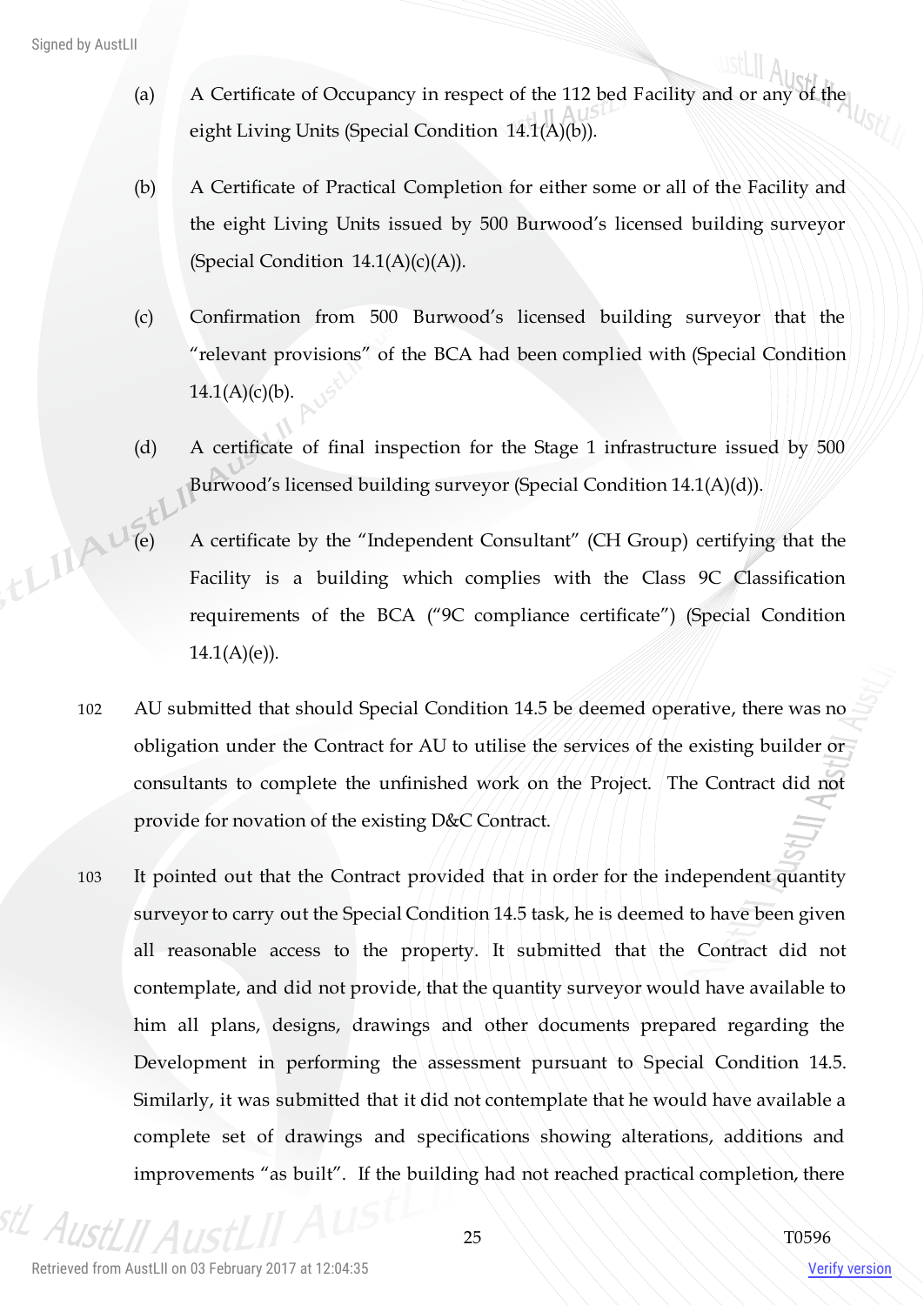could be no such drawings. The provision of all "plans, designs, drawings, and other documents" which had been "prepared regarding the Development" was a matter dealt with in Special Condition 16.1; they were required to be provided by 500 Burwood to AU "on or before settlement". However, there was no obligation to provide any documents which had then not been created or were not then in existence.

- 104 Based on these matters, it was contended by AU that should 500 Burwood default on its primary contractual obligations, the context in which the task set out in Special Condition 14.5 was to be carried out was:
	- (a) a failure by 500 Burwood to provide one or any of the required Certificates;
- (b) in all likelihood, the development would not be finished and who was to complete the works would be a matter for  $\Delta T$ . complete the works would be a matter for AU;
	- (c) incomplete and, potentially missing or incomplete drawings, plans and specifications.
	- 105 Reference was made to the express contractual agreement that, in respect of the 9C compliance certificate, the views of the "Independent Consultant" (CH Group) as to what was "necessary" to achieve 9C compliance would be determinative. The Contract did not prescribe how this would be achieved. This would likely be uncertain given the D&C nature of the project and the absence of any novation or assignment of the building contract.
	- 106 Accordingly it was submitted by AU that the task of assessing the cost to complete in this context, based on assessing an incomplete project and incomplete information, was to be carried out between 1 November 2007 and 14 November 2007. That is, the independent quantity surveyor appointed by AU pursuant to the Contract had a 14 day window in which to make his assessment.
	- 107 As a matter of construction, the task to be performed by the quantity surveyor in November 2007 involved him, first, ascertaining which of the Certificates referred to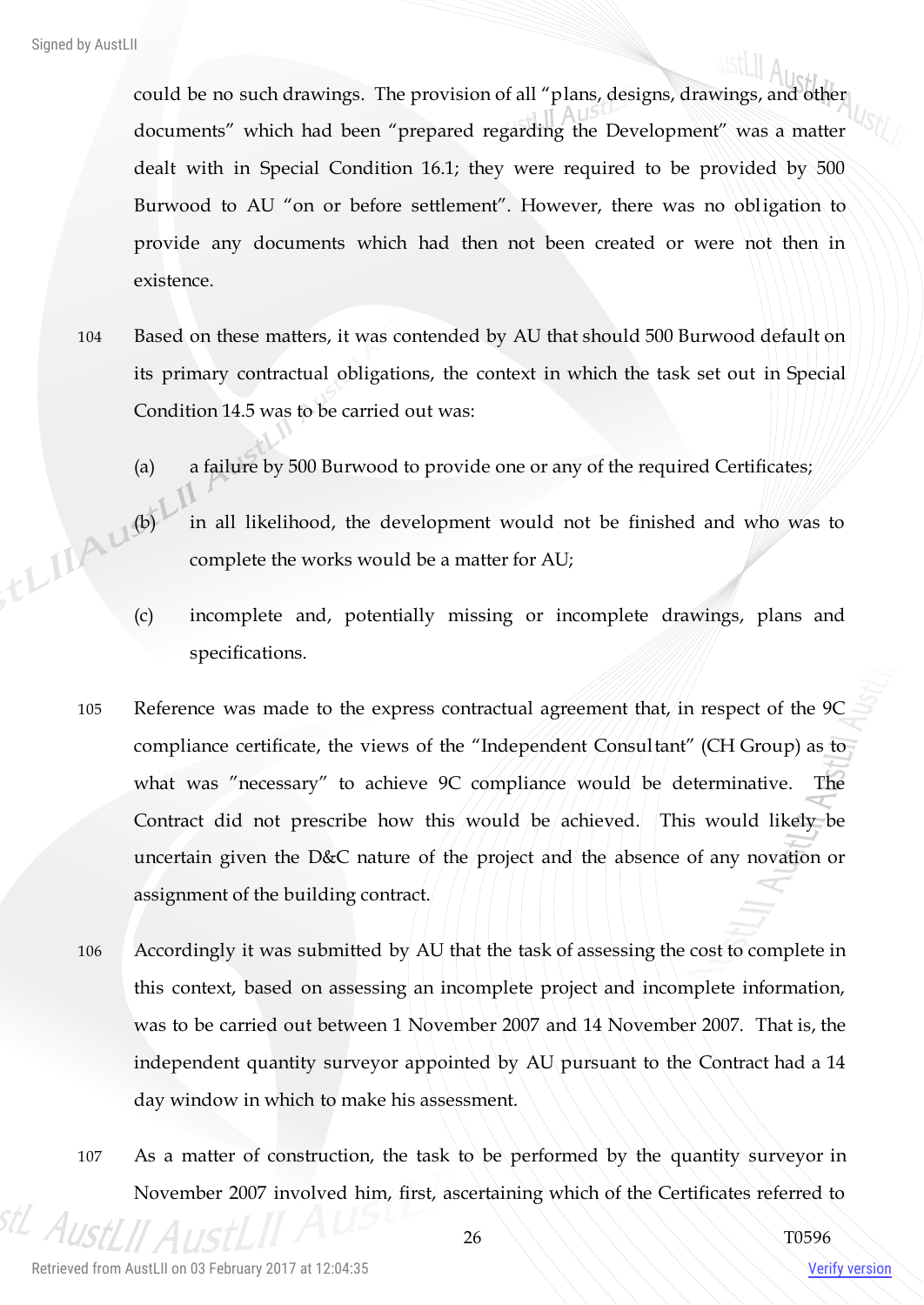in Special Condition 14.1 had not issued. Second, identifying what work was necessary in order to obtain the Certificates (all of them). Third, assessing the cost of carrying out the works to cause the Certificates to issue. In the case of 9C compliance, this involved assessing the cost of the work necessary to satisfy CH Group that it was able to issue the 9C compliance certificate.

- 108 AU submitted that the quantity surveyor, Mr Hogg, performed the task which the Contract required and contemplated. In this regard, the following was submitted:
- (a) As at 1 November 2007, 500 Burwood had not provided any of the Special Condition 14.1 Certificates. As expressly contemplated by the Contract, Mr Hogg assessed the cost to practically complete on the basis of his inspection of , the MALISTL' the Development as evidenced by his detailed inspection notes and photographs. Appendix A to his report set out his assessment of this element of the cost to complete.
	- (b) By 1 November 2007, a Certificate of Occupancy had not issued. Mr Hogg had advice from CH Group as to the requirement of the "Deemed to Satisfy" provisions of the BCA regarding maximum occupancy numbers for the Facility, and this was to be 480 persons. He also had advice as to the requirements of the operator, AU, namely occupancy by 435 persons.
	- (c) Practical completion had not been achieved by 1 November 2007. Mr Hogg costed the works to practically complete against the plans. In the case of the "head end room" on level 4 to which all of the wiring in the building led, there is no evidence that 500 Burwood sought or obtained the consent of AU to delete that room from the building as contemplated by the Contract. Mr Hogg allowed for an independent builder and consultants to undertake the works required to complete. Not only was there no provision in the Contract for novation of the D&C building contract, but by 8 November 2007, the project had been in financial difficulty for many months with subcontractors being paid direct by the financier, Suncorp-Metway. There was also a history of

 $A$ lici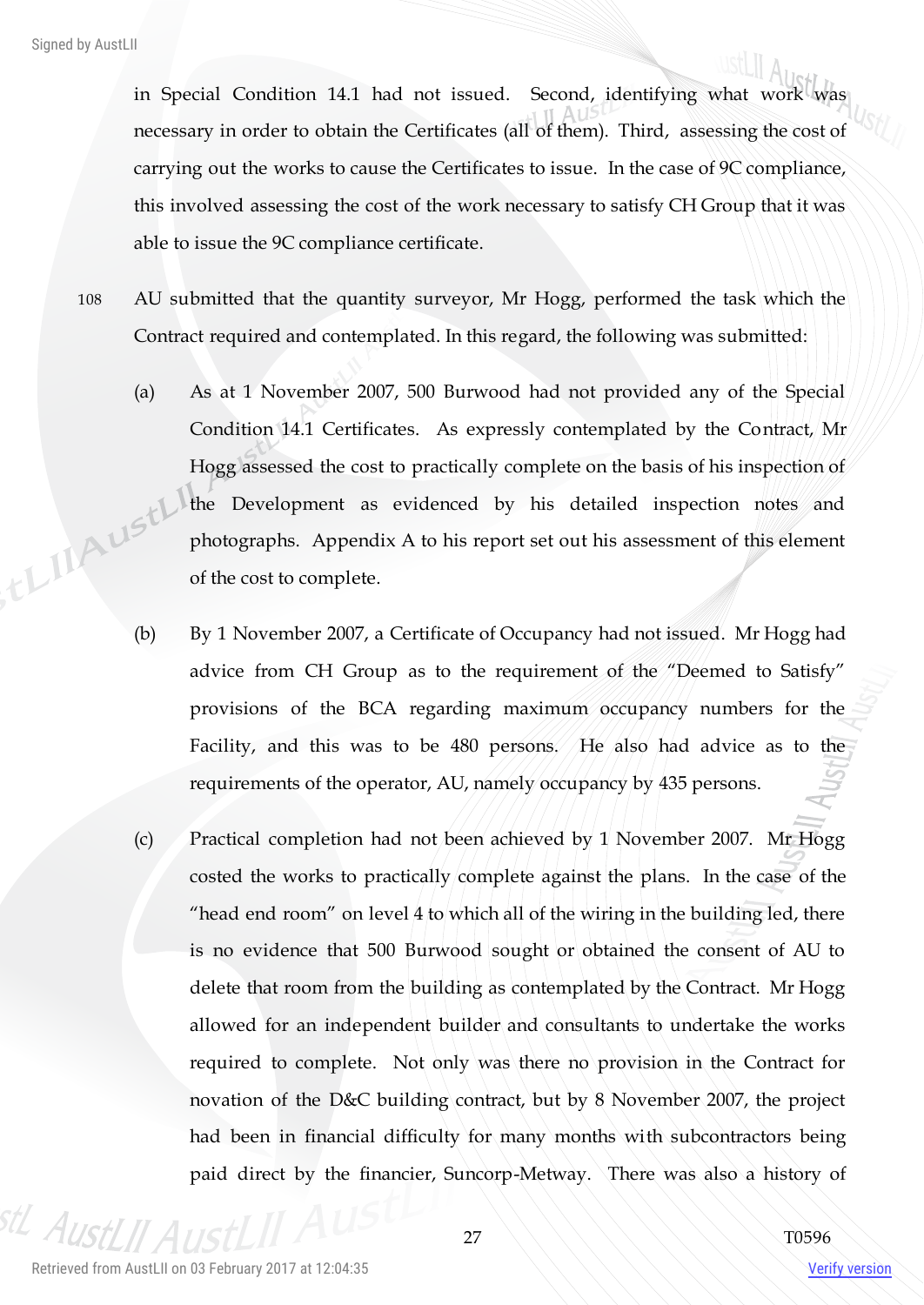apparent vandalism by unpaid subcontractors. As a matter of fact, an allowance for an independent builder assessed as at November 2007 was an absolute requirement. In determining to make these allowances, Mr Hogg exercised this discretion as an expert and acted in accordance with the Contract.

- (d) Compliance with the relevant provisions of the BCA, to be confirmed by the Vendors' Licensed Building Surveyor, was not an issue that directly impacted upon the cost assessment task. This is because, in addition to this "Certificate", the 9C compliance certificate was required.
- (e) No certificate of final inspection regarding Stage 1 infrastructure, had issued. Schedule A items 1.5 and 1.6 of the cost to complete report prepared by Mr Hogg deals with costing of these works. (f) As at 14 November 2007, CH Group could not issue the 9C compliance
	- certificate because it was not satisfied that the Facility complied with the requirements of classification 9C of the BCA. What was required by CH Group before it would issue the 9C compliance certificate, was the subject of a report by CH Group in November 2007 (the Update Report), which was to be read in conjunction with an earlier report prepared by CH Group in June 2007 (the 29 June Report). Each item identified in the Update Report was considered by Mr Hogg, taking into account the 29 June Report and the possible solutions identified by CH Group in those reports. Works identified by CH Group as necessary before it would be willing to issue the 9C compliance certificate, were assessed as to cost.
	- (g) Mr Hogg costed the capital works associated with the possible solutions and, rather than simply allow them at 100%, he weighted the risk that the capital works would need to be carried out based upon his assessment of likelihood. These matters were detailed in Appendix B of his report. It was submitted that

 $A$ IIsi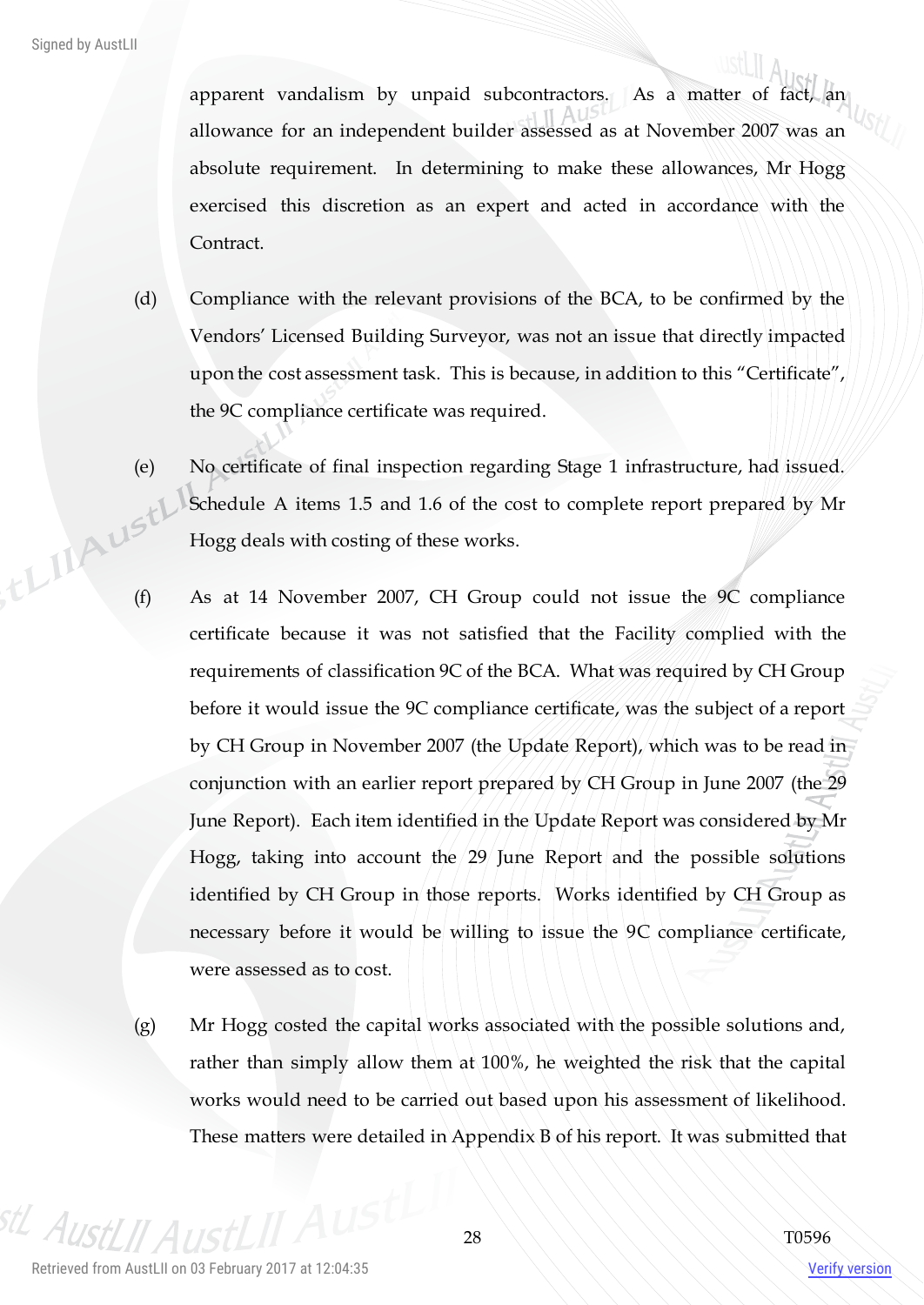this was open and appropriate for him to do so in the context of the task required by Special Condition 14.5.

- 109 AU provided the following example in relation to balustrades in its submissions. It was put that what is "necessary" in order for the 9C certificate to issue in relation to the balustrades are works which are structurally certified as BCA Part B1 compliant. That could be achieved in a number of ways: either, by the simple provision of a Structural Engineers' Certification relating to the existing balustrade or by removing and replacing the existing balustrading with structurally compliant balustrading and by certification of that balustrading. Mr Hogg was not required to choose between possible approaches to the work to be performed in order to achieve 9C compliance for the balustrading. How the "necessary" certification might in fact be brought about things involved alternatives. The task required of Mr Hogg was to "assess" the cost of the works in light of those alternatives, the result being the cost "necessary to cause the certificates" to issue. He applied a risk weighting as part of his assessment of what works would be required so that the necessary certificate would issue. It was within his expertise and the scope of his authority under the Contract to do so.
	- 110 Accordingly, AU submitted that the total of \$2,862,764 represented Mr Hogg's assessment of the cost to complete. It was an assessment that was made in accordance with the Contract.
	- 111 AU further submitted that there can be no criticism of the manner in which Mr Hogg performed his task so far as the assessments detailed in Annexures A and B to his report are concerned. Even if the Court disagreed with Mr Hogg's methodology, or concluded that he made significant or substantial error in his assessment, it was put that this was not a basis on which his report can be set aside. On the established authorities, such matters do not constitute grounds for setting aside a contractual determination of this kind.
	- 112 As to Mr Hogg's reduction of completion cost items by the application of a risk based approach, AU pointed out that the Contract did not specify how Mr Hogg was to

 $A_{II}$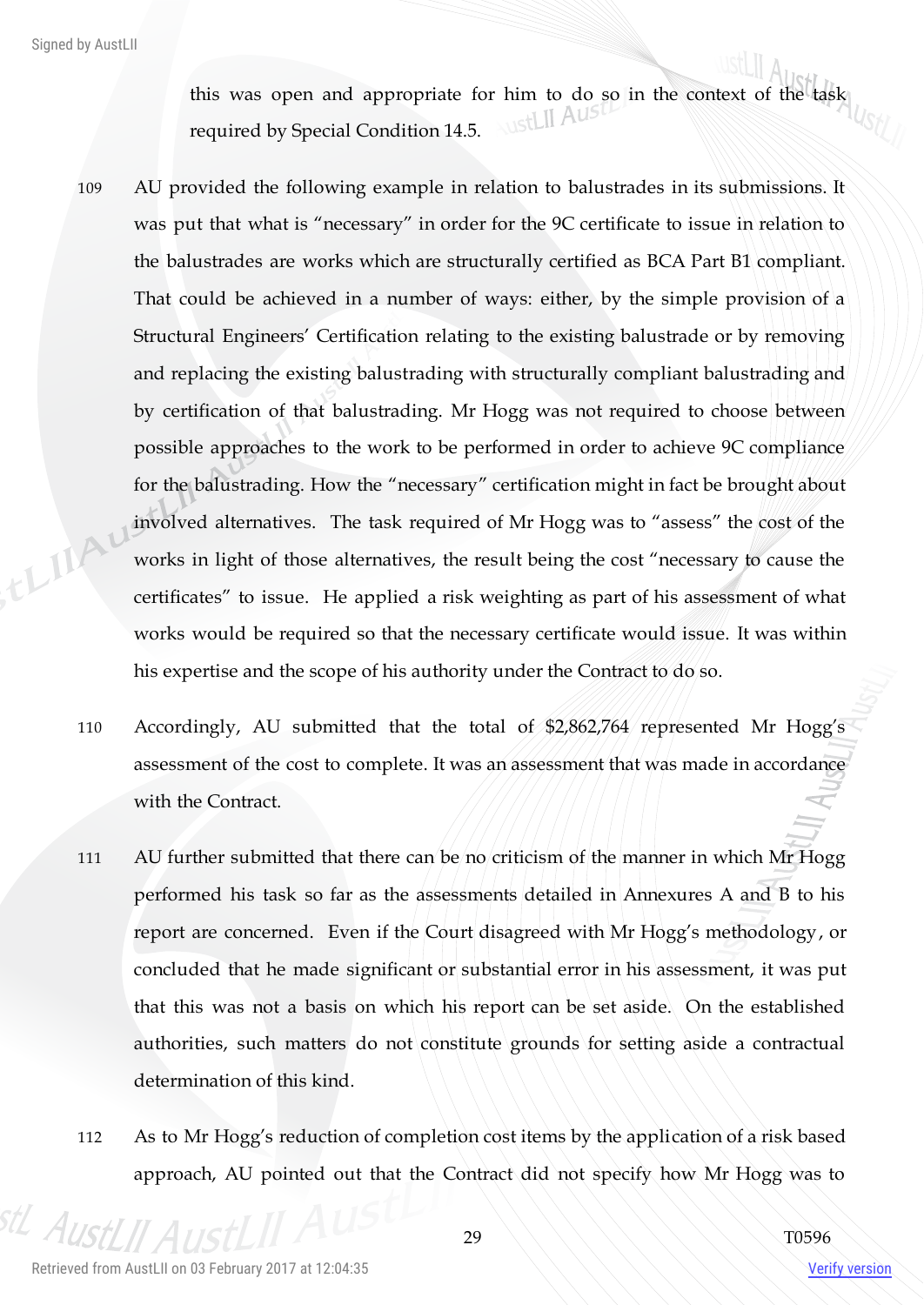assess the cost to obtain the various Certificates. Such matters of methodology were left to Mr Hogg in his expert opinion. The Contract did, however, expressly provide that the 9C compliance certificate was to be issued by the "Independent Consultant" (CH Group). CH Group was therefore the decision maker in terms of what was required before it would be willing to issue the 9C compliance certificate. The Contract did not direct Mr Hogg how he was to assess the cost to complete to cause the CH Group to issue 9C compliance certification. That was a matter for Mr Hogg in his expert opinion.

- 113 AU referred to criticisms made by 500 Burwood of Mr Chenoweth of the CH Group and suggestions advanced to the effect that his approach to 9C compliance was pedantic and overly technical. AU submitted that such criticisms were not justified. thinky Mr Chenoweth's role was to certify whether the Facility complied with BCA classification 9C. The Contract contemplated that CH Group would perform this role in order to provide a certificate of 9C compliance. In turn, this would enable settlement to take place prior to 1 November 2007. It was contended that 500 Burwood essentially refused and failed to work and cooperate with CH Group. It is because of the skills of the CH Group regarding 9C compliance, that it was nominated under the Contract as the Independent Consultant to certify 9C compliance. Having agreed to entrust that task to CH Group, it matters not if CH Group was overly pedantic or technical, or primarily worked in conjunction with AU. The parties agreed to be bound by the determination of CH Group regarding the issue of the 9C compliance certificate.
	- 114 AU submitted that, contrary to the 500 Burwood opening submissions and cross examination of Mr Hogg, Mr Hogg did not abdicate his role to CH Group. He recognised and acted on the role of the CH Group under the Contract as the 9C certifier. He took into account what CH Group in their binding role required before it would be willing to issue the 9C compliance certificate. He applied a risk assessment approach to the physical or capital works suggested as possible means of achieving 9C compliance. He adopted an approach which is in accordance with Australian

 $A_{II}$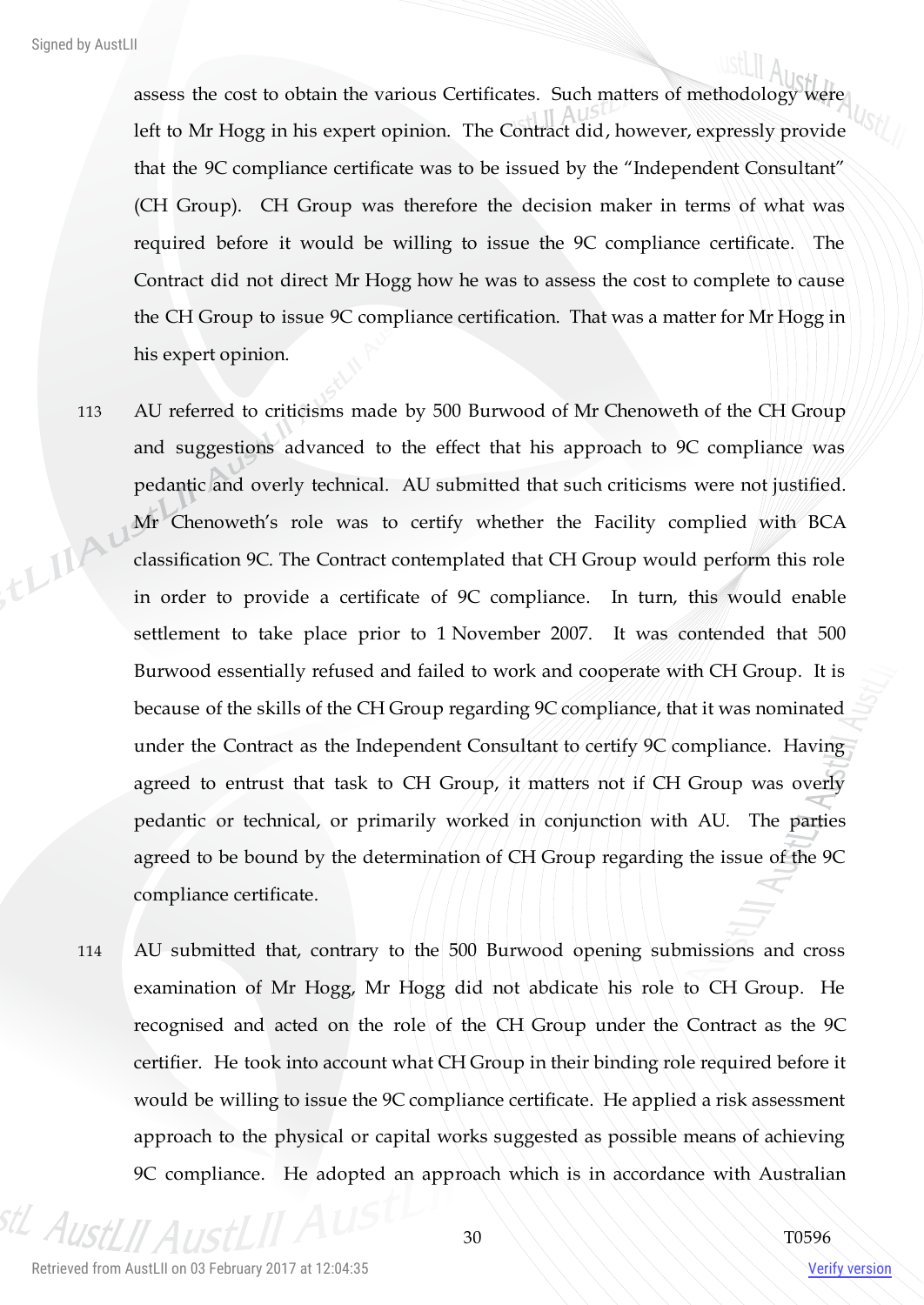Standards and was in accordance with established quantity surveying practice and procedure. Not only as a matter of fact can no legitimate criticisms be made of his approach, most importantly it was an approach open to him whilst performing his role under the Contract.

- 115 AU observed that much time was devoted at trial to whether or not particular items forming part of Mr Hogg's assessment ought to have been included in that assessment and, if so, in what amounts. On the evidence, AU submitted that Mr Hogg's assessment of each of the individual items was both rational and reasonable. Further, there is no occasion or cause for the Court to determine or rule on these items. This was a matter for Mr Hogg; if he allowed \$1 or more for an item that 500 Burwood believes he ought not to have included that does not invalidate his assessment. The think evidence of Messrs Smith and Dresden of Napier & Blakely as to their own reports conducted for the financier, Suncorp-Metway, and as to the appropriateness of Mr Hogg's assessment were submitted to be irrelevant. They were performing different tasks to that which the Contract demanded of Mr Hogg. Even if the tasks were the same and if they took into account the cost of the works necessary to cause CH Group to issue the 9C compliance certificate, which they did not, the parties entrusted the task of assessing that cost to Mr Hogg via the contractual mechanism in Special Condition 14.5.
	- 116 It was further submitted by AU that if the Court had misgivings about the risk based analysis method adopted by Mr Hogg, that too is irrelevant. It matters not how the Court might have approached the task or if some other approach might have been preferred given the uncertainties. No alternative was identified on behalf of 500 Burwood. All that matters is whether a risk based assessment was a methodology prohibited by the Contract. It was not. In fact, AU submitted that it was an entirely appropriate method given the circumstances likely to be in place and, which in fact materialised, as at 1 November 2007, as envisaged at the time the Contract was entered into.

 $A$ II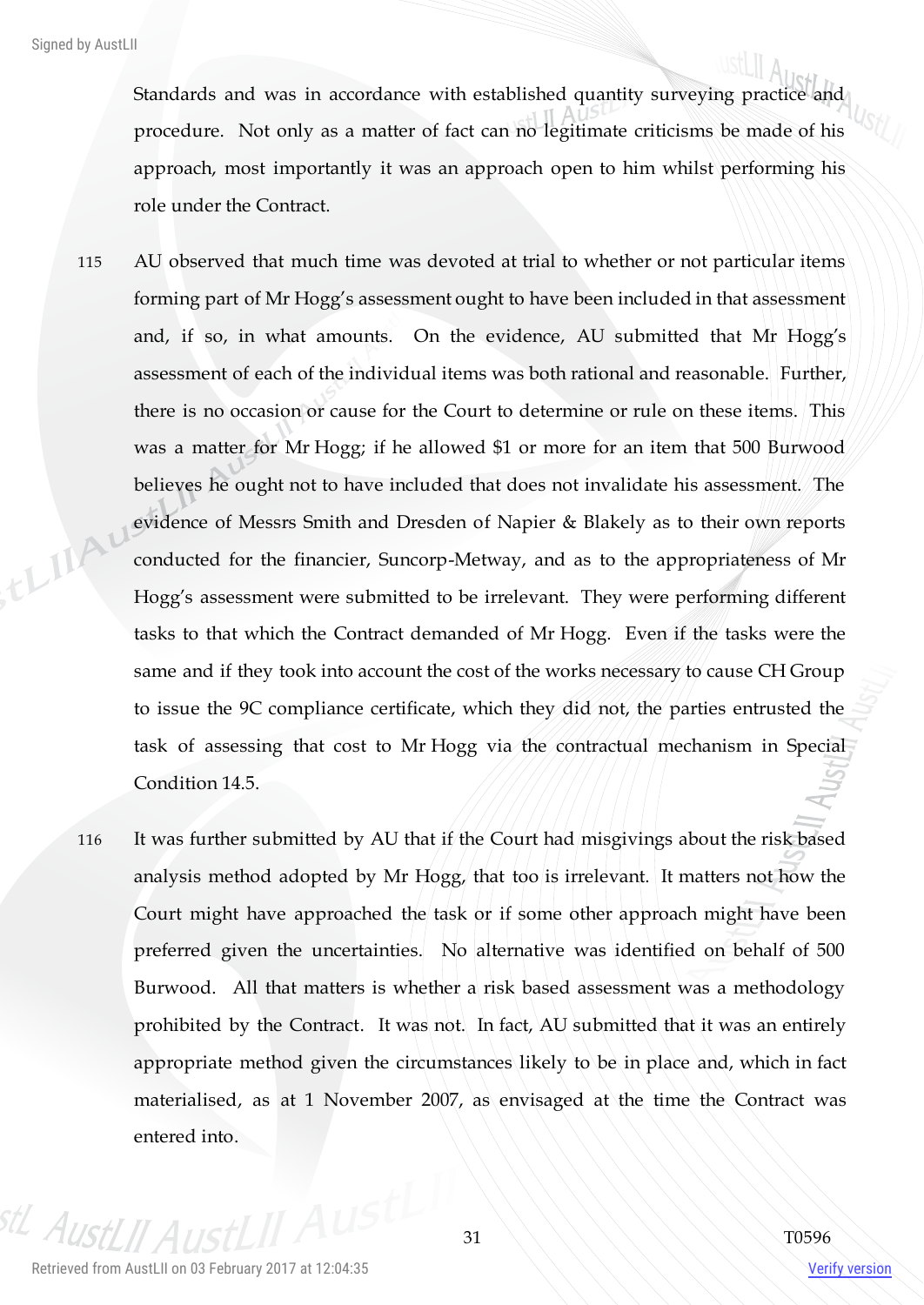- 117 AU contended that events that took place after 15 November 2007 are also irrelevant to whether Mr Hogg performed the contractual task assigned to him. His contractual role was to be performed in the 14 day window between 1 and 14 November 2007. It was and is irrelevant to the Contract and to his task whether any or all of the items included as part of his "cost to complete" assessment were ever actually expended thereafter. That is so because AU had no contractual obligation to obtain the "necessary" certificates or to perform such works as might have been needed to secure the issue of the Certificates. The function of Special Condition 14.5 was merely to determine the amount by which the \$35m price was to be reduced. The reduction occurred at settlement. How AU then chose to proceed after settlement, including, for example if it had chosen to sell the partially completed Development, it was submitted, is not for the Court to determine.
- 118 AU submitted that the fact that the information available to Mr Hogg and to CH Group was incomplete was both a function of the terms of the Contract of Sale, which provided the context within which the cost to complete had to be assessed, and a function and a consequence of what it said was the deliberate policy of noncooperation and non-disclosure on the part of 500 Burwood.
	- 119 By way of conclusion, AU submitted that Mr Hogg approached the task demanded of him under the Contract of sale independently, with significant rigour and in accordance with what was required by Special Condition 14.5. He considered what CH Group identified as "necessary" in order for it to certify 9C compliance. He reviewed alternative scenarios involving suggested works in order to achieve the necessary outcomes. He assessed the cost of those works. Accordingly, there is no basis to overturn or interfere with his assessment.

# **Whether Quantity Surveyor 'Independent' Under the Contract (Special Condition 14.5)**

#### *Construction of the Contract*

120 It will be recalled that pursuant to Special Condition 14.5(a)(i), and the events that triggered its operation, AU was entitled to appoint, at the cost of 500 Burwood, an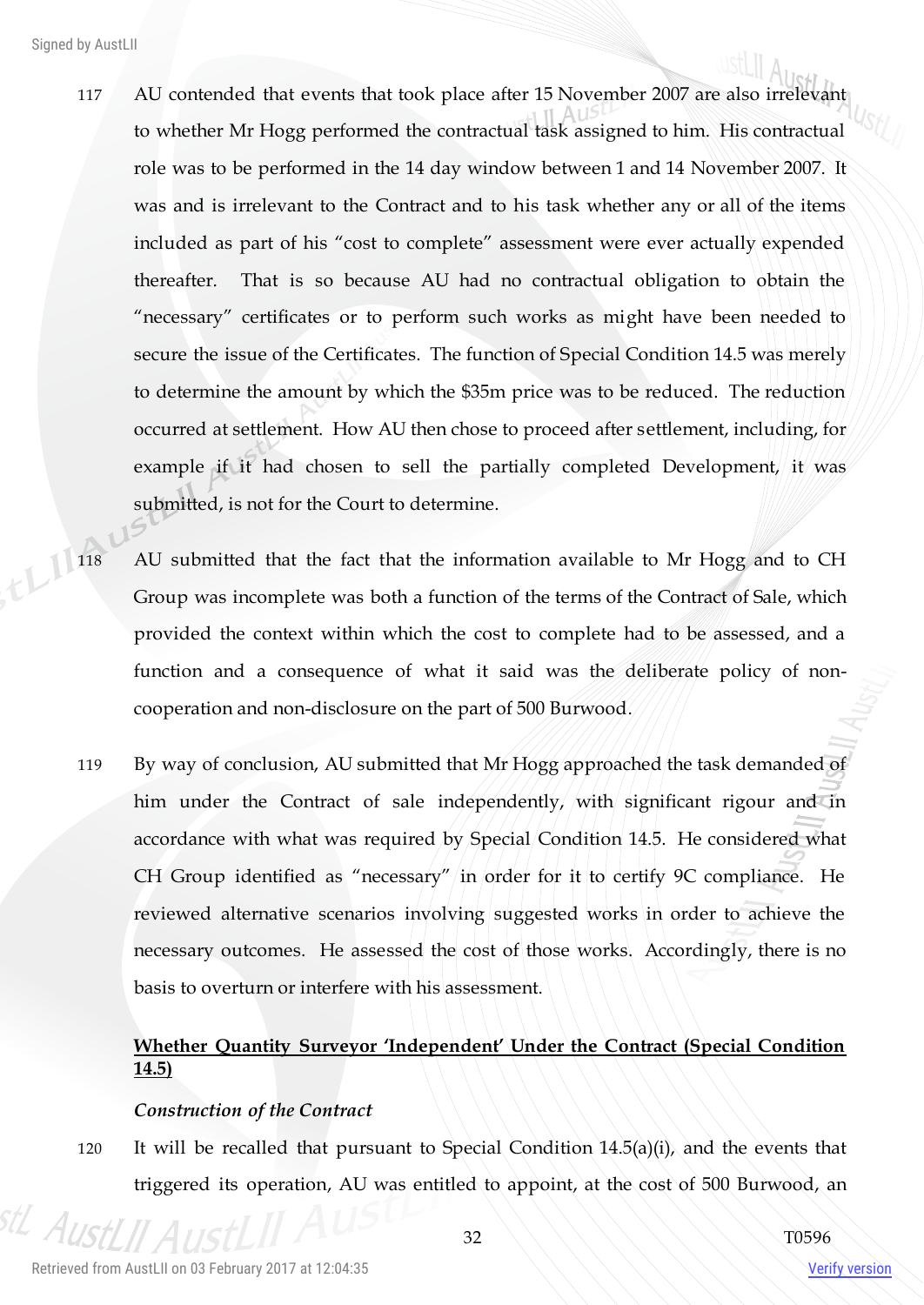independent quantity surveyor to assess the cost of carrying out the works necessary to cause the Special Condition 14.1 Certificates to be issued and provided to it.

- 121 The term "Quantity Surveyor" is defined under Special Condition 14.5(a)(i) of the Contract. The defined term refers to an "independent quantity surveyor" who the purchaser is entitled, at the cost and expense of the vendor, to appoint. Either DCWC met the contractual requirement of independence, or it did not. In determining that question, it is necessary to construe the word "independent" as it was used in Special Condition 14.5 of the Contract.
- 122 The term "independent" is not defined in the Contract.
- 123 The well accepted approach to the construction of a contract was described by the thing High Court in *Toll (FGCT) Pty Ltd v Alphapharm Pty Ltd* in the following terms:

It is not the subjective beliefs or understandings of the parties about their rights and liabilities that govern their contractual relations. What matters is what each party by words and conduct would have led a reasonable person in the position of the other party to believe. References to the common intention of the parties to a contract are to be understood as referring to what a reasonable person would understand by the language in which the parties have expressed their agreement. The meaning of the terms of a contractual document is to be determined by what a reasonable person would have understood them to mean. That, normally, requires consideration not only of the text, but also of the surrounding circumstances known to the parties, and the purpose and object of the transaction. <sup>3</sup>

124 In the more recent case of *Westgate Ports Pty Ltd v Port of Melbourne Corporation*

Pagone J explained the applicable principle in similar terms:

 $\ldots$  the relevant contract is to be construed as a whole without individual clauses being considered in isolation. The meaning to be given to the terms of the contractual document is to be determined by what a reasonable person would have understood them to mean taking into account both the text and also the surrounding circumstances known to the parties, and the purpose and object of the transaction. 4

 $\overline{a}$ 

<sup>3</sup> *Toll (FGCT) Pty Ltd v Alphapharm Pty Ltd* (2004) 219 CLR 165 [40] (citing *Pacific Carriers Ltd v BNP Paribas* (2004) 218 CLR 451); considered by the Victorian Court of Appeal in *Retirement Services Australia Pty Ltd (RSA) v 3143 Victoria St Doncaster Pty Ltd* [2012] VSCA 134).

<sup>4</sup> *Westgate Ports Pty Ltd v Port of Melbourne Corporation* [2011] VSC 331 [9].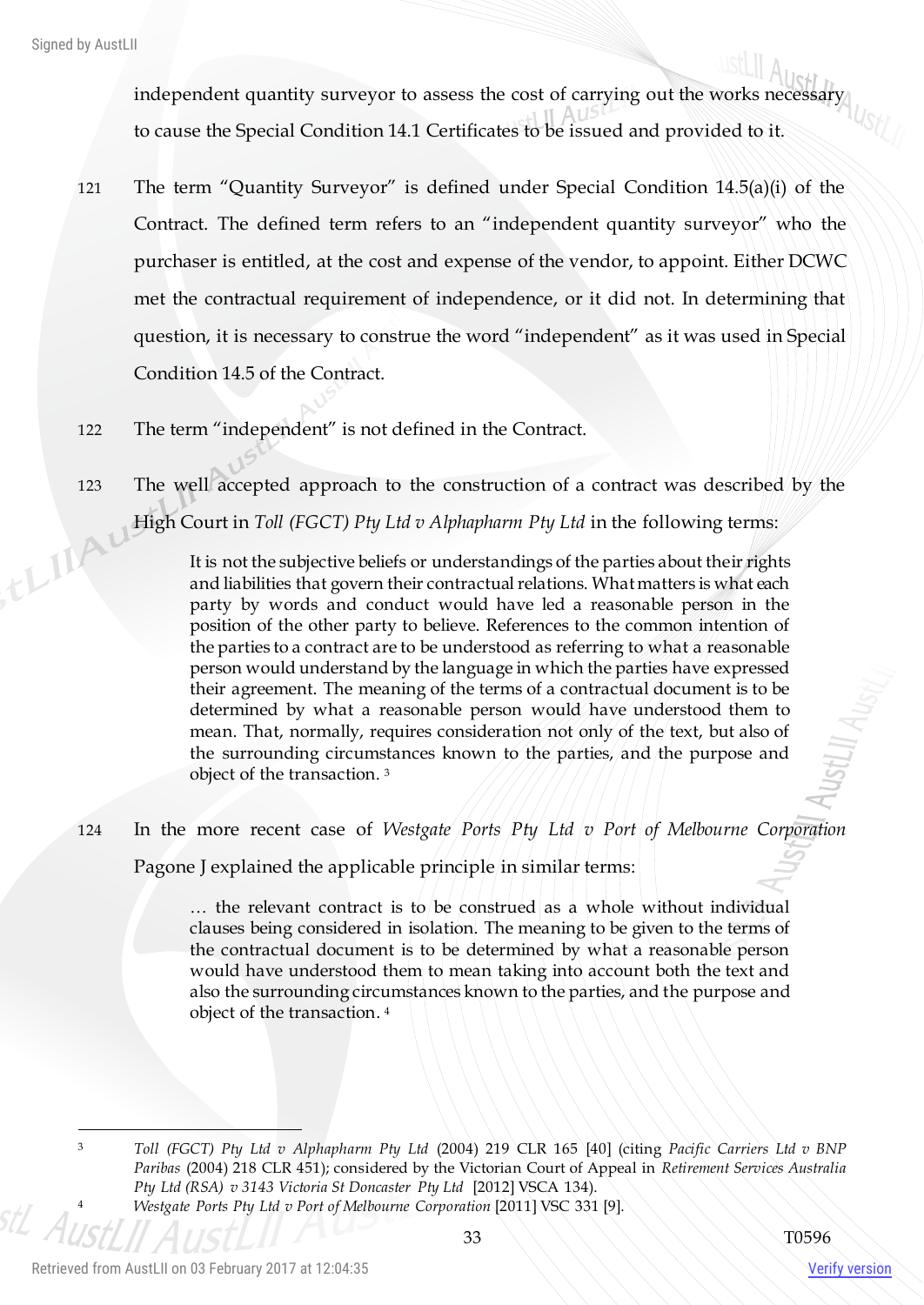- 125 The contention of AU was that the requirement for "independence" as properly construed under Special Condition 14.5(a)(i) meant no more than the quantity surveyor to be selected by AU had to be 'independent' in the sense of not being an employee, an officer or director of AU.
- 126 On the other hand, 500 Burwood contended that to be "independent" for the purposes of Special Condition 14.5, when properly read in the context of the Contract as a whole and the significance to the parties of the quantity surveyor's task reflected in the relevant sub-clause, called for a more purpose driven approach. It contended that to give proper effect to this purpose, the requirement of "independence" in Special Condition 14.5 must be construed to mean that the quantity surveyor had no prior involvement in the Development.
- 127 In my opinion, the construction of Special Condition 14.5 as urged by 500 Burwood is to be preferred.
- 128 The task assigned to the appointed quantity surveyor under Special Condition 14.5 was of central importance to the parties under the Contract. The appointed expert was to set the purchase price payable under the Contract by determining the extent to which the purchase price payable under the Contract was to be reduced. The transaction was potentially worth \$35 million. Both parties would be affected by the determination which fixed the adjustment to the purchase price, and potentially in a significant way.
- 129 In the context of the present Contract the concept of "independent" as used in Special Condition 14.5 clearly requires independence from the parties who have a direct financial interest in the assessment. Thus, as submitted by AU, a qualifying appointee could not be part of the organisation of the appointing party in any formal way in the sense of being an employee, officer or director of that party. So much is accepted.
- 130 However, in my opinion, the mechanism established by the sub-clause calls for a broader approach to construction of the concept of "independence". This is dictated

 $A_L$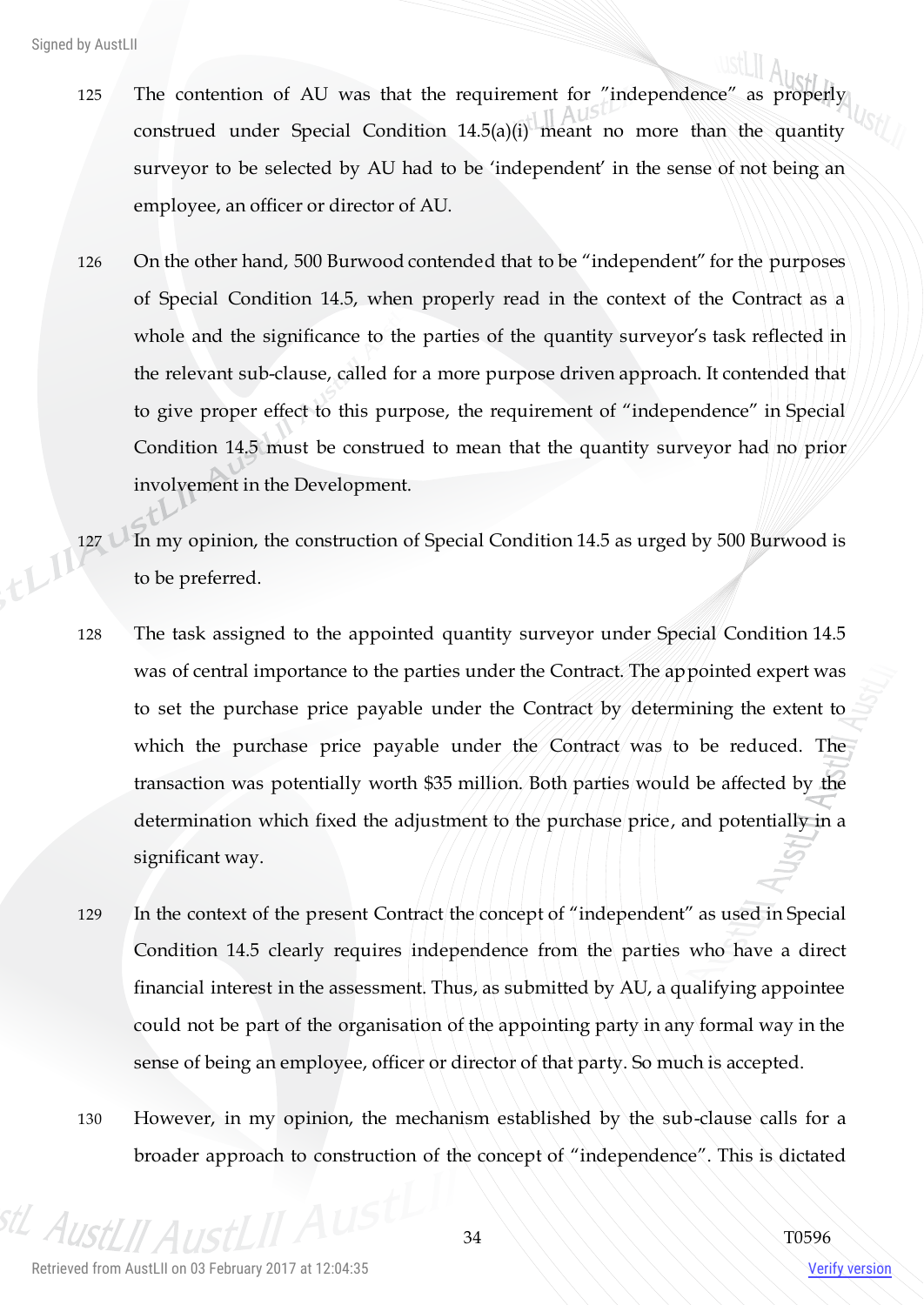by the nature of the task to be undertaken and the purpose and importance of the assessment once completed.

- 131 The "independent quantity surveyor" was to be nominated at AU's sole discretion. The only limitation on the appointment of the expert, apart from the description "Quantity Surveyor", was provided by the qualifying term "independent". The description "Quantity Surveyor" called for the appointment of a person with sufficient qualifications and experience to carry out the contractual task. Here, with the appointment of Mr Hogg and DCWC, that is not in doubt. However, the qualifying term "Independent" also needs to be given its full effect to achieve the contractual purpose of the parties. That contractual purpose had two elements.
- 132 In the first place, the appointed Quantity Surveyor was to undertake the specified task<br>of assessing the cost of carrying out the necessary works for the purpose of<br>determining the purchase price.  $T$ of assessing the cost of carrying out the necessary works for the purpose of determining the purchase price. The concept as imported into Special Condition 14.5 required the appointed Quantity Surveyor to be in a position to carry out his or her work freely and in an objective manner in order to achieve a realistic figure which was as accurate as reasonably possible.
	- 133 In the second place, the purpose of the assessment was to provide credibility to the process in which both parties could have confidence. This was to be achieved by providing a written expert report from an independent source which represented a true and fair view of the cost to complete the necessary works. This not only required the necessary level of expertise on the part of the appointed Quantity Surveyor. The purpose could not be met if one or other of the parties believed that the appointed Quantity Surveyor may have been influenced by extraneous factors, such as prior experience on the project, whether positive or not positive.
	- 134 The parties gave up their respective rights to negotiate a concluded and binding purchase price. In return they agreed to entrust the determination to a system in which they could place their unreserved trust and confidence. They did not intend, in

 $A_{I}$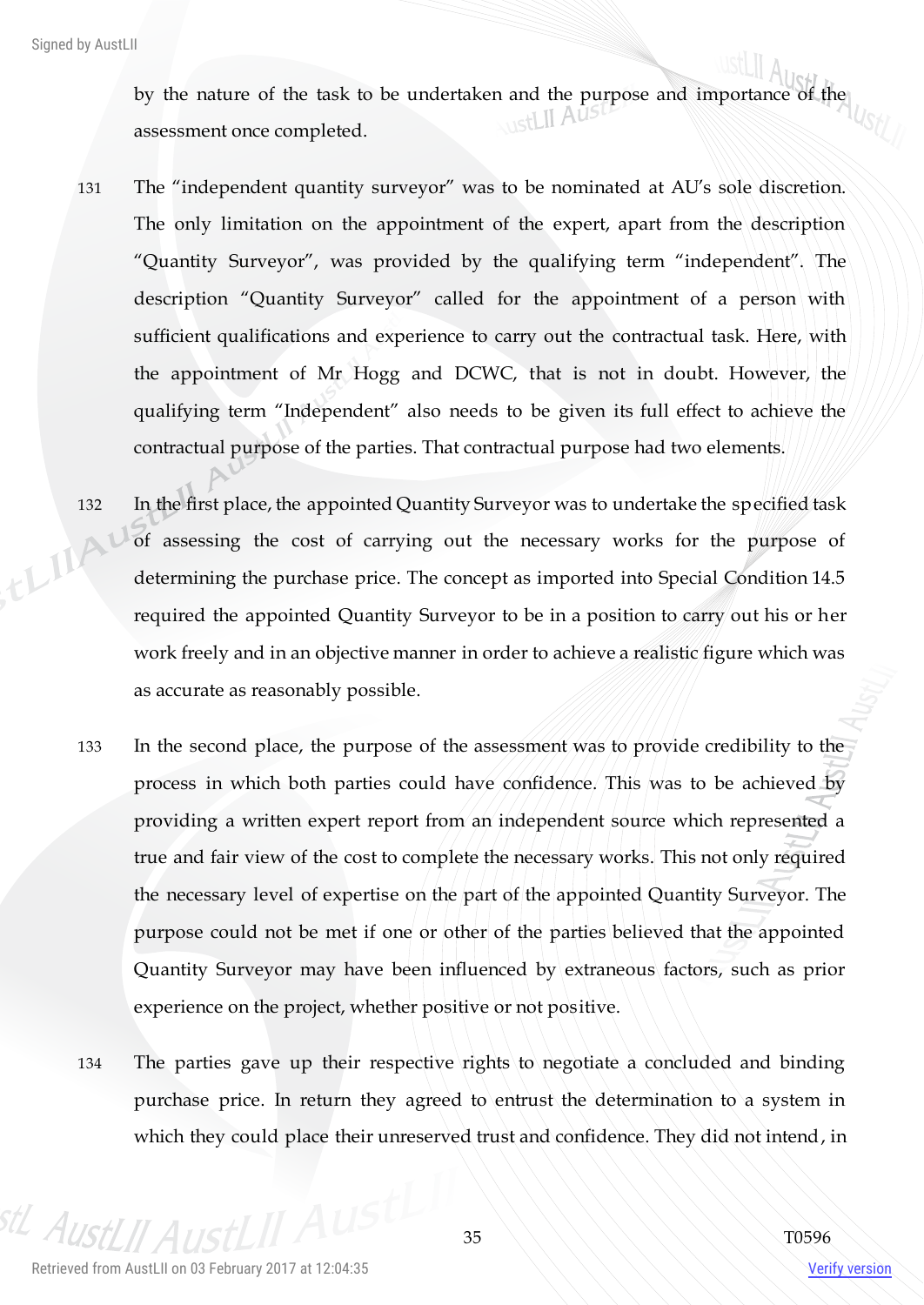my view, to bind themselves to an assessment attended with a credible appearance or soundly based apprehension of partiality.

- 135 Thus, the requirement of independence in Special Condition 14.5 in the contractual context is to be construed as including two elements:
	- (a) independence of mind, thereby enabling the quantity surveyor to provide an opinion unaffected by influences that might compromise his or her professional judgment, objectivity and impartiality; and
- (b) independence in appearance, thereby avoiding circumstances which would cause a reasonable person who knows all relevant information to conclude that the quantity surveyor's objectivity or impartiality might have been AUStl compromised.
- 136 For these reasons, and in order to bring the necessary level of objectivity to the task at hand and provide the necessary level of confidence in the determination to a person in the position of the parties, a reasonable person in that position at the time of entry into the Contract would have been entitled to expect that the appointee would also be independent from the very project the subject of the Contract, such that he or she could not be seen to be subject to influence one way or another, whether consciously or not, by any previous involvement with the Development.
- 137 In this way the appointed expert, unsullied by prior experience with the Development and its participants, would be in a position to bring a truly independent mind to the task at hand and produce an assessment which was beyond question in its objectivity and in which the parties could have mutual confidence. This was the outcome intended by the mechanism which the parties established for the purpose of determining the purchase price.
- 138 I arrive at this conclusion in spite of the fact that the task stipulated by Special Condition 14.5 was a complex one, required to be completed within a tight time frame, and that this would objectively have been known to the parties at the time of

 $A_{II}$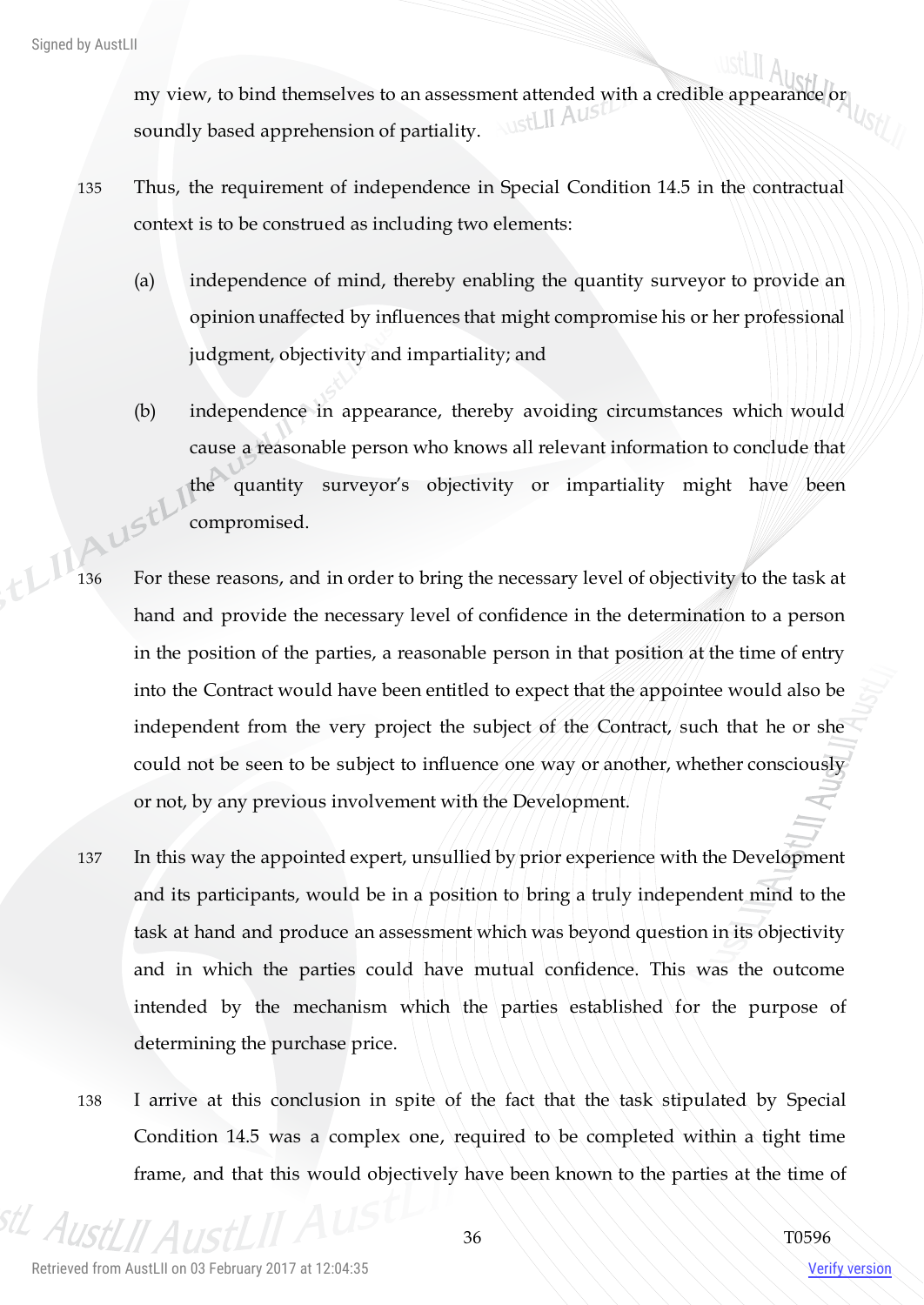Contract, should Special Condition 14.5 be triggered. However, this did not mean, as submitted by AU, that in these circumstances, the person who would be engaged to perform the task would need to be a Quantity Surveyor who had some prior involvement with the Development and that this must have been in the assumed contemplation of the parties. If this was to follow, the result would be a significant erosion of the fundamental purpose of the "independence" qualification provided by Special Condition 14.5 of the Contract. Rather the tight time frame pointed to the imposition of an implied term for an extension of time for the preparation of the assessment report and a consequent extension of time for settlement, should that have become necessary.

- 139 This approach is not inconsistent with the legal principles establishing the requirement of actual bias of a contractually appointed expert before the expert's ELIA opinion will be amenable to being set aside, as later discussed. By way of contrast, in this particular case, the contract itself defined the qualities to be possessed by the appointed expert. The question at this point is whether the proper expert was appointed pursuant to the contractual criteria, rather than whether the report produced is amenable to being vitiated by the conduct of the appointed expert by application of the common law.
	- 140 Further, I am not satisfied on the evidence that if any prior association with either AU or the Project resulted in disqualification of a proposed Quantity Surveyor under Special Condition 14.5, the Contract would become unworkable. I am not satisfied that the evidence went so far as to establish the unavailability of properly qualified quantity surveyors who could satisfy the criteria required by Special Condition 14.5 as I have found the criteria to be.
	- 141 Thus in addition to the necessary technical competence and independence both from the parties, independence from the project itself was a most important factor in establishing the necessary credibility of the assessment.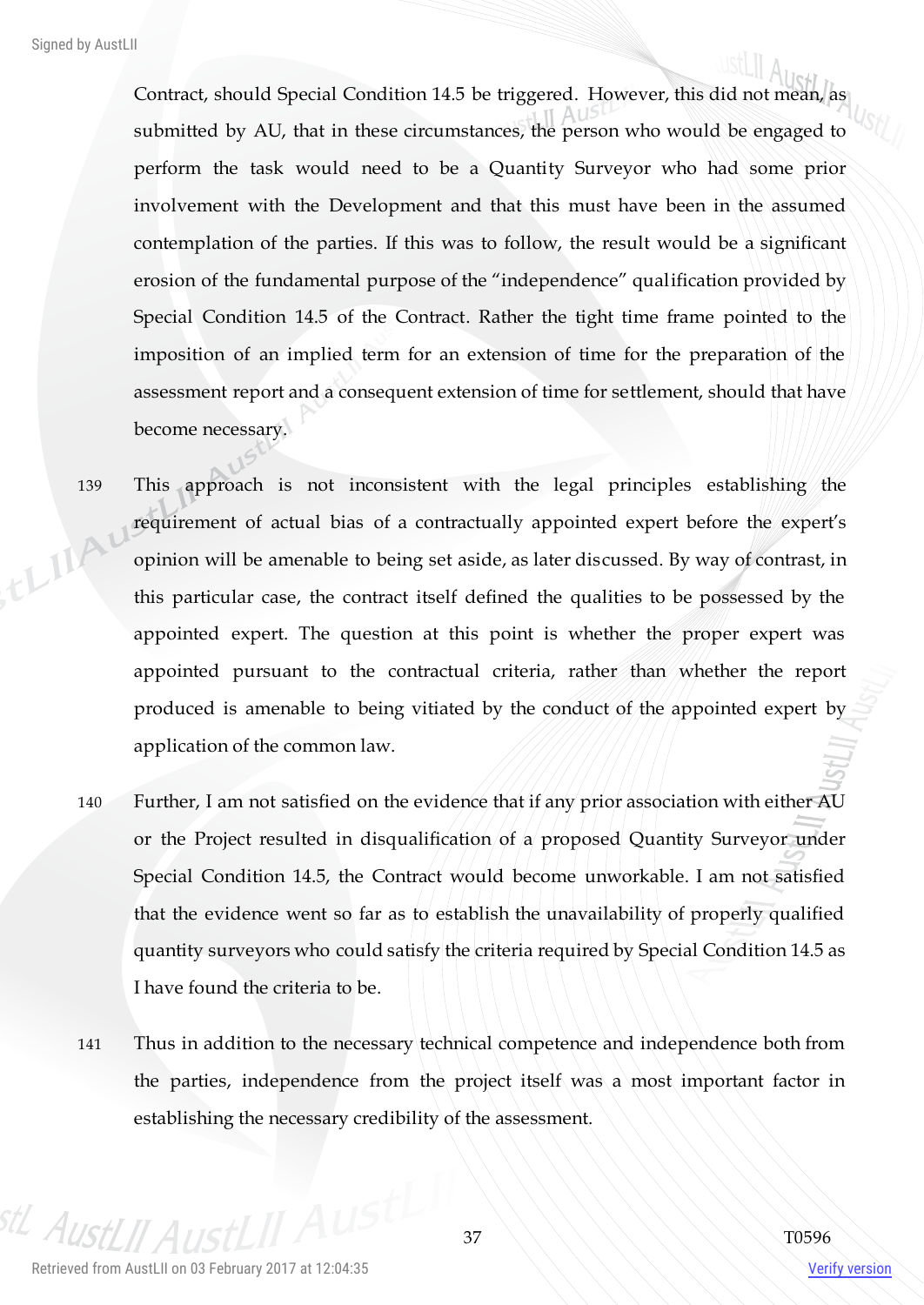- 142 This I find was what a reasonable person in the position of the parties would have understood by the term "independent" in Special Condition 14.5 after taking into account the text, the surrounding circumstances known to the parties, the purpose and object of the transaction and the particular function to be performed by the appointed Quantity Surveyor under the Contract.
- 143 The question then becomes, as a matter of fact, did Mr Hogg and DCWC satisfy the contractual requirement of "independence" in Special Condition 14.5 as I have found it to be.

# *Previous engagements of DCWC by the parties*

- 144 For the reasons which follow, I find that, at the time of its appointment by AU in early November 2007, DCWC was not independent within the meaning of Special thing Condition 14.5 of the Contract. By reason of its prior work on the Development for both 500 Burwood and AU, DCWC was not, and could never have been, independent within the meaning of the special condition.
	- 145 Prior to DCWC's engagement by AU in November 2007 to prepare the Assessment Report under the Contract, both APAC, a company related to 500 Burwood, and AU had engaged DCWC to provide professional quantity surveying services for this particular Development.
	- 146 I find those engagements were as follows:

## *DCWC Work Undertaken for 500 Burwood*

(a) In or about September 2001, APAC engaged DCWC in relation to to obtaining a town planning permit in respect of the development of the site as a whole. Mr Hogg explained that the project information sheet, the preparation of which had been supervised by him personally, reflected a review of all current townplanning documents and was probably directed towards an assessment of the feasibility of the Development. Mr Hogg gave evidence that he would not have prepared the report but he would have signed off on it as a Director of DCWC. The work done involved an examination of the town planning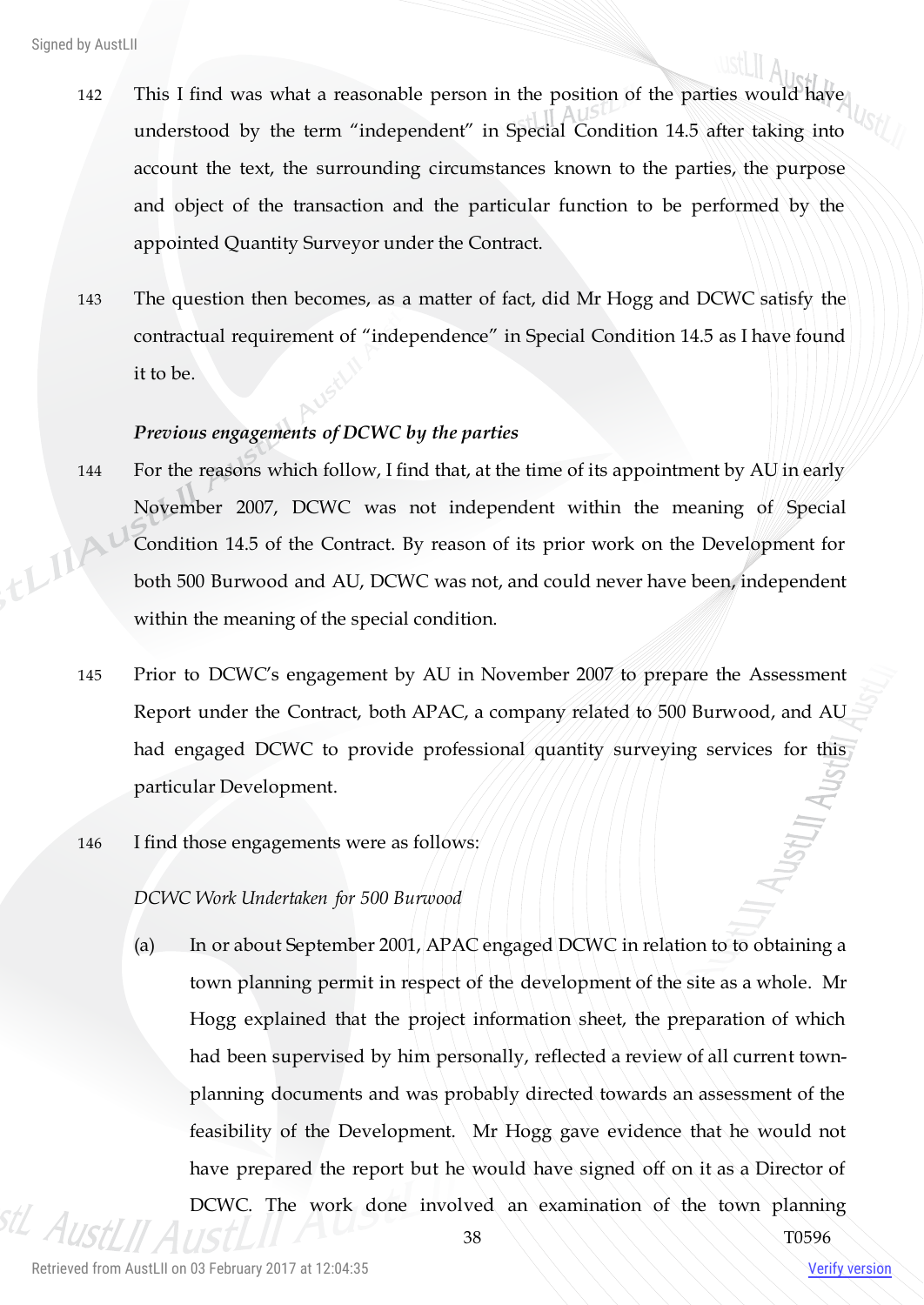documents that related to the whole Development. This was a significant body of work. The report produced assessed the cost of building the proposed Development, comprising in excess of some 200 pages of documentation, calculations and other supporting documentation.

- (b) In December 2004, 500 Burwood engaged DCWC to complete an initial verification report for Stage 1 of the Development to be used by 500 Burwood to secure finance for the Project. Between late 2004 and early 2005, Rory Pincott and Ollie Kovaljev of DCWC prepared two progress reports for Hyaline Finance and for the ANZ, 500 Burwood's chosen financier of the Development at the time. Mr Hogg was not involved in preparation of these reports. Mr Hogg agreed that the report was a significant piece of work.
- (c) In March 2005, again at the request of 500 Burwood, DCWC prepared a further progress report for work on State 1, 1979. progress report for work on Stage 1 of the Development for Hyaline Finance Pty Ltd. The progress report was required to enable the authorisation of drawdowns under the construction finance facility held by 500 Burwood.

However, in about March 2005, 500 Burwood changed financiers from ANZ to Suncorp-Metway and commenced using Napier & Blakeley as quantity surveyors in place of DCWC.

(d) APAC or a related entity engaged DCWC as the quantity surveyor to prepare draw down reports for the financier of its development at 630 Mitcham Road, Vermont. DCWC's engagement in respect of that job ceased in about August 2007.

## *DCWC Association with AU and Work Undertaken for AU*

(a) Prior to DCWC providing quantity surveying services to AU in 2007, an employee quantity surveyor from DCWC, Mr Steve Johnson, was seconded to AU for a brief period to assist with setting up the cost estimating processes for various projects being considered by it.

 $A_{I}$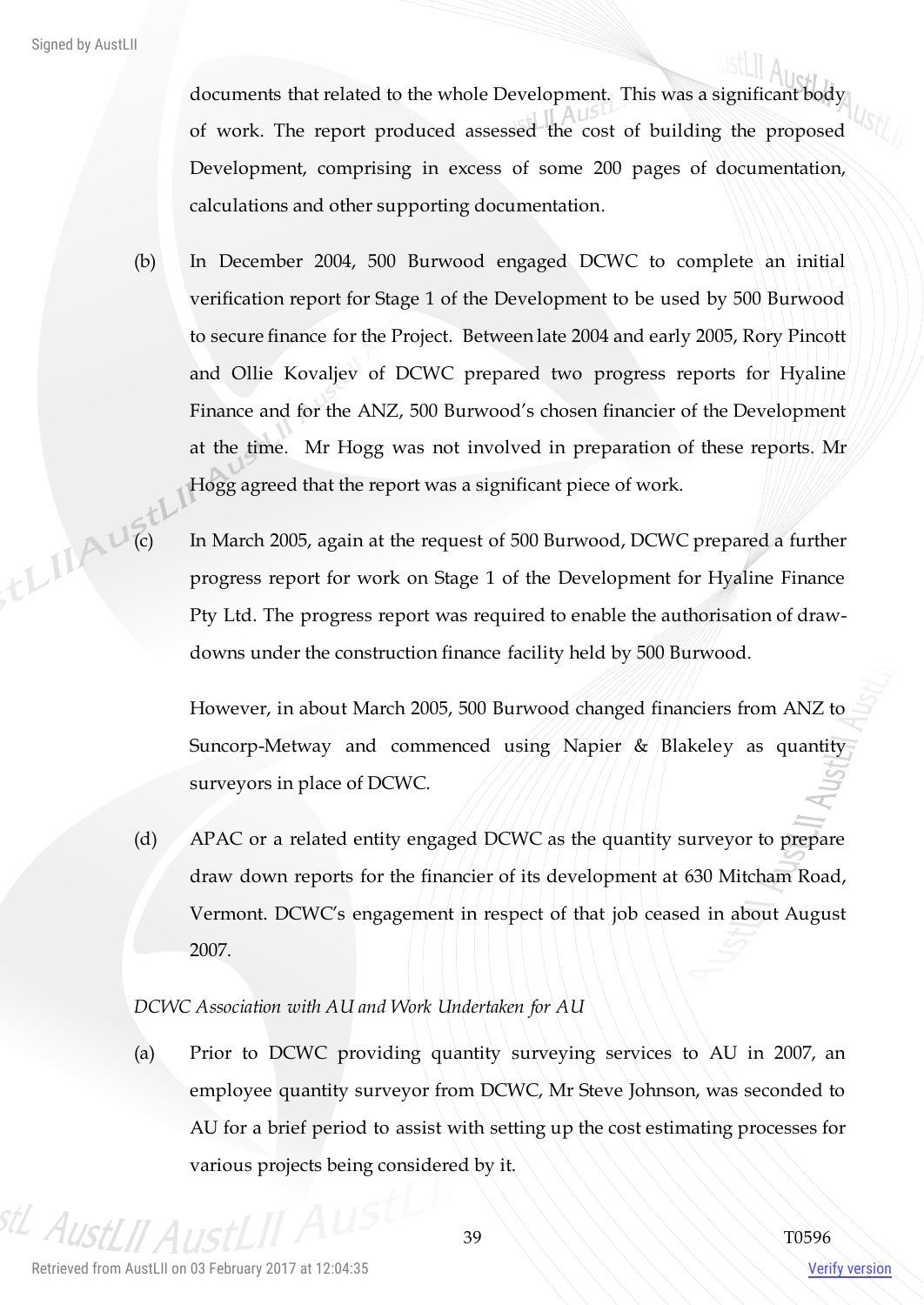- (b) On 28 March 2007, Mr Philip David of AU sent an email to Mr Hogg requesting a high-level cost appraisal for the Development and infrastructure. The email is written in familiar, first-name terms: Mr Hogg was well known to both Mr Philip David and Mr Darren Morgan of AU by reason of a prior association involving the Tram Road, Doncaster residential development undertaken by the Gandel Group of companies. While he was employed as Senior Development Manager at the Gandel Group, Mr David had engaged Mr Hogg of DCWC to provide quantity-surveying services in relation to the Tram Road project. Mr Hogg described his professional relationship with Mr Hogg as a good and enduring one.
- (c) A short time later, in about late March to early April 2007, AU engaged DCWC to perform a high level cost to complete appraisal in respect of stage 1 of the Development. Mr Rob Penna of DCWC to perform a high level cost to complete appraisal in respect of stage 1 of the Development. Mr Rob Penna of DCWC provided the requested services. This engagement was commissioned by AU for the purposes of its due diligence in respect of the Development.

DCWC completed its report for AU on or about 26 April 2007 and provided it to AU under cover of a letter dated 4 May 2007. The report included a "Modifications Cost Summary" (Appendix D) setting out modifications which AU wished to make to the Development. The summary was contained in a table sorted according to reference, location, issue and recommendation. Mr Hogg gave evidence that it was possible that the table was provided to him by AU.

(d) On 7 May 2007, at a meeting took place between representatives of 500 Burwood and AU, attended by their respective legal advisors. Ccertain terms of the draft Contract were negotiated and Ms Low of Russell Kennedy recorded that "AU's QS" had estimated a completion cost of around \$3,000,000. Although Ms Low gave evidence that she could not recall whether or not the reference to "AU's QS" was a reference to DCWC (acting as AU's quantity

 $A_{II}$ 

Verify version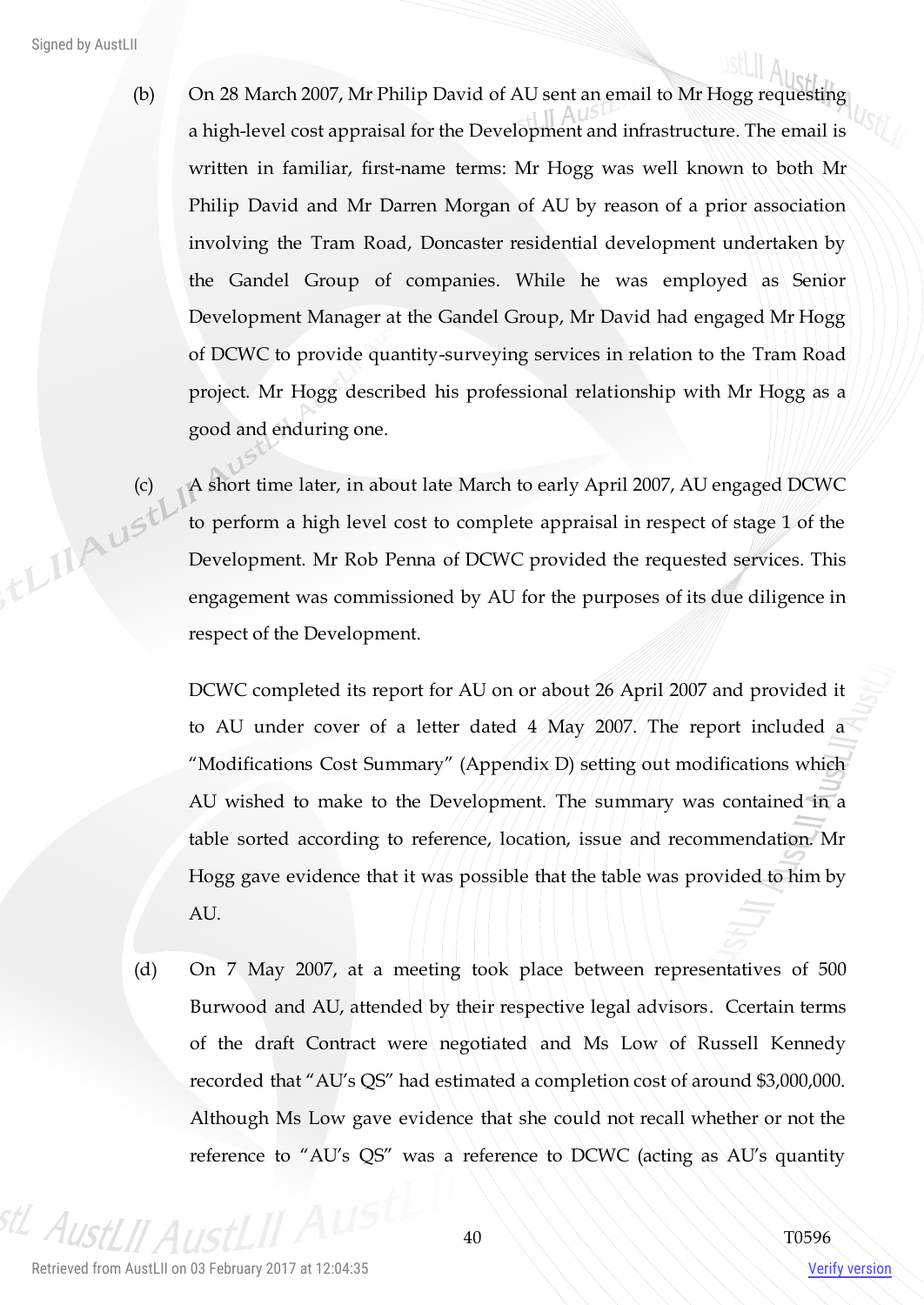surveyor), this is a likely interpretation of that reference in light of work done by DCWC for AU the previous month. IStLII AUST

- (e) In about late July or early August 2007, AU engaged Mr Hogg of DCWC to make an assessment of the cost to complete Stage 1 of the Development at that point in time. The report dated 3 August 2007 was prepared by DCWC and provided to AU. The report was based on the contents of DCWC's 26 April 2007 report: it updated the order of costs to complete the Development to the current design and added a sum of costs to achieve compliance with the 9C classification. DCWC derived its estimate of the costs of achieving compliance with the 9C classification from the report of the CH Group dated 29 June 2007. Mr Hogg did so as he was not then, and does not now purport to be, an expert in relation to the 9C classification. Example 1<br>
(f) In late August 2007, Mr Hogg met with Mr David of AU to discuss the
	- preparation of an estimate of costs for the construction of Stage 2 of the Development. Mr Hogg provided AU with a report dated 17 October 2007 in relation to DCWC's estimates. Two weeks later, Mr David telephoned Mr Hogg to request that he prepare a report on the cost to complete Stage 1 of the Development for the purposes of the Contract.

# *Engagement by AU of DCWC Under the Contract*

- 147 Mr David of AU gave evidence that at the time he was considering which firm of quantity surveyors to appoint for the Update Report, he considered that DCWC had the advantage of familiarity with the Development, and that DCWC had been the only quantity surveyor discussed by representatives of AU for appointment under the Contract.
- 148 Mr David contacted Mr Hogg by telephone in early November 2007 to engage him to prepare the cost to complete report in accordance with Special Condition 14.5 of the Contract of Sale.

 $A_{I}$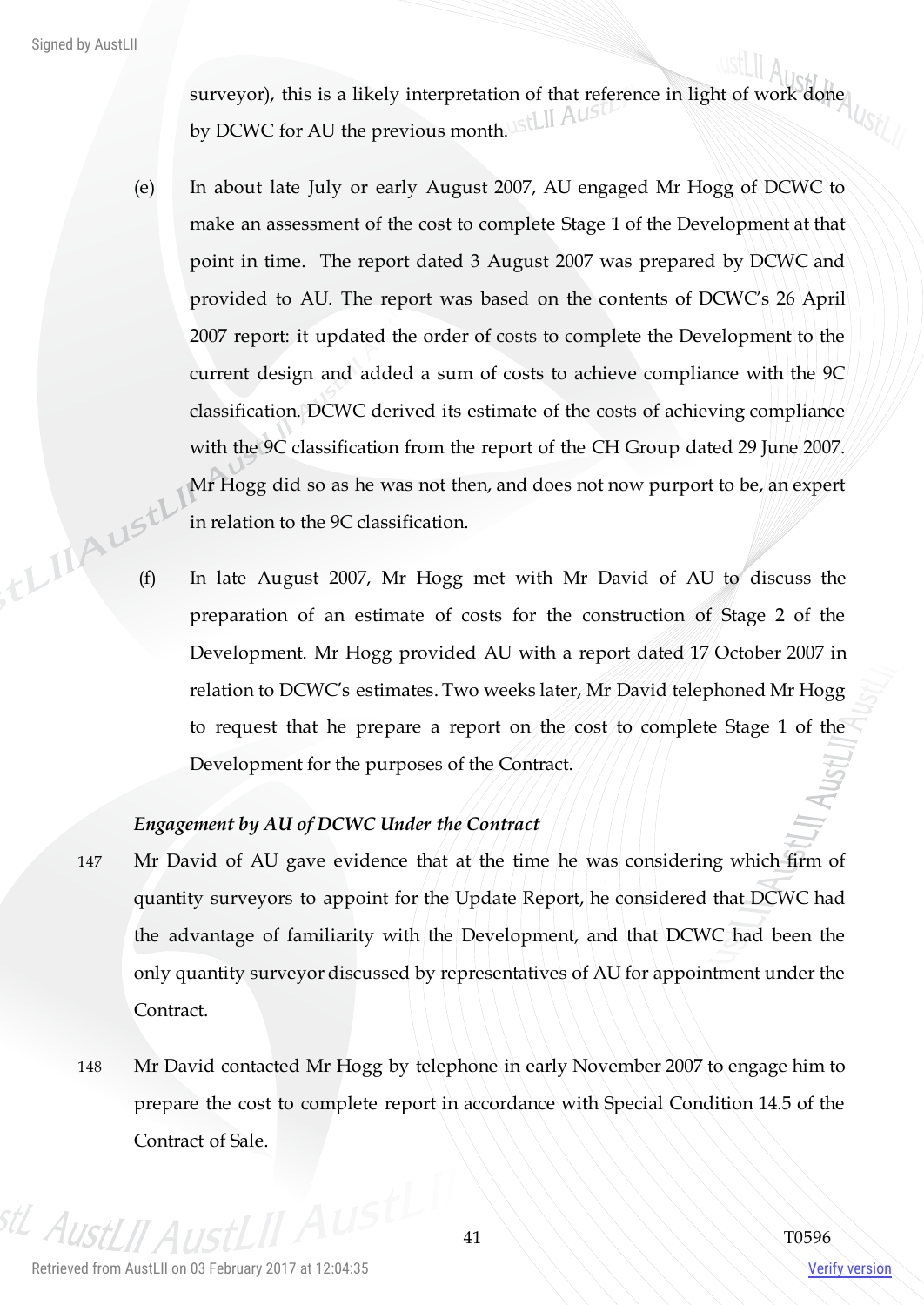- 149 On 2 November 2007, Ms Low of Russell Kennedy wrote to Laurance Davis of Mills Oakley. Amongst other things, the letter stated that if the date for settlement of the Contract was not extended by agreement between the parties, then the defendants would exercise their rights under Special Conditions 14.5 and 14.6 of the Contract. It further stated that site visits would be required on 7, 8 and 9 November 2007 for the purposes described in Special Condition 14.5(a) and that DCWC had been appointed as the defendants' quantity surveyor.
- 150 On 8 November 2007, Mr Joel Freeman of 500 Burwood instructed Mr Laurence Davis of Mills Oakley to write to Russell Kennedy objecting to the engagement of DCWC as the independent quantity surveyor appointed under Special Condition 14.5(a) of the Contract. Acting on those instructions, Mr Davis sent a letter to Ms Low of Russell think Kennedy on that date in which it was stated "*Our client does not believe DCWC has the required independence under special condition 14.5(a) and has a preference for your client to engage a different quantity surveyor*". No explanation was provided as to the basis of Mr Freeman's belief that DCWC did "*not have the required independence*".
	- 151 On 12 November 2007 at 10:20am, Ms Low responded to the letter from Mills Oakley dated 8 November 2007 regarding DCWC. In substance, Ms Low's letter maintained that DCWC were independent quantity surveyors and that unless the plaintiff could provide evidence which would suggest otherwise, no aspersions should be cast, however indirect they may be, on a reputable firm of quantity surveyors. Ms Low received no response to that letter from Mills Oakley.

## *Conclusion as to the "Independence" of DCWC under the Contract*

- 152 In my opinion DCWC was not capable of appointment as an "independent quantity surveyor" pursuant to Special Condition 14.5 of the Contract.
- 153 Prior to its engagement by AU in November 2007 to prepare the cost to complete report under the Contract, both APAC, a company related to 500 Burwood, and AU had engaged DCWC to provide professional quantity surveying services.

 $A_{II}$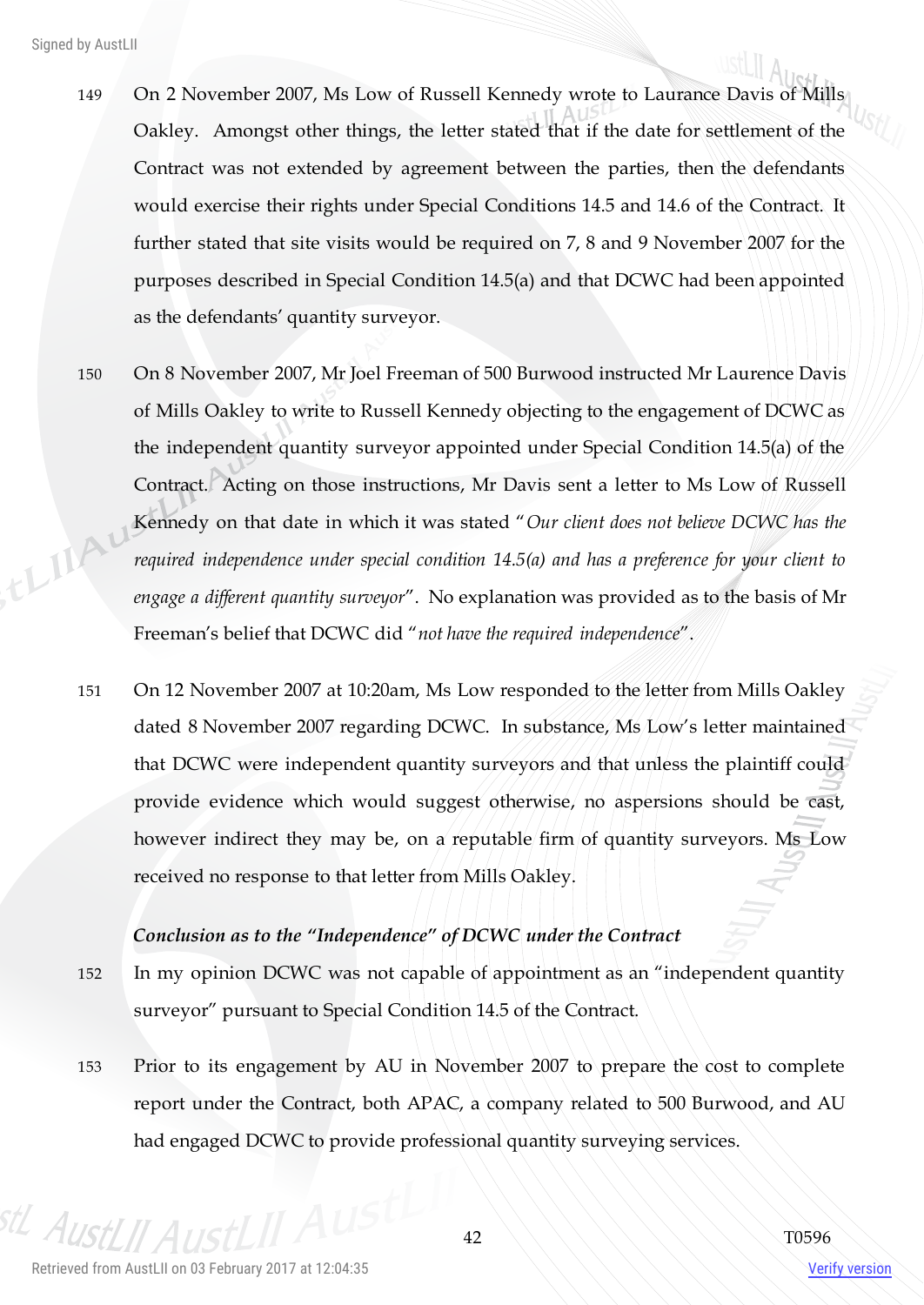- 154 The prior engagements of DCWC and Mr Hogg, on the part of APAC, a company related to 500 Burwood; 500 Burwood itself; and AU, together compromised the independence of DCWC for the purposes of Special Condition 14.5 as I have described.
- 155 I find that DCWC and Mr Hogg were not "independent" as that term is to be understood in the context of this Contract. They were therefore not eligible for appointment pursuant to Special Condition 14.5, and their purported appointments were ultra vires the power conferred on AU under the Contract. For this reason, AU acted in breach of its contractual obligation in appointing them under Special Condition 14.5. Consequently, DCWC's appointment and the subsequent assessment of the Completion Cost is not binding on 500 Burwood under the Contract.

# *Loss of Independence of DCWC after Appointment*

- 156 The concept of "independence" in Special Condition 14.5 carried with it the implication that the appointed Quantity Surveyor would maintain independence throughout the engagement. This was to give effect to the twin purposes of the Special Condition earlier described<sup>5</sup>.
- 157 Even if DCWC could be regarded as having been "independent" for the purposes of Special Condition 14.5 of the Contract from the outset of its appointment as the contractual Quantity Surveyor, it soon lost that independence. It failed to be such because it acted as if AU was its client throughout the preparation of the DCWC Report. Although DCWC consulted with AU and its consultants, it failed to consult at any stage with 500 Burwood.
- 158 The way in which AU and Mr Chenoweth conducted the meeting of 12 November 2007, which was held at the offices of AU, two days prior to the deadline for the delivery of the DCWC assessment, pointed to this being the case. Mr Hogg gave evidence that during the meeting, he had a detailed discussion with Mr Chenoweth

See paragraph [120] above.

 $\overline{a}$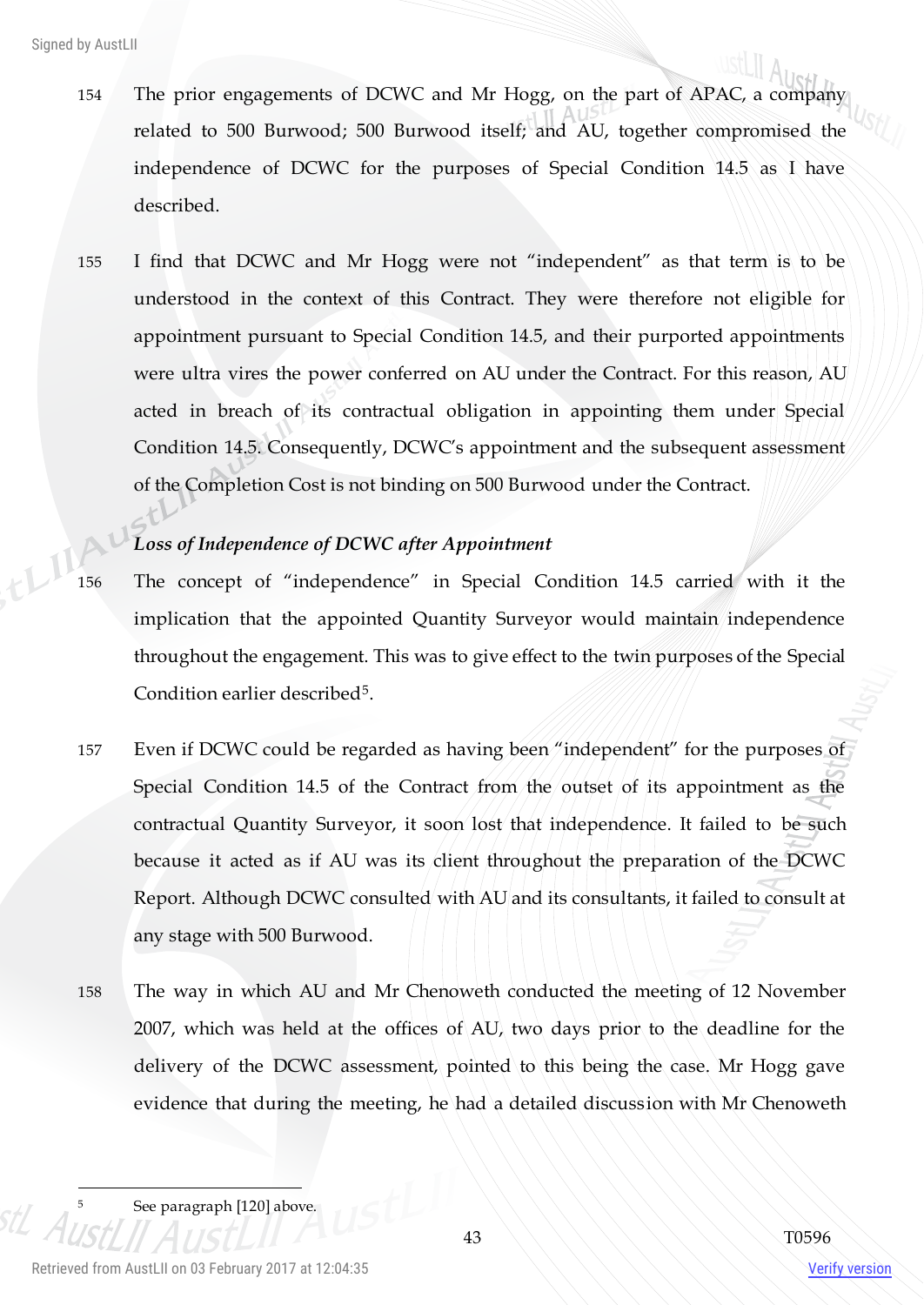, EL IIAUSTI

and representatives of AU regarding each item identified in Update Report. Mr Hogg

said:

… what I did in conjunction with the – with CH Group and in Australian Unity, in Australian Unity's office on 12 November, I think it was, we ran through all of the items that had been raised by – by Mr Chenoweth in his report, understood the relative issues that related to those particular items, and then accordingly I was able to ascertain what needed to be done from a works point of view, or what would need to be done from a reporting point of view in order to make the issue compliant.

159 Further, Mr Hogg also described the circumstance where he determined his riskweighting based on discussions with Mr Chenoweth. In relation to the weighting for the capital works concerned with en suite configuration, Mr Hogg's evidence was as follows:

> ….what we did for this particular item was we actually worked through what the proposed remedy was going to be and in this particular instance we determined that the en suite walls needed to be moved if it were to be made compliant.

- 160 Mr Hogg went on to describe this as "a prime example" of the explanations given to him by Mr Chenoweth at the 12 November 2007 meeting.
- 161 The evidence of Mr Bailey and Mr Chenoweth in relation to the nature of their engagement, the evidence of Mr Hogg in relation to the conduct of the 12 November 2007 meeting, and the fact that at no time was 500 Burwood consulted, shows that DCWC did not discharge its role as an "independent" consultant, rather it acted but as a consultant engaged to provide a service to AU and to act in AU's interest.
- 162 Having made this finding, it is unnecessary to consider 500 Burwood's further submission to the effect that the CH Group also failed to act independently of AU.

## *Conclusion as to "Independence"*

163 For these reasons detailed above, the DCWC Report and the purported Completion Cost assessment contained in the DCWC Report, must be set aside.

<sup>stL</sup> AustLII A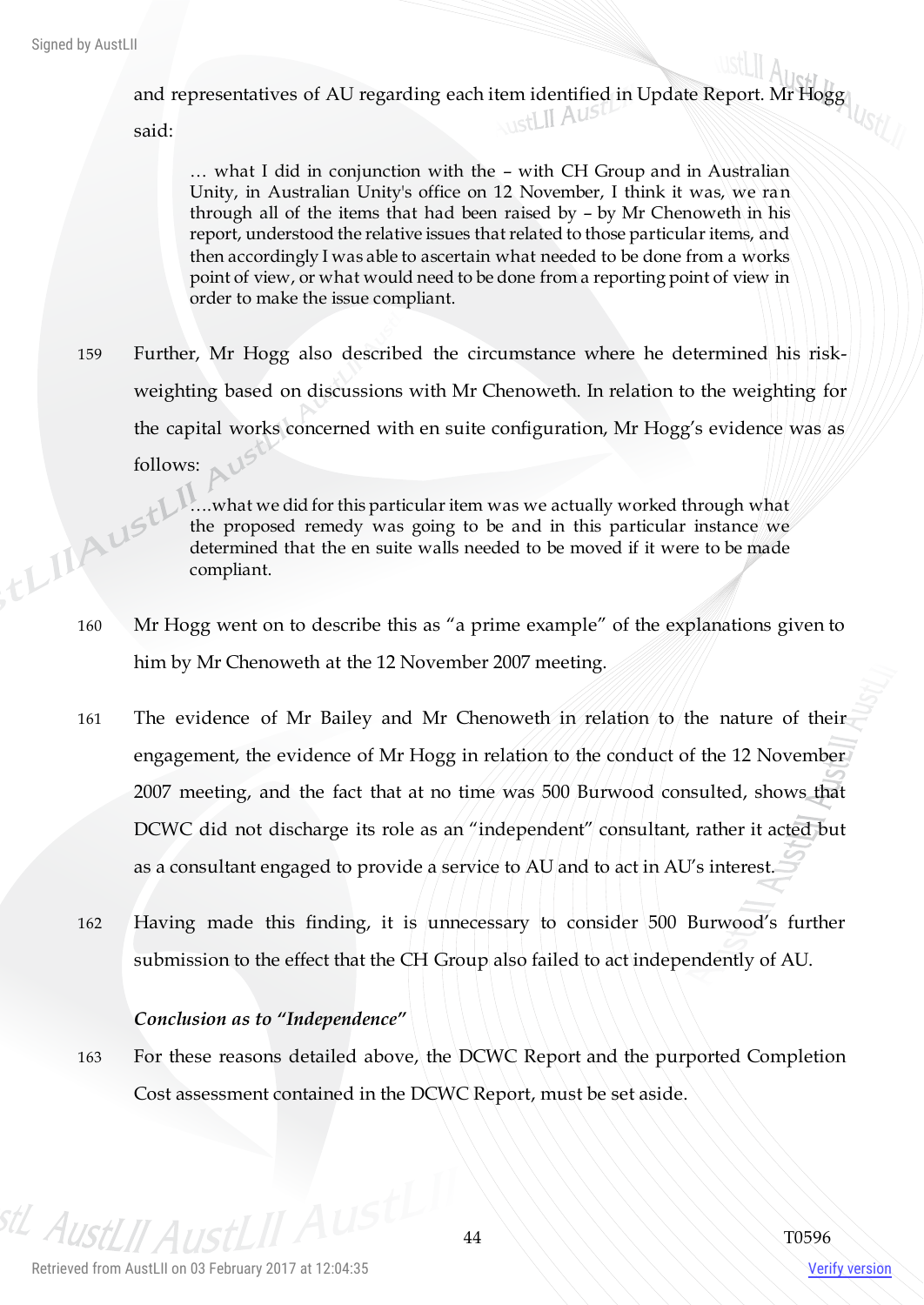# **Bias Allegation**

# *Legal Principles as to the Role of a Contractually Appointed Expert*

- 164 Bias Allegation<br>
164 An expert appointed under a contract is in a different position to an arbitrator and has
	- a distinctly different range of duties. In *Beevers v Port Philip Sea Pilots Pty Ltd<sup>6</sup>*

(*"Beevers"*), Dodds -Streeton J described the differences in the following terms:

A valuer acting as an expert unlike an arbitrator is generally not obliged to receive submissions from the parties.

An arbitration is characteristically quasi-judicial and the parties intend that they should have the right to be heard if they so desire.

It is clear that, whereas a primary function of an arbitrator is to hear and resolve opposing contentions, in contrast, an expert is appointed to appraise value of loss or damage 'by use of some special knowledge or skill … without being required to hear the parties.

It has been held that, due to the distinction between the arbitral and expert functions, a report by an expert will not be vitiated by the appearance alone of partiality.<sup>7</sup> 165 In *Beevers* Dodds-Streeton J referred to *Macro v Thompson (No. 3)*<sup>8</sup> ("*Macro*") with

approval. *Macro* involved a valuation of shares in family companies was, under a preemption clause in the articles, committed to the companies' auditor acting as an expert, rather than an arbitrator. Robert Walker J stated that

> [a]n expert entrusted with the duty of issuing certificates under contractual arrangements between two other parties is under a duty to act fairly and impartially, and the other parties implicitly contract on that basis.

Robert Walker J accepted that

[o]n the authorities as a whole I accept the submission made by Mr Rhys that when the court is considering a decision reached by an expert valuer who is not an arbitrator performing a quasi-judicial function, it is actual partiality, rather than the appearance of partiality, that is the crucial test.

His Honour adopted that view because –

[t]o hold otherwise would mean that auditors who have had a longstanding professional relationship with an association with one party to the contract might be unduly inhibited in continuing to discharge their professional duty to their client, by too high an insistence on avoiding even an impression of partiality.

 $\overline{a}$ 

<sup>6</sup> *Beevers v Port Philip Sea Pilots Pty Ltd* [2007] VSC 556.

<sup>7</sup> *Beevers v Port Philip Sea Pilots Pty Ltd* [2007] VSC 556 [263] –[ 266].

<sup>8</sup> *Macro v Thompson (No. 3)* [1997] 2 BCLC 36.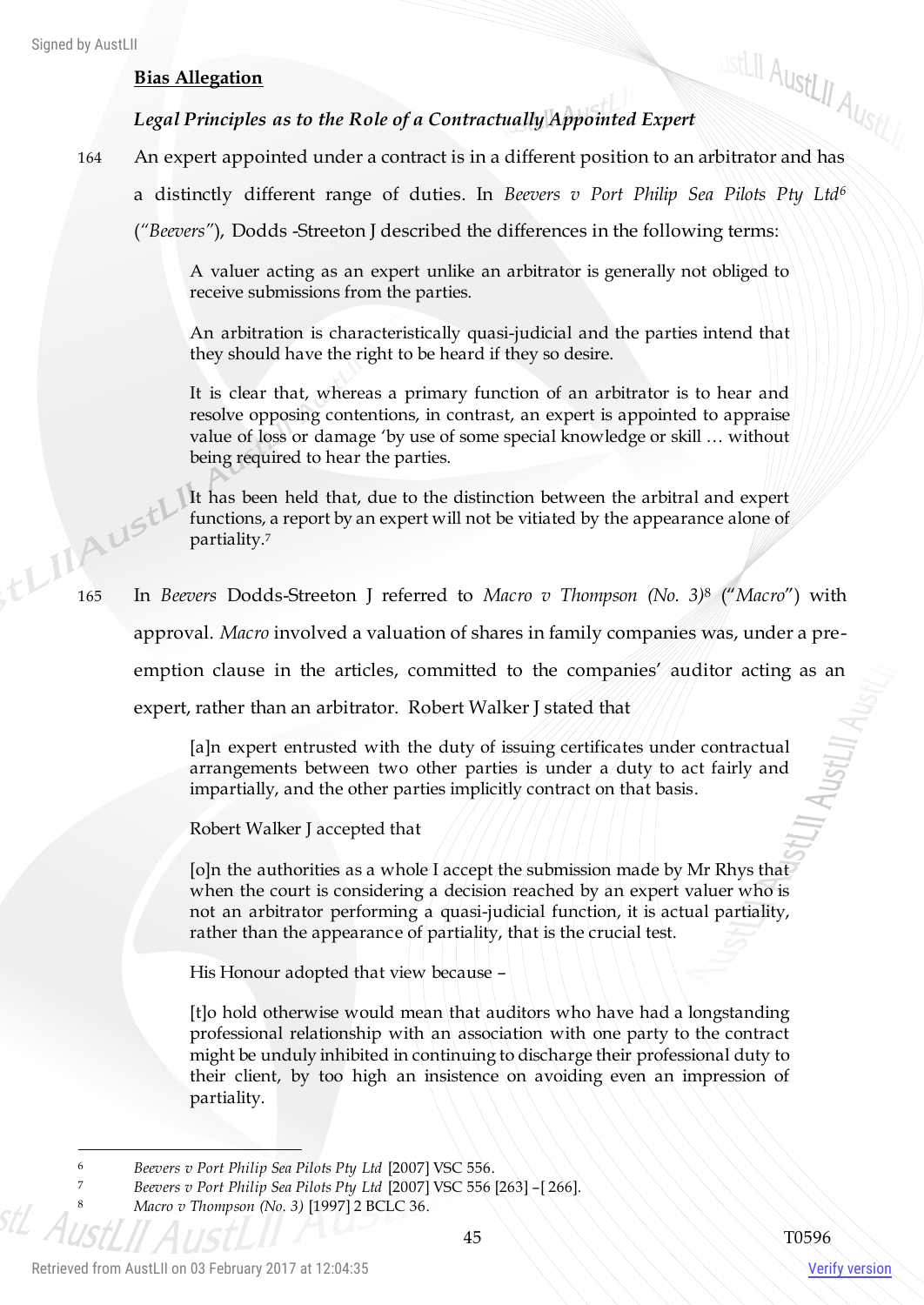In *Macro*, as noted by Dodds -Streeton J in *Beevers*, <sup>9</sup> Robert Walker J found that the auditor (while not guilty of fraud or collusion or any conscious and positive cooperation in forwarding the interests of one party) was extremely imprudent in seeking advice and information from the purchaser's solicitor, with whom he discussed figures. The auditor allowed the solicitor 'to obtain a position of psychological ascendancy over him' which the solicitor seemed to exploit.<sup>10</sup>

166 Nevertheless, Robert Walker J, despite finding that "[the auditor] should have taken a much more independent line from the outset", on the balance of probabilities was:

> not persuaded that [the auditor] yielded sufficiently to [the solicitor's] influence as to invalidate his valuation on the ground of partiality.<sup>11</sup>

167 In the recent case of *McGrath v McGrath* ("*McGrath*") <sup>12</sup> Pembroke J cited with approval the observations of the English Court of Appeal in *Barclays Bank v Nylon* 

Capital<sup>13</sup> which are to similar effect:<br>As I have said, there is no recontradistinction As I have said, there is no procedural code for expert determination, in contradistinction to arbitration. The activities of an expert are subject to little control by the court, save as to jurisdiction or departure from the mandate given. Unless the parties specify the procedure, the expert determines how he will proceed; it is rare for what might be perceived as procedural unfairness in an arbitration to give rise to a ground for challenge to the procedure adopted by an expert: see *Kendall, Freedman & Farrell, Expert Determination*, 4th ed (2008), ch 16.<sup>14</sup>

168 For these reasons, unless required by the contract in question, the parties have no entitlement to insist that the expert adopt any particular procedure; or that the appointed expert seek their approval to the proposed determination; or that they are given any hearing or facility to provide input into the process. An expert is not obliged to afford to the parties procedural fairness in the manner required of a court or arbitration in a curial context. <sup>15</sup> A certifying expert is not under an obligation to provide procedural fairness or natural justice in the absence of an express contractual provision, and there is none in the present case: *Hounslow London Borough Council v* 

 $\overline{a}$ 

<sup>9</sup> *Beevers v Port Philip Sea Pilots Pty Ltd* [2007] VSC 556 [268 - 270].

<sup>10</sup> *Macro v Thompson (No. 3)* [1997] 2 BCLC 36 [64].

<sup>11</sup> *Macro v Thompson (No. 3)* [1997] 2 BCLC 36 [66].

<sup>12</sup> *McGrath v McGrath* [2012] NSWSC 578.

<sup>13</sup> *Barclays Bank v Nylon Capital* [2011] EWCA Vic 826; [2012] Bus LR 542.

<sup>14</sup> *McGrath v McGrath* [2012] NSWSC 578 [7].

<sup>15</sup> *Lahoud v Lahoud* [2010] NSWSC 1297 [59]; *Barclays Bank v Nylon Capital* [2011] EWCA Cic 826; [2012] Bus LR 542 [37].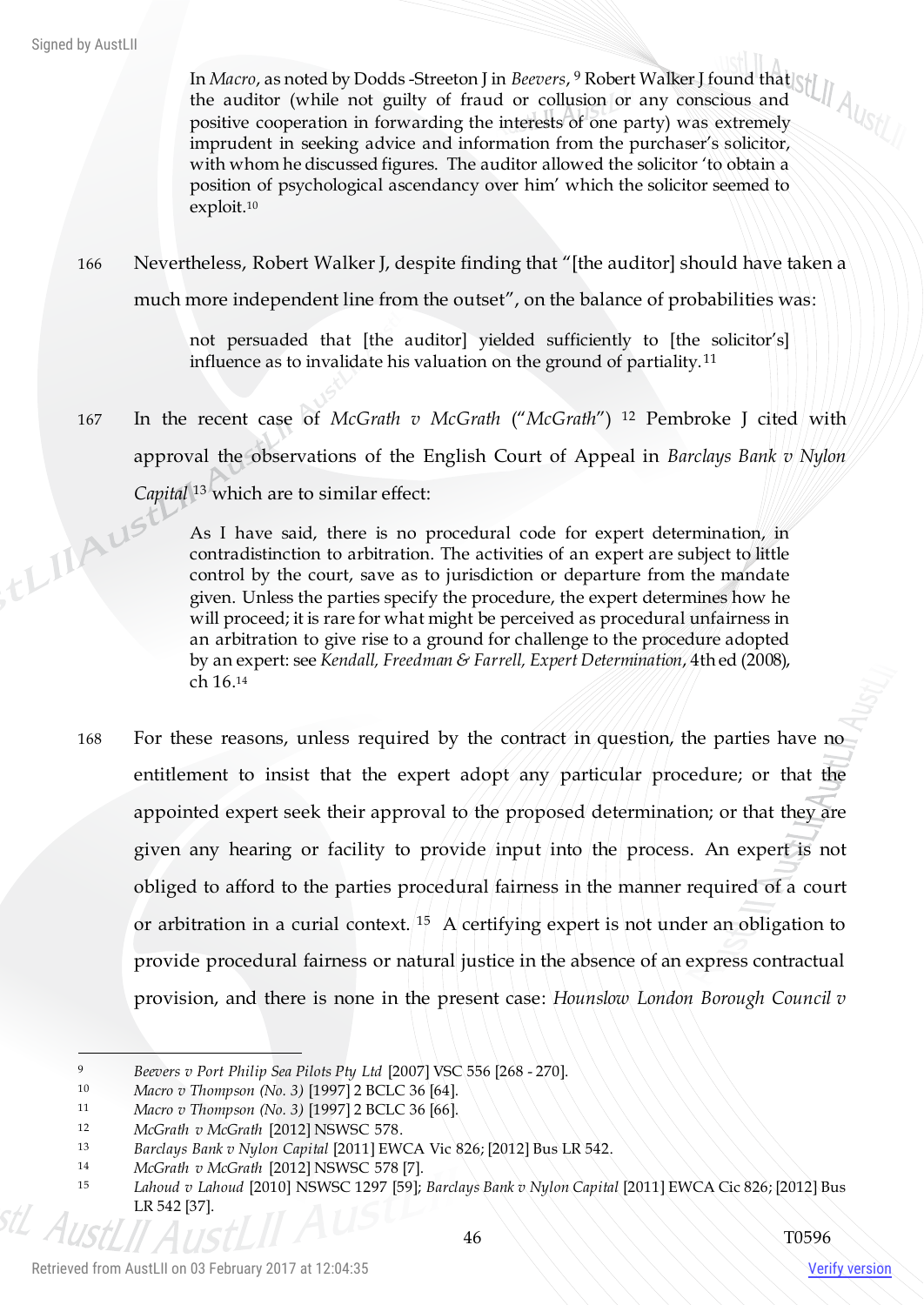Twickenham Garden Developments Ltd. <sup>16</sup> How the task is undertaken is in the hands of the expert, subject to anything to the contrary in the contract pursuant to which the appointment was made.

- 169 This result is in part the product of the contract and what is to be gleaned from it as to the intention of the parties. When the parties appoint an expert, they usually do so because they agree to place reliance on the expert's skill and judgment. They implicitly agree to accept and be bound by the determination. In the usual case, provided the decision is arrived at honestly and in good faith, the parties will not be able to re-open it and will be bound by the result.
- 170 It is also in part the product of a particular body of expert experience, learning, skill and judgment which the parties wish to apply to the problem to be dealt with. This is ELIIA to be applied in a manner which is untrammelled by procedural considerations, so that the specialist skills and insights of the expert can be freely applied to the issue.
	- 171 Finally, considerations of commercial utility are likely to be relevant factors. Efficiency, the production of a speedy and authoritative outcome and the elimination of the expense of a more elaborate procedure, undoubtedly play a part in parties selecting the contractual process of expert determination.
	- 172 Mistake or error in the process of the determination of the appointed expert will not invalidate a decision.<sup>17</sup> However, if the expert asks the wrong question or misconceives the function of the appointment, the task required to be performed by the contract will not have been fulfilled.<sup>18</sup> In this event, the determination will be exposed to being set aside.

<sup>17</sup> *Legal & General Life of Australia v A Hudson Pty Ltd* (1985) 1 NSWLR 314, 334-336 (McHugh JA).

 $\overline{a}$ 

<sup>16</sup> *Hounslow London Borough Council v Twickenham Garden Developments Ltd* [1971] Ch 233, 258-60; *Capricorn Inks Pty Ltd v Lawter International (Australasia) Pty Ltd* [1989] 1 Qd. R. 8; cf *Fletcher Construction Australia Pty Ltd v MPN Group Pty Ltd* (unreported) Supreme Court, NSW, 14 July 1997 p.20.

<sup>18</sup> *TX Australia Pty Ltd v Broadcast Australia Pty Ltd* [2012] NSWSC 4 [23] (Brereton J); *AGL Victoria Pty Ltd v SPI Networks (Gas) Pty Ltd* [2006] VSCA 173 [51].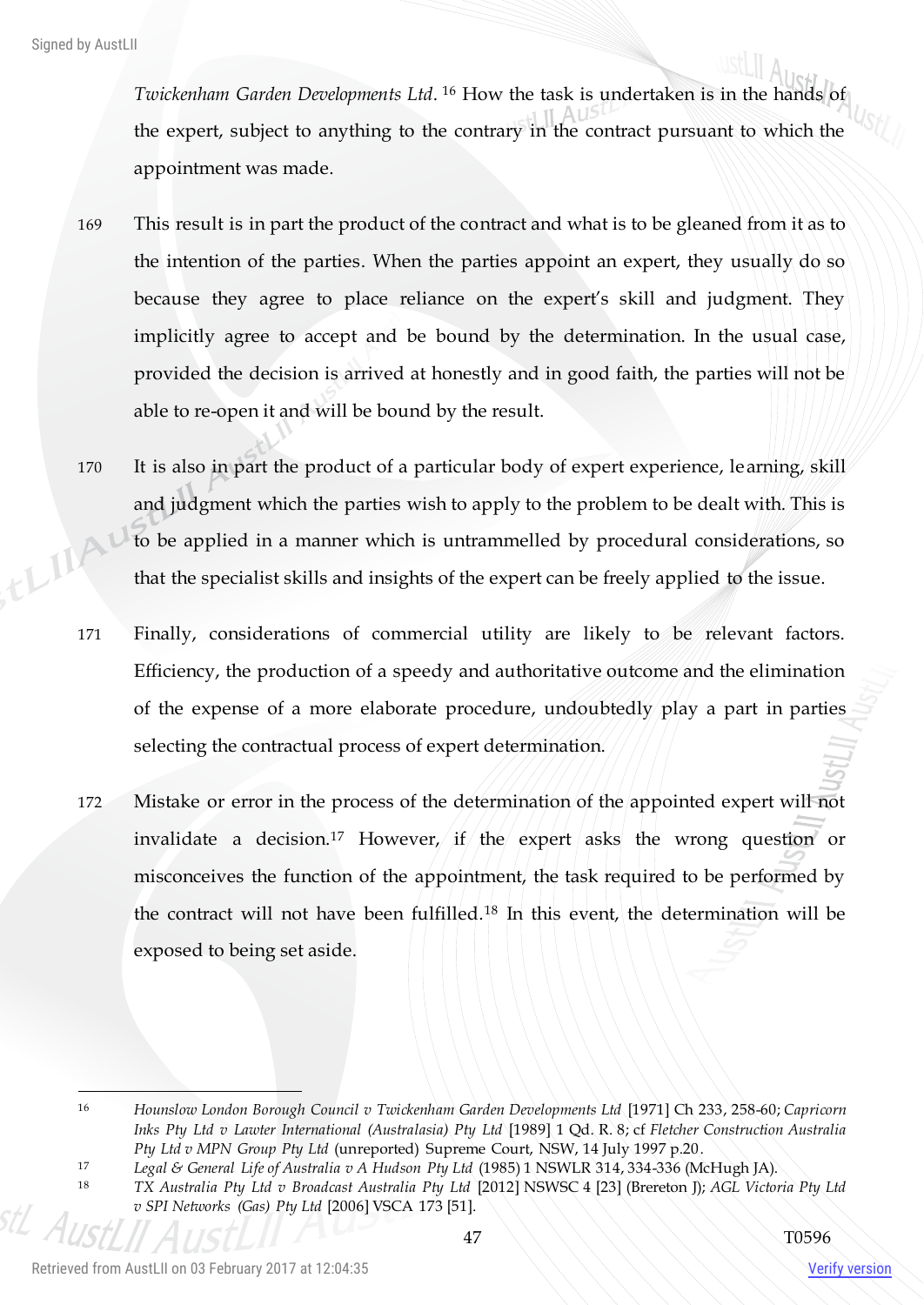- 173 Parties to a contract who, by the terms of that contract, agree to submit a question to an independent expert, are bound by the determination of that expert acting honestly and in good faith.<sup>19</sup>
- 174 Actual bias or partiality must be demonstrated in order to impugn the determination. Further, the party alleging actual bias by a decision-maker carries a heavy onus. So much was made clear in *Minister for Immigration v Jia* by Gleeson CJ and Gummow J.<sup>20</sup>
- 175 As observed by Pembroke J in a recent decision on point, *McGrath,* the appearance of partiality is not sufficient even if made out. *McGrath* concerned the appointment of an expert under a shareholders' agreement to determine the value of a corporate group following a dispute between shareholders.<sup>21</sup> The plaintiff shareholder sought to avoid the appointment of a particular expert to carry out the valuation on the basis of this communications between that expert and one appointing shareholder prior to the expert's formal engagement. The plaintiff's application to avoid the expert's appointment failed for want of evidence of partiality.<sup>22</sup> Pembroke J held that, based as it was on an apprehension that, if appointed, the expert would fail to act impartially, the plaintiff's case was akin to one of apprehended bias, which would not entitle the Court to prevent the expert from taking appointment.<sup>23</sup> Pembroke J was thus not required to make findings as to whether or not the expert had breached his duty to act impartially (meaning without actual bias). His Honour made the following observations in *McGrath*:

The obligation on an expert to act impartially is of course a foundational requirement. It finds its source in an implied term that subsists in agreements of this kind: *Ceneavenue Pty Ltd v Martin* (2008) 106 SASR 1 at [69]; *Legal & General v A Hudson Pty Ltd* at 335; Holt v Cox (1997) 23 ACSR 590 at 595. Within that constraint however, the expert may act as he likes and may give such opportunities to the parties to make submissions, and on what terms, as he

<sup>21</sup> *McGrath v McGrath* [2012] NSWSC 578.

 $\overline{\phantom{0}}$ 

<sup>19</sup> See *Campbell v Edwards* [1976] 1 WLR 403, 407 per Lord Denning MR; followed in *Baber v Kenwood Manufacturing Co Ltd and Whinney Murray & Co* [1978] 1 Lloyds Rep 175 (Court of Appeal); *Jones & Others v Sherwood Computer Services PLC* [1992] 1 WLR 277*;* applied in Australia in *Legal & General* by McHugh JA. The critical distinction is between a mistake in process of the valuation or assessment where in the absence of dishonesty or partiality, the courts will not interfere, in contrast to a valuation or assessment which actually departs from the contract, where the courts will intervene.

<sup>20</sup> *Minister for Immigration and Multicultural Affairs v Jia* [2001] HCA 17.

<sup>22</sup> *McGrath v McGrath* [2012] NSWSC 578 [16].

<sup>23</sup> *McGrath v McGrath* [2012] NSWSC 578 [17].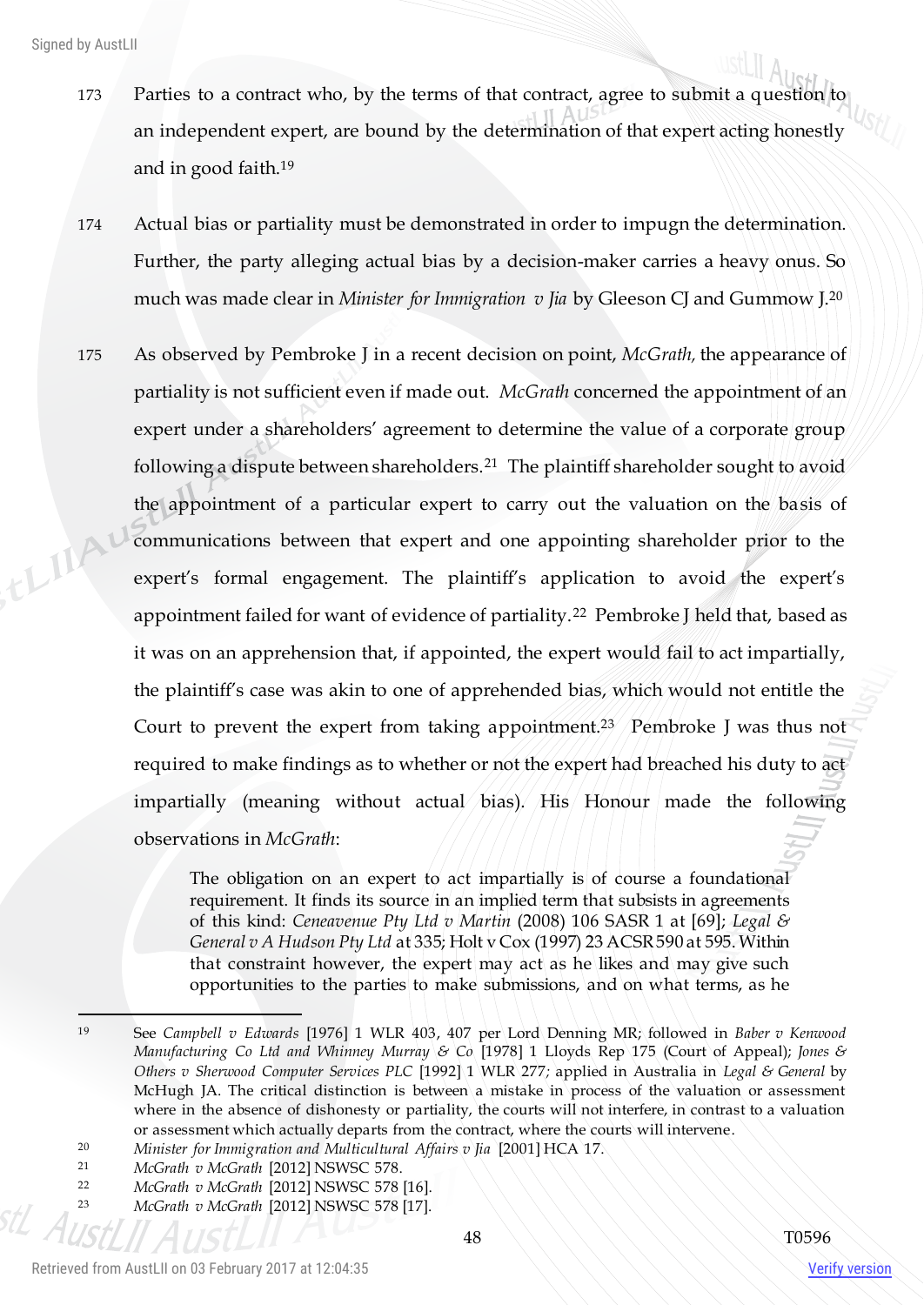alone considers necessary or appropriate. He may even choose not to do so - so long as he acts honestly and impartially.<sup>24</sup>

- 176 In *Beevers* Dodds-Streeton J held that "a report by an expert will not be vitiated by the appearance alone of partiality". <sup>25</sup> Having referred to the orthodox position, <sup>26</sup> her Honour then introduced the concept of "a credible appearance or soundly based apprehension of partiality". <sup>27</sup> However, her Honour did not finally rule on the question on the facts of the case before her, finding it unnecessary to do so.
- 177 To the extent that Dodds-Streeton J in *Beevers* opened the door to the prospect of the appearance of bias as being sufficient to call into question and bring down the determination of a contractually appointed expert, I do not follow the decision. Absent something in the contract which works against this outcome in a particular case, actual partiality and not the appearance of partiality is the critical test: *Macro v*  this *Thompson (No 3)*. <sup>28</sup> Such observations are consistent with the views expressed by the Court of Appeal concerning experts called upon to give independent opinion evidence, such experts not being disqualified from that role due to previous association with the parties; see *FGT Custodians Pty Ltd (formerly Feingold Partners Pty Ltd) v Fagenblat.* 29
	- 178 There is a substantial body of further authority on the point. In *Ceneavenue Pty Ltd v Martin,* Debelle J took the conventional approach in adopting the view that actual bias is required. *<sup>30</sup>* In *Candoora No 19 Pty Ltd v Freixenet Australasia Pty Ltd (No 2)*, Hargrave J referred to and approved the ruling in *Macro* that actual partiality, rather than the appearance of partiality, was necessary.<sup>31</sup> In *Kenros Nominees Pty Ltd v Tipperary Group Pty Ltd*, Hollingworth J gave further approval to this approach, observing: "All of the cases to which the parties referred deal with the setting aside of

 $\overline{a}$ 

<sup>24</sup> *McGrath v McGrath* [2012] NSWSC 578 [12].

<sup>25</sup> *Beevers v Port Philip Sea Pilots Pty Ltd* [2007] VSC 556 [266] and [300].

<sup>26</sup> *Beevers v Port Philip Sea Pilots Pty Ltd* [2007] VSC 556 [263] - [272].

<sup>27</sup> *Beevers v Port Philip Sea Pilots Pty Ltd* [2007] VSC 556 [300].

<sup>28</sup> *Macro v Thompson (No. 3)* [1997] 2 BCLC 36.

<sup>29</sup> *FGT Custodians Pty Ltd (formerly Feingold Partners Pty Ltd) v Fagenblat* [2003] VSCA 33.

<sup>30</sup> *Ceneavenue Pty Ltd v Martin* (2008) 106 SASR 1 [69] and [71].

<sup>31</sup> *Candoora No 19 Pty Ltd v Freixenet Australasia Pty Ltd (No 2)* [2008] VSC 478 [25].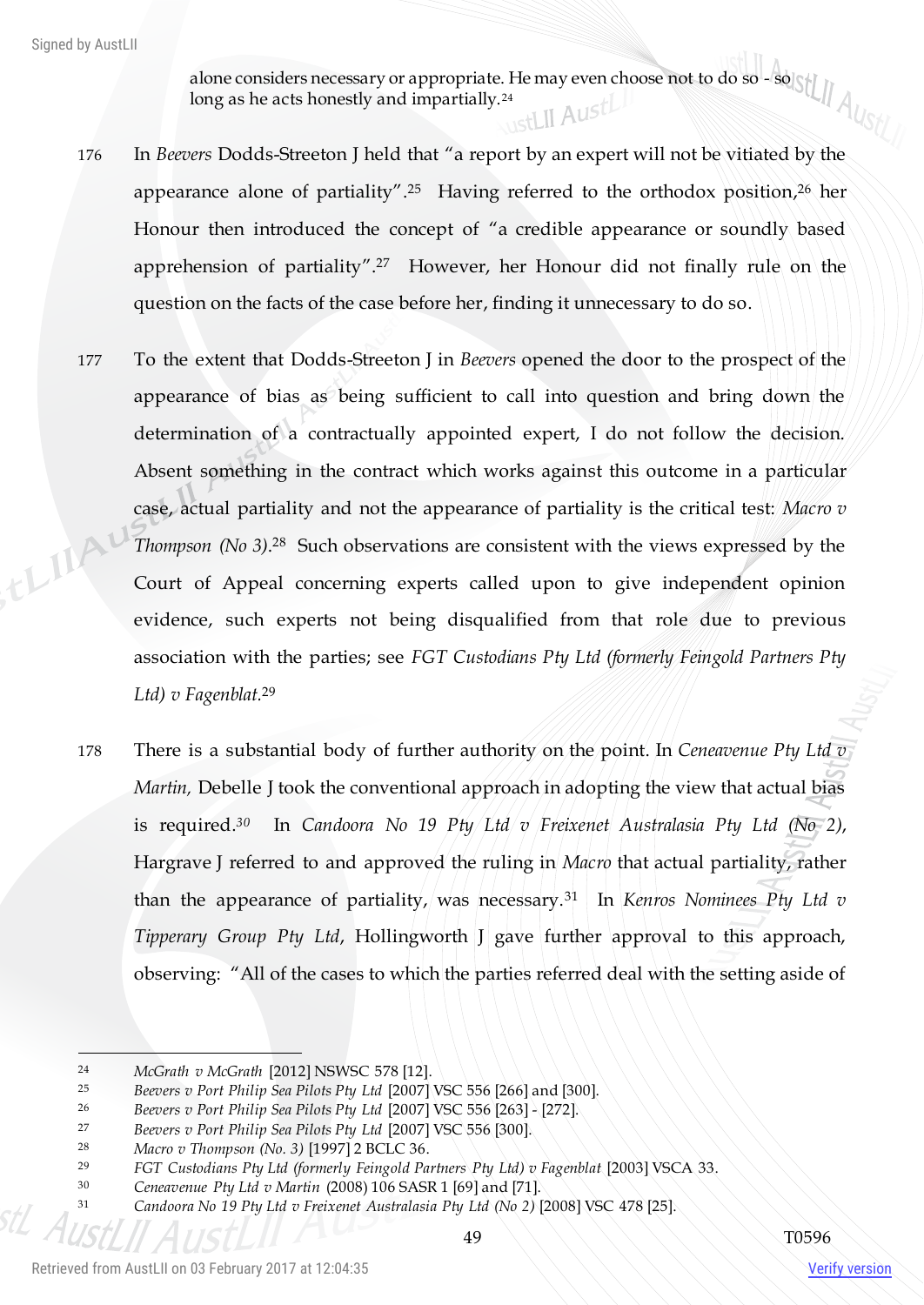a valuation after it has been performed, on the basis of actual bias". Austrier authorities are to similar effect in support of the orthodox approach.<sup>33</sup>

179 This view of the law accords with sound policy. Pembroke J in *McGrath* explained the policy considerations in the following terms:

> When it comes to the principle of apprehended bias in relation to independent experts, I prefer the orthodox approach. To my mind, that approach accords with sound principle and persuasive authority. Too high an insistence on independent experts being required to avoid even an impression of partiality would not be in the interests of justice. It might, as it has in this case, encourage unwarranted challenges and unnecessary litigation by those too readily prone to suspicion and paranoia. The better course would be to allow the independent expert to complete his determination. <sup>34</sup>

- 180 In the light of the weight of these authorities, 500 Burwood conceded that an apprehension of bias on the part of Mr Hogg is not a sufficient basis for setting aside the DCWC assessment.
- 181 500 Burwood also concedes that Mr Hogg owed no obligation to accord procedural fairness or natural justice to 500 Burwood or AU.
- 182 Accordingly, in order to have the DCWC assessment set aside, 500 Burwood must show, on the balance of probabilities, either actual bias or lack of impartiality on the part of Mr Hogg rather than mere apprehension of it.<sup>35</sup>

# *Bias Allegation – Findings of Fact*

183 Set out below is a chronology of events which provides a summary of relevant findings of fact. The events described occurred in the first two weeks of November 2007 leading up to the production of the assessment of completion cost contained in the DCWC Assessment Report.

 $\overline{a}$ 

 $tL^{\Gamma}$ 

<sup>32</sup> *Kenros Nominees Pty Ltd v Tipperary Group Pty Ltd* [2009] VSC 524 [95].

**<sup>33</sup>** See: *Legal & General Life of Australia Ltd v A Hudson Pty Ltd* (1985) 1 NSWLR 314, 335; *Holt v Cox* (1997) 23 ACSR 590, 595; *Andrews v Queensland Racing Ltd* (No. 2) [2009] QSC 364 [24] - [25]; *Bernhard Schulte GmbH & Co KG v Nile Holdings Ltd* [2004] 2 Lloyd's Rep 352 372.

<sup>34</sup> *McGrath v McGrath* [2012] NSWSC 578 [21].

<sup>35</sup> *McGrath v McGrath* [2012] NSWSC 578 [16].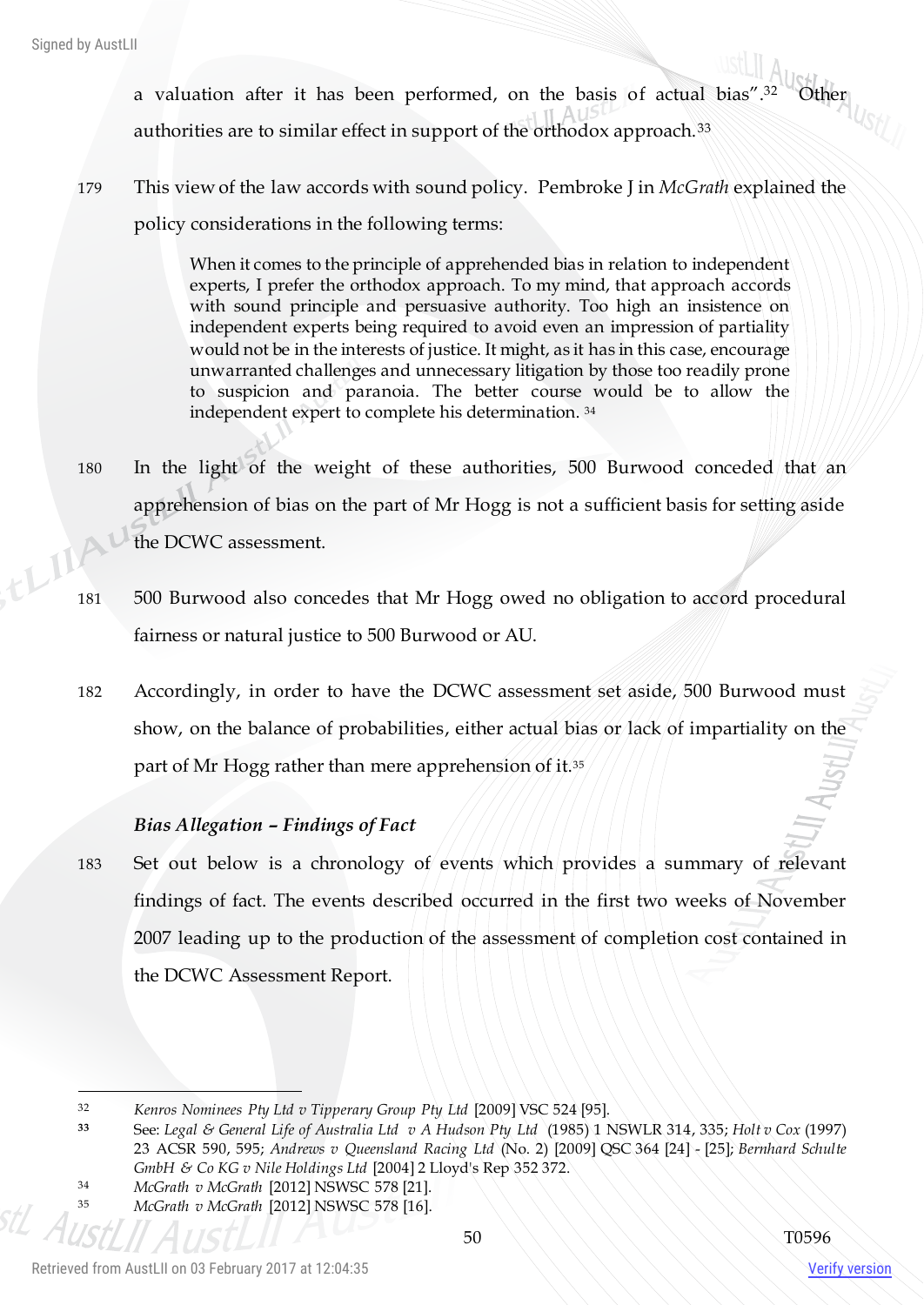### *8 November Site Inspection*

- 184 On 8 November 2007, shortly after he had been requested by Mr David to assess the completion cost under the Contract, Mr Hogg inspected the Development site.
- 185 Prior to leaving the site, Mr Hogg had a discussion with Mr Morgan, who visited the site at the same time, to discuss his site inspection and the progress of the DCWC assessment. While at the site, Mr Morgan also compiled his own list of defective work which was later provided that list to Mr Hogg for his consideration.
- 186 Other than 500 Burwood representatives who inducted visitors to the site, including Mr Hogg, there was no representative from 500 Burwood onsite to brief Mr Hogg as to the state of the works or to accompany him during his inspection. He made notes of his inspection and took photographs. The notes and the photographs depicted the thinky state of the works at the site. Although Mr Morgan and some AU operational staff were also on site on 8 November 2007, Mr Hogg was left on his own to undertake his task. He spent approximately 4-5 hours onsite.
	- 187 Mr Hogg had already accepted AU's explanation as to why no representatives of 500 Burwood were present to accompany him on his site inspection on 8 November 2007. Mr Hogg gave evidence that a representative of AU had told him that 500 Burwood representatives had been invited but were disinclined to attend and that, although he did not know whether or not this was true, he had accepted AU's explanation.

## *The 12 November 2007 meeting at AU's offices*

- 188 Later on 12 November 2012, Mr Hogg attended a meeting at AU's office in South Melbourne. Also in attendance at the meeting were Mr Chenoweth and Mr Bailey of CH Group, Ms Low of Russell Kennedy, and Mr Philip David, Mr Darren Morgan, Mr Van Sanden and Mr Derek McMillan of AU.
- 189 One of the principal purposes of the meeting was the discussion of Mr Hogg's progress with the DCWC assessment, as AU was anxious to know when Mr Hogg's report would be ready, given that settlement was due to be completed by 15 November 2007.

Verify version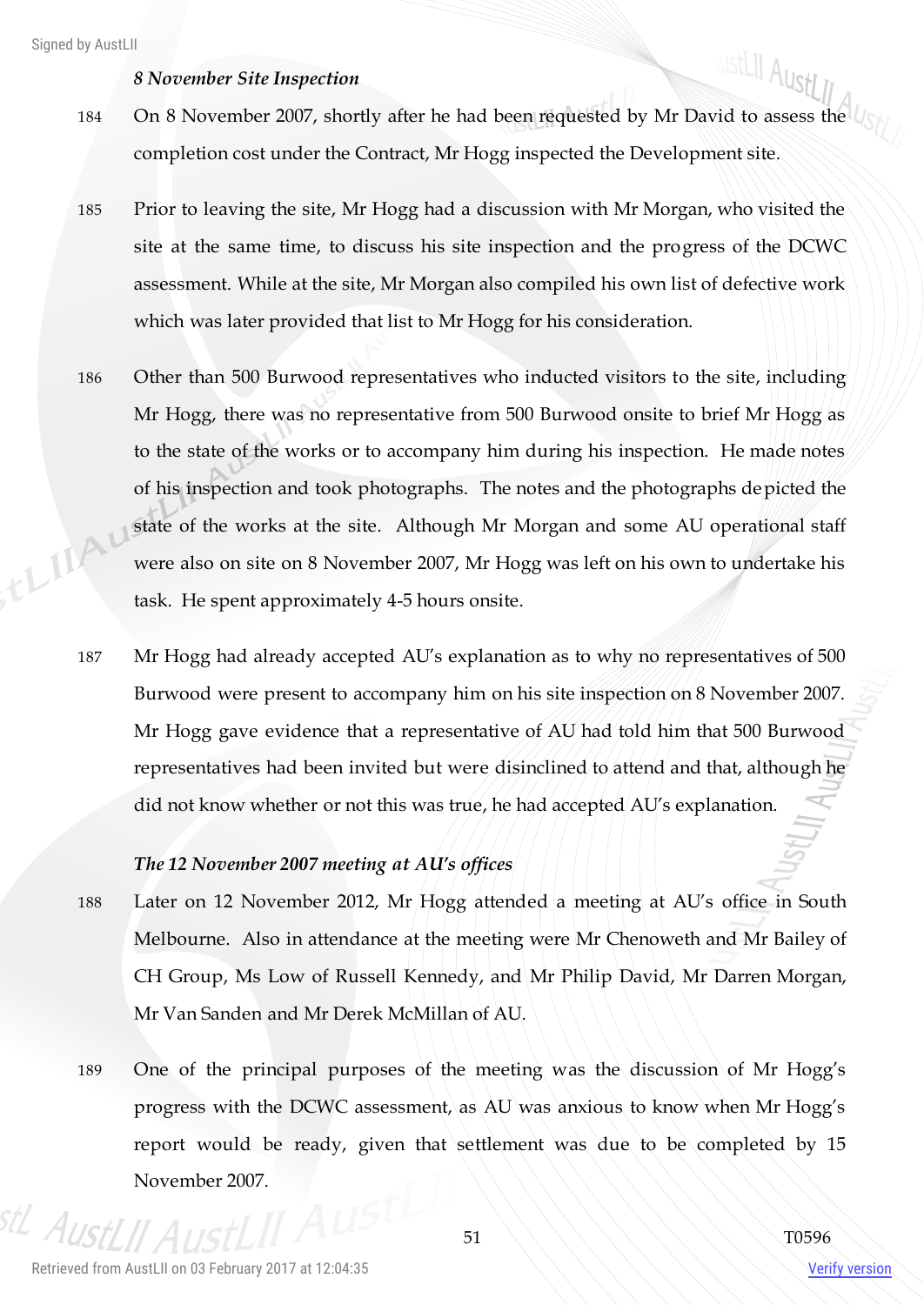- 190 Ms Low's evidence was that the main topic of conversation at the meeting was the work which Mr Hogg was to complete, for the DCWC assessment to be included in the DCWC Assessment Report.
- 191 Mr Hogg's evidence was that his discussions at the meeting provided much of the information from which he compiled the DCWC Assessment Report.
- 192 Mr Hogg gave evidence that the nature of his task as defined under the Contract, was made clear to him in the course of completing his work but not at the outset. Mr Hogg's evidence also shows that he was not made aware of the precise contractual requirements of his task until this meeting on 12 November 2007 at AU's offices, when he was provided with a copy of Special Condition 14 of the Contract by Ms Low of Russell Kennedy.
- 193 Ms Low gave evidence that she stressed to Mr Hogg the need for him to be independent. Ms Low's instruction was given to Mr Hogg at a time when he had already commenced work on the DCWC assessment. That instruction was also given by Ms Low to Mr Chenoweth, whether prior to or after representatives of AU and Mr Chenoweth discussed in detail all of the items which would have to be covered by Mr Hogg in the DCWC Assessment Report. Ms Low gave evidence that during the 12 November meeting:

It occurred to me then that I needed to ensure that Tim Hogg who was the quantity surveyor knew exactly what he had to do when he made an assessment as to what works were required to be done to the residential aged care Facility.

194 However, Ms Low did not assist Mr Hogg to understand how he ought to comply with his obligation of independence or give any explanation as to what that entailed under the Contract. Ms Low regarded Mr Hogg's obligation of independence, as she said in cross-examination, as simply requiring of him that he "assess what it was going to cost in order to secure the certificates that the vendor should have given over settlement."

 $A_{I\!I\!S}$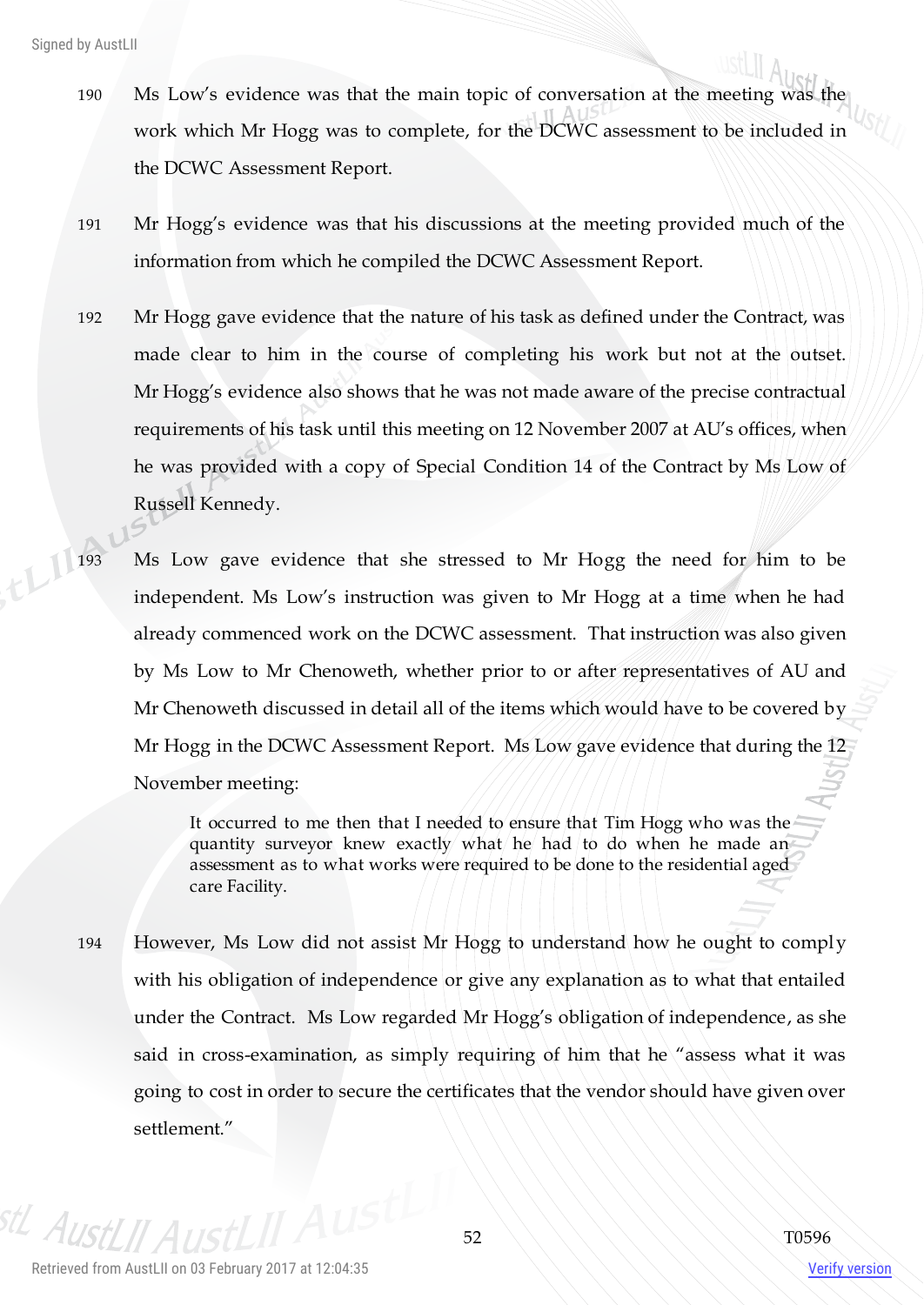- 195 In any event, the warning provided by Ms Low, to the extent that it fulfilled that function, did not prevent Mr Hogg from attending the 12 November meeting or later adopting in the DCWC Assessment Report the cost estimates which were supplied by Mr Morgan of AU for that very purpose, as will be later described. Nor did Ms Low's caution incline Mr Hogg to consult representatives of 500 Burwood in relation to any of the items of supposed non-compliance with the 9C classification mentioned in the Update Report, or indeed on any matter; Mr Hogg's evidence was that he did not consider it to be important or appropriate to do so. That was because I find that Mr Hogg saw his role as being that of someone appointed by, and acting for, AU in assessing the completion cost.
- 196 At the meeting of 12 November, Mr Chenoweth discussed BCA 9C items identified in the 29 June Report which had been updated on 9 November 2007. Mr Hogg provided LIIA an update on how preparation of his report was progressing. Mr Hogg was informed that Mr Chenoweth had been engaged as the independent expert under the Contract between the parties to assess and certify BCA 9C compliance. Mr Hogg had earlier been provided with a copy of the 29 June Report. Mr Hogg gave evidence that at the meeting, he suggested that he would cost the BCA 9C non-compliance issues identified by Mr Chenoweth in the Update Report, by assessing for each item the risk that capital works would need to be carried out before 9C compliance would be certified.

# *Provision of CH Group Update Report to Mr Hogg on 12 November*

197 By an email sent by Debra Murray, Mr Chenoweth's personal assistant, to Mr Hogg at 10:54am on 12 November, the CH Group sent an electronic copy of the Update Report to Mr Hogg. This was to assist Mr Hogg in preparing his costing of the information provided to him. Mr Chenoweth sent a copy of the Update Report to Mr Hogg in Word format. Mr Hogg used this word version of the updated report in his Appendix B to his cost to complete report for the purposes of costing 9C compliance by adding on three columns for the purposes of the estimated cost and the risk assessment.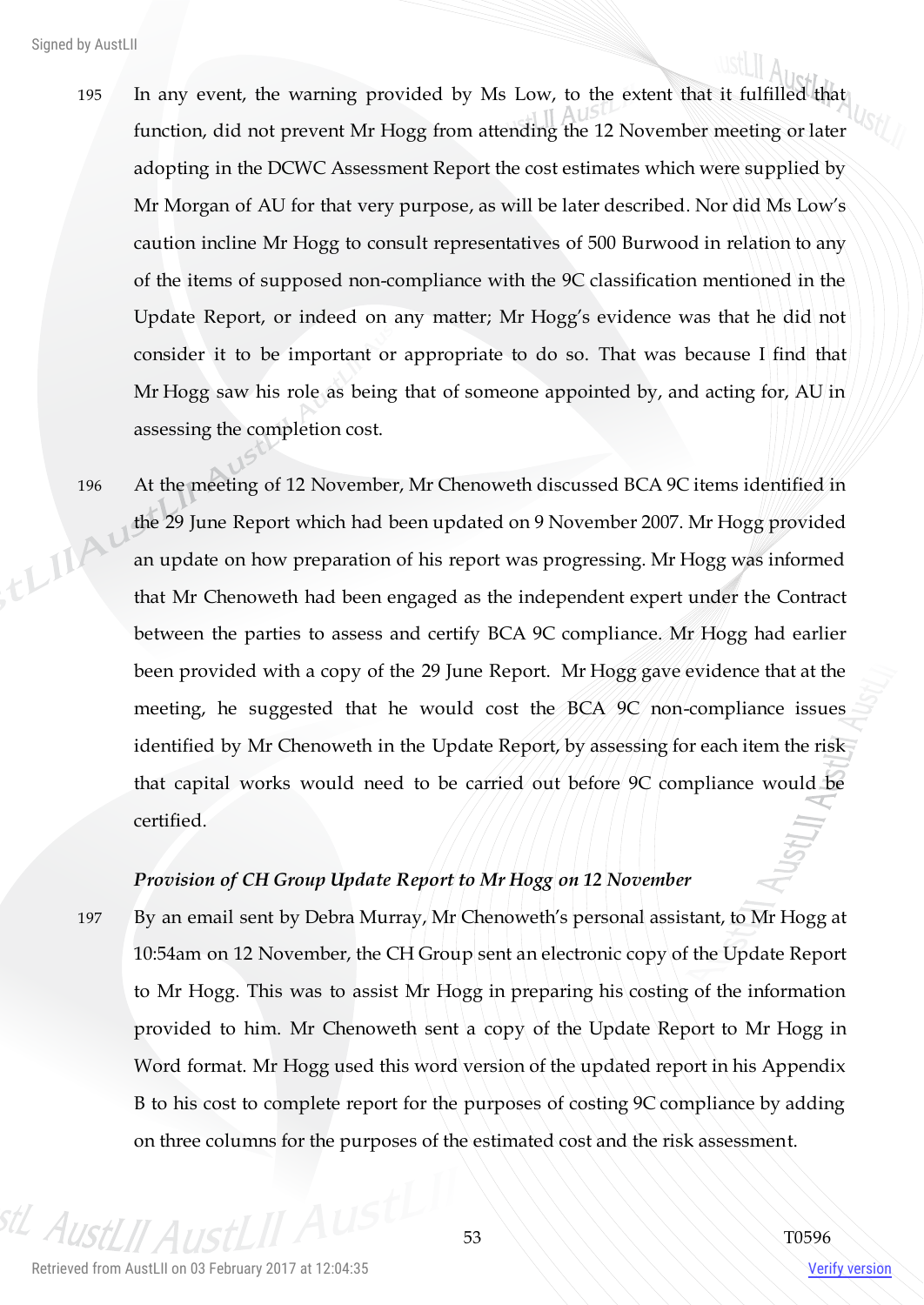## *13 November 2007*

- 198 On 13 November 2007, the day after the 12 November 2007 meeting, there was a telephone conversation between Mr Darren Morgan of AU and Mr Hogg in which Mr Hogg advised that he was gathering information regarding the cost to complete specific items and asked if AU had obtained written reports from the contractors setting out the accurate figures of what it was going to cost to finish specific works. Mr Morgan said he would forward other contractor reports from the contractors of suppliers when he received them.
- 199 At 10.03 am, Mr Hogg received an email from Mr Morgan, further to previous discussions between them, enclosing a list entitled "QS Cost to Complete Summary", stating that reports of other contractors would be forwarded to DCWC on receipt. Mr Hogg gave evidence that he considered each of the items of defective work listed ELIA by Mr Morgan but did not think it important to seek comment on any of those items from any representative of 500 Burwood.
	- 200 Mr Morgan sent another email to Mr Hogg on 13 November 2007, about one hour later, at 11.24 am. Mr Hogg gave evidence that he did not think it appropriate to forward the email or its contents to any representative of 500 Burwood in order to obtain their comments, although he acknowledged that Mr van Ravenstein would have been in a position to comment.
	- 201 At 1.51 pm the same day, Mr Morgan sent a further email to Mr Hogg, copied to Mr David, purporting to contain information regarding defective and incomplete works, together with approximate costs. That email attached a report from the carpet manufacturers in which they provided an estimate of their costs for all labour and materials and included the text from an email from the plumber contractor with an estimate to finish the plumbing.
	- 202 Despite the express indication in the manufacturer's email that no defect notification had as yet been received, and that in any event the builder could be expected to rectify any defects at its own cost, Mr Hogg included in the DCWC Assessment Report an

 $A_{II}$ 

ustLII AustLII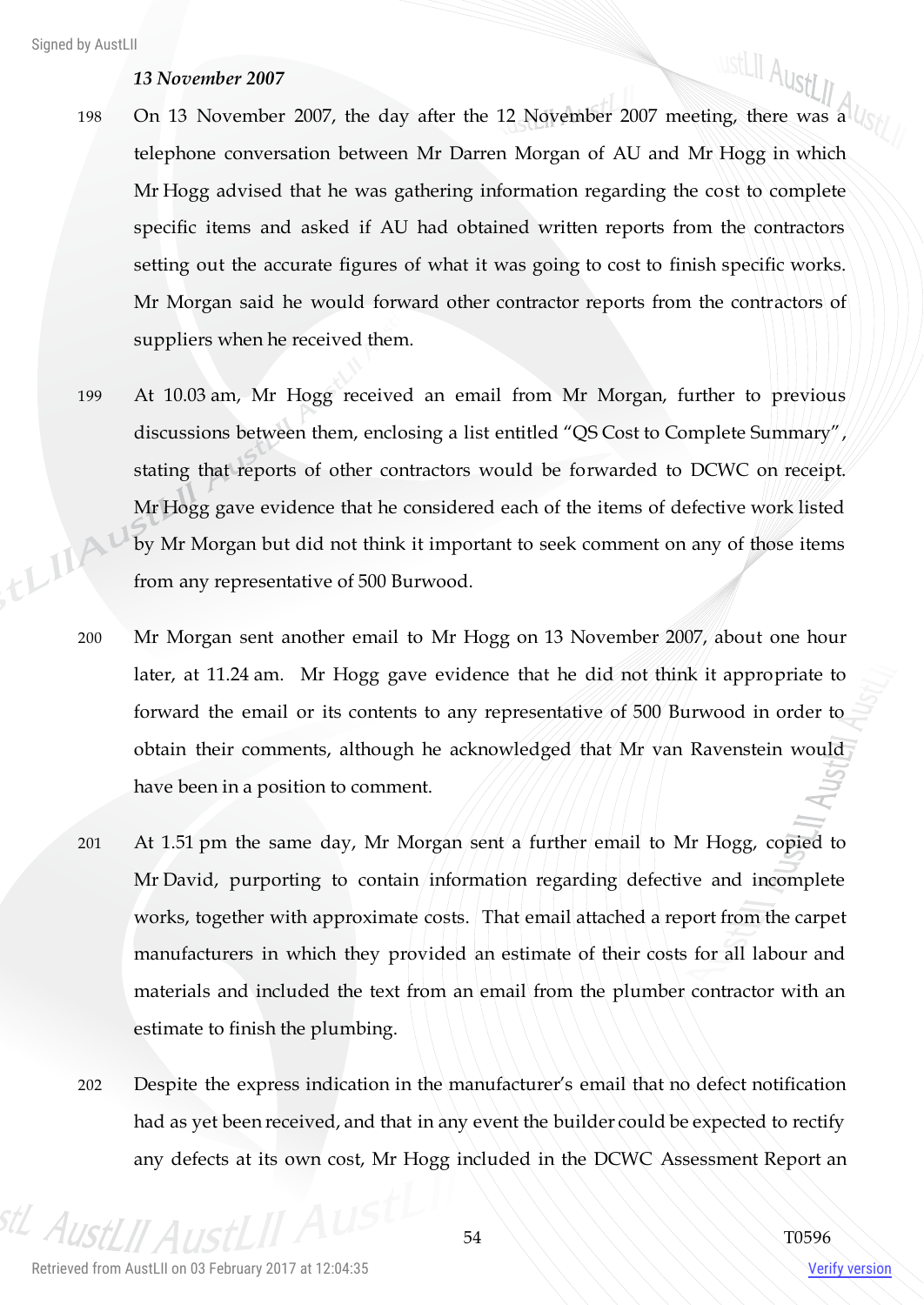estimated cost of replacing the carpet, based on a quotation which he knew to have been procured from the manufacturer by Darren Morgan of AU.

- 203 Mr Morgan procured another contractor to provide a quotation on its letterhead directly to Mr Hogg for the purposes of the DCWC Assessment Report. Mr Morgan prefaced the quote by informing Mr Hogg that he had written "a short email to summarise the results of our review of the hydraulic services at Victoria Grange Retirement Village, 502 to 514 Burwood Highway". Mr Hogg considered the information contained in the email for the purposes of the DCWC Assessment Report but did not think it was material to forward that information to representatives of 500 Burwood.
- 204 At 4:33 pm, also on 13 November 2007, Mr Morgan sent an email to Mr Hogg  $A^1$ forwarding the email sent from PBN Connect to Darren Morgan providing a cost to complete summary in relation to the communication system.
- 205 At 7.38 pm Mr Chenoweth sent an email to Ms Low, which was copied to Mr Morgan and Mr Hogg. Attached was a copy of Mr Chenoweth's letter in relation to occupancy numbers.
- 206 At 10:55 pm on 13 November 2007, Mr David sent an email to Mr Chenoweth and Ms Low and copied to Mr Morgan and Mr Hogg regarding occupancy numbers for the Facility and offering to provide a "signed operational memo regarding peak numbers signed by our site and national manager".

# *14 November 2007*

207 On 14 November 2007 at 9:02am, Mr David of AU sent an email to Ms Low and copied to Mr Chenoweth, Mr Morgan, Mr Hogg and Mr McMillan regarding peak load numbers and attaching a memorandum from the residential services manager and national aged care manager of AU estimating the peak load of the Facility to be 435 persons.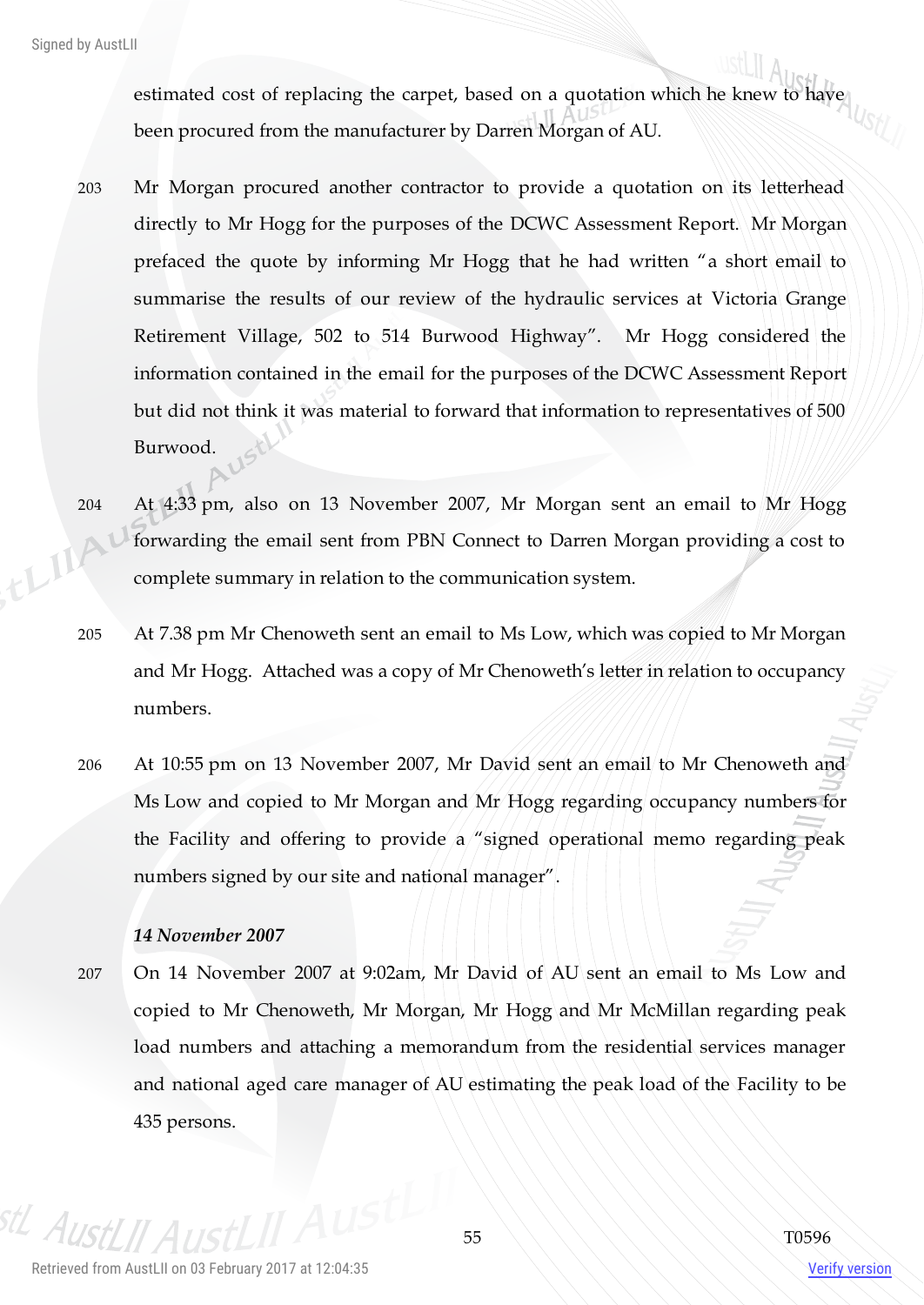- 208 On 14 November 2007 at 12:26pm Mr Hogg sent an email to Mr Morgan of AU attaching a draft of his cost to complete report, comprised in a draft spreadsheet for Mr Morgan's review. The spreadsheet set out Mr Hogg's estimate of the costs to complete Stage 1 of the Development. Mr Hogg did not, however, send a copy of the same spreadsheet to 500 Burwood for review.
- 209 On 14 November 2007 at 12:51pm, Mr Chenoweth sent an email to Ms Low advising that despite numerous requests made to 500 Burwood, 500 Burwood's architect and building surveyor, a complete set of building permit or town planning documentation had never been provided at any stage of the review and attaching a list of documents he had received and a list of documents he had yet to receive.
- 210 On 14 November 2007 at 12:56pm, Ms Low sent an email to Cameron Allen LLIIAI forwarding the email from Mr Chenoweth at 12:51pm confirming that Mr Hogg would have no alternative but to work out his completion cost report only on the documentation he had.
	- 211 On 14 November 2007 at 1:35pm, Mr Morgan sent an email to Mr Hogg in response to his 12:26pm email, providing Mr Hogg with more up to date figures for some of the works that needed to be completed. Mr Morgan replied to Mr Hogg's email saying:

Tim, please find attached numbers for your perusal. Changes highlighted. Please call to discuss. Regards, Darren.

- 212 Mr David gave evidence that he had authorised Mr Morgan to provide feedback and information to Mr Hogg for the purposes of the DCWC Assessment Report.
- 213 At around 2.20 pm Ms Low sent an email to Mr Hogg, Mr David and Mr Morgan asking what was happening with the report. Shortly afterwards, following a discussion with Mr Hogg, Mr Morgan responded on Mr Hogg's behalf to the effect that the report would be ready within an hour or so.
- 214 At 3:30pm, Mr Morgan sent an email to Ms Low, Mr David, Mr Hogg and copied to Mr McMillan and Mr van Sanden advising to this effect.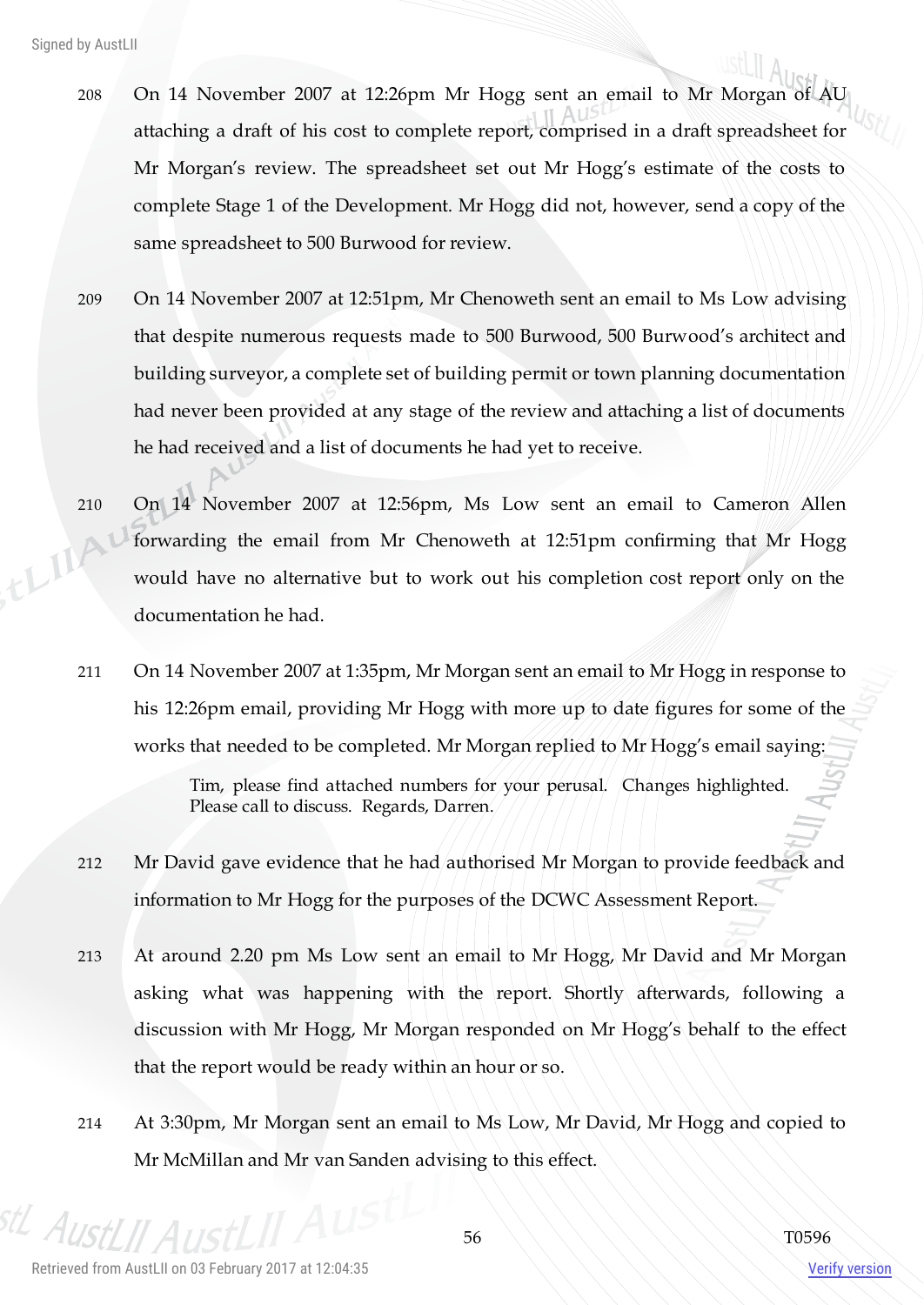$\mathbf{U}$ 

- 215 On 14 November 2007 at 4:46pm, Ms Katherine Yacoub sent an email on behalf of Mr Hogg to Ms Low, Mr Morgan, Mr David, Mr Chenoweth and Mr Hogg attaching a cost to complete report.;
- 216 Eight minutes after that email was sent, at 4:54pm, Mrs Low sent an email to Mr Hogg asking, "Tim, how does this deal with the issue of maximum number of people on site?" Ms Low then telephoned Mr Hogg and left a message for him to return her call urgently. Mr Hogg returned Ms Low's call and they discussed the allowance of \$600,000 for capital works in respect of the central stair case for which Mr Hogg had made provision in the DCWC assessment and how the cost to complete report dealt with the maximum number of people on site and the height of the upper floor.
- 217 On 14 November 2007 after 5:34pm, Mills Oakley, then lawyers for 500 Burwood, IA1 hand-delivered documentation from Axiom Architects. Ms Low then sent an email to Mr Chenoweth and Mr Hogg attaching the documents provided by Mills Oakley.
	- 218 On 14 November 2007 at 5:48pm, Mr Hogg sent an email to Ms Low, Mr David, Mr Morgan, Mr van Sanden and Mr Chenoweth in relation to the documents provided by Mills Oakley.
	- 219 On 14 November 2007 at 5:55pm, Mr Morgan sent an email to Mr Chenoweth, Mr Hogg, Ms Low, Mr David and Mr van Sanden in relation to the documents provided by Mills Oakley and noting that the town planning permit was not amongst the documents.
	- 220 Later that afternoon, there was a telephone discussion between Mr Hogg and Mr Morgan in which Mr Hogg informed Mr Morgan that he was making some minor amendments to some of the figures and he would send through an updated assessment report.
	- 221 On 14 November 2007 at 6:27pm, Mr Hogg sent an email to Mr Morgan and Mr David, which he copied to Ms Low and Mr Chenoweth, attaching an updated version of the cost to complete report (the DCWC Assessment Report). This was sent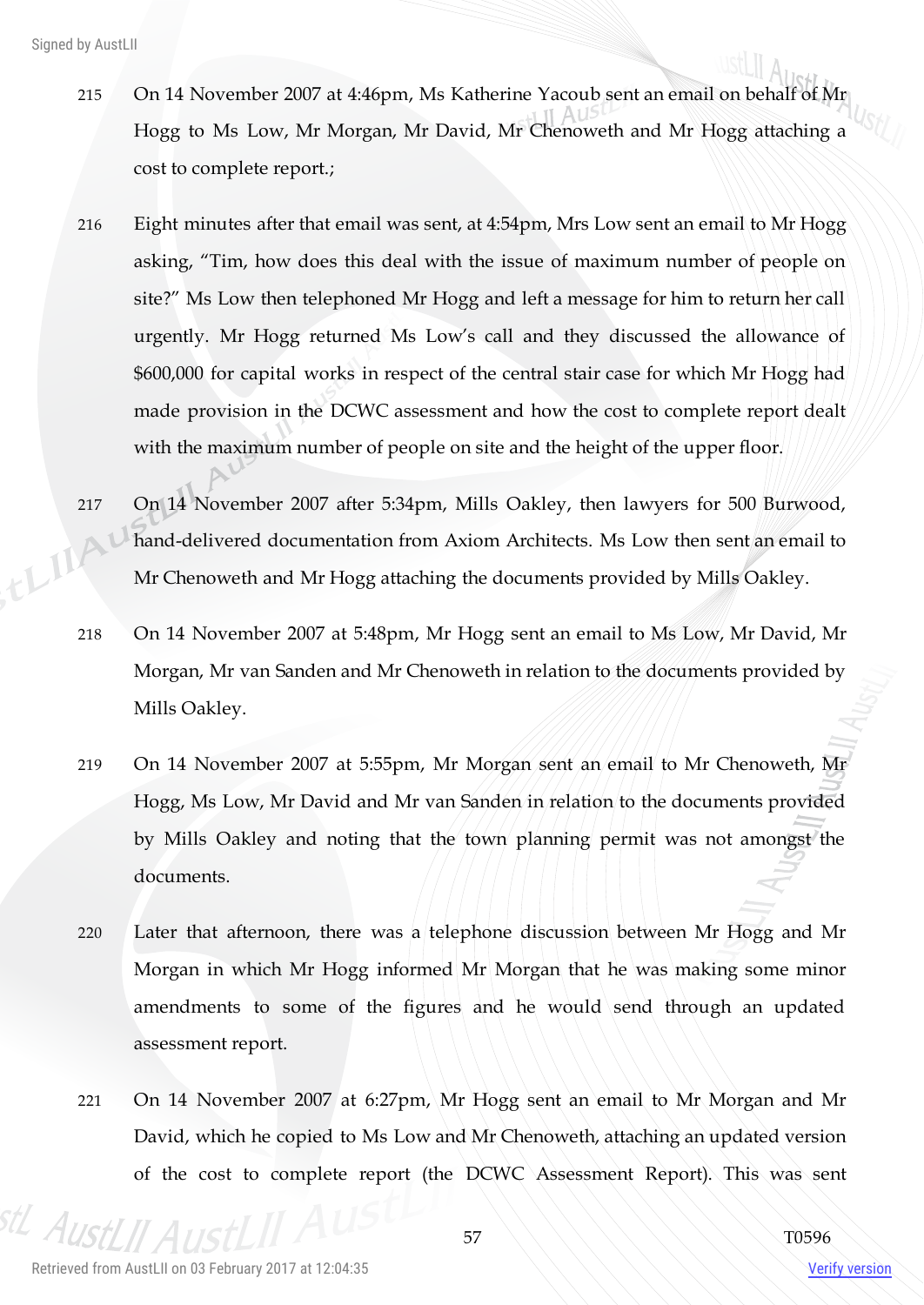following discussions between Mr Morgan and Mr Hogg. The email attached a file described as "Updated Report with minor amendments to figures as discussed with Darren Morgan". Again, Mr Hogg did not send this version of the DCWC assessment to representatives of 500 Burwood for comment.

#### *15 November 2007*

222 On 15 November 2007 at 8:14am, Ms Low sent an email to Mills Oakley attaching the DCWC Assessment Report, offering more time for 500 Burwood to carry out as much of the works as possible.

#### *The Occupancy Issue and Fire Rating of the Central Stairs*

- 223 A further topic of importance discussed at the 12 November meeting was the issue of the total occupancy of the completed Development and the impact this may have on the treatment of the central stairway for fire rating purposes under the BCA.
- 224 The issue of fire ratings generally is an important element of the BCA for aged care and residential facilities.
- 225 More specifically, the question was whether the central stairs were required to be constructed so as to be "fire isolated". If they were required to be fire isolated, considerable capital expenditure would be required to have this done. The answer to this question turned upon the provisions of the BCA and the maximum occupancy level permitted for the Development being the maximum number of persons, whether residents, visitors, entertainers, staff, doctors, nurses and the like, who would attend on the premises on any day, including peak visiting days such as Mother's Day, Father's Day, and Christmas Day.
- 226 This was an important issue for the Development and Mr Hogg's assessment of completion cost under the Contract. The amount allowed by Mr Hogg for capital works relating to the central stairway was \$600,000, which was by far the largest allowance in his assessment of the total cost the complete. Under Table 4.2 of the DCWC Report, Mr Hogg dealt with the issue in the following way, as shown in the last three columns "DCWC Assessment" beside the four columns to the left of the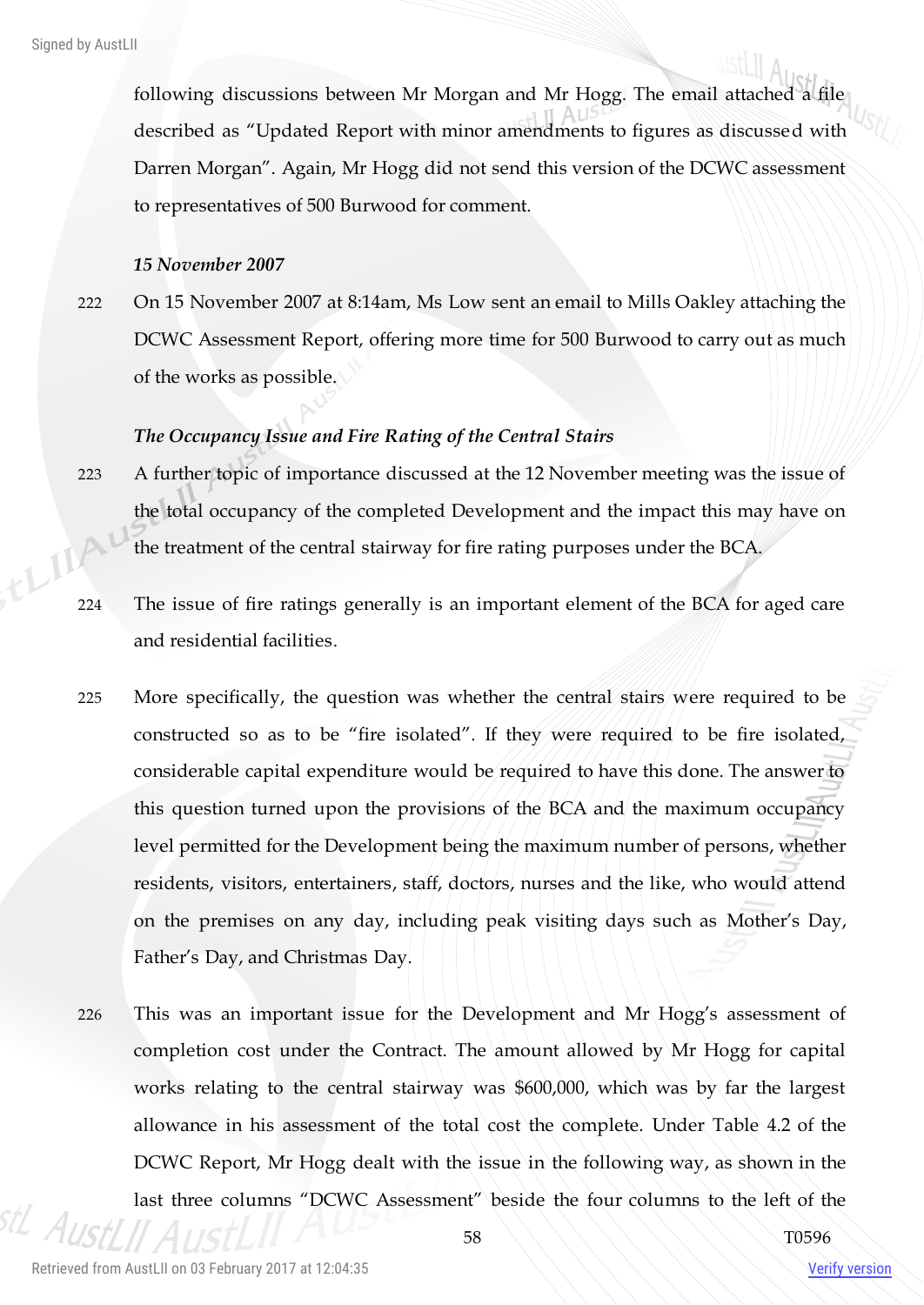table which had been earlier prepared by the CG Group and supplied to him in "Word" format on 12 November in the form of the Update Report:

|                      |                                                                                                                                          |                                   |                                                                                                                                       | <b>DCWC Assessment</b>                        |                              |      |
|----------------------|------------------------------------------------------------------------------------------------------------------------------------------|-----------------------------------|---------------------------------------------------------------------------------------------------------------------------------------|-----------------------------------------------|------------------------------|------|
| <b>BCA</b><br>Clause | <b>BCA Modification Application</b>                                                                                                      | <b>Issue</b><br>Address<br>ed Y/N | Comments and suggestion<br>for resolution of matter                                                                                   | Compliance<br><b>Reports Cost</b><br>Estimate | Capital<br>Works<br>Estimate | Risk |
| D <sub>1.3</sub>     | Obtain a modification from the<br>(a)<br>Building Appeals Board to allow<br>the Central Stairs (Stair 1) to<br>remain non-fire isolated. |                                   | Approved Alternative<br>Solution has been issued by<br>Hank Van Ravenstein to<br>permit the central stair not to<br>be fire isolated. | \$10,000                                      | \$600,000                    | Н    |

- 227 In the first four columns of Table 4.2, which comprised the Update Report component, the issue of the central stairs was noted to have been resolved by an "Approved Alternative Solution" issued by the authorised building surveyor, Mr Van Ravenstein, to permit the central stairs not to be fire isolated. However, Mr Hogg assessed this to be a high risk and included a capital works estimate of cost at \$600,000.
- 228 Mr David of AU attended the meeting on 12 November 2007. He said that the issue of occupancy numbers was a subject of discussion. In this regard, he related the following in his cross-examination:

You recall that there was an issue raised by Australian Unity, I suggest, at the meeting on 12 November 2007 about the maximum occupancy number of the residential aged care facility?---Yes.

Do you recall that?---Yes.

Your concern was and Australian Unity's concern was to ensure that the compliance was based on the maximum number for the building, maximum number of occupants for the building, is that right?---Yes.

So you wanted to make sure that the CH Group when they signed off on their 9C report it was done on the maximum number of occupants for that particular building, correct? ---Correct.

229 On 13 November 2007, Mr Chenoweth wrote a letter of that date to AU which was emailed to Mr Morgan, Mr David, Ms Low representing AU and to Mr Hogg of DCWC at 7.38 pm. The letter was the product of the meeting held on 12 November. It related to occupancy numbers for the Development. In cross-examination, Mr Chenoweth made the following concessions about the provenance of his letter of 13 November:

Aust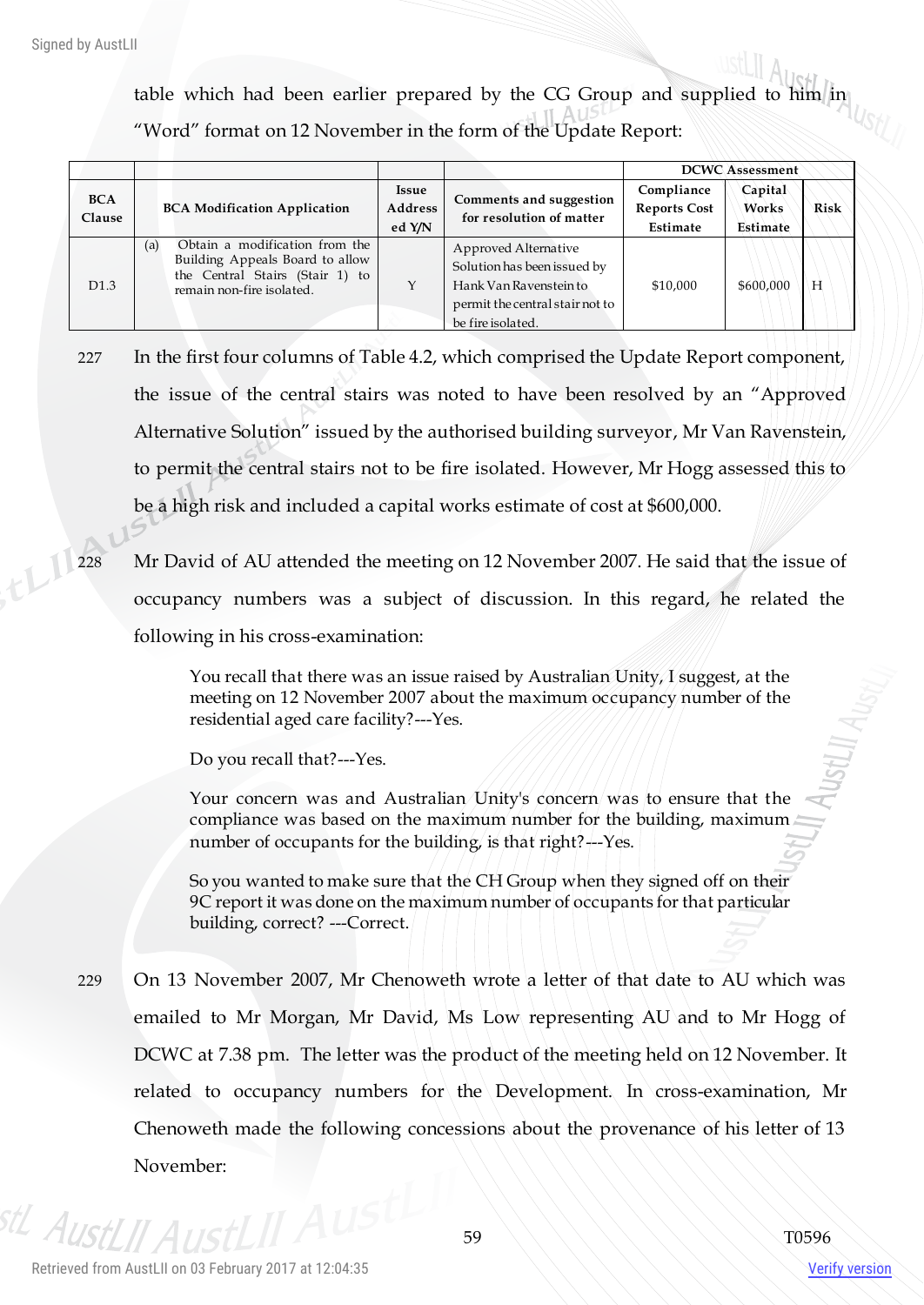th IIA ust!

I suggest to you, after you had met on 12 November 2007 the reason you wrote your letter on 13 November 2007, copy to Darren Morgan, Philip David and Tim Hogg and sent to Ms Low was because you were following up from discussions that had taken place about maximum occupancy on 12 November 2007?---Following up discussions, yes, Your Honour.

So you were requested, I suggest, at the meeting of 12 November 2007 to write to Ms Low and to tell her what your concerns were about the maximum occupancy?---Yes.

And that's what you did on 13 November 2007, isn't it?---Yes.

230 In his letter of 13 November Mr Chenoweth relevantly advised as follows:

Further to our telephone conversation in relation to the Aged Care Home currently under construction at the above addressed I have received the Alternative Solution report dated 11 October 2007 prepared by Integrated fire Services PTY LTD and the Building Code of Australia (BCA) Deemed to Satisfy provisions relating to clause D1.13 and offer the following opinion.

The Relevant Building Surveyor (RBS) for the above project Mr. Van Ravenstein has approved an Alternative Design Solution using the relevant BCA Performance Clauses that relates to several fire safety matters which has been based on the findings of Integrated Fire Services Alternative Solutions report.

In the absence of "any other suitable means of assessing its capacity" and by making an assessment of the floor area of the building, the maximum number of persons deemed to be accommodated within the building in accordance with BCA Table D1.13 is 480. This is made up of 113 residents and 367 other occupants (staff, visitors, carers etc).

Although its not expected that 480 persons will occupy the building at any one time but we find it difficult to accept Integrated Fire Services nomination of a maximum 197 persons with the note saying that "this represents an overly conservative situation as the building resource would not cope".

…

…

It our recommendation that in consultation with Australian Unity, Integrated Fire Services and the RBS be engaged to undertake a review of the total number of occupants as nominated in Section 4.1.1 of the Alternative Solutions Report dated 11 October 2007. The purpose of this review is to agree on the occupant numbers that will better suit the onsite needs of the Home and assist in providing a safe and well managed Home.

231 Mr Chenoweth described his letter of 13 November as an "advisory note" and that none of the alternative solutions adopted by the Building Surveyor were rejected on the basis of this letter. He said in cross-examination:

Verify version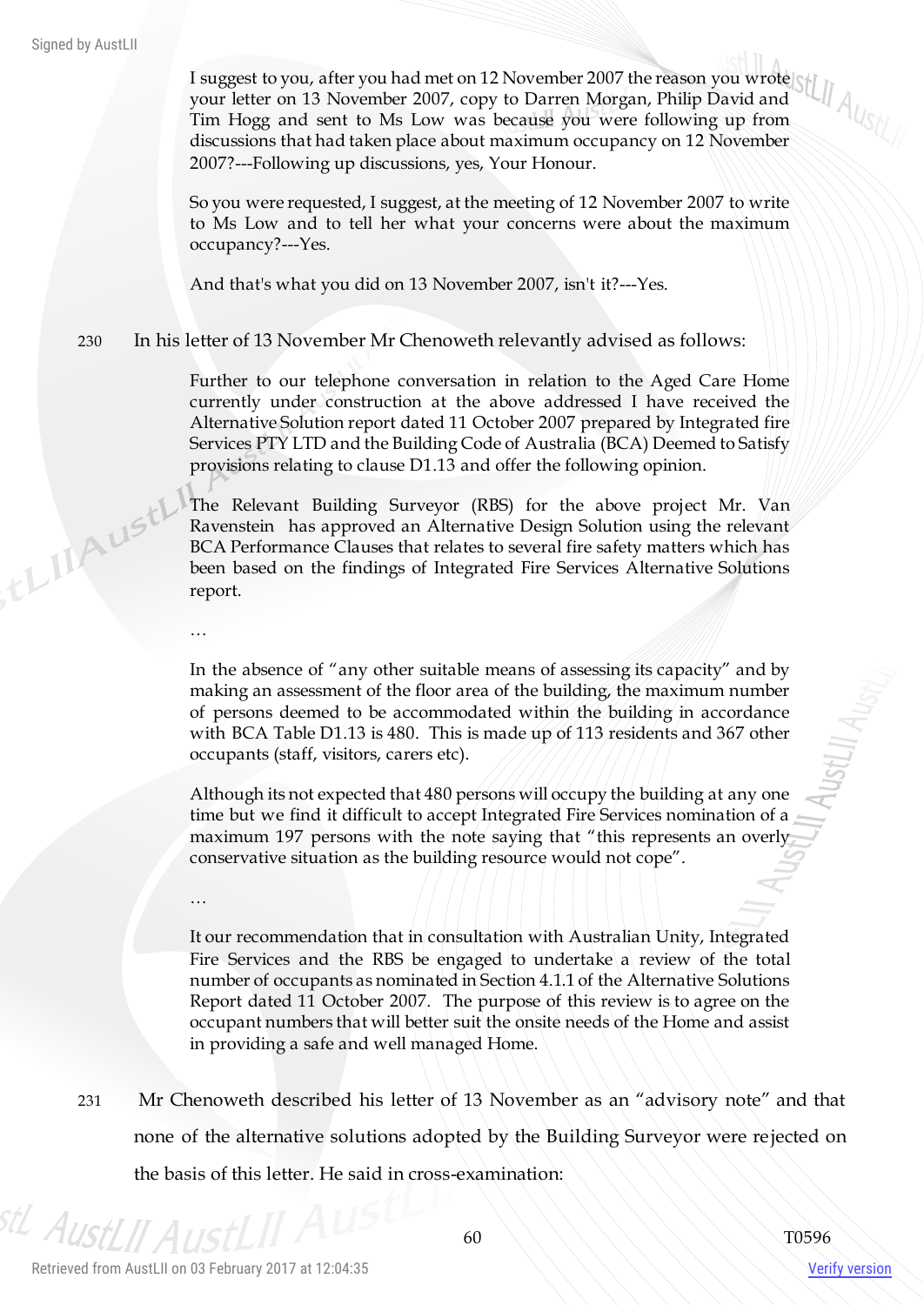This is an advisory note. None of the alternative solutions were refused based on this note. I don't understand the - the course of questioning implying that we are saying that we have disregarded his fire engineer's report. All we've said is that, "Hey guys, we've got a problem here. Maybe once you issue the occupancy permit the numbers may be a problem if you exceed that, and the risk to - to whoever the owner will be of that building".

- 232 Mr Chenoweth reiterated that the letter was "purely advisory" and that "we may have an issue" which warranted entering into discussions with the relevant parties concerning maximum occupancy numbers. He said further that, "all alternate solutions was [sic. *were*] approved and accepted. Nothing was challenged". Indeed, Mr Chenoweth was at pains to point out that he was not in a position to go behind the alternate solutions adopted by the Building Surveyor, and he did not do so. The Update Report which noted the Approved Alternative Solution issued by the Building Surveyor, Mr Van Ravenstein to permit the central stairs not to be fire isolated, supports this approach adopted by Mr Chenoweth.
- 233 Mr Chenoweth's approach was correct. His letter of 13 November 2007 did not and could not have provided any basis for going behind the expert judgment of the fire engineer Mr Verheijden or the Approved Alternative Solution issued by the Building Surveyor, Mr Van Ravenstein, insofar as Mr Chenoweth's letter indicated that the 9C classification requirements applicable to clause D1.3 of the BCA had not been complied with.
- 234 At 10:55pm on 13 November 2007, Mr David sent an email to Mr Chenoweth and Ms Low replying to Mr Chenoweth's letter sent by email at 7.38 pm regarding occupancy numbers for the Facility. The 10:55pm email was also copied to Mr Morgan and Mr Hogg. Mr David said that he would "forward the signed operational memo regarding peak numbers signed by our site and national manager."
- 235 On 14 November 2007 at 9:02am, Mr David sent an email to Ms Low, which was copied to Mr Chenoweth, Mr Morgan, Mr Hogg and Mr McMillan, regarding peak load numbers and attaching a memorandum from the residential services manager and national aged care manager of AU estimating the peak occupancy load of the Facility which had been promised the day before by the email of 10:55pm. The

 $A_D$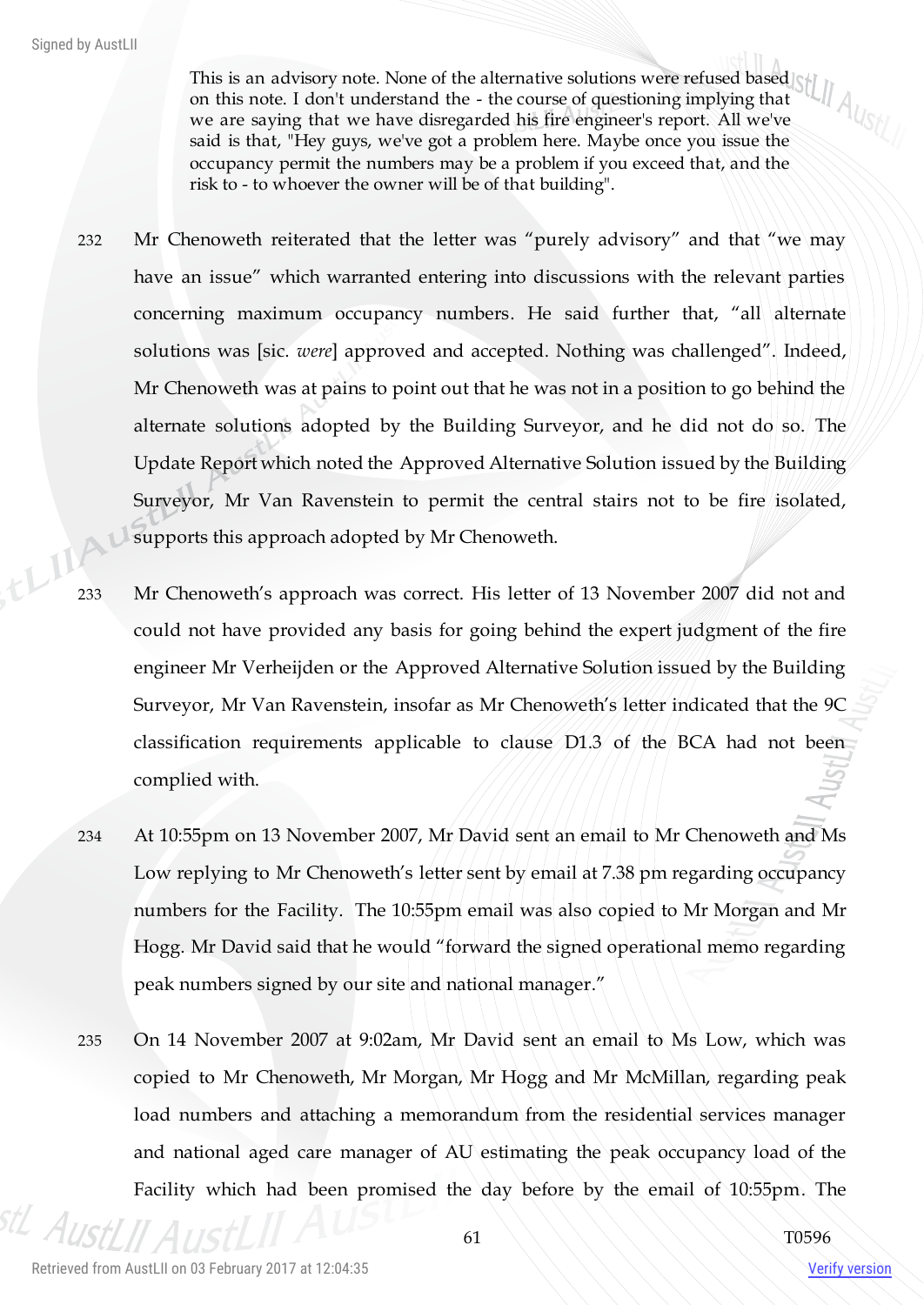tLIIAUStL

memorandum was dated 15 August 2007 and estimated the peak occupancy load to be 435 persons, based on estimates of 110 residents, 220 relatives, 10 entertainers, 75 staff and 20 volunteers. The memorandum noted that several large functions were planned annually, including Christmas dinner, Easter celebrations, a mid year dinner, Mother's Day, Father's Day and a grand opening.

236 Mr Hogg's understanding of the issue at the time was evidenced in the following passages of his cross-examination:

> I understood that Australian Unity were concerned with the numbers, the allowable numbers in the building permit.

> Did you understand that they wanted a maximum occupancy of 480 occupants?---I understood that it was something of that order, yes.

> You had a discussion with Australian Unity, did you not, about the effects of having the occupancy increased up to 480 maximum?---With Australian Unity and Peter Chenoweth.

> That discussion was about how it affected the fire ratings that the building had achieved, would you agree with that?---More particularly the last safety issues and fire egress and access.

So stairwells, exits, things of that nature?---Yes.

……………………

You were aware - pardon me. You were aware that as you increase the number of occupants in a facility such as this then understandably the fire safety measures are also similarly increased?---Yes.

Australian Unity wanted to ensure that you had made allowance for increased fire measures in your 14 November report? ---No, that wasn't the issue.

The issue was making sure that the building was fit for purpose.

Yes?---And that the number of persons that would occupy the building would cater for the peak load times, in particular Mother's Day, Father's Day and Christmas.

It follows, does it not, that if you increase the number of maximum occupants in the building then that has an impact, does it not, on the fire standards that need to be employed in the building?---Yes.

And that obviously has a cost associated with it?---Yes.

237 However, at the time there were three possible positions with regard to occupancy numbers. They were as follows: the fire engineer's estimate provided by Integrated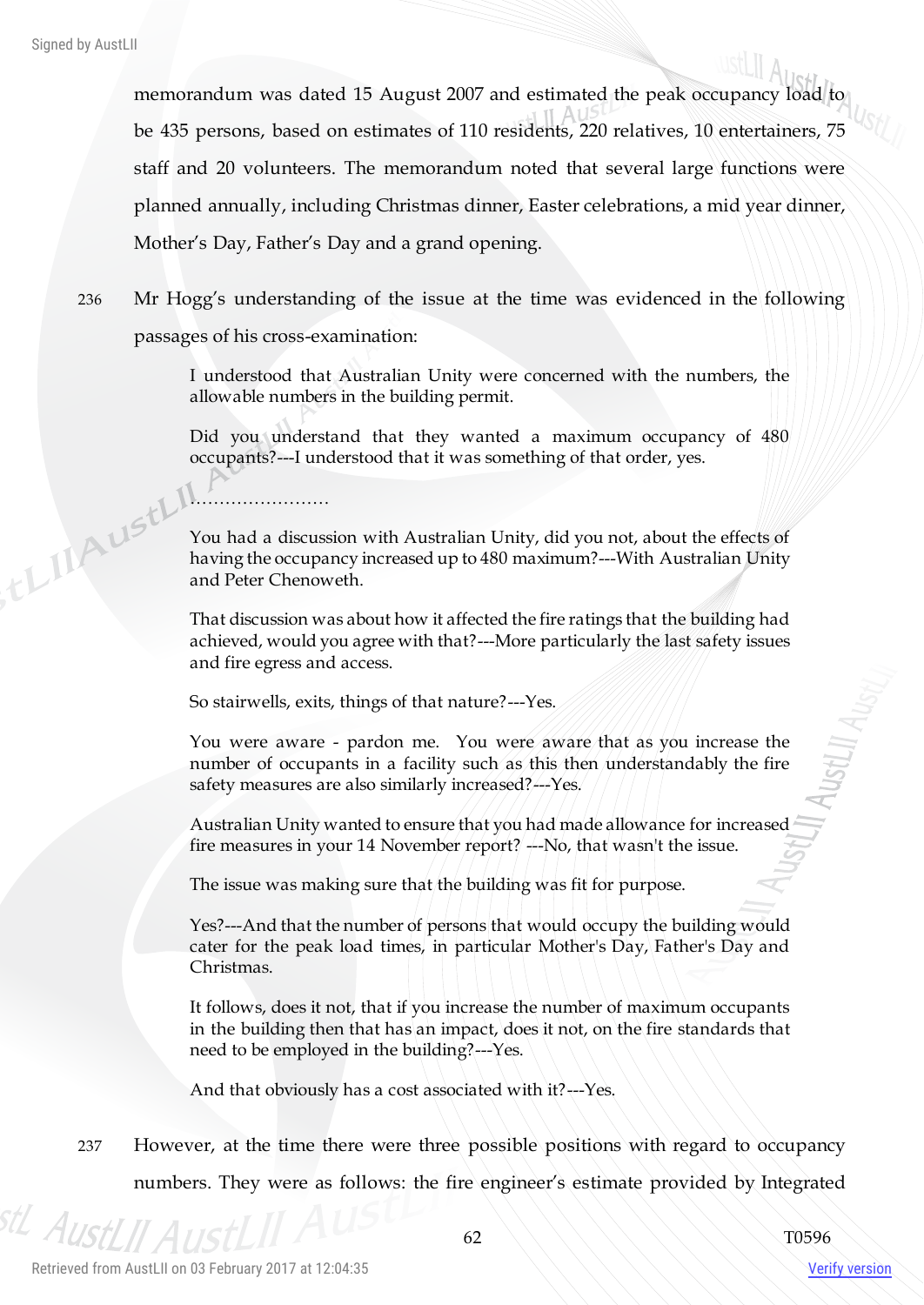Fire Services which nominated a maximum of 197 persons which in turn was adopted by the building surveyor Mr Van Ravenstein for the purposes of his Approved Alternative Solution permitted under the BCA allowing the central stairs not to be fire isolated; the signed operational memo regarding peak numbers signed by the AU Residential Services Manager and the AU National Aged Care Manager forecasting 435 persons; and the tentative view of Mr Chenoweth that

in the absence of 'any other suitable means of assessing its capacity' and by making an assessment of the floor area of the building, the maximum number of persons deemed to be accommodated within the building in accordance with BCA Table D1.13 is 480. This was made up of 113 residents and 367 other occupants (staff, visitors, carers etc).

238 The opinion of Mr Chenoweth was only tentative, because what he in fact recommended as a course of action to resolve the issue in his 13 November letter was that

…in consultation with Australian Unity, Integrated Fire Services and the RBS [the Registered Building Surveyor, Mr Van Ravenstein] be engaged to undertake a review of the total number of occupants as nominated in Section 4.1.1 of the Alternative Solutions Report dated 11 October 2007. The purpose of this review is to agree on the occupant numbers that will better suit the onsite needs of the Home and assist in providing a safe and well managed Home.

- 239 Indeed, Mr Chenoweth at the time had no issue with the isolation of the stairwell on the material before him at the time. This was reflected in his observation in the Update Report which was incorporated into the DCWC Assessment Report as Table 4.2 which relevantly stated under the heading "Comments and suggestion for resolution of matter", "Approved Alternative Solution has been issued by Hank Van Ravenstein to permit the central stair *not* to be fire isolated." [Emphasis added]
- 240 However no such consultation as recommended by Mr Chenoweth in his advice of 13 November 2007 ever in fact occurred, not at least prior to 14 November 2007.
- 241 Nevertheless, and in spite of the fact that Mr Chenoweth had no issue with the isolation of the stairwell, as reflected in the Update Report, Mr Hogg proceeded to accept Mr Chenoweth's tentative view as indicated in his advice to AU of 13 November, that the appropriate number of occupants should be 480. This figure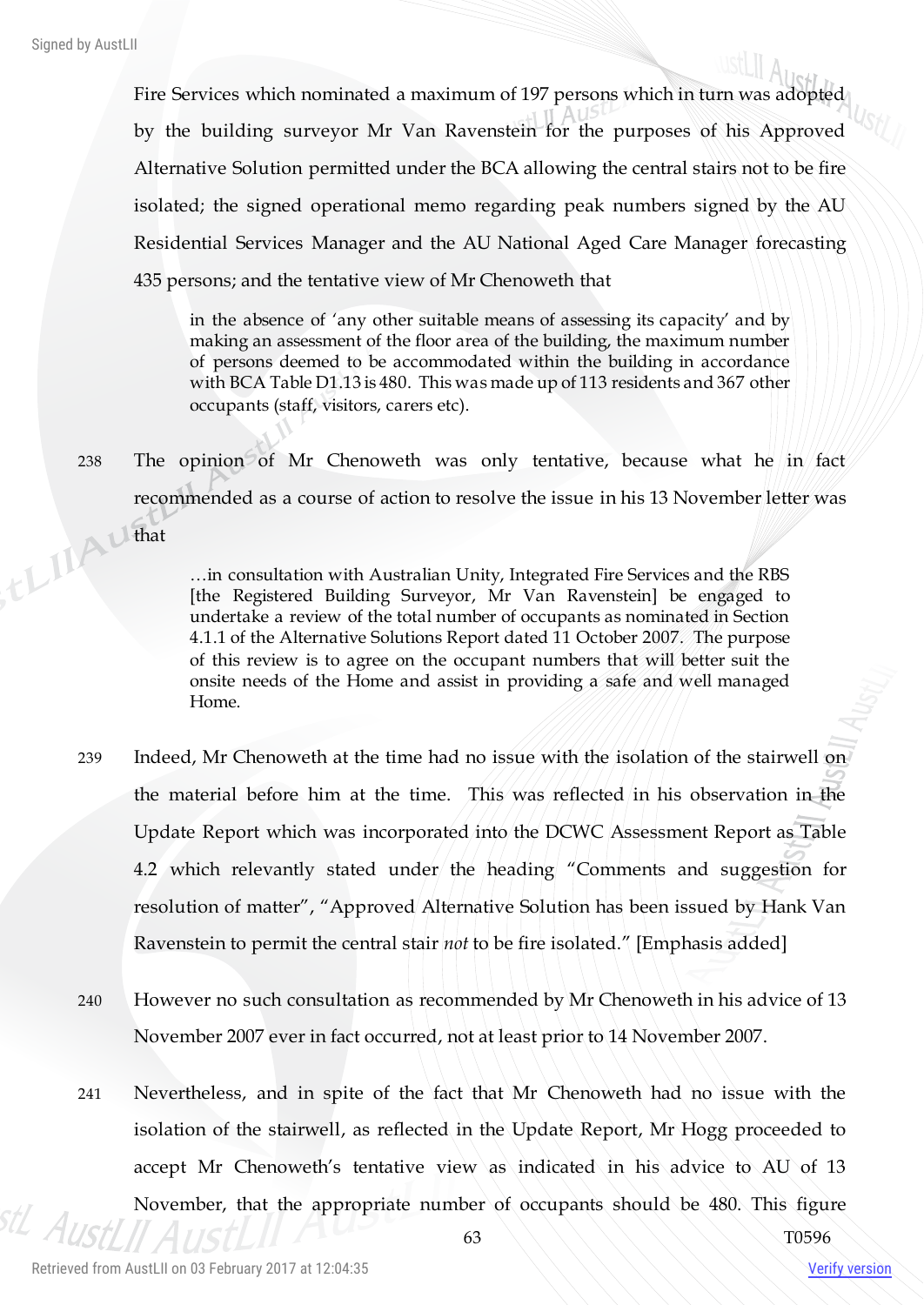happened to align with the figure that I find AU wanted as a maximum occupancy following the advice it had received from Mr Chenoweth in his letter.

- 242 So much was clearly demonstrated on 14 November 2007 by the email from Ms Low to Mr Hogg of 4.54 pm which was sent within 8 minutes of the receipt of Mr Hogg's "Final Report" at 4.46 pm. The email from Ms Low said, "Tim, how does this deal with the issue of maximum number of people on site?" This email clearly reflected the anxiety of AU that the DCWC Assessment Report reflect its proposed occupancy figure of 480 persons, which I find was a central focus of concern for it at that time.
- 243 Ms Low subsequently telephoned Mr Hogg. Although Ms Low recalled in her evidence that the number of people on site was an issue with her client AU, she had no recollection of the actual numbers of people that were under consideration.
- 244 However, I accept the evidence of Mr Hogg on the question when he said that Ms Low asked him how his report dealt with the maximum number of people on site being 480 occupants. I also accept his evidence that he replied by saying that he had dealt with it because he had allowed \$600,000 for the isolation of the main stairwell and that Ms Low appeared to be content with that response.
	- 245 The substance of the conversation between Ms Low and Mr Hogg is reflected in Ms Low's file note of the conversation which notes: "No of people on site? How is this dealt with? From P Chenoweth's letter report, need new central fire if more people (P 1.3 of Peter Chenoweth's Report). He has allowed for \$600 K – included in the high risk items". Ms Low confirmed in cross-examination the "he" referred to in her note was a reference to Mr Hogg. Ms Low also confirmed that she appreciated by the time she had this telephone conversation on 14 November 2007, that Mr Hogg had allowed \$600,000 to reconstruct the main staircase to fire insulate it. I infer from Ms Low's file note that Mr Hogg told her in the telephone conversation in response to her question that, based on Mr Chenoweth's letter of advice of 13 November 2007, work needed to be done to build a new central stair to fire insulate it, and this had become necessary

 $A_{IR}$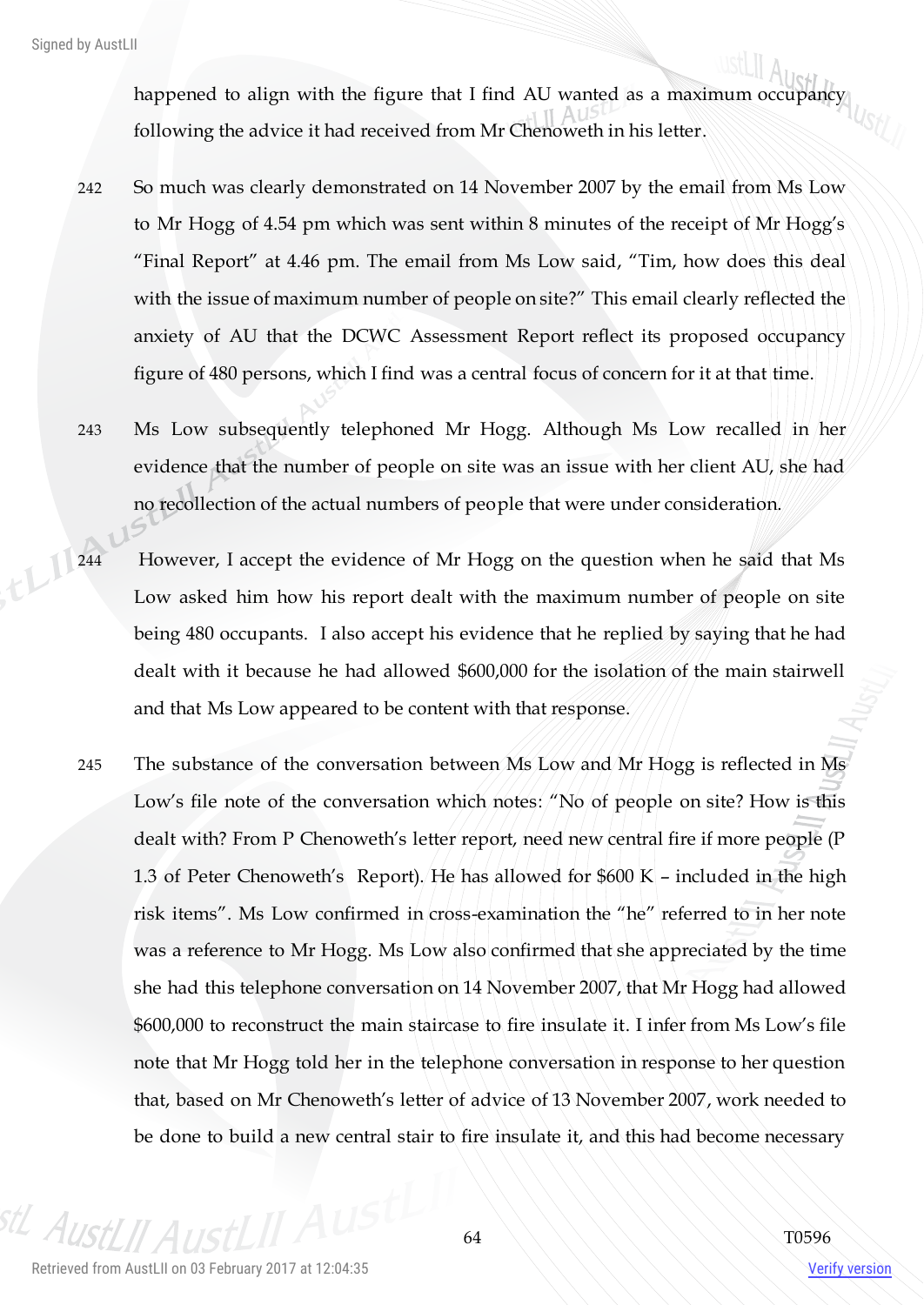because more people were to be on site, compared with the 197 allowed for by the fire engineers as set out in paragraph 3 on the first page of his letter.

- 246 I find that Ms Low, in asking Mr Hogg as to how his report dealt with the maximum number of people on site being 480 occupants, was acting within her instructions from her client AU at the time to the effect that, adopting the tentative advice of Mr Chenoweth, it wanted the maximum number of occupants to be regarded as 480 in number, and that this was to be reflected in the DCWC Report.
- 247 I further find that Mr Chenoweth, in sending his email at 7.38 pm on 13 November 2007 to Ms Low, copying Mr Morgan and Mr Hogg, containing his letter of advice of the same date concerning occupancy numbers, was acting within the instructions of AU to provide such information to Mr Hogg on the eve of him finalising the DCWC Assessment Report.
- 248 I further find that Mr David, in sending his email at 10:55pm on 13 November 2007 to Mr Chenoweth and Ms Low copying Mr Morgan and Mr Hogg regarding occupancy numbers for the Facility and offering to provide a "signed operational memo regarding peak numbers signed by our site and national manager", was acting on behalf of AU. Mr David was also so acting when he sent his email on 14 November 2007 at 9:02am to Ms Low and copied to Mr Chenoweth, Mr Morgan, Mr Hogg and Mr McMillan regarding peak load numbers and attaching a memorandum from the residential services manager and national aged care manager of AU estimating the peak load of the Facility to be 435 persons.
- 249 These communications with Mr Hogg in the final days of the preparation of the DCWC Assessment Report were orchestrated by AU and calculated to influence him in the manner in which he undertook his assessment. The purpose behind the communications was clear. It was information which was intended by AU to be taken into account by Mr Hogg and was considered by it to be highly relevant to his assessment. There was no other purpose in providing Mr Hogg with the information regarding peak occupancy numbers at this time.

 $A_{I}$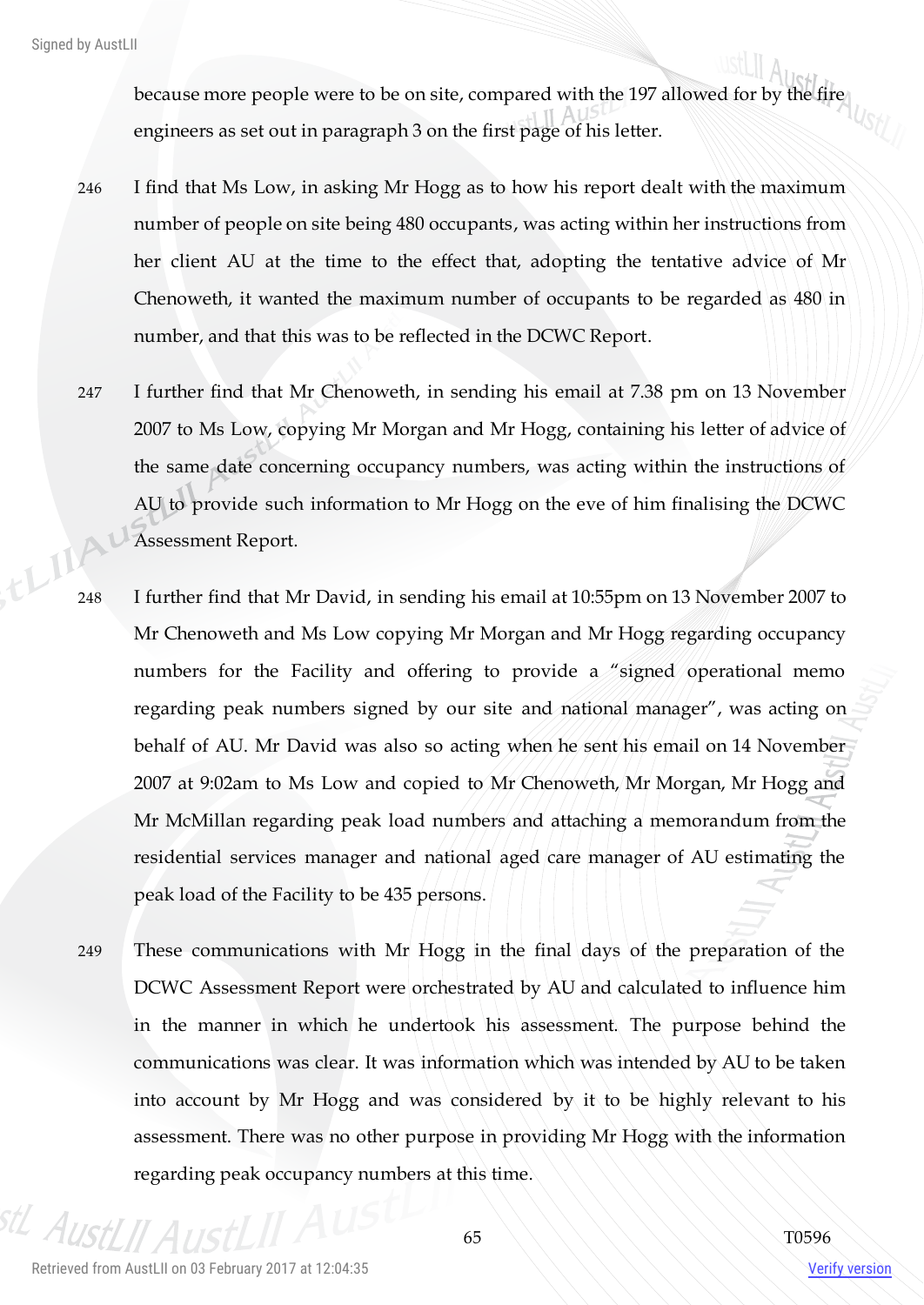- 250 In contrast, there was no communication with 500 Burwood in relation to these matters, and it was denied any input into the process for Mr Hogg to consider. The information provided to Mr Hogg, which it was expected he would act upon in formulating his assessment, was therefore all one way
- 251 Mr Hogg succumbed to AU's influence. He declined to accept the finding of Mr Chenoweth that there was no issue with the isolation of the stairwell based on the Approved Alternative Solution issued by the person authorised to make such a determination, the building surveyor Mr Van Ravenstein, which in turn was based on the assessment of the fire engineer.
- 252 The Approved Alternative Solution issued by the Building Surveyor, Mr Van Ravenstein permitting the central stairs not to be fire isolated, was the product of the ELIA "deemed to satisfy" requirements of the BCA prepared by Integrated Fire Services Pty Ltd and signed by the fire safety engineer, Mr Paul Verheijden dated 11 October 2007. This in turn was certified by the registered fire safety engineer Mr Steven Kip. A certificate of compliance was issued dated 12 October 2007. A schedule included a reference to fire safety issues relating to the central stairs.
	- 253 Instead, Mr Hogg chose to ignore the Approved Alternative Solution issued by the Building Surveyor, Mr Van Ravenstein, supported by the certification of the fire safety engineer, and indeed the Update Report on the issue, in favour of the tentative view of Mr Chenoweth reflected in his advice of 13 November, which was adopted by AU.
	- 254 Mr Hogg rejected the Approved Alternative Solution of the Building Surveyor, Mr Van Ravenstein, in favour of costing the fire insulation of the central stairs as a high risk item, resulting in his assessment of \$600,000 in capital expenditure.
	- 255 It is to be noted that, as things ultimately turned out, the central stairs in the Facility remains unaltered in its final design and has never been fire-isolated, confirming that capital works for this purpose were not necessary.

 $A_{II}$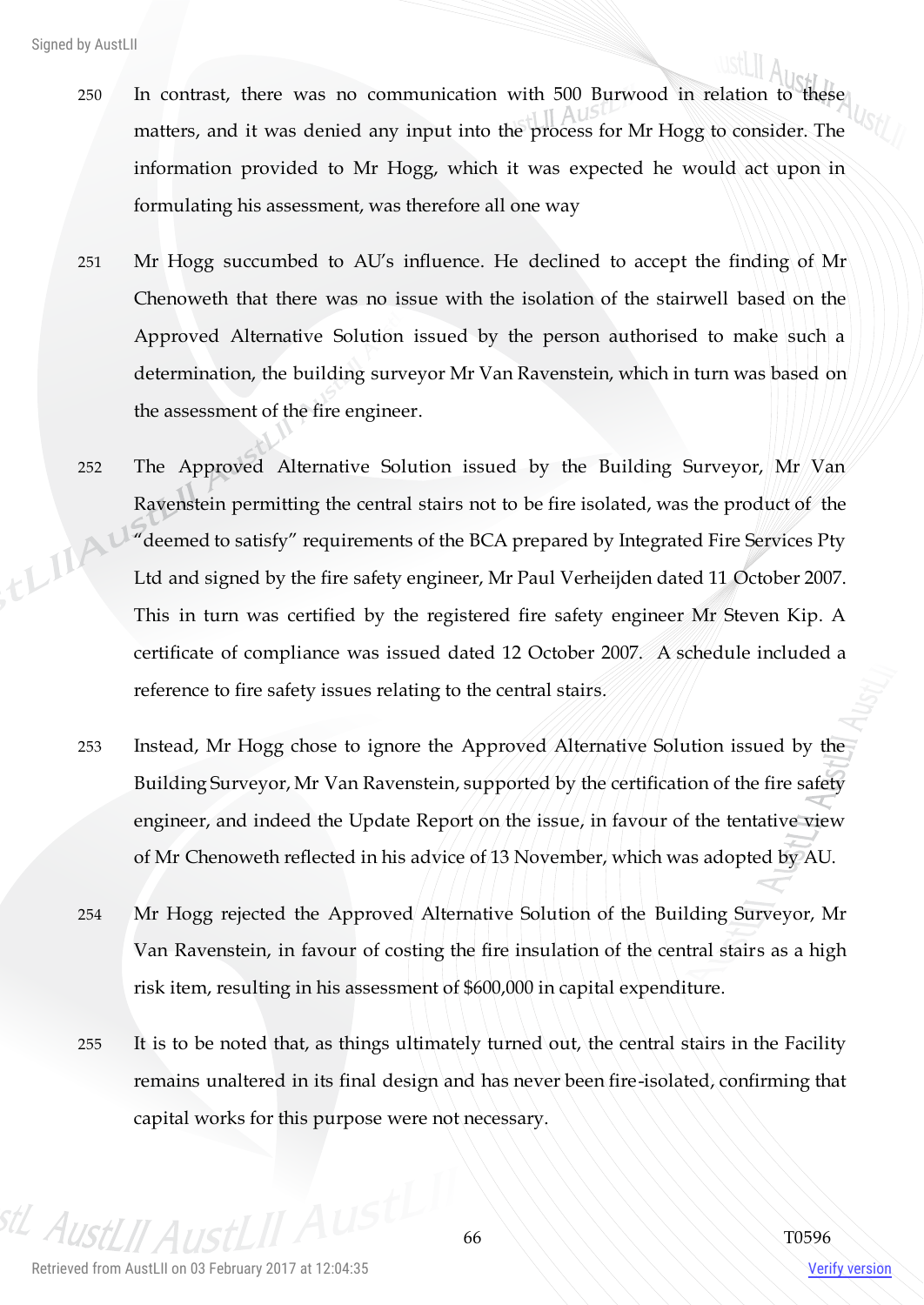thingu

### *Conclusion as to Actual Bias Allegation*

- ustLII AustLII 256 The complaint made by 500 Burwood in relation to the exchanges described above is  $\mathcal{U}_{\mathcal{S}}$ not that they reveal a want of procedural fairness or natural justice. The complaint is that the evidence reveals that the DCWC assessment was not carried out impartially: the DCWC assessment was treated by Mr Hogg as work performed for AU as DCWC's client.
- 257 Three principle matters work to establish that actual bias infected the DCWC Assessment Report:
	- (a) Mr Hogg invited and accepted modifications to the DCWC assessment proposed by Mr Morgan of AU;
	- (b) Critically, Mr Hogg also ensured that the assessment would make provision for an amount of \$600,000 to cover capital works which CH Group had previously judged to be unnecessary, and in circumstances where, in the words of Mr Chenoweth, "the matter was finished as far as we were concerned"; and
	- (c) Mr Hogg did not consider it important or appropriate at any stage to consult with 500 Burwood in relation to the contents of the successive drafts which he discussed with Mr Morgan of AU. For example, Mr Hogg did not provide 500 Burwood with a copy of his assessment on 14 November 2007.
- 258 I make this finding after taking into account, as AU pointed out in its submissions, the fact that Special Condition 14.5(a)(ii) of the Contract provided that "the Purchaser *may* provide the Vendor with a copy of the Quantity Surveyor's assessment of the Completion Cost". There was therefore no obligation on the part of the appointed Independent Quantity surveyor to provide a copy of the report to 500 Burwood. In any event, 500 Burwood's then solicitors received a copy of the DCWC Assessment report by email the day after it was produced on 15 November 2007.
- 259 I have also taken into account the facts relating to Mr Hogg receiving from Mr Morgan of AU specialist contractor quotations (including carpet, plumbing and communications systems) on 13 November 2007, and suggested changes to some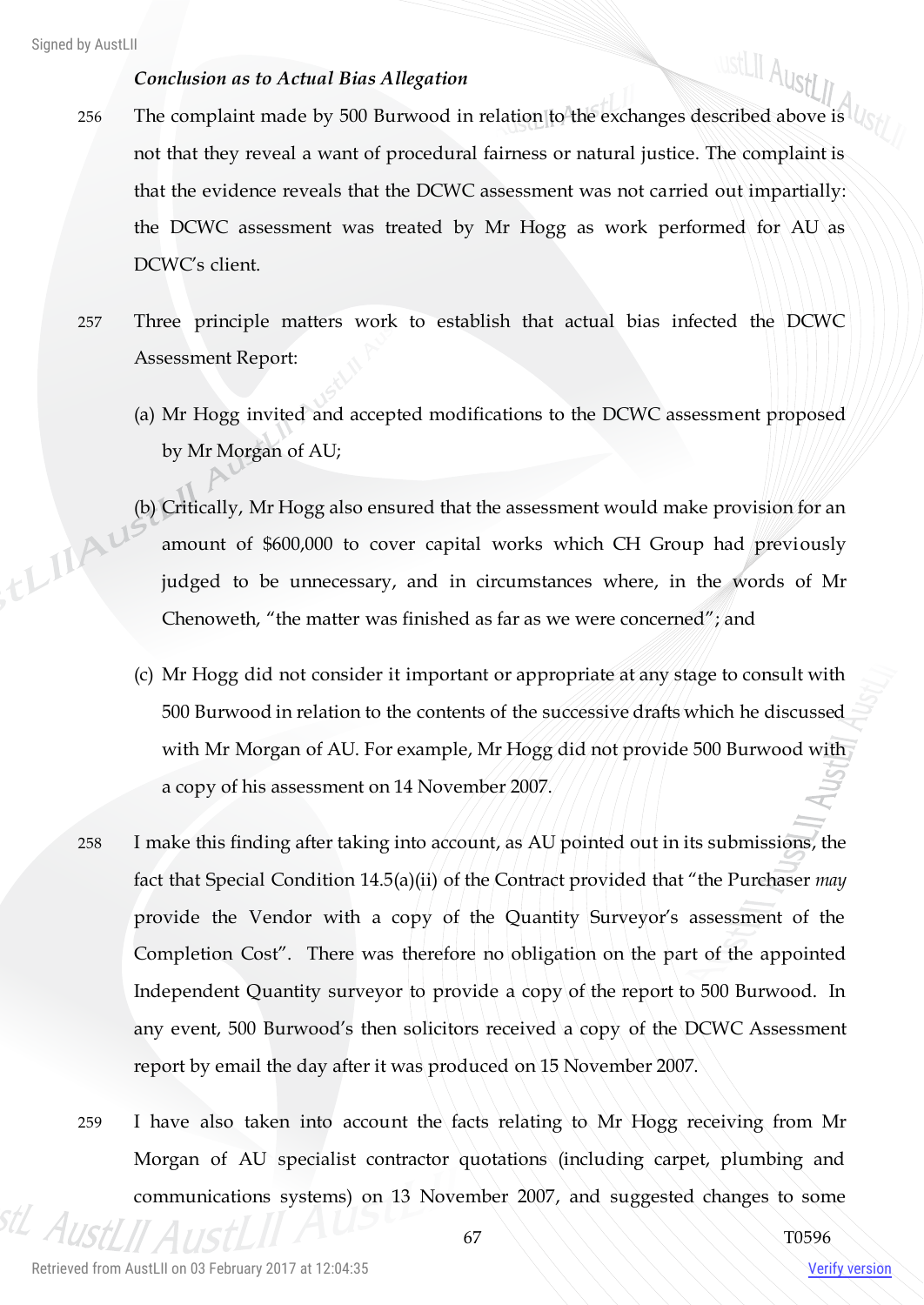items in the report on 14 November 2007, again from Mr Morgan. This included scope clarifications and assessment of some 12 items. However, as observed by AU, this had an effect which ultimately reduced Mr Hogg's assessment by \$220,167. The acceptance by Mr Hogg of Mr Morgan's input was not, in the circumstances, proof of actual bias. Rather the conduct was equally consistent with Mr Hogg attempting to produce a report which was as accurate as possible within the limited time frame open to him.

- 260 I also take into account the accepted legal position that onus on the party alleging bias is a heavy one. Actual bias or partiality must be demonstrated in order to impugn the determination, the appearance of partiality is not sufficient even if made out. The requirement for 500 Burwood to prove actual bias and satisfy this standard of proof was common ground between the parties.
- 261 Nevertheless, and after taking into account each of these factors, both individually and cumulatively, I am satisfied that, in addition to the appearance of partiality, which has been clearly established by the evidence, the allegation of actual bias has been sustained. The evidence marshalled by 500 Burwood is sufficient to discharge the heavy onus placed upon it to the requisite degree.
- 262 A finding of actual bias involves proof that the decision-maker is so disposed towards one party that he does not, or is not able to, bring an impartial mind to the resolution of the question that he is required to decide. <sup>36</sup> As observed by Pembroke J in *McGrath v McGrath*

[c]ases of actual bias are understandably rare. Even rarer must be a finding of actual bias against a person who is either not a party to the proceedings, or is not given the opportunity to be heard and defend himself. <sup>37</sup>

263 I am positively satisfied that Mr Hogg was diverted from carrying out his duty to produce an assessment on its merits under Special Condition 14.5 of the Contract by

<sup>37</sup> *McGrath v McGrath* [2012] NSWSC 578 [16].

 $\overline{a}$ 

<sup>36</sup> *Bahonko v Moorfields Community* [2012] VSCA 89 [25], citing *SCAA v Minister for Immigration and Multicultural and Indigenous Affairs* [2002] FCA 688 [36]; McGrath v McGrath [2012] NSWSC 578 per Pembroke J [16].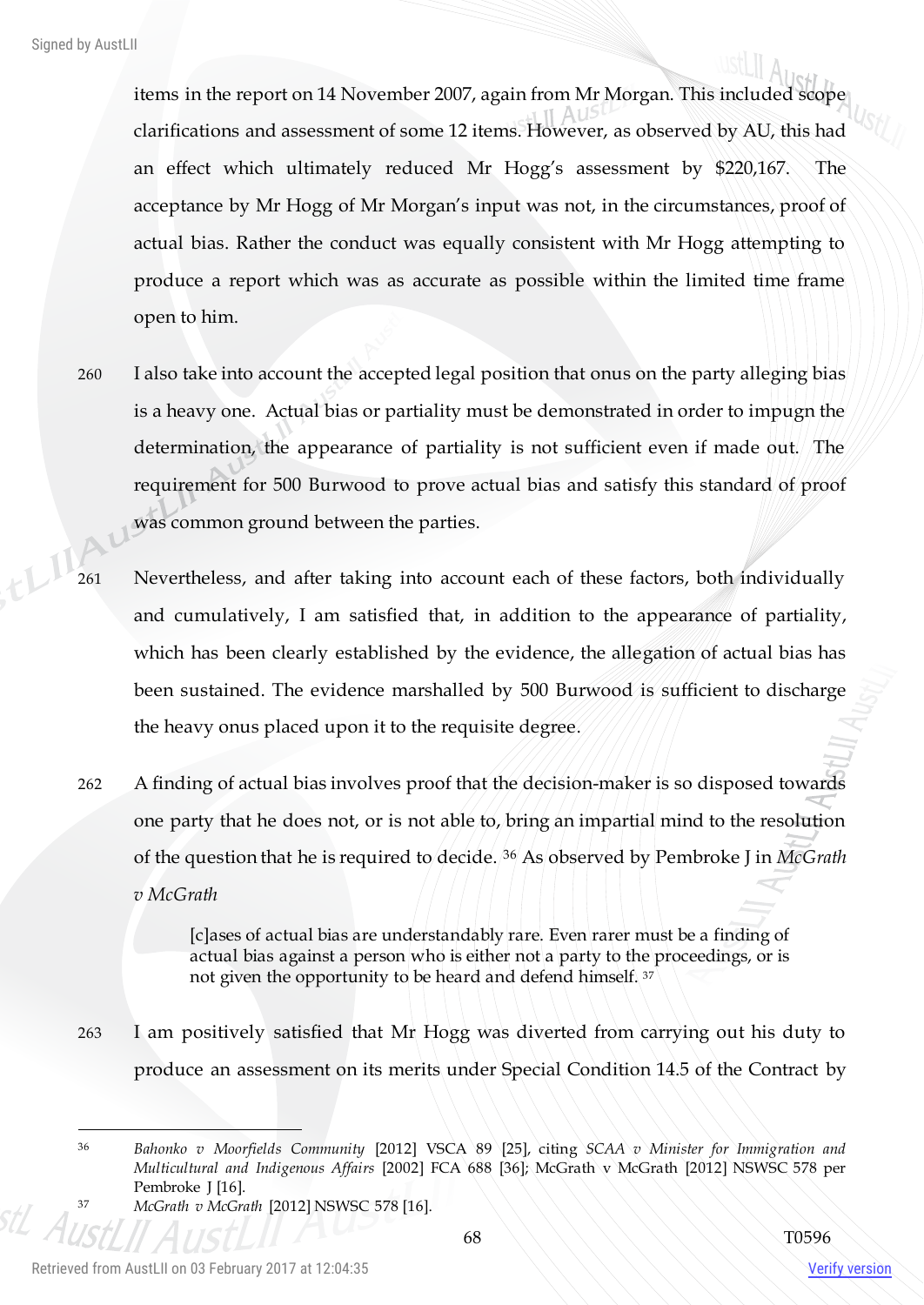favouring AU over 500 Burwood. There is evidence, which I accept, that he yielded to the influence of AU in a manner that demonstrated actual bias and that he produced an assessment which was in AU's favour, in significant part, as a direct result of that influence.

- 264 In particular, I am satisfied, from the conduct illustrated by the preparation of the DCWC Assessment Report relating to the fire isolation of the central stairs, which was a major component of the overall cost assessment, that Mr Hogg was so disposed towards AU that he did not, or was not able to, bring an impartial mind to the resolution of the question that he was required to decide. Acting under the influence of AU and its advisers, he rejected the approved Alternative Solution of the Building Surveyor, Mr Van Ravenstein, in favour of costing the fire insulation of the central thin stairs as a high risk item, resulting in his assessment of \$600,000 in capital expenditure. This occurred as a direct result of the meeting of 12 November 2007 with representatives of AU and its advisers, and the letter dated 13 November from Mr Chenoweth as to occupancy numbers which was produced as a result of that meeting and forwarded to Mr Hogg. Had it not been for this conduct, Mr Hogg would have been in a position to accept the recommendation of the CH Group in the Update Report on the issue, and regard the question of fire insulation of the central stairs as having been resolved. Instead, he rejected the Update Report on the matter and allowed a capital cost of \$600,000 to be added to his total cost to complete, with a consequent purported reduction in the purchase price payable to 500 Burwood by that sum.
	- 265 It follows that the allegation of invalidity on the grounds of bias or lack of impartiality has been made out.
	- 266 However, in making this finding, nothing adverse is to be taken to have been said about the conduct of Mr Hogg or DCWC. The competence of these persons as expert quantity surveyors is not in question. They are highly experienced and skilled in carrying out their professional duties and assignments. Rather, the error exposed in this case was brought about by a failure to fully and adequately bring to their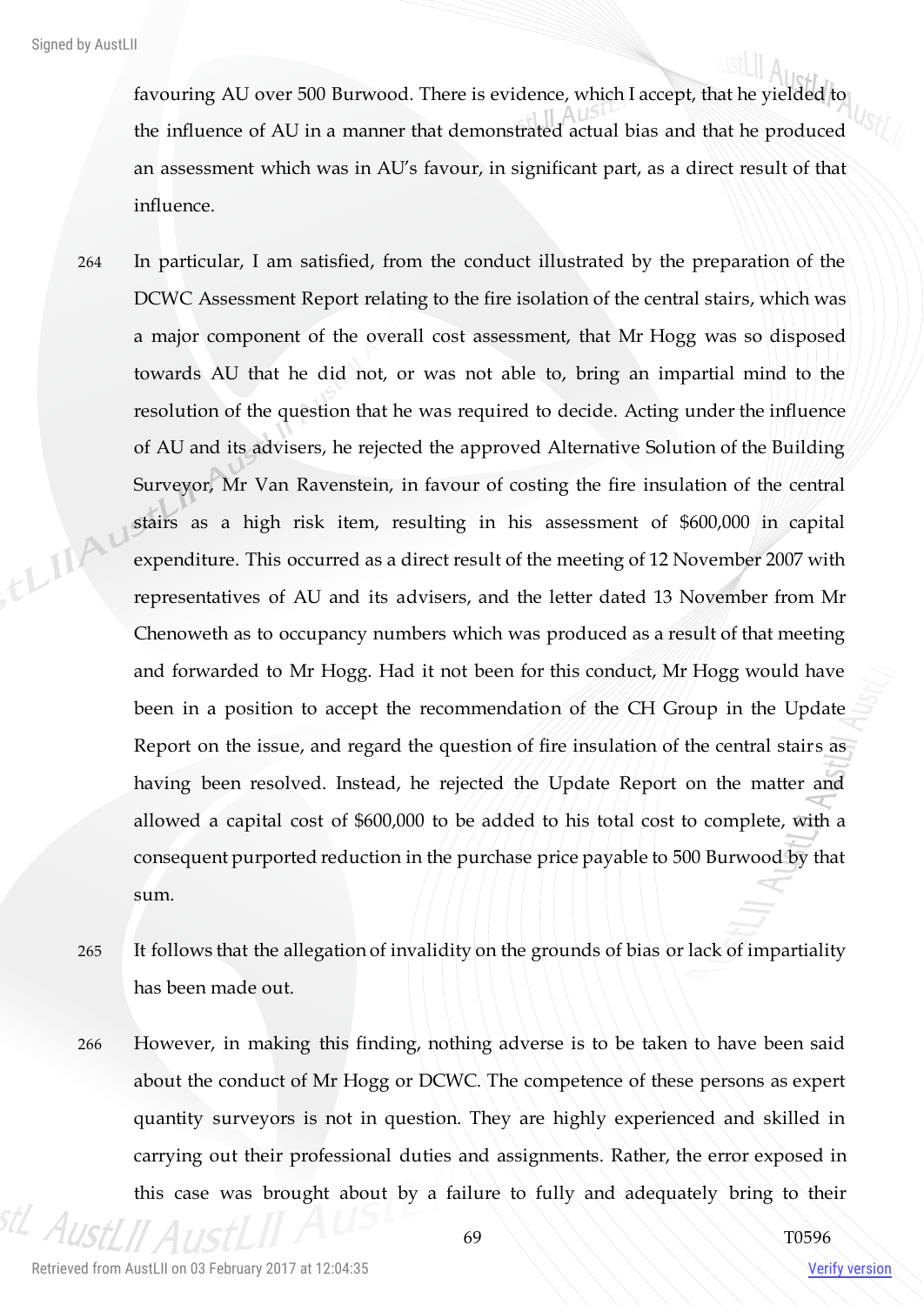attention and explain the full content of their duties under the Contact and at common law in carrying out the contractual assessment and how they should go about carrying out their assignment in compliance with those standards in the circumstances of this case.

#### **Assessment in Accordance with the Contract**

#### *Legal Principles*

- 267 The circumstances in which a court will intervene to overturn an expert determination, where the assessment is undertaken pursuant to a contractual mechanism, are very limited.
- 

268 In *Beevers* Dodds -Streeton J outlined the applicable principles in the following terms:<br>
Historically, there has been a considerable degree of diversity in judicial<br>
identification of the deficiencies or flaws suffic Historically, there has been a considerable degree of diversity in judicial identification of the deficiencies or flaws sufficient to vitiate an expert valuation. The fundamental principle endorsed in modern Australian authority is that an expert valuation will be binding if it is within the terms of the contract. Conversely, if an expert valuation can be said to depart from the terms of the contract, it will invite curial review and intervention. The fundamental principle is very general, and its application will, in each case, depend on the terms of the particular contract. The decided cases provide guidance on the construction of a contract under which an expert is appointed to determine a value or price. An expert's determination on discretionary matters is not ipso facto immune from review, but where, by the contract, such matters are entrusted to the expert without the prescription of criteria or restrictions, whether express or implied, it has frequently been inferred that the parties intended to be bound by the expert's bona fide judgment, even if it is in some way erroneous. On the other hand, it has been inferred that the parties would not intend to be bound by gross errors of objective fact or mechanical calculation. Further, the expert's determination may fail to satisfy a term of the contract because, when construed in context, the term is held to bear a special meaning which was not addressed. <sup>38</sup>

269 Recently, in *TX Australia Pty Ltd v Broadcast Australia Pty Ltd* ("*TX Australia*") Brereton

J described the potential scope of the enquiry, in a case such as the present, in the following terms:

In *Legal & General Life of Aust Ltd v A Hudson Pty Ltd* (1985) 1 NSWLR 314, McHugh JA recognised, and it has repeatedly been accepted, that the fundamental question is whether the exercise performed in fact satisfies the terms of the contract so as to make the determination binding. Absent fraud or collusion, a valuation is binding if it was made in accordance with the contract,

Verify version

 $\overline{a}$ 

<sup>38</sup> *Beevers v Port Philip Sea Pilots Pty Ltd* [2007] VSC 556 [295].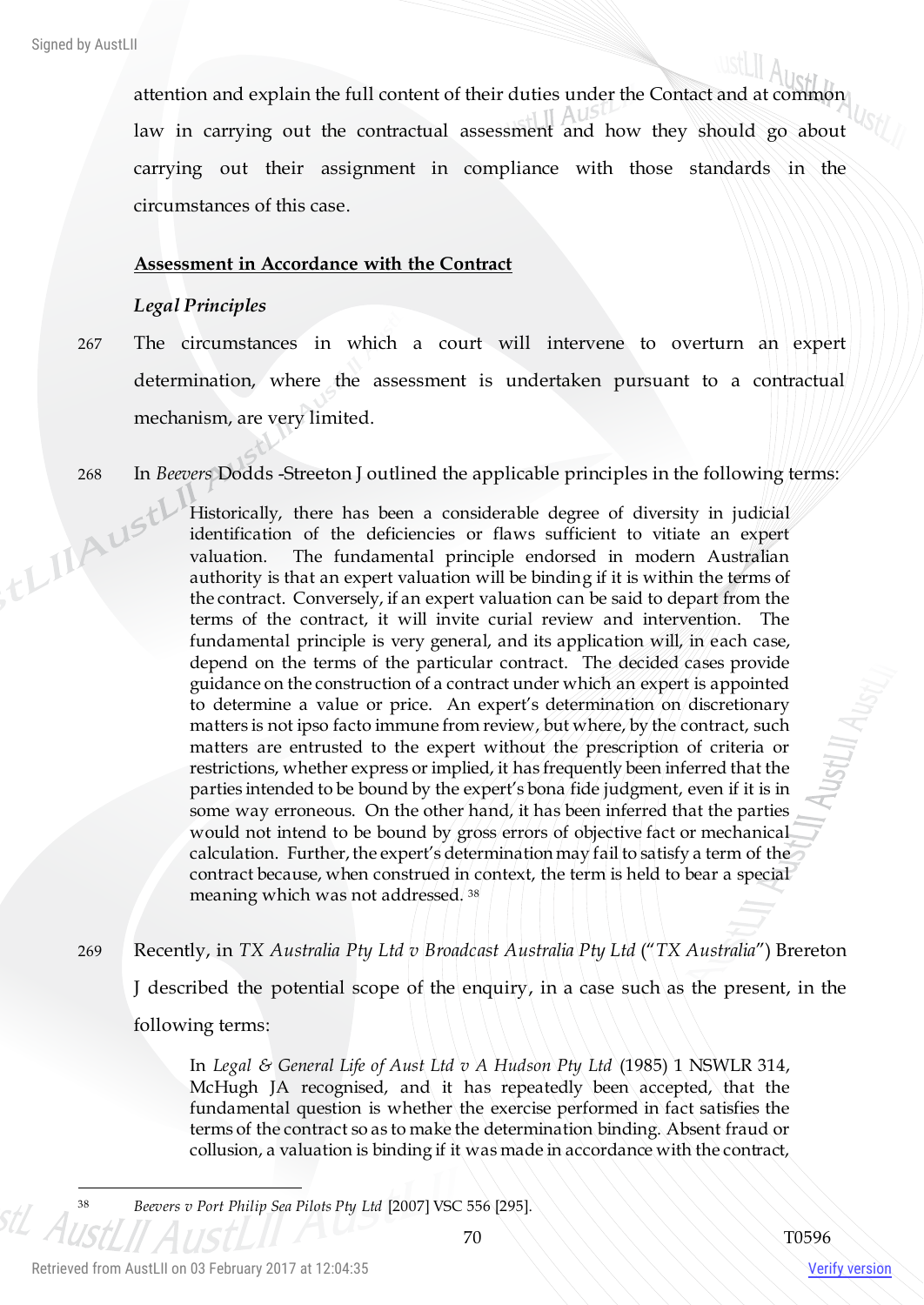,thishustl

and if so it is beside the point that it proceeded on the basis of error, or was a gross over or under value, or took into account irrelevant considerations [*Legal & General Life of Aust Ltd v A Hudson Pty Ltd*, 335-336 (McHugh JA); *Holt v Cox*  (1997) 23 ACSR 590, 596 (Mason P)]. This does not mean that a valuation will stand regardless of error; it depends on the terms of the contract [*Holt v Cox*, 597 (Mason P)]. Accordingly, the question is whether the Expert's determination binds the parties in accordance with their contract, and that depends on whether the Expert has performed the task allocated him by the contract, in a way that the contract makes binding on the parties. <sup>39</sup>

270 In *Legal & General Life of Aust Ltd v A Hudson Pty Ltd ("Legal & General")* McHugh JA

held40:

While mistake or error on the part of the valuer is not by itself sufficient to invalidate the decision or the certificate of the valuation, *nevertheless the mistake may be of a kind which shows that the valuation is not in accordance with the contract*. A mistake concerning the identity of the premises to be valued could seldom, if ever, comply with the terms of the agreement between the parties. But a valuation which is the result of the mistaken application of the principles of valuation may still be made in accordance with the terms of the agreement. In each case, *the critical question must always be: Was the valuation made in accordance with the terms of a contract?* If it is, it is nothing to the point that the valuer may have proceeded on the basis of error or that it constitutes a gross over or under value. Nor is it relevant that the valuer has taken into account or has failed to take into account matter which he should have taken into account. The question is not whether there is an error in the discretionary judgment of the valuer. It is whether the valuation complies with the terms of the contract. <sup>41</sup>

[Emphasis added]

- 271 Accordingly, the DCWC assessment contained in the DCWC Report may not be set aside by reason of error, such as a factual or arithmetic error, even if, in some cases, that error resulted in a "gross over or under value" where it was otherwise made under the terms of and within the scope of the governing contractual terms. 42
- 272 However, and conversely, an expert determination may be set aside where it has not been undertaken in accordance with the prescription contained in the contract under which the appointment of the expert was made.

 $\overline{a}$ <sup>39</sup> *TX Australia Pty Ltd v Broadcast Australia Pty Ltd* [2012] NSWSC 4 [18].

<sup>40</sup> *Legal & General Life of Australia Ltd v A Hudson Pty Ltd* [1985] 1 NSWLR 314; applied in *Beevers v Port Philip Sea Pilots Pty Ltd* [2007] VSC 556, *Candoora No 19 Pty Ltd v Freixenet Australasia Pty Ltd* (No. 2) [2008] VSC 478, *Kenros Nominees Pty Ltd v Tipperary Group Pty Ltd* [2009] VSC 524 and *McGrath v McGrath* [2012] NSWSC 578.

<sup>41</sup> *Legal & General Life of Australia Ltd v A Hudson Pty Ltd* [1985] 1 NSWLR 314, 335-6.

<sup>42</sup> *Legal & General Life of Australia Ltd v A Hudson Pty Ltd* [1985] 1 NSWLR 314, 336.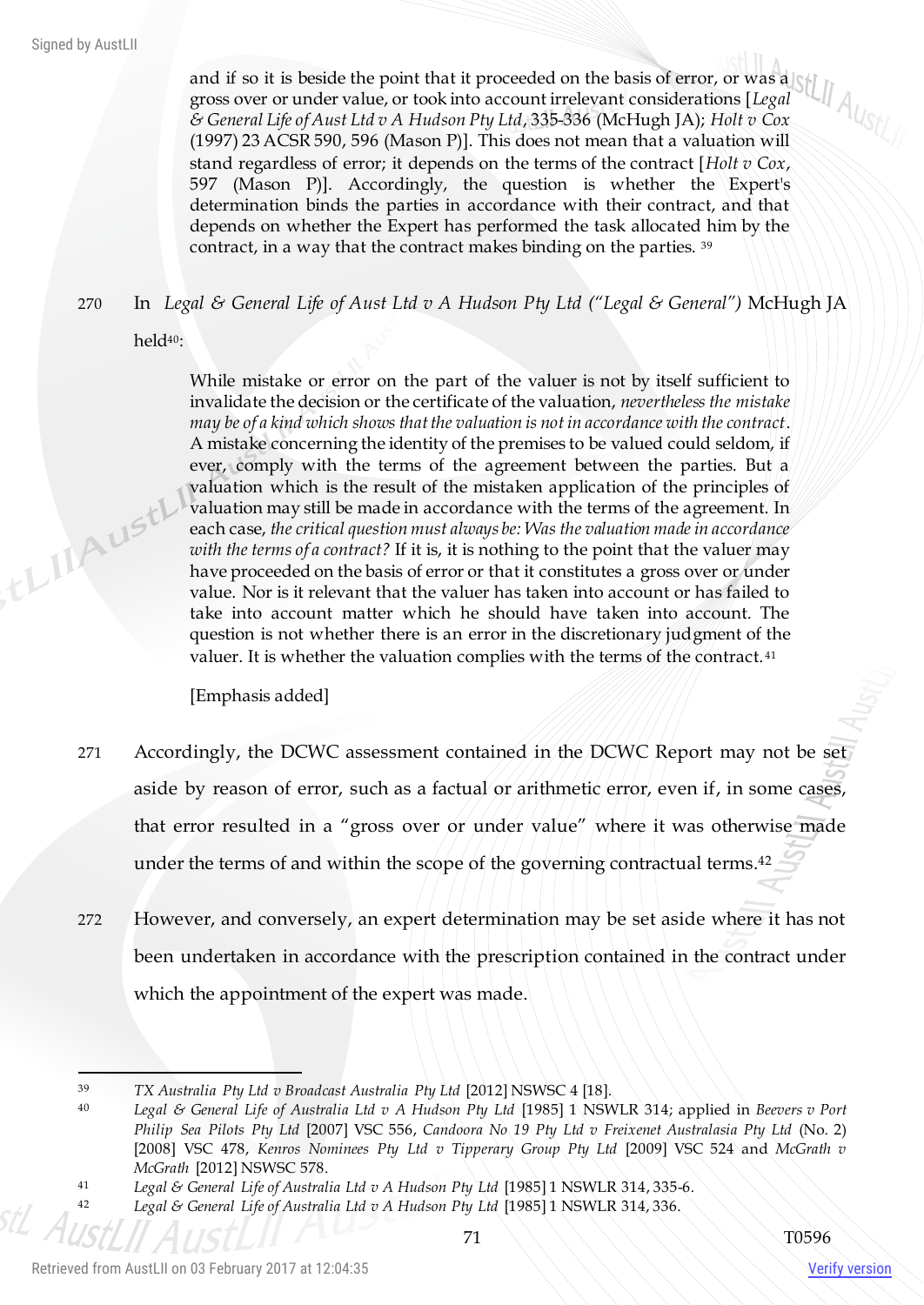,tLIIAust

273 The distinction between those circumstances which may justify setting aside an expert determination and those which will not, was considered in *Khayat Investments Pty Ltd v Winston Holdings Pty Ltd (No.2)*. *<sup>43</sup>* Martin CJ, with whom Newnes and Murphy JJ agreed, explained the test, in the context of a contractual appointment of an expert valuer under a lease, as follows:

> If the determination accords with the terms of the lease, it binds the parties even though it might be the product of mistake or error. As McHugh JA observed in *Legal and General Life of Australia Ltd v A Hudson Pty Ltd* (1985) 1 NSWLR 314:

> 'By referring the decision to a valuer, the parties agree to accept his honest and impartial decision as to the appropriate amount of the valuation. They rely on his skill and judgment and agree to be bound by his decision (335).'

> However, if the determination of the rental payable does not accord with the lease agreement because, for example, it is not honest or is vitiated by collusion, or falls outside the scope of the provision in the lease because, for example, the valuer has assessed the wrong premises, the parties will not be bound, and one or other could seek a remedy setting aside the purported determination of the valuer, on the basis that it was not a valid determination under the lease. However, an error in the discretionary judgment of the valuer, or a mistake in the reasoning process, will not result in the invalidity of the determination unless it is of the limited kind to which I have referred, and which takes the purported determination beyond the scope of the powers conferred upon the valuer by the lease agreement (see also *Campbell v Edwards*  [1976] 1 WLR 403, 407; *Jones v Sherwood Computer Services plc* [1992] 1 WLR 277, 287; *TXU Electricity Ltd v Commonwealth Custodial Services Ltd* [2003] VSC 88).<sup>44</sup>

274 In *TX Australia*, Brereton J formulated an appropriate test and identified the task required of the Court where an expert determination delivered under a contract is challenged, in these terms:

> [23] It is not in doubt that there will be an error of law, and that the determination will not be *binding, if the Expert misconceived his function, asked himself the wrong question or applied the wrong test* [*Ex parte Hebburn Limited; Re Kearsley Shire Council* (1947) 47 SR (NSW) 416, 420 (Jordan CJ); *Avon Downs Pty Limited v Federal Commissioner of Taxation* [1949] HCA 26; (1949) 78 CLR 353, 360 (Dixon J); *Coal and Allied Operations Pty Limited v Australian Industrial Relations Commission* [2000] HCA 47; (2000) 203 CLR 194, 208-209, [31] (Gleeson CJ, Gaudron and Hayne JJ)], as in that event, he would not have addressed himself to, nor performed, the task required of him by the contract.

 $\overline{a}$ 

<sup>43</sup> *Khayat Investments Pty Ltd v Winston Holdings Pty Ltd (No.2)* [2011] WASCA 196.

<sup>44</sup> *Khayat Investments Pty Ltd v Winston Holdings Pty Ltd (No.2)* [2011] WASCA 196 [10] – [11].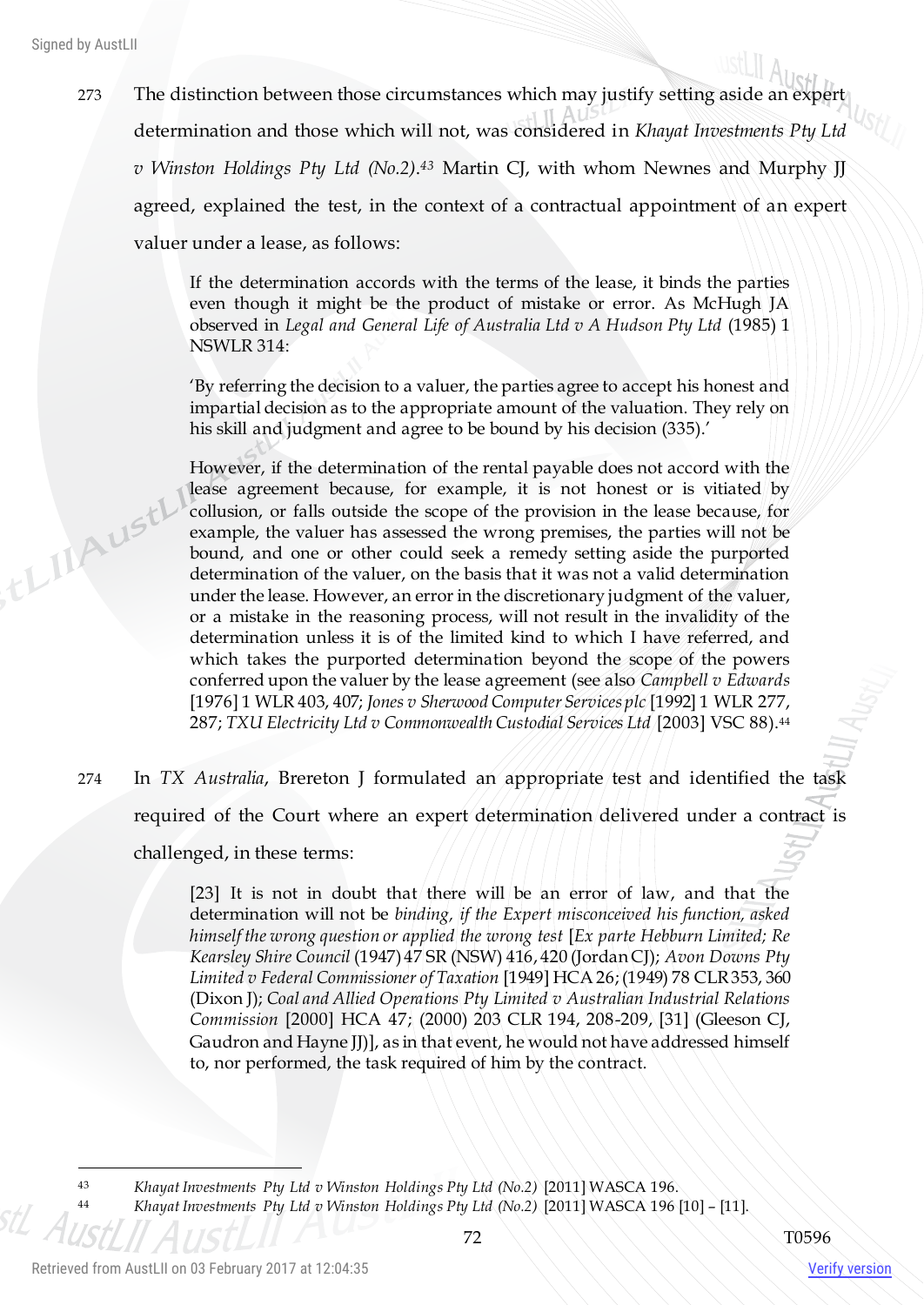[24] Consideration of this ground requires analysis of two issues: first, what was the Expert's task; and secondly, what did the Expert actually do. <sup>45</sup>

[Emphasis added]

275 Accordingly, and by way of a summary of the legal position, the DCWC assessment may be set aside if the Court determines that it did not comply with the exercise required by the Contract to be undertaken.

# *The DCWC Tasks Under the Contract*

- 276 In order to determine whether or not the DCWC assessment contains an error of the kind which justifies an order that it be set aside, the precise task required of the expert required by Special Condition 14.5 of the Contract must first be construed.
- 277 In this case, the DCWC assessment was required satisfy the requirements of clause ELIAU 14.5 which required the Quantity Surveyor (as defined) to assess

the cost of carrying out the works necessary to cause the Certificates to be issued and provided to the Purchaser ('Completion Cost').

- 278 The expert task is that provided for in Special Condition 14.5, which in turn is informed by Special Condition 14.1. The requirement to undertake the Special Condition 14.5 costing assessment was by reference to what needed to be done to obtain the "Certificates" described in Special Condition 14.1. This exercise required an assessment of the costs involved:
	- (a) to obtain from the Licensed Building Surveyor, the Occupancy Permits in respect of the Facility and the Living Units;
	- (b) in carrying out the work needed to obtain certificates of practical completion for the 112 bed Facility and the eight Living Units;
	- (c) in carrying out the work needed to obtain a certificate verifying that the 112 bed Facility and the eight Living Units complied with the relevant provisions of the BCA;

<sup>45</sup> *TX Australia Pty Ltd v Broadcast Australia Pty Ltd* [2012] NSWSC 4 [23] - [24].

Verify version

 $\overline{a}$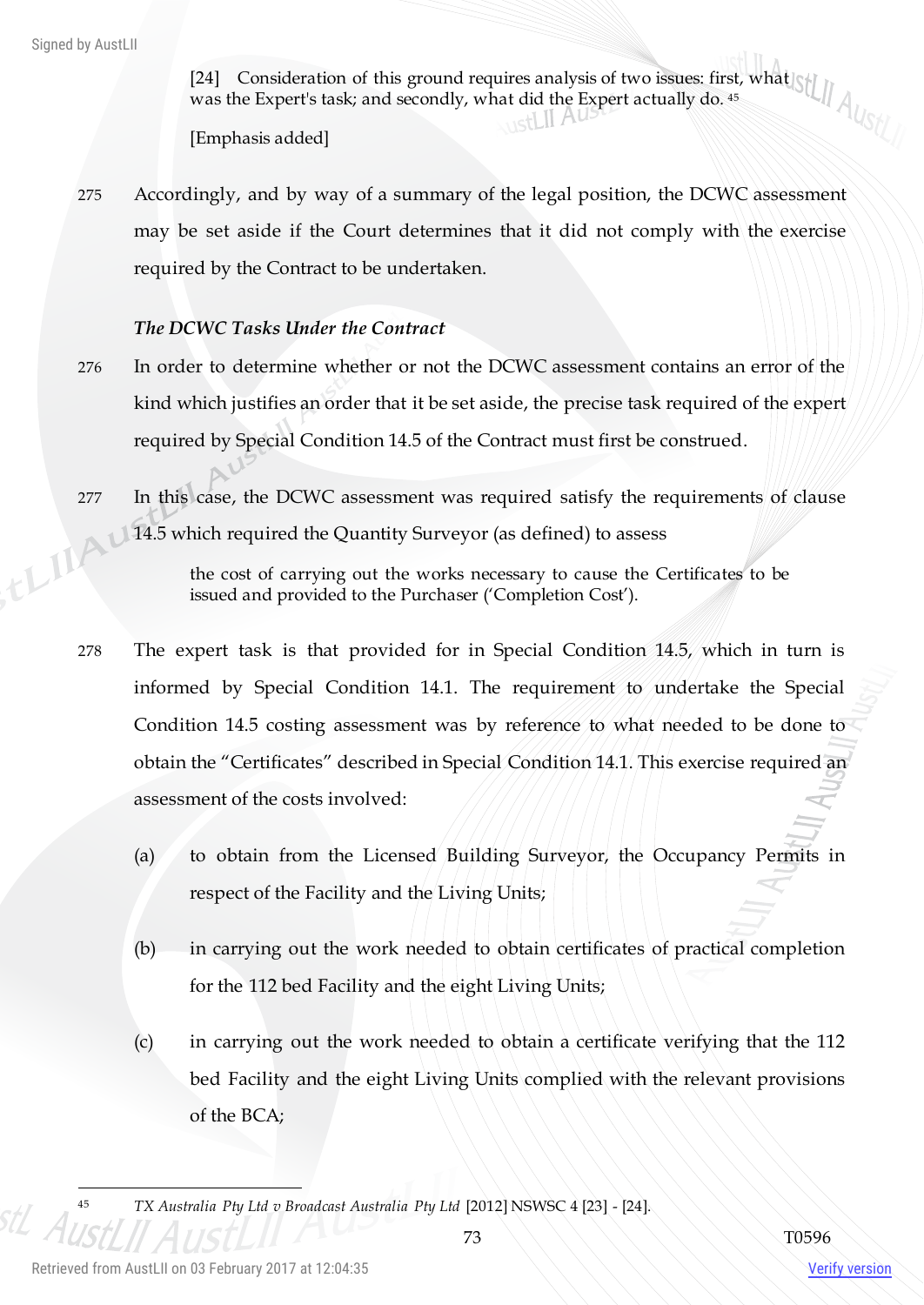- (d) to obtain a certificate of final inspection issued by the Licensed Building Surveyor; and
- (e) to obtain a certificate by the Independent Consultant, being CH Group, that the Facility is a building which complies with the Class 9C classification requirements of the BCA.
- 279 Confining the task to the Certificate to be issued by CH Group in respect of the 9C requirements of the BCA, Special Condition 14.1(A)(e) of the Contract provided that settlement was to occur, if this was the latest event in the list provided under 14.1(A):
- (e) 14 days after the Vendor has provided the Purchaser with a certificate by the Independent Consultant that the Residential Aged Care Facility is a building which complies with the Class 9C classification requirements of the Building Code of Australia; 280 Special Condition 14.5 then provided that the independent Quantity Surveyor was to
	- assess the cost of carrying out the works necessary to cause the Certificates (including the certificate by the CH Group in respect of 9C BCA compliance) to be issued and provided to the Purchaser, AU. In other words, what total cost would need to be incurred for the CH Group to issue its certificate. This opens up the further question as to what was required to be done in order for the CH Group to issue its certificate, including what documentation was necessary for this purpose, and if it was not in existence, the costs of preparation of the necessary documentation.

# *The CH Group Reports*

- 281 In order to appreciate the context in which the DCWC Assessment Report was produced, it is first necessary to consider the circumstances in which that work was undertaken. An important element was the work undertaken for AU by the CH Group.
- 282 During 2007 at the request of the first defendant, CH Group prepared four reports regarding the extent to which the Facility within the Development complied with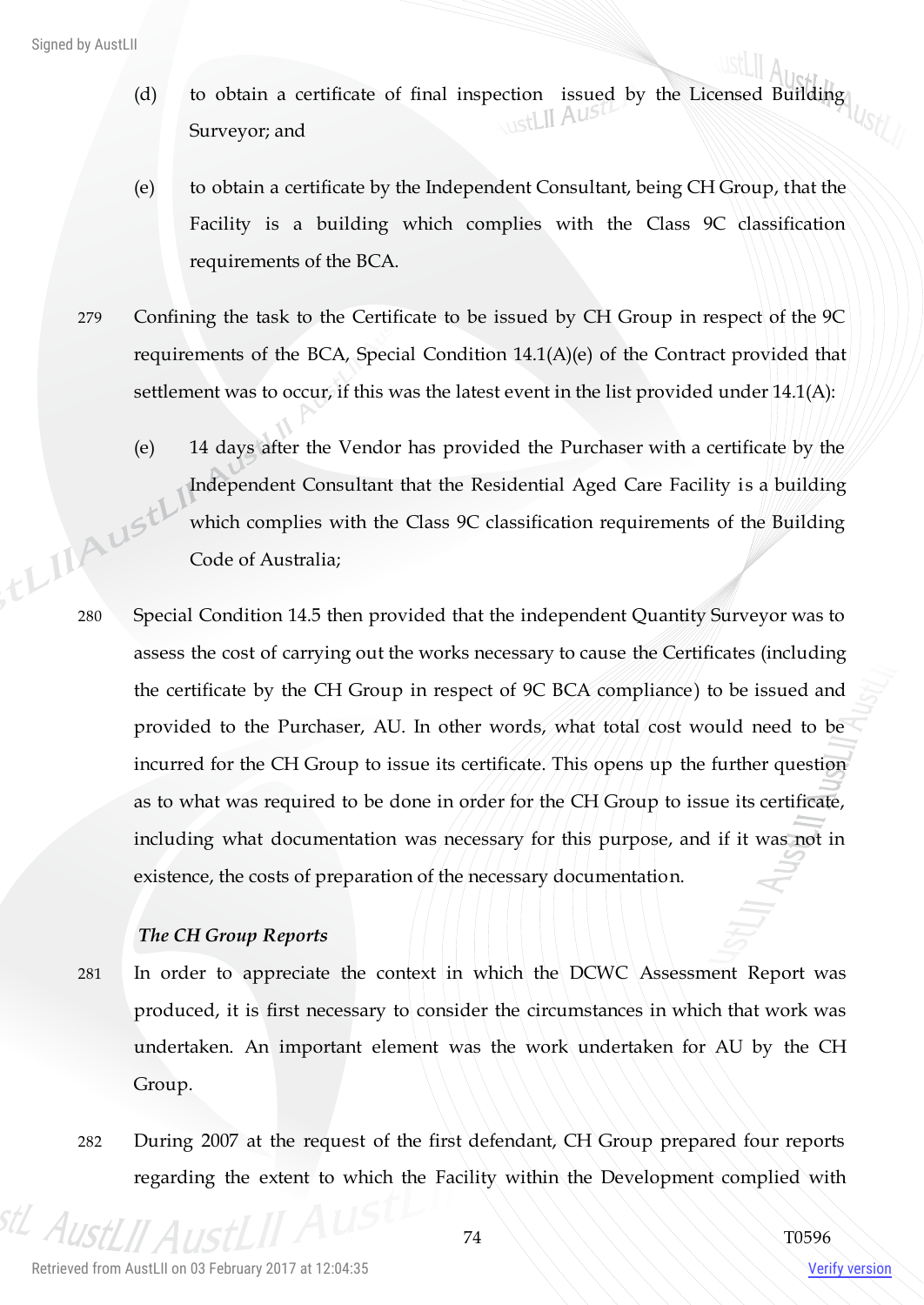building classification 9C of BCA. The reports were prepared based on a desktop assessment carried out by Mr Bailey and reviewed by Mr Chenoweth. To assist with preparation of these reports, Mr Chenoweth visited the site to conduct visual inspections of the works. These reports by CH Group were in addition to an earlier report prepared by CH Group in April 2007 at the request of Savills, the purpose of which report was to assess the architectural plans and documentation for the Facility against the 1999 Aged Care Certification Assessment Instrument (ACCAI).

- 283 The first report prepared by CH Group for AU, was dated 6 June 2007. This report discussed the extent to which the Facility did not comply with the applicable town planning permit for the development (the "CH Group town planning report"). Mr Chenoweth gave evidence that compliance with the town planning permit is a class 9C issue as any building which does not comply with the relevant town planning ELIA permit, cannot comply with the BCA and therefore cannot comply with class 9C.
	- 284 The CH Group town planning report was provided to all parties. The Vermont External Team meeting Minutes dated 7 June 2007 record that the CH Group town planning report was tabled at the meeting and a copy distributed to all those in attendance. The Vermont External Team meeting Minutes dated 29 June 2007 also record that Mr Chenoweth provided a copy of the CH Group town planning report to 500 Burwood.
	- 285 The second report prepared by CH Group was dated 29 June 2007. This provided a desk top assessment of whether the design of the Facility within the Development complied with class 9C of the BCA.
	- 286 The report dated 29 June 2007 was provided to AU. Mr Philip David of AU provided a copy of the report and other documents to Mr Joel Freeman of 500 Burwood under cover of a letter dated 8 August 2007. The content of the report was also the subject of discussions between Mr Chenoweth, Mr Van Ravenstein and a representative of Napier & Blakeley during a site inspection attended by all three on 15 October 2007.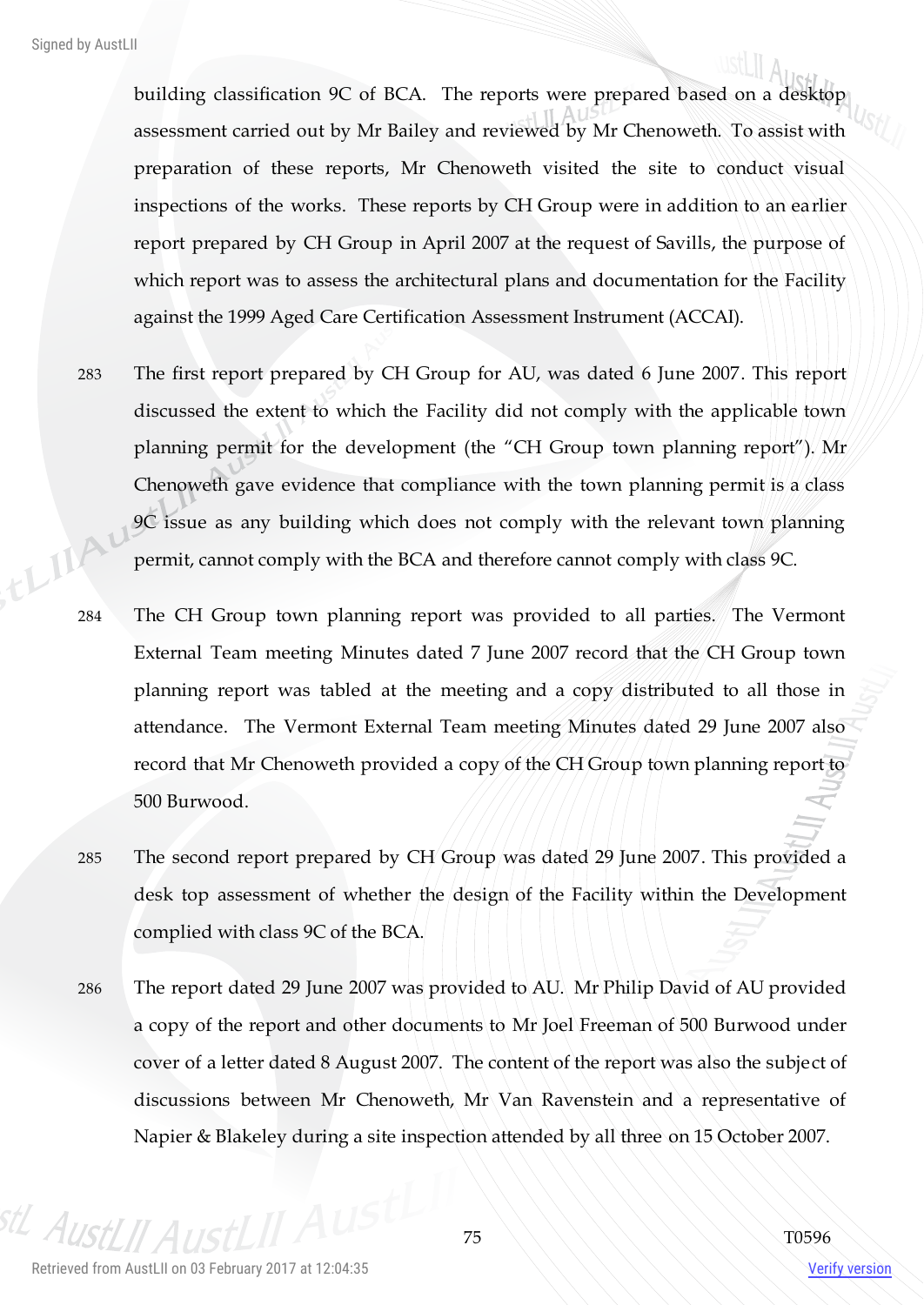- 287 The third report prepared by CH Group was dated 17 October 2007 (the "17 October report"). This report was prepared as an update to the 29 June 2007 report and was based on discussions between Mr Chenoweth of CH Group, Mr Van Ravenstein and the representative of Napier & Blakeley during the site inspection on 15 October 2007.
- 288 The fourth and final report prepared by CH Group was dated 9 November 2007 and was an update to the 29 June 2007 report with reference to Stage 6 Building Permit documentation provided to CH Group by Axiom Architects on 26 October 2007 (this was the "Update Report").

# *Content of the DCWC Report and Assessment Dated 14 November 2007 (the "DCWC Report")*

- 289 Mr Hogg completed his assessment of completion cost by his report dated 14 November 2007.
- 290 The Executive Summary of Mr Hogg's DCWC Assessment Report stated as follows: EXECUTIVE SUMMARY

The independent assessment of the Cost to Complete is as follows:

|     | Completion Item                                        | Cost to<br>Complete | Total Cost to<br>Complete |
|-----|--------------------------------------------------------|---------------------|---------------------------|
| 1.0 | Stage 1 Works                                          |                     |                           |
| 1.1 | <b>Aged Care Lease</b>                                 | \$995,923           | StLp                      |
| 1.2 | Single Storey Unit - Double Garage                     | \$36,800            |                           |
| 1.3 | Single Storey Unit - Single Garage                     | \$36,800            |                           |
| 1.4 | Landscaping/paving                                     | \$37,950            |                           |
| 1.5 | Infrastructure/Land development costs                  | \$147,200           |                           |
| 1.6 | <b>Stage 1 Project Costs</b>                           | \$121,783           | \$1,376,456               |
| 2.0 | Contractor &<br>Consultants<br>Independent<br>complete | to                  | \$206,468                 |
| 3.0 | 9C Compliance Reporting                                |                     | \$93,000                  |
|     | 76                                                     |                     | T0596                     |

Retrieved from AustLII on 03 February 2017 at 12:04:35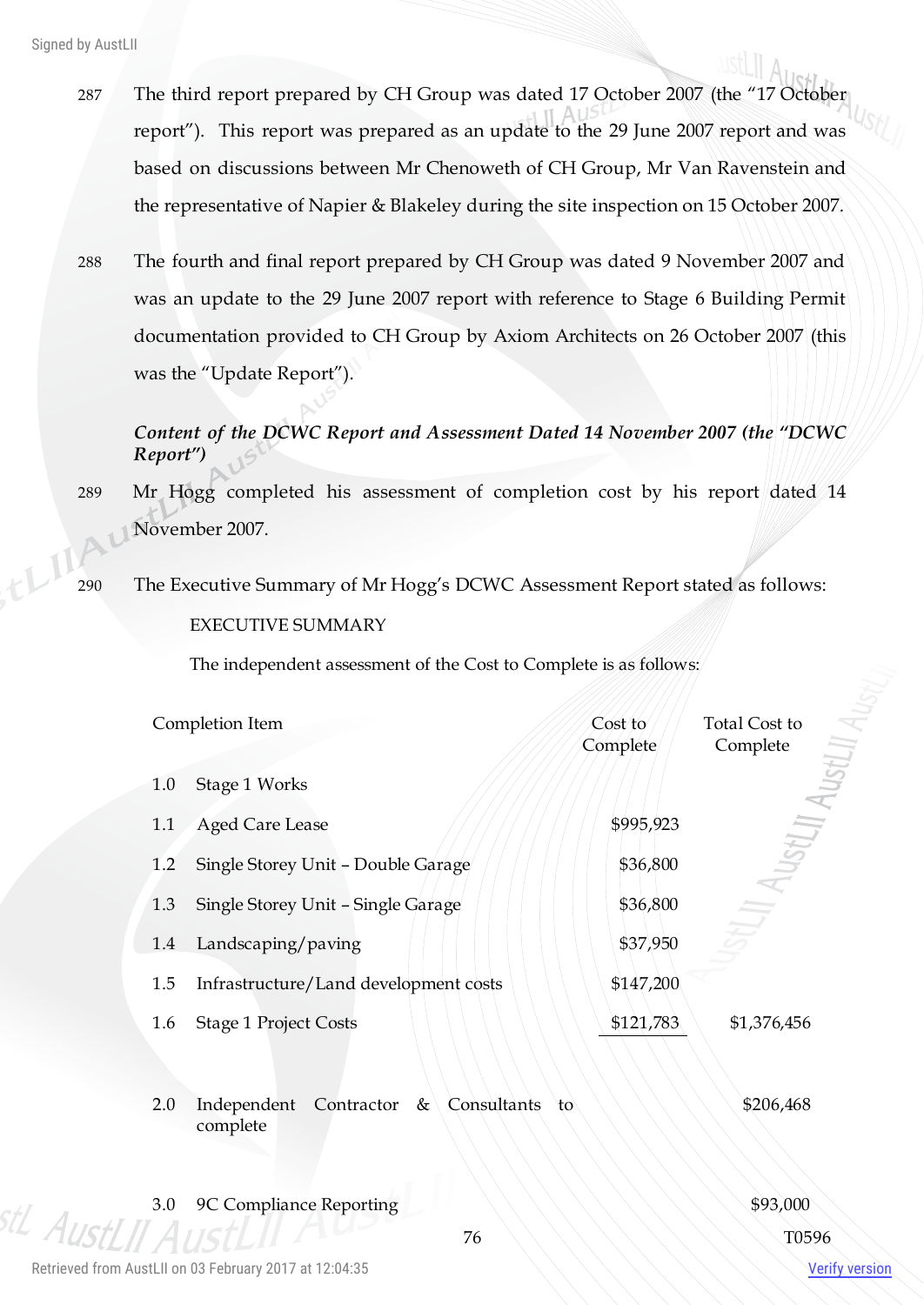| Signed by AustLII |       |                                                                                      |           | wstLII AustLII Aust/ |  |
|-------------------|-------|--------------------------------------------------------------------------------------|-----------|----------------------|--|
|                   |       |                                                                                      |           |                      |  |
|                   | 4.0   | Risk Adjusted Estimate for 9C Compliance<br>History                                  |           |                      |  |
|                   | 4.1   | High risk items                                                                      | \$661,280 |                      |  |
|                   | 4.2   | Medium risk items                                                                    | 395,000   |                      |  |
|                   | 4.3   | Low risk items                                                                       | \$130,000 | \$1,186,780          |  |
|                   |       |                                                                                      |           |                      |  |
|                   |       | Total Stage 1 Works Cost to Complete                                                 |           | \$2,862,704/         |  |
|                   |       |                                                                                      |           |                      |  |
|                   | $5.0$ | <b>Additional Items</b>                                                              |           |                      |  |
|                   | 5.1   | Provision for retention on completed works                                           |           | \$650,000            |  |
|                   |       | $(5\% \text{ of } $13M)$                                                             |           |                      |  |
|                   |       | Cost to Complete Report preparation costs                                            |           | \$6,000              |  |
| tLIAUSB2          |       |                                                                                      |           |                      |  |
| 291               |       | The total cost to complete Stage 1 of the Development was therefore calculated by Mr |           |                      |  |

- Hogg to be \$2,862,704.
- 292 In that figure, Mr Hogg allowed for costs to finish incomplete works, rectify defective works, costs payable to a new builder and contractors taking on the works, and obtaining documentation and certification from CH Group that the building complied with classification 9C under the BCA.
- 293 Mr Hogg's Executive Summary shows that the two largest costs incorporated in the final "cost to complete", were the costs to finish the works for Stage 1, and the "Risk adjusted Estimate for 9C Compliance".
- 294 In the Project overview section of his report, Mr Hogg stated as follows:

"Project Overview

Australian Unity is proposing to purchase Vermont Aged Care development at 502-514 Burwood Highway, Vermont South. Donald Cant Watts Corke (DCWC) has been requested to prepare a Cost to complete report for the Stage 1 works.

The proposed project comprises four separate stages. The initial stage (Stage 1) is approximately 92% complete.

<sup>stL</sup> AustLII A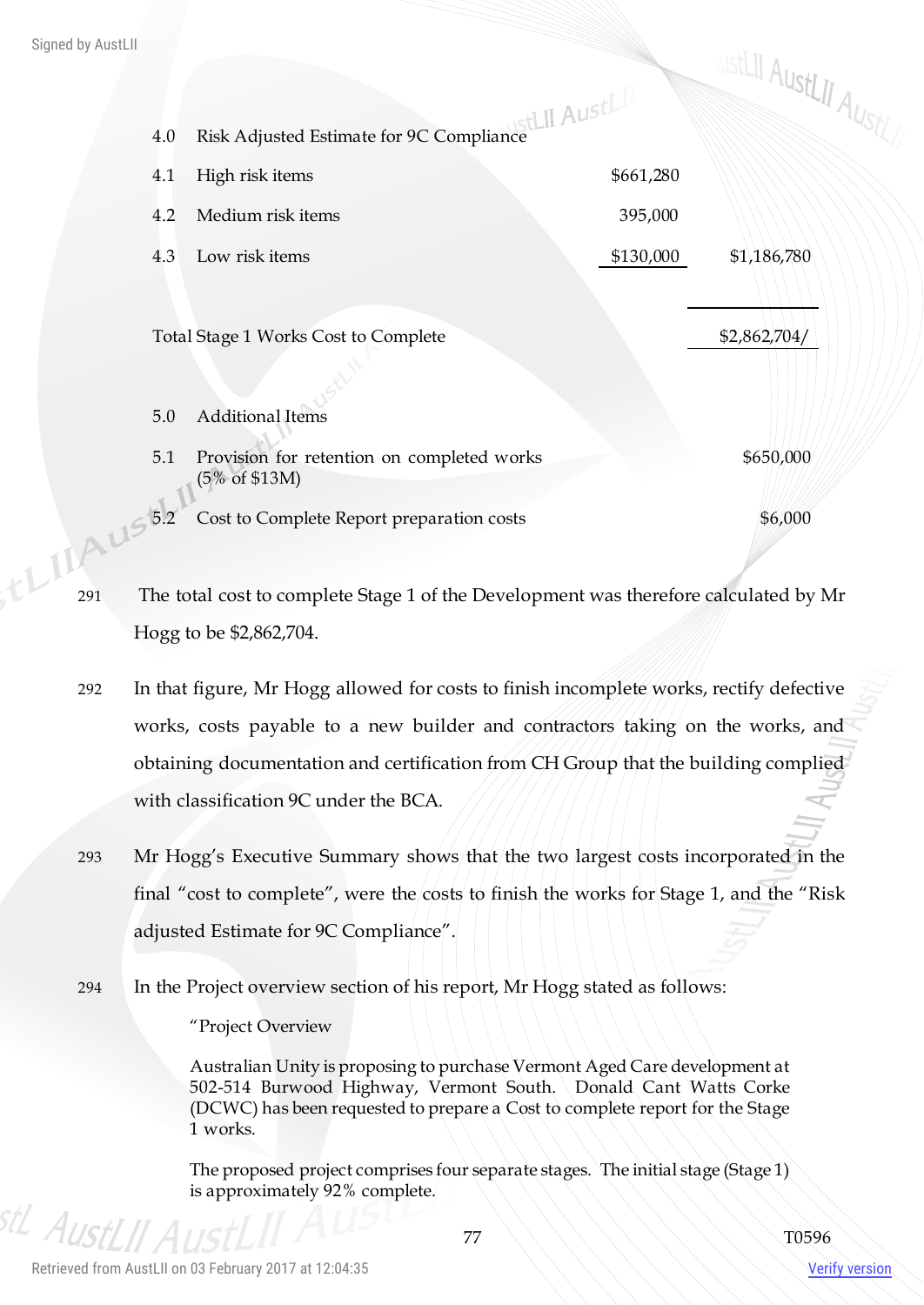We understand that there has been some preliminary infrastructure works undertaken for Stages 2-4 however, all other works in these stages remain incomplete.

On completion, the project as currently proposed will comprise:

- 110 No Aged Care Beds
- 72 No Domestic Units
- 72 No Apartments
- 1,403m2 Community Facility

on a site of 37,696m2.

Australian Unity has requested an independent report detailing:

- The Cost to Complete for Stage 1 works
- The cost for an independent builder and consultant team to complete<br>Stage 1 works.<br>The cost of independent consultant reporting to 2011.<br>A right is the cost of independent consultant reporting to 2011. Stage 1 works.
	- The cost of independent consultant reporting to achieve 9C compliance
	- A risk adjusted assessment of cost to achieve 9C compliance
	- A value of retention applicable to Stage 1 works completed to date
	- A cost to prepare this report"
	- 295 Mr Hogg's report went on to explain the methodology employed in preparing the report in the following terms:

#### "METHODOLOGY

DCWC visited the site on 8 November 2007 and undertook a detailed audit of all works required to complete Stage 1.

It was clear from the site inspection that considerable works remained outstanding in order to achieve practical completion.

The assessment of the Cost to Complete incorporates a number of key components:

1. The estimated Cost to Complete Stage 1 Works based on the incumbent D & C Contractor taking the project through to completion.

2. The cost associated with employing an independent contractor and consultant team to complete the Stage 1 works.

3. The cost of independent consultant reporting to achieve 9C compliance. This information should be available from the incumbent  $D \& C$  Contractor, however to date considerable compliance documentation remains outstanding. Refer to CH Group report in Appendix B.

AustI II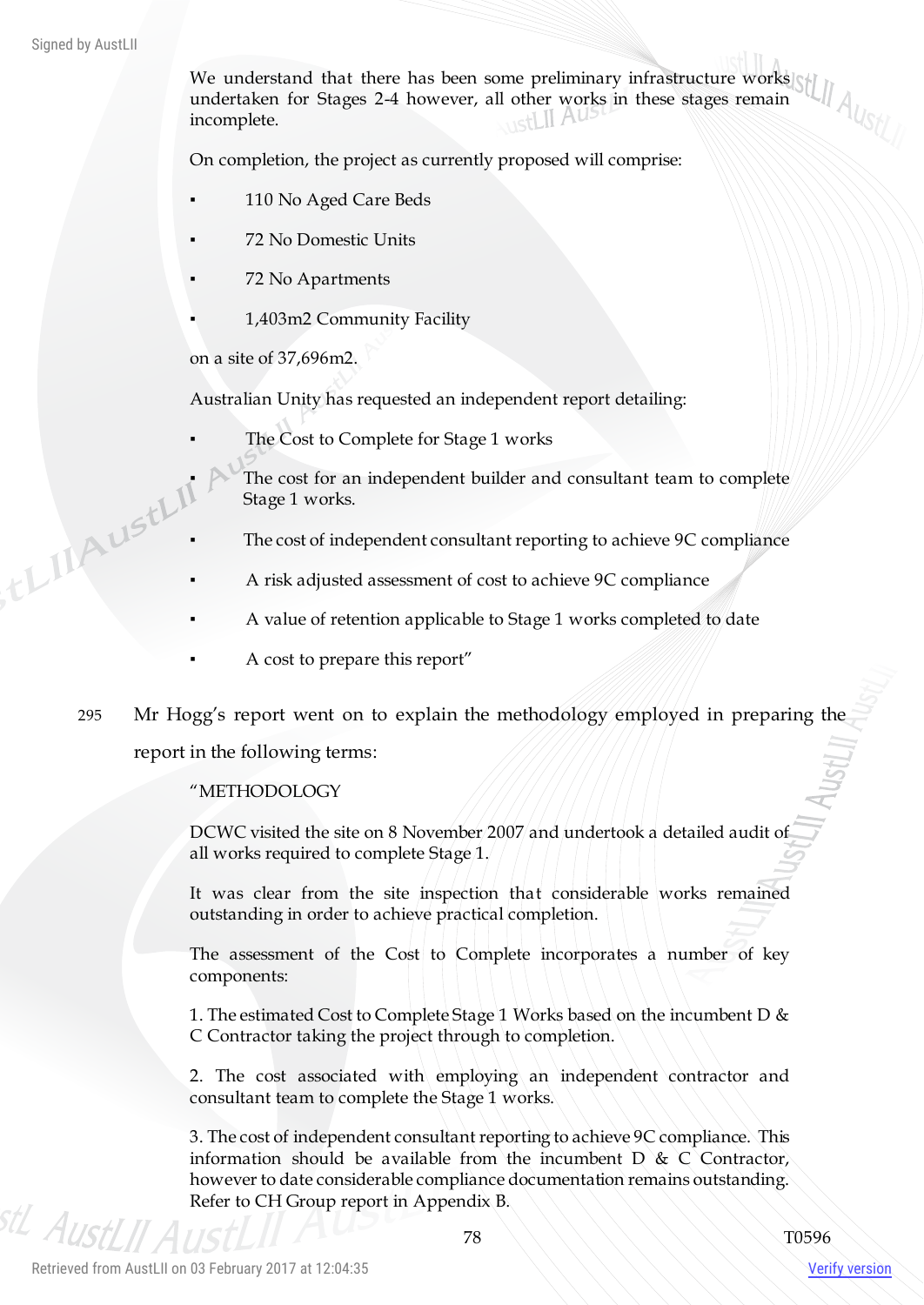Signed by AustLII

4. A risk assessment of the cost to achieve 9C compliance. This has been done by costing each individual items raised in the CH Group report (Appendix B) providing a risk rating (H, M, L) and applying a likelihood factor according to the risk rating.

For example:

H = 80% likelihood of occurrence

M = 50% likelihood of occurrence

L = 20% likelihood of occurrence

1. The application of the likelihood factor to the capital cost have resulted in a financial risk assessment."

296 In Appendix B of his report, Mr Hogg utilised Update Report which had been provided to him in electronic "Word" format by the CH Group on 12 November 2007. Mr Hogg added a further three columns titled "DCWC Assessment" on the right hand thingu side of the CH Group's table. Those three columns were titled "Compliance Reports Cost Estimate", "Capital Works Estimate" and "Risk". The first two longitudinal rows of the table in Appendix B to the DCWC Assessment Report therefore presented as follows:

|                      |                                          |                           |                                                                      |                                              |                                           | <b>DCWC</b> Assessment       |                     |
|----------------------|------------------------------------------|---------------------------|----------------------------------------------------------------------|----------------------------------------------|-------------------------------------------|------------------------------|---------------------|
| <b>BCA</b><br>Clause | Further<br>Documentation<br>'Information | Issue<br>addressed<br>Y/N | Findings of Stage<br>6 Building<br>Permit<br>Documentation<br>review | Suggestion<br>for<br>resolution<br>of matter | Compliance<br>Reports<br>Cost<br>Estimate | Capital<br>Works<br>Estimate | Risk<br><b>ISPI</b> |

297 In the "Compliance Reports Cost Estimate" column, Mr Hogg set out his cost estimate for AU to obtain documents which evidenced that the relevant works for the BCA item identified by CH Group, could be certified as being BCA class 9C compliant. Throughout Appendix B, these costs were estimated by Mr Hogg to be between approximately \$500 and \$5,000 per item. The total of this column in Appendix B was \$93,000. This amount was allowed in full by Mr Hogg in his calculation of the total Cost to Complete on the basis that compliance reporting would need to be completed

<sup>stL</sup> AustLII A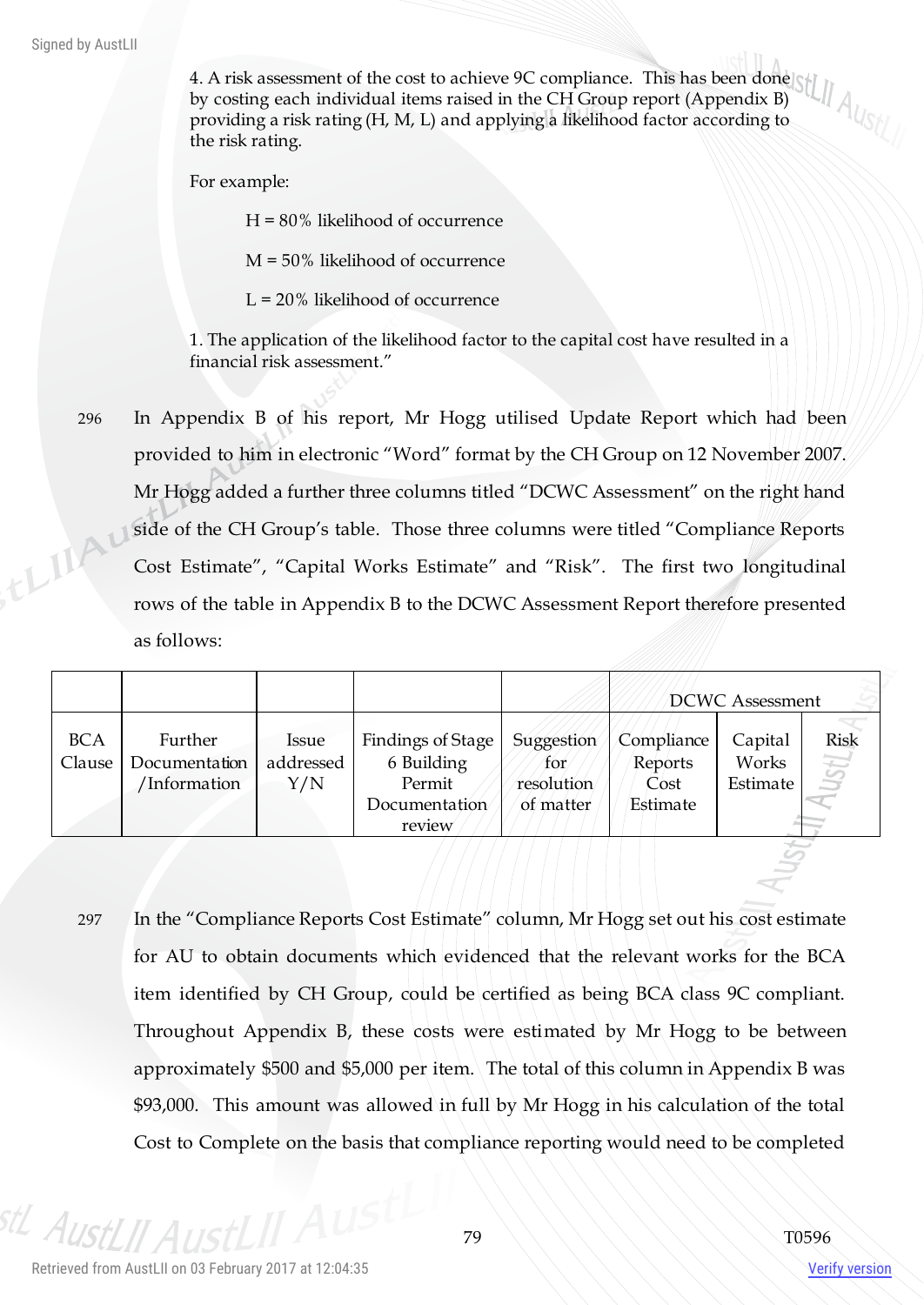in every instance before it was known whether it was necessary to carry out the canital works capital works.

- 298 Mr Du Chateau gave evidence, which I accept, that it was reasonable to understand that the allowance for each item in this column would cover the costs associated with:
	- (a) Obtaining documentation from the relevant specialist (eg: a fire engineer evidencing compliance with BCA class 9C requirements;
	- (b) Obtaining certification from CH Group that the work complies with class 9C; and
	- (c) Project management of the process of obtaining such documents and certification.
- 299 Under the heading "Capital Works Estimate" Mr Hogg provided a cost estimate to complete the capital works identified by CH Group as one or more of the options of works required to achieve what was necessary in terms of 9C compliance. When assessing the cost of works, capital works being one approach to the "works" required to satisfy the BCA, the satisfaction of which was "necessary", under the "Risk" heading, he assessed the likelihood that such works would need to be carried out by reference to "H" for high risk, "M" for medium risk, and "L" for low risk.
	- 300 Mr Hogg gave evidence that he made this assessment based on his own observations of the work completed on site, and based the information in the Update Report and Mr Chenoweth's discussion with him at the meeting on 12 November 2007 of various items in that report.
	- 301 The risk adjusted total cost for each of the High, Medium and Low items were then added together by Mr Hogg and noted at the end of Appendix B and in Mr Hogg's Executive summary earlier in his report.

 $A$ lis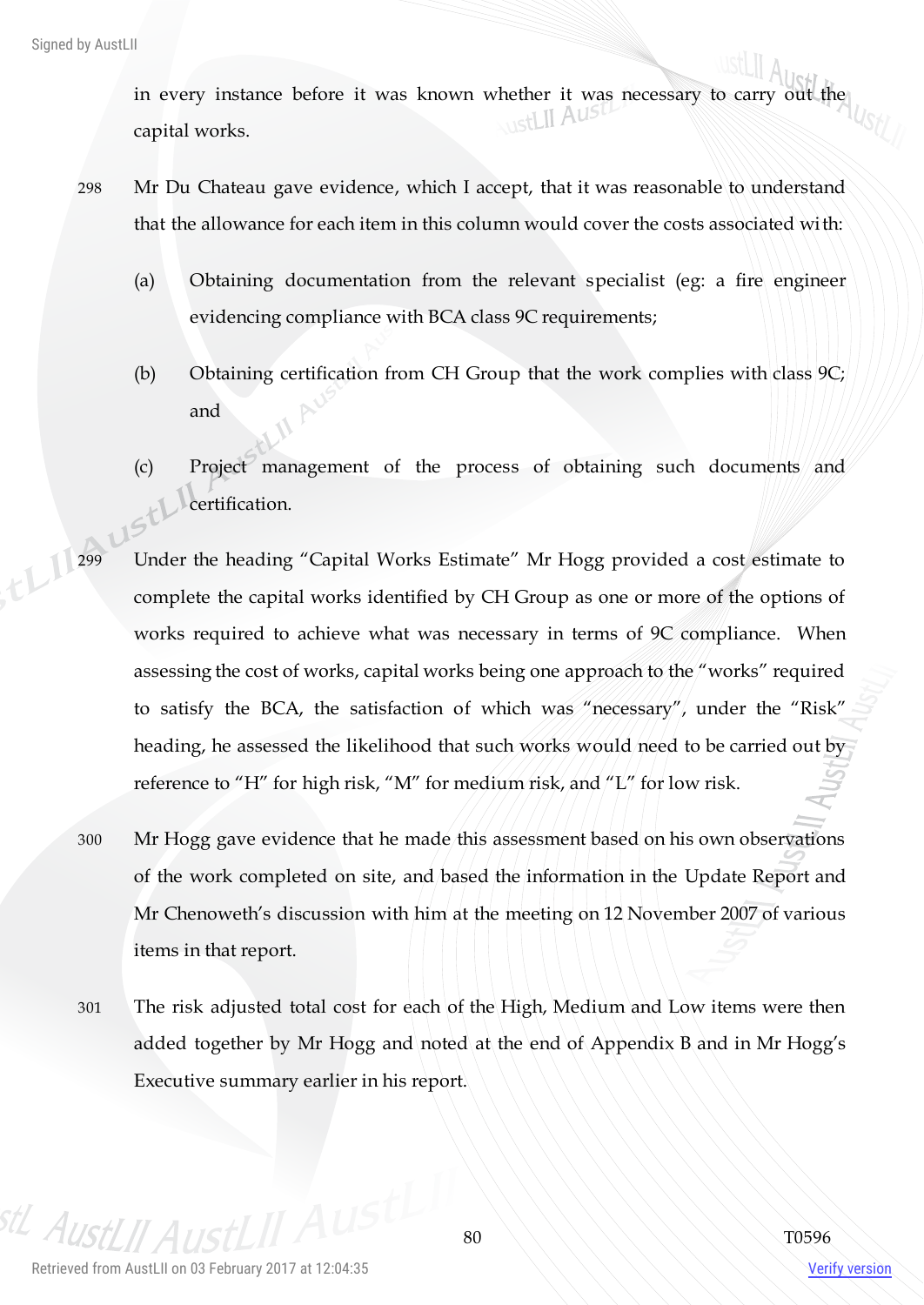*Mr Hogg's Preparation of the DCWC Report and Assessment dated 14 November 2007*

302 There were particular difficulties with the Project for the appointed quantity surveyor undertaking the brief. In part this was caused by the fact that the building contract in place was a design and construct contract, and the design documentation was not complete at the time when the appointed quantity surveyor set about the appointed contractual task. Further, there were a number of unresolved construction issues which remained outstanding. These called for alternative solutions to be considered. The exercise for the quantity surveyor was therefore far from straight forward.

## *Whether DCWC Carried out the Contractual Task*

- 303 The second question involves a determination as to whether DCWC did in fact "assess the cost of carrying out the works necessary to cause the Certificates to be issued and provided to the Purchaser ('Completion Cost')" as it was required to do pursuant to the Special Condition.
- 304 A question raised by the facts, central to the resolution of the dispute on this issue, is this: given the state of the documentation and the level of unresolved building issues on the Project as they were in mid-November 2007, as reported in the CH Group report of 9 November 2007, and given the contractual requirement for the appointed quantity surveyor to assess the cost of carrying out the works necessary to cause a 9C compliance certificate to be issued by the CH Group and provided to AU, and for it to do so in the limited time allowed under the Contract, was the appointed Quantity Surveyor obliged to do the best he could with the information available to him, and was the 14 November DCWC assessment such that, in the circumstances, it should be accepted as complying with the Contract? Or was the state of the information such that it was not possible to perform the assessment task as directed by the Contract, in which event the DCWC assessment did not comply with the Contract and the contractual mechanism failed? If the second scenario is accepted, the consequence would be that the DCWC assessment must be set aside.

<sup>stL</sup> AustLII A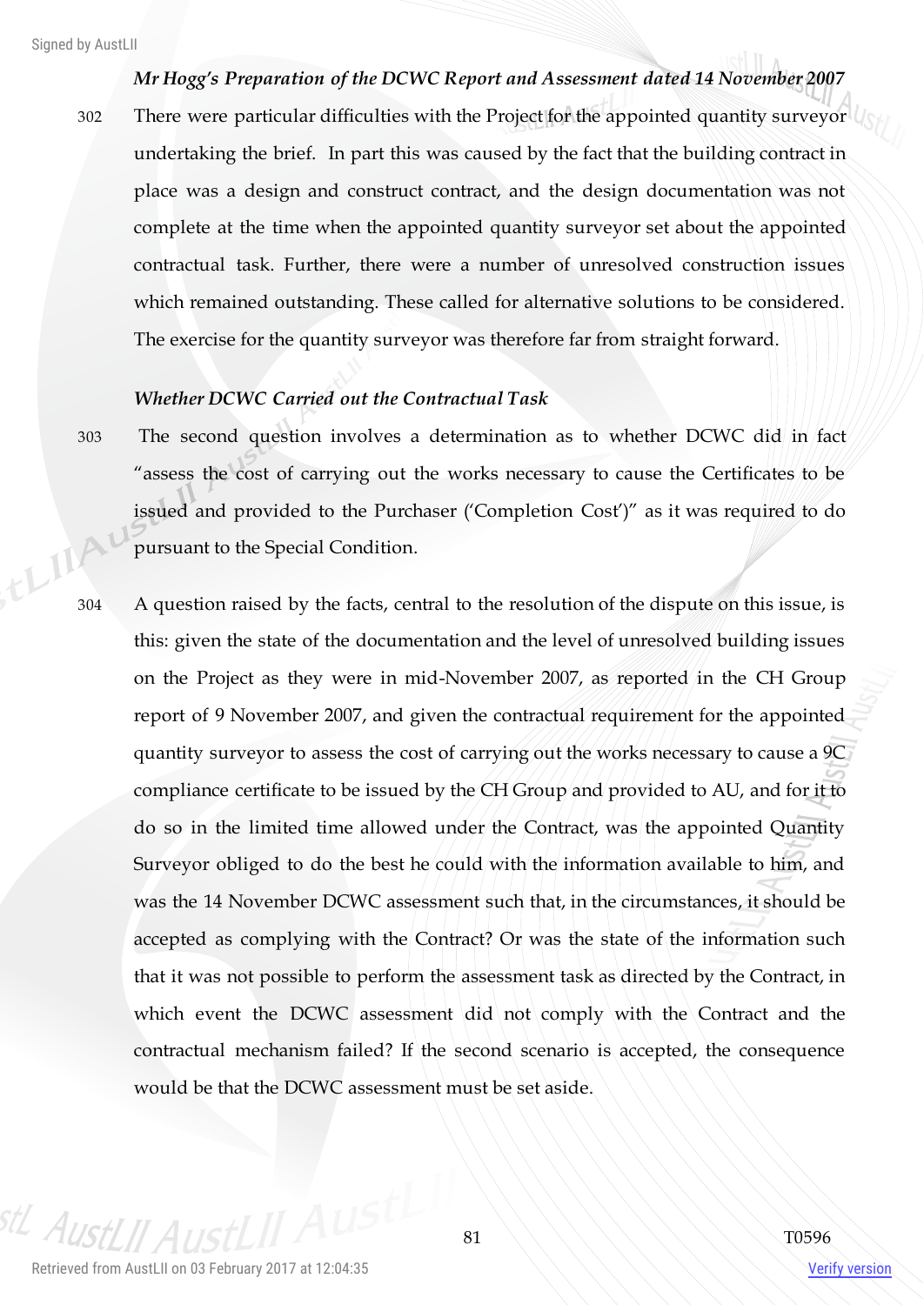Signed by AustLII

- 305 The total cost to complete the works in accordance with Special Condition 14.5 of the Contract was assessed by Mr Hogg at \$2,862,704. This total cost incorporated a number of key components:
	- (a) the estimated cost to complete Stage 1 Works based on the incumbent D&C Contractor taking the project to practical completion - \$1,376,456;
	- (b) the costs associated with employing an independent contractor and consultant team to complete the Stage 1 Works - \$206,468.00;
	- (c) the cost of an independent consultant reporting to achieve BCA 9C compliance - \$93,000.00; and
- (d) the cost to achieve 9C compliance, calculated not as an absolute cost based on strict compliance with 9C of the BCA, but building into the assessment the prospect that lesser words strict compliance with 9C of the BCA, but building into the assessment the prospect that lesser works and actions than itemised may be sufficient to achieve 9C compliance certification - \$1,186,780.

# *DCWC's Adoption of the CH Group's Update Report*

- 306 The Update Report comprised a significant component of the DCWC Assessment Report. The total "Cost to Complete" in the DCWC Assessment Report amounted to \$2,862,704. The risk adjusted assessment undertaken by Mr Hogg based on the CH Report, which was included in the total figure, amounted to \$1,186,780, comprising \$661,280 in respect of assessed "High risk items"; \$395,000 in respect of assessed "Medium risk items"; and \$130,500 in respect of assessed "Low risk items". The DCWC Assessment Report, to the extent that it was founded upon the CH Report, in total amounted to more that 41 percent of the total "Cost to Complete" assessment.
- 307 As earlier described, in April 2007, AU retained CH Group to prepare a report assessing whether the drawings and the plans for the Development complied with Department of Health and Ageing Certification Assessment Instrument.
- 308 Subsequently, in around mid-June 2007, AU retained CH Group to undertake a desktop review to assess whether or not the drawings and the plans for the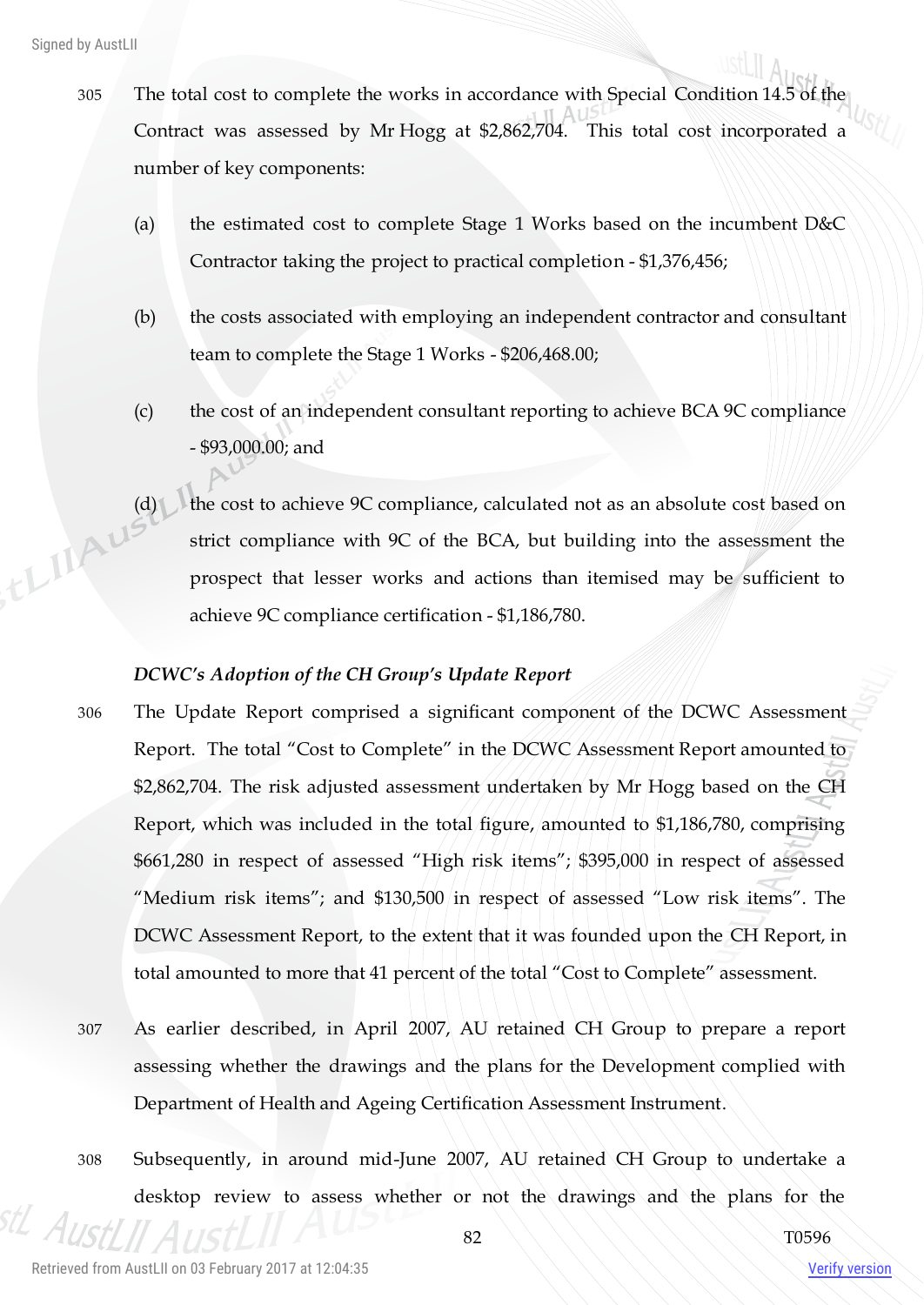,tLIIAUstl

Development complied with the 9C classification. CH Group completed that report using the same documents as it had used to compile its earlier report in April 2007.

309 In 29 June Report, the CH Group identified documents which were not available to enable them to assess whether or not there was compliance with the 9C classification in respect of a particular item. Mr Bailey explained in cross-examination:

> Insofar as you made a request for documents and they were not made available to you by Australian Unity your report just notes that the documents were not available, is that right?---Yes.

Yes?---Yes.

And because the documents were not made available to you that was the end of your inquiry so far as your compliance report was concerned, is that right? $-$ Yes, because it was - exactly right, as we said, it was a document assessment task based on the permit documents that we've been provided.

Thank you. Do you recall that the original report that you provided for 9C compliance as you were instructed by Australian Unity was dated 29 June 2007, is that right? ---Yes."

In June 2007, Mr Chenoweth and Mr Bailey completed the documentation assessment culminating in CH Group's report dated 29 June 2007. Mr Bailey described the documentation assessment task as that of identifying documents which were not available to the CH Group but which were required in order to assess whether the 9C classification compliance had been achieved or not. CH Group updated that assessment in November 2007 and produced the CH Group Update Report dated 9 November 2007 as a summary of its findings.

310 The Update Report recorded the extent to which the documentation which had been identified as wanting in the 29 June Report was available or not available. Both Mr Chenoweth and Mr Bailey described this task as a "progress report". Mr Bailey gave evidence about the progression from the 29 June Report to the Update Report where he said:

> Then subsequently was that report updated by you?---It was - there was a status report provided which was similar but different and that was in - I think the first one we did was in October 2007.

> When you're referring to a status report that is really just providing an update about whether you had received the documents you'd ask for or not, is that right?---Or whether issues had been addressed, yes.

Or whether issues had been addressed?---Yeah.

<sup>stL</sup> AustLII A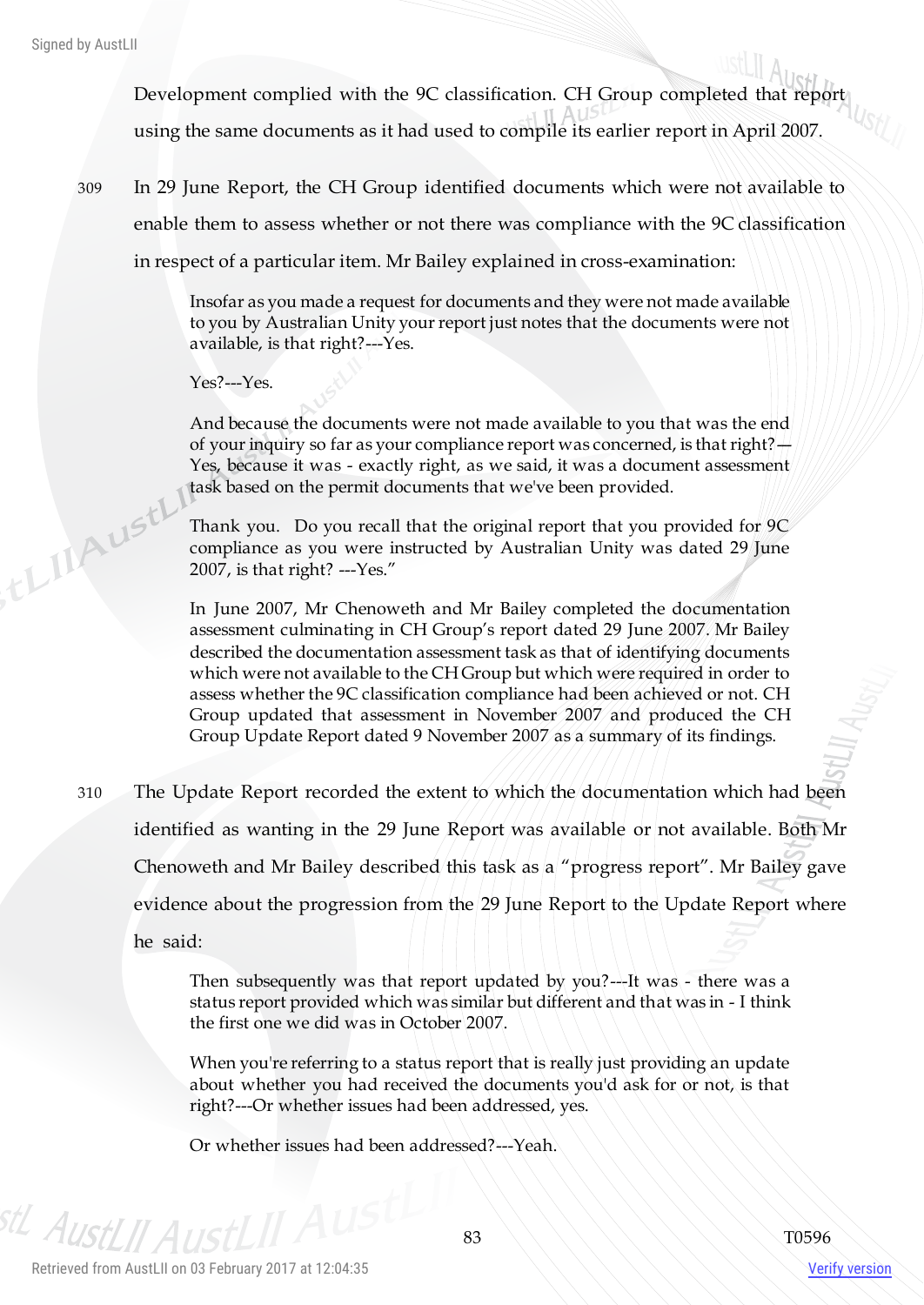When you say whether issues had been addressed, could they be addressed in this fashion, that a document had been provided, a drawing say for example? Let's pick something, what about the width of doorways, for example?---Yeah, exactly. They were addressed by documentation that was provided to us, whether that was additional drawings or documents that hadn't been, yeah, seen before, whether it was - yeah, it was a continuous document assessment task so that it was only ever updated based on additional documentation that was provided.

So that was an update you did in October and then there was a further update you did to that report in November?---Yes.

Is that correct?---Yes.

You prepared a report dated 9 November 2007, is that correct? ---Yes.

And that 9th report update of 2007, that updated the previous report which you provided which was the October 2007 report?---Yes.

And again what you were doing is updating the report based on the documentation that had been provided to you, is that right?---That is correct."

311 Both Mr Chenoweth and Mr Bailey explained that the CH Group's 29 June Report and its Update Report were in the nature of an audit of compliant documentation.

- 312 There were three designated categories contained in the Update Report which mirrored and updated similar categories in the tables in the 29 June Report:
	- (a) Table 4.1 "additional areas not assessed and seeking further documentation". This category referred to 9C Compliance not achieved and not assessed because documentation identified as required in the 29 June Report in order to enable that assessment had not been provided in the intervening 5 month period. The first column of the table relates to the clause of the BCA in question and the second column records the status of the Stage 6 building permit documentation as assessed by the CH Group. In the third column, headed "Suggestion for resolution of matter", CH Group describes the documentation required to make good the deficiency (if any) identified from its assessment of the permit documentation and suggests, apparently in the alternative, "If AU is unsuccessful in obtaining complying documentation", that AU undertake certain capital works to ensure compliance with the 9C classification.

<sup>stL</sup> AustLII A

Verify version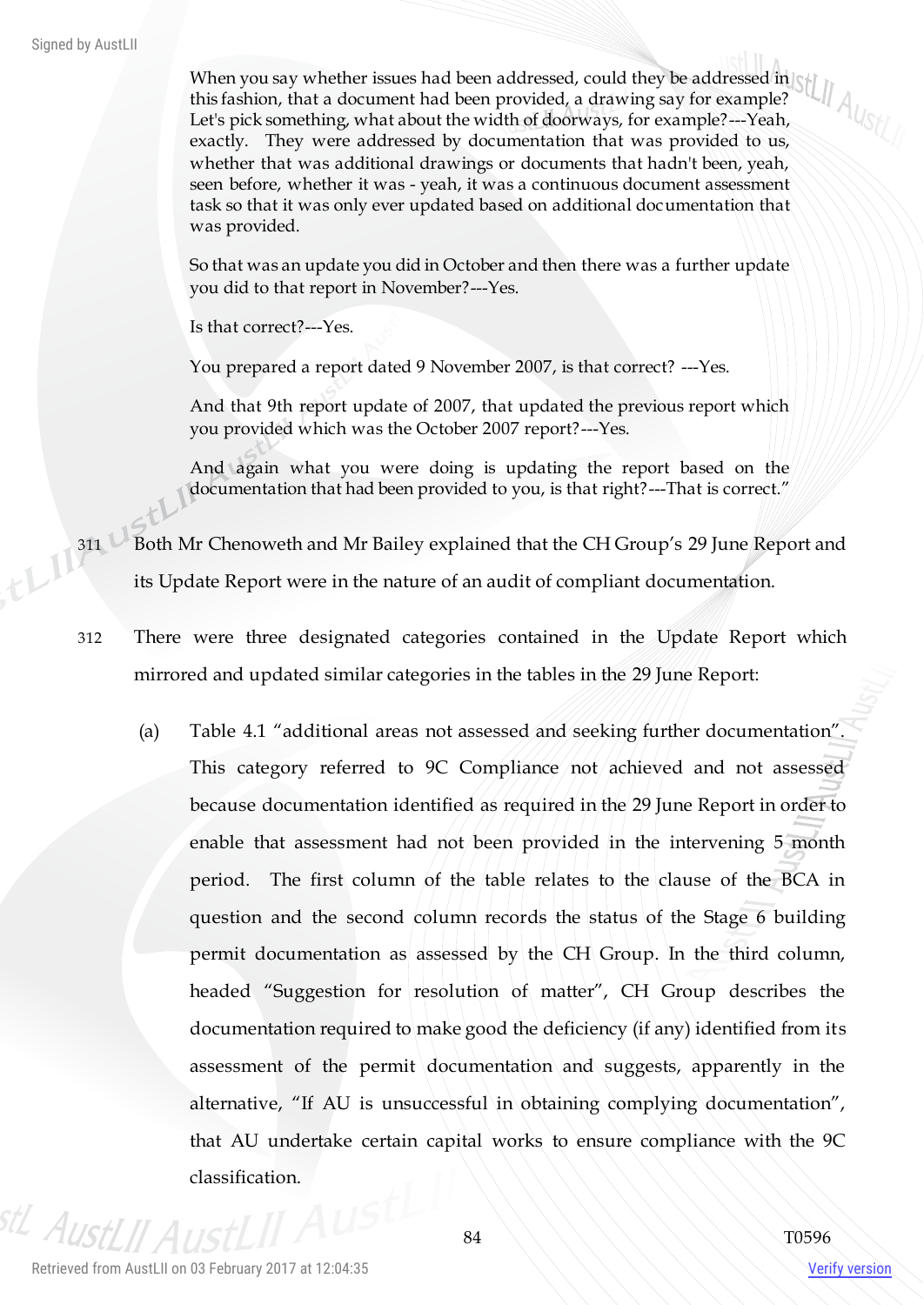$t^{[1]}$ 

(b) An example of table 4.1 is set out below (the first five columns comprise the content prepared by CH Group, while the last three columns consist of the DCWC assessment which was later added):

|                      |                                                                                                                                                                   |                                  |                                                                                                                                                                                                                                         |                                                                                                                                                                                                                                                                                                                                                   |                                           | <b>DCWC Assessment</b>       |              |
|----------------------|-------------------------------------------------------------------------------------------------------------------------------------------------------------------|----------------------------------|-----------------------------------------------------------------------------------------------------------------------------------------------------------------------------------------------------------------------------------------|---------------------------------------------------------------------------------------------------------------------------------------------------------------------------------------------------------------------------------------------------------------------------------------------------------------------------------------------------|-------------------------------------------|------------------------------|--------------|
| <b>BCA</b><br>Clause | Further<br>Documentation/<br>Information                                                                                                                          | <b>Issue</b><br>Addressed<br>Y/N | <b>Findings of Stage 6</b><br><b>Building Permit</b><br><b>Documentation Review</b>                                                                                                                                                     | <b>Suggestion of Resolution</b><br>of Matter                                                                                                                                                                                                                                                                                                      | Compliance<br>Reports<br>Cost<br>Estimate | Capital<br>Works<br>Estimate | <b>Risk</b>  |
| Part<br>B1           | Obtain<br>(a)<br>structural<br>certification<br>of the design<br>of<br>the<br>balustrading<br>system<br>employed.<br>· Aut                                        | $N_{\rm}$                        | Structural<br>Engineers<br>Certification<br>not<br>provided.<br>It is reasonable to expect<br>that this documentation<br>should<br>have<br>been<br>provided prior to the<br>issuing of the Stage 6<br><b>Building Permit.</b>           | 1. Obtain<br>Structural<br>Engineer's Certification<br>of balustrade system<br>employed, or<br>2. If AU is unsuccessful in<br>obtaining complying<br>documentation then to<br>verify compliance the<br>following will apply.<br>balustrading<br>Remove<br>and replace with known<br>structurally compliant<br>balustrading.                       | \$5,000                                   | \$150,000                    | M            |
| Cl. 10               | Provide the<br>(a)<br>fire hazard<br>properties of<br>the materials<br>and surface<br>finishes that<br>indicate they<br>achieve the<br><b>BCA</b><br>requirements | N                                | Manufacturer's<br>Specification for floor<br>and wall finish not<br>provided.<br>It is reasonable to expect<br>that this documentation<br>should<br>have<br>been<br>provided prior to the<br>issuing of the Stage 6<br>Building Permit. | 1. Obtain fire hazard test<br>certificates for floor<br>wall<br>and<br>surface<br>finishes, or<br>2. If AU is unsuccessful in<br>obtaining complying<br>documentation then to<br>verify compliance the<br>following will apply.<br>Remove installed floor<br>and wall finishes and<br>replace with known<br>compliant floor and<br>wall finishes. | \$1,000                                   | \$300,000                    | $\mathbf{L}$ |

(c) Table 4.2 items being "suggested Modifications for Consideration." The stated subject of table 4.2 was suggested modifications to the Building Appeals Board of Victoria ("BAB") for the consideration of AU. The purpose of this table is explained in the introductory section of the 29 June Report as follows:

> The suggested application to the Building Appeals Board and 'possible solutions for consideration' detailed in Tables 4.2 and 4.3 of Section 4 of this report are *for consideration by the Relevant Building Surveyor and the Vendors [sic] design team*.

> > [Emphasis added].

(d) In relation to each issue in the table 4.2 which is said to be unresolved (signified by the "N" in the third column), CH Group includes the  $\setminus$  following comment in the fourth column: "It is reasonable to assume that this issue should have been resolved prior to the issuing of the Stage 6 Building Permit

stL AustLII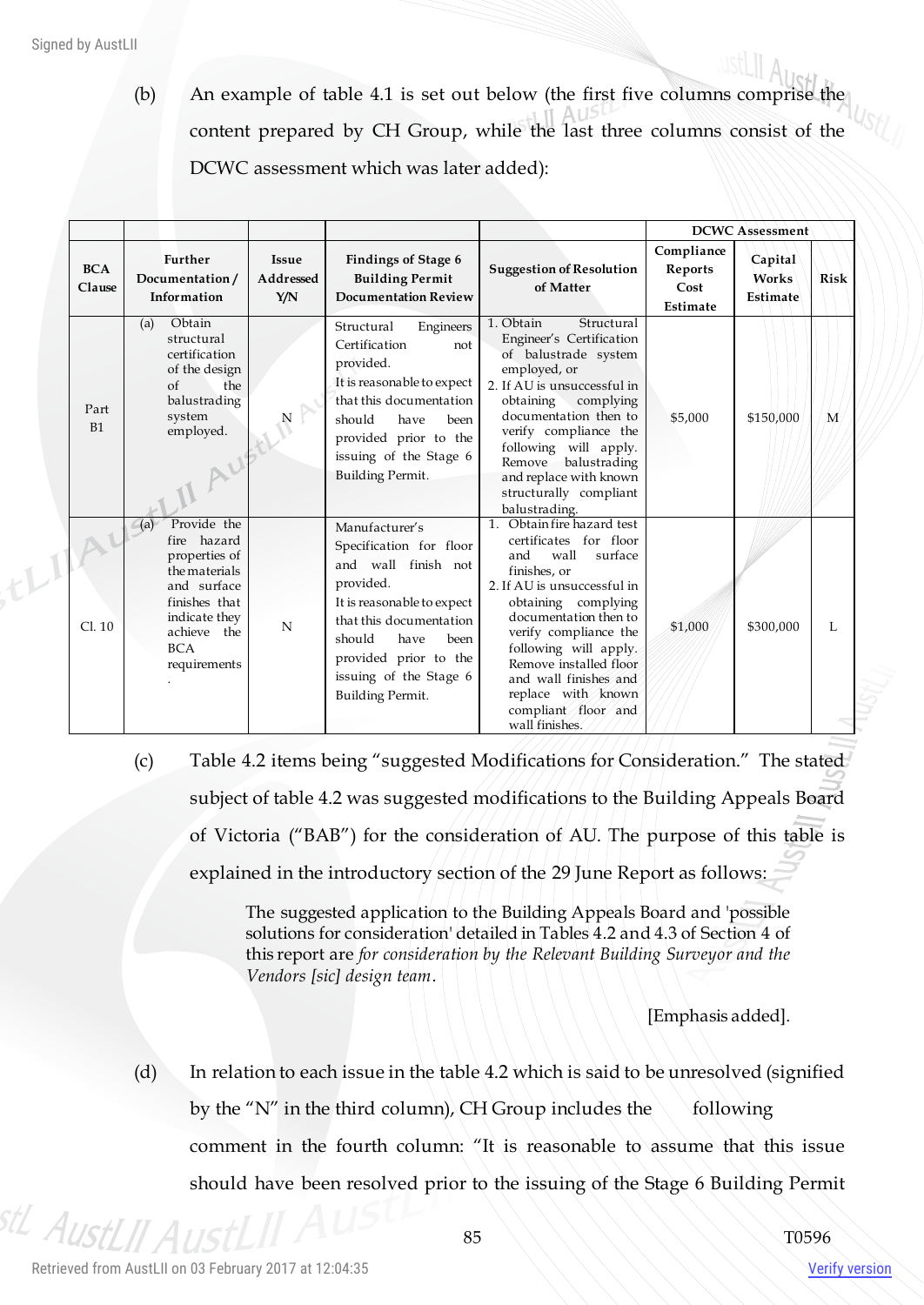approval." In addition, in relation to every unresolved item which has not been the subject of a documented approved alternative solution, CH Group sets out two alternatives in the fourth column. The first alternative is to obtain a modification from the Building Appeals Board, and the second alternative is to undertake certain capital works.

- (e) An example of one such issue is the distance of travel to a point of choice for fire exit. In some cases, as the Update Report stated, these items had been dealt with in the meantime by Mr Van Ravenstein , 500 Burwood's building surveyor, approving an Alternative Solution in lieu of an application for a modification. In other cases neither a modification nor an Alternative Solution approval had been obtained as at 9 November 2007. In the case of the non-fire th Linesth isolated central stair an application to BAB had been made for a modification, as recommended in the 29 June Report, but no decision had yet been made. In the meantime Mr Van Ravenstein had approved an Alternative Solution, not based on the Contract plans, but based on the Level 4 plan version 1-06 (rev K) and based on an assumed maximum occupancy of 197 persons.
	- (f) Table 4.2 is, like table 4.1, a documentation assessment, albeit one which is expressed to relate to documented alternative solutions. The significance of the Building Appeals Board modification in each case is that such a modification would overcome the reported lack of documentation (and thus constitute the documentation required by CH Group to indicate compliance with the clause of the BCA in question).
	- (g) An example of table 4.2 is set out below (the first five columns comprise the content prepared by CH Group, while the last three columns consist of the DCWC assessment which was later added):

|                      |                                           |                           |                                                      |                                           | <b>DCWC Assessment</b>       |             |
|----------------------|-------------------------------------------|---------------------------|------------------------------------------------------|-------------------------------------------|------------------------------|-------------|
| <b>BCA</b><br>Clause | Further<br>Documentation<br>' Information | Issue<br>Addressed<br>Y/N | <b>Suggestion of Resolution of Matter</b>            | Compliance<br>Reports<br>Cost<br>Estimate | Capital<br>Works<br>Estimate | <b>Risk</b> |
| F2.8                 | Seek<br>'d)<br>a                          | N                         | The Stage 6 Building Permit has a condition that the | \$2,500                                   | \$5,000                      |             |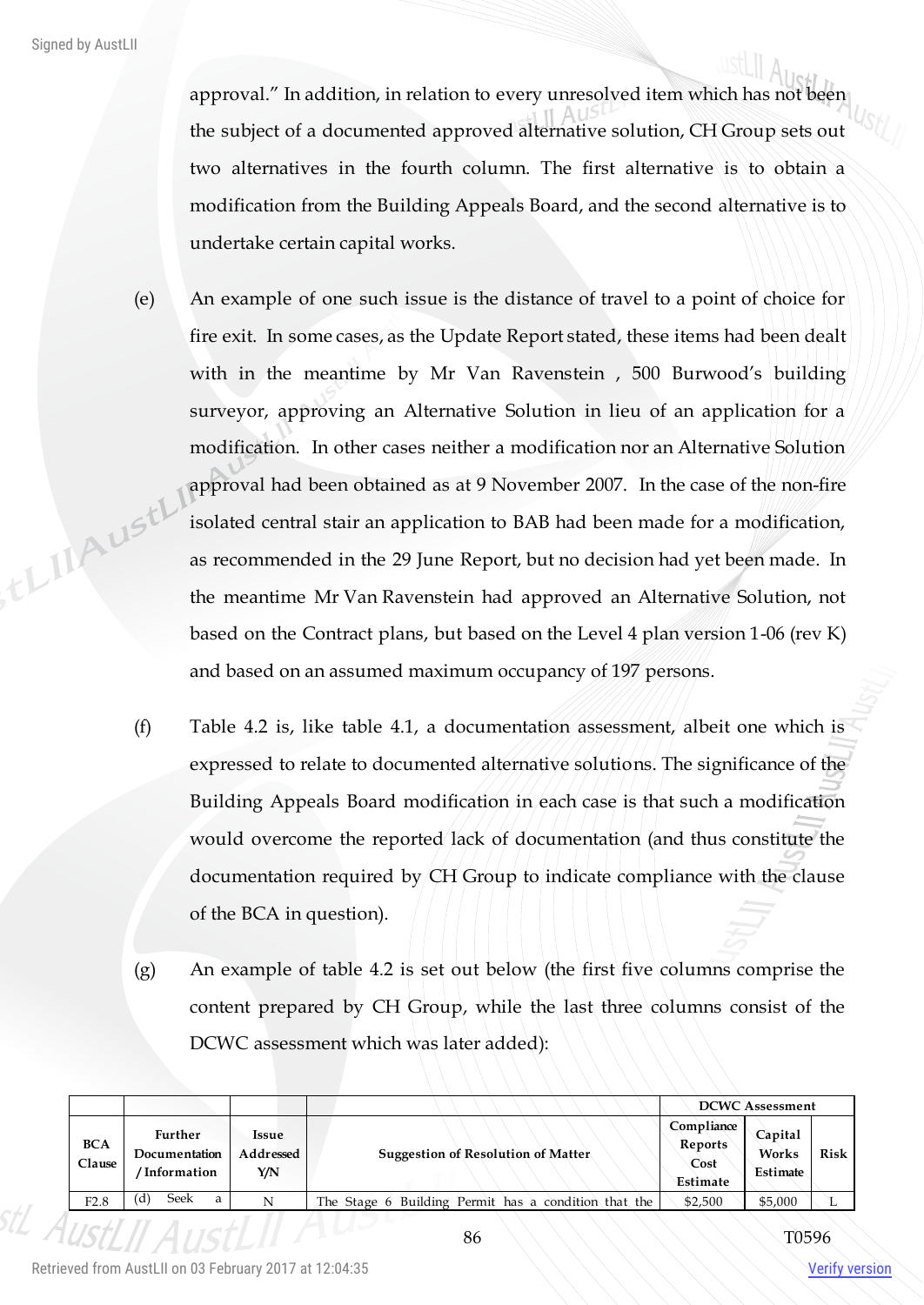modificati on from the Building Appeals Board to permit the use of flushing rim sinks in lieu of slop hoppers with a flushing apparatus and grating.

AustLII AustL successful granting of a modification from the Building Appeals Board or Alternative Solution for the deletion of slop hopper or other device for the safe handling of and disposal of liquid and solid waste and an appliance for the disinfection of pans for each level when an alternative system is used, is to be obtained. No Alternative Solution has been documented as being approved by Hank Van Ravenstein and no determination from the Building Appeals Board has been provided. It is reasonable to assume that this issue should have been resolved prior to the issuing of the Stage 6 Building Permit. 1. Obtain a successful modification from the Building Appeals Board to allow the use of flush rim sinks in lieu of slop hoppers with a flushing apparatus and grating, or 2. Install a slop hopper and an appliance for the disinfection of pans on each level as required by the BCA.

- (h) Item 4.3 "possible solutions for consideration" is the third category in the Update Report. The stated subject of table 4.3 is "possible solutions for consideration". In broad terms this category comprised further items where , the MAUSTL' there was a lack of documentation evidencing 9C compliance identified by CH Group in the 29 June Report which remained unaddressed in or following the issue of the Stage 6 permit.
	- (i) However, a close examination of table 4.3 reveals the following: table 4.3 contains 4 columns: the first column relates to the BCA clause in question; the second specifies the possible solution (in the nature of a design amendment requiring capital works); the third indicates whether or not the issue has been addressed; and the fourth column sets out "comments and suggestion for resolution of matter". The fourth column is primarily concerned with available documentation:
		- (i) in relation to BCA clauses  $C2.5(b)(iv)$ , C2.5 clause 3, D2.15, D3,2(b) and F2.4, each of the design solutions suggested in the fourth column are nominated as alternatives to documenting compliance;
		- (ii) in relation to BCA clauses D2.21, E1.4(a), E4.8 and VICH101.3, the fact that CH Group's report assesses the available documentation, and not compliance with the 9C classification, is apparent from CH Group's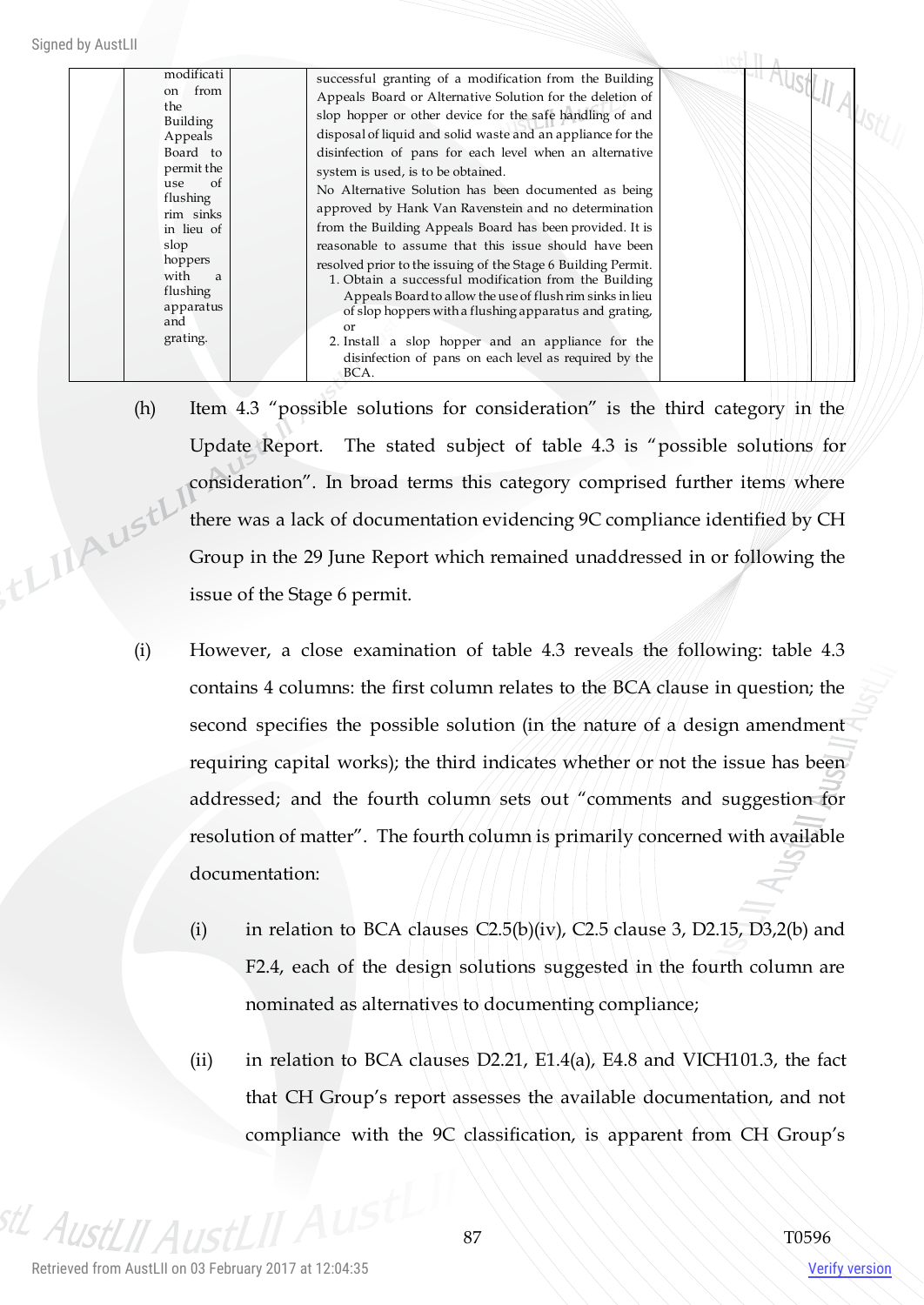$t^{1}$ 

recommendation that a site visit be undertaken as a means  $|$  of determining compliance with the 9C classification in each case; and

- (iii) in relation to BCA clauses C3.4 clause 3.2, D1.7(b) and (c), D1.10, D2.16, VicH101.4, E1.4(a), E2.2(a), E4.6, F4.4 and F4.5, CH Group has specified the nature of the documentation required in order to demonstrate compliance with the 9C classification but has not purported to assess the extent to which those clauses are satisfied or the work remaining to be done to achieve compliance.
- (j) An example of table 4.3 is set out below (the first five columns comprise the content prepared by CH Group, while the last three columns consist of the DCWC assessment which was later added):

|                   |                                                                                                                                                                                                                                                                                                                                                                                                                                                        |                           |                                                                                                                                                                                                                                                                           |                                                  | <b>DCWC</b> Assessment       |                      |
|-------------------|--------------------------------------------------------------------------------------------------------------------------------------------------------------------------------------------------------------------------------------------------------------------------------------------------------------------------------------------------------------------------------------------------------------------------------------------------------|---------------------------|---------------------------------------------------------------------------------------------------------------------------------------------------------------------------------------------------------------------------------------------------------------------------|--------------------------------------------------|------------------------------|----------------------|
| <b>BCA Clause</b> | Further<br>Documentation<br>/Information                                                                                                                                                                                                                                                                                                                                                                                                               | Issue<br>Addressed<br>Y/N | <b>Suggestion of Resolution of Matter</b>                                                                                                                                                                                                                                 | Compliance<br><b>Reports</b><br>Cost<br>Estimate | Capital<br>Works<br>Estimate | <b>Risk</b>          |
| Vic.H101.1.4      | Install<br>(a)<br>additional<br>corridor<br>rails<br>leading to<br>Rooms 1-<br>$94, 1 - 72, 1 -$<br>111, 1-112,<br>$2-43, 2-71,$<br>$2-131, 3-1,$<br>$3-41, 3-42,$<br>$3-22, 3-23$<br>and 3-24.<br>The<br>handrails<br>should<br>also be<br>located on<br>the stair<br>walls and<br>along the<br>east side of<br>Hall 2-150.<br>Additional<br>lengths of<br>hand rail<br>should<br>also be<br>provided<br>to sections<br>of wall<br>near<br>cupboards. | $\mathbf N$               | It is reasonable to assume that this issue should have<br>been resolved prior to the issuing of the Stage 6<br>Building Permit approval.<br>1. Document the installation of additional hand rails<br>as suggested previously in our 9C Compliance<br>Report of June 2007. | \$1,500                                          | \$25,000                     | SH <sub>I</sub><br>M |

<sup>stL</sup> AustLII Aus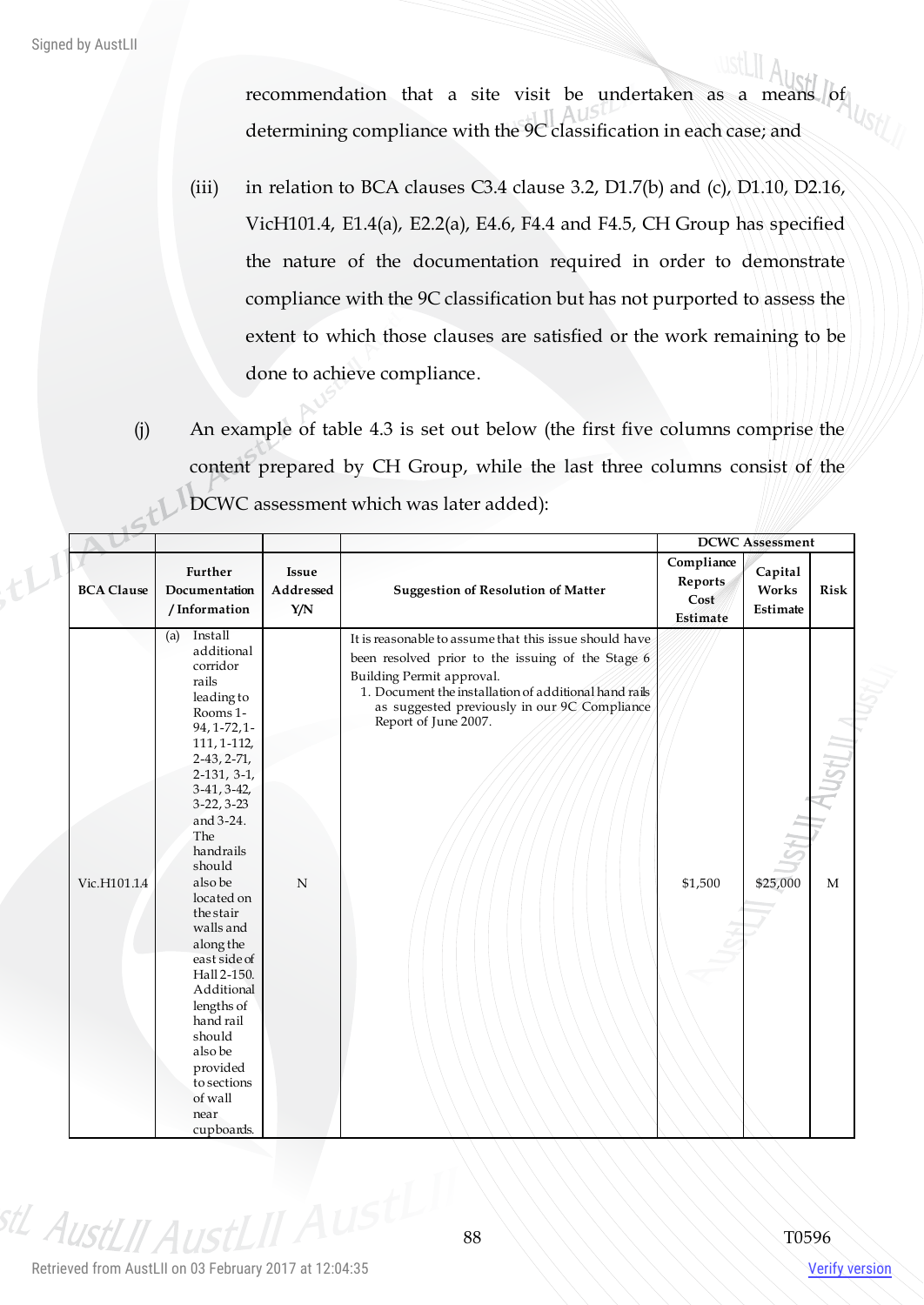## *DCWC Report on 9C Compliance*

by AustLII<br>DCWC Report on 9C Compliance<br>313 Appendix B to the DCWC Assessment Report is the CH Group Update Report with additional columns added by Mr Hogg and populated as to cost and risk rating by him. The Update Report was prepared by Paul Bailey and reviewed by Peter Chenoweth of CH Group, the nominated "Independent Consultant" under the Contract. It updated an earlier detailed report prepared by CH Group on 29 June 2007, a copy of which had previously been provided to Mr Hogg. The CH Group Report as at 9 November 2007 set out the matters with which necessary compliance was required in respect of classification 9C of the BCA. It proposed alternatives to achieve the necessary certificates. Together with information provided by Mr Chenoweth at the 12 November 2007 meeting, the 9 November 2007 CH Report was thingu relied upon by Mr Hogg in preparing his assessment as to what was necessary to satisfy CH Group, as the Independent Consultant, that 9C compliance had been achieved.

WstLII AustLII

- 314 CH Group had not certified prior to 1 November 2007 that the Facility complied with 9C of the BCA.
- 315 There were two ways in which CH Group could have certified that the Facility complied with 9C of the BCA.
- 316 The first method would be based on detailed drawings and specifications which showed matters such as detailed dimensions and specified the detail of items, such as door handles and exit signs. In the case of the present Project, the first method could not be applied to all aspects of the building by reason that it was being constructed pursuant to a design and construct and not all the documentation was available at the time when the appointed Quantity Surveyor commenced his task.
- 317 The second method could only be implemented once the building was practically complete. That is, once the building had been completed, it could be assessed for 9C compliance. The second method could not be implemented because in November

 $A_{I}$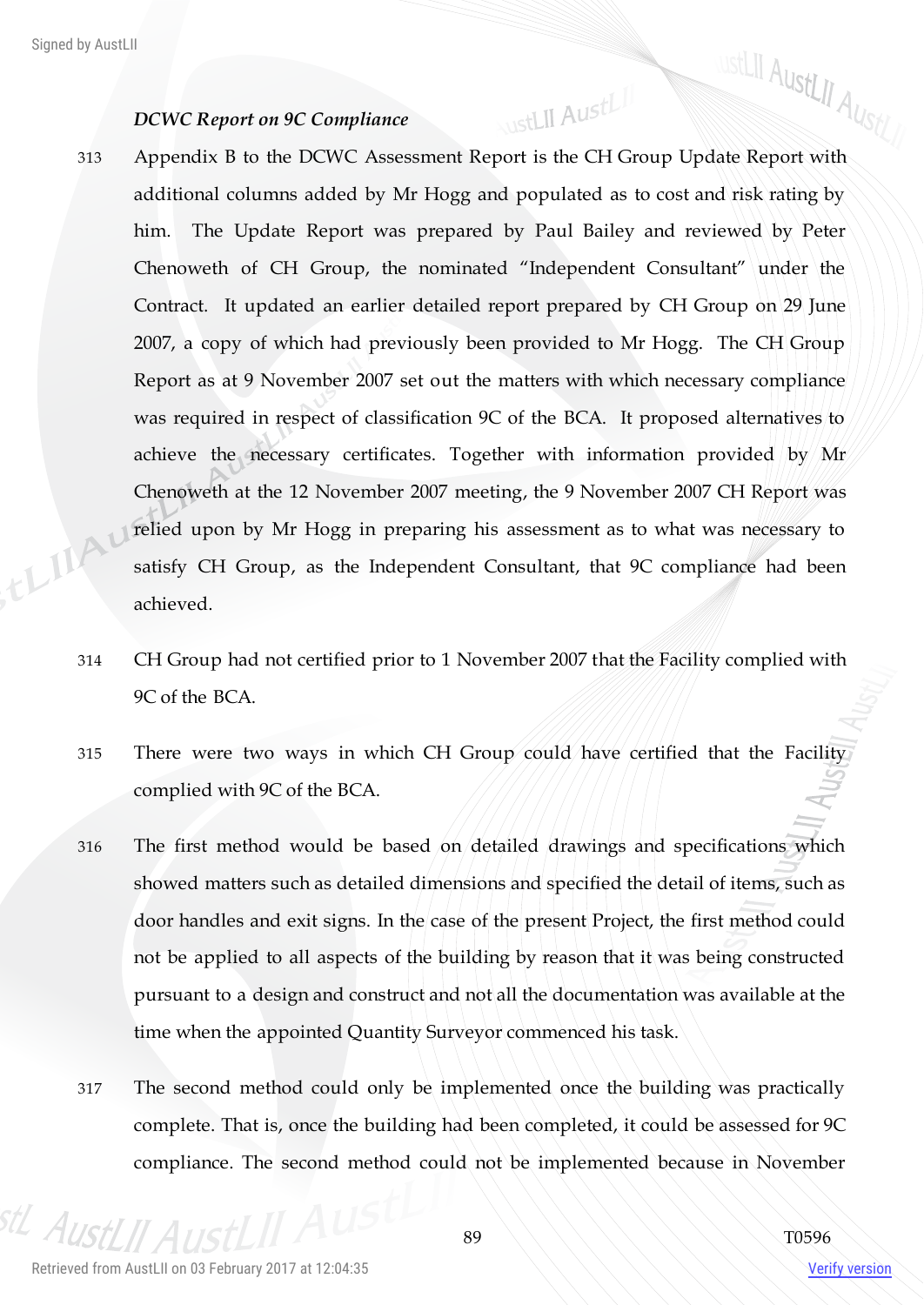2007, practical completion had not been achieved. Accordingly, there was no occasion or basis to assess the completed building for 9C compliance.

- 318 "Works" were defined in the Contract to mean the design and construction works required for the completion of the building. In circumstances such as the present where a Design and Construct Contract was being administered, costing of the works which were required to satisfy the Independent Consultant of what was "necessary" to be done to achieve 9C compliance involved at least two elements: first, costing of the physical construction works required; and second, costing of the provision of the necessary design and documentation required for construction.
- 319 This was overlayed by another element of importance. As at November 2007, a number issues remained unresolved. There were a number of ways to the parties to thing! resolve these issues and it was not yet settled which course/s would be adopted. There was, therefore, uncertainty not only as to the manner in which the outstanding matters were to be resolved, but also the costs to be incurred in doing so, depending on the solution, or solutions if more than one, ultimately adopted.
	- 320 Assessing the costs of achieving 9C compliance so as to cause CH Group to issue a 9C certificate, therefore called for a special approach to accommodate these uncertainties.
	- 321 Not unlike undertaking a valuation, there may have been more than one method to carry out the assessment required by the Contract. As said by Dodds -Streeton J in *Beevers* in the context of considering a valuation of shares undertaken by an appointed expert:

The methodology and the identification and treatment of relevant factors are left to the expert. The nature of the valuation indicates that it involves a discretionary judgment. There may be more than one valid method of assessing the fair selling value of the income shares, 'each giving widely different results, but each being reasonable.<sup>'46</sup> There are many uncertain subsidiary factors and contingencies, the determination of which also involves judgment, which may produce a wide range of different but legitimate opinions and decisions. <sup>47</sup>

 $\overline{a}$ 

<sup>46</sup> *WMC Resources v Leighton Contractors* (1999) 20 WAR 489, 496. <sup>47</sup> *Beevers v Port Philip Sea Pilots Pty Ltd* [2007] VSC 556 [296].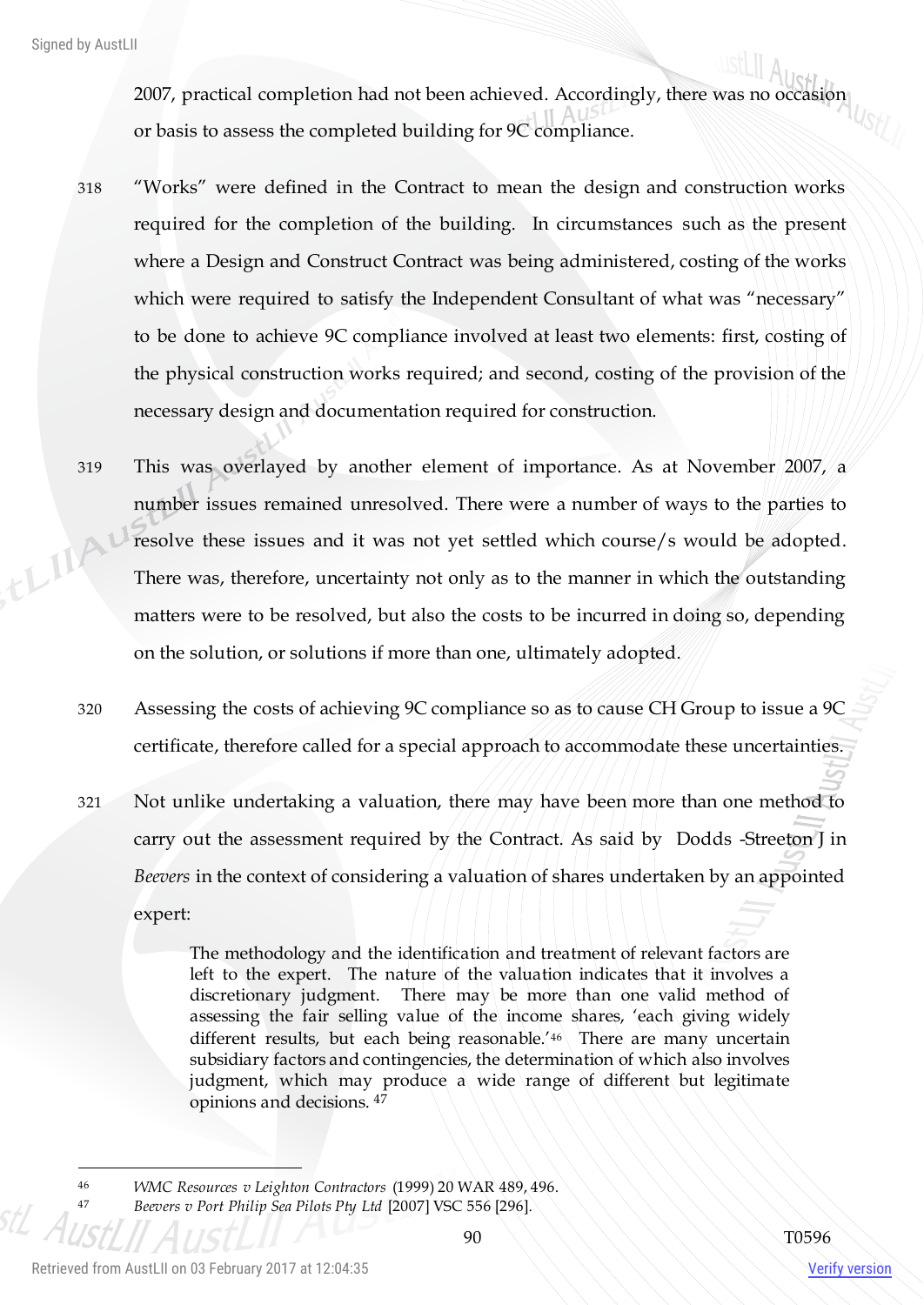- $\begin{array}{c|c} \text{322} & \text{The method of assessment undertaken by Mr Hogg involved the following steps:} \end{array}$ 
	- (a) assessing the cost of 9C compliance beyond the works required to achieve practical completion. This was assessed based on the identification of what was needed to satisfy 9C as set out in the CH Group report.
	- (b) this was followed by an itemised costing and then the application of a risk assessment by Mr Hogg to the capital works proposed as a method of satisfying what was needed for 9C compliance. This exercise in turn involved the following steps:
- (i) taking as the starting point the Update Report so as to achieve 9C<br>compliance, a copy of which (with added columns) is Annexure B to the<br>DCWC Assessment Report;<br>(ii)  $Mr Hc$ compliance, a copy of which (with added columns) is Annexure B to the DCWC Assessment Report;
	- Mr Hogg costed a number of the individual items required to achieve 9C compliance in accordance with the CH "suggestion for resolution of the matter" column in the Update Report;
	- (iii) Mr Hogg applied a risk rating (H, M, L)["High, Medium and Low"] to the cost estimated by him of carrying out the works and actions which would achieve the necessary 9C compliance. The H, M, L risk rating or "likelihood" factor applied by Mr Hogg to reflect his assessment of risk was stated in his Report to be as follows:
		- H = 80% likelihood of occurrence
		- M = 50% likelihood of occurrence
		- L = 20% likelihood of occurrence
	- (iv) he then discounted the full cost of the works and actions so as to reflect the risk that those works or actions may or may not all be required to achieve the necessary 9C compliance.

AustI II A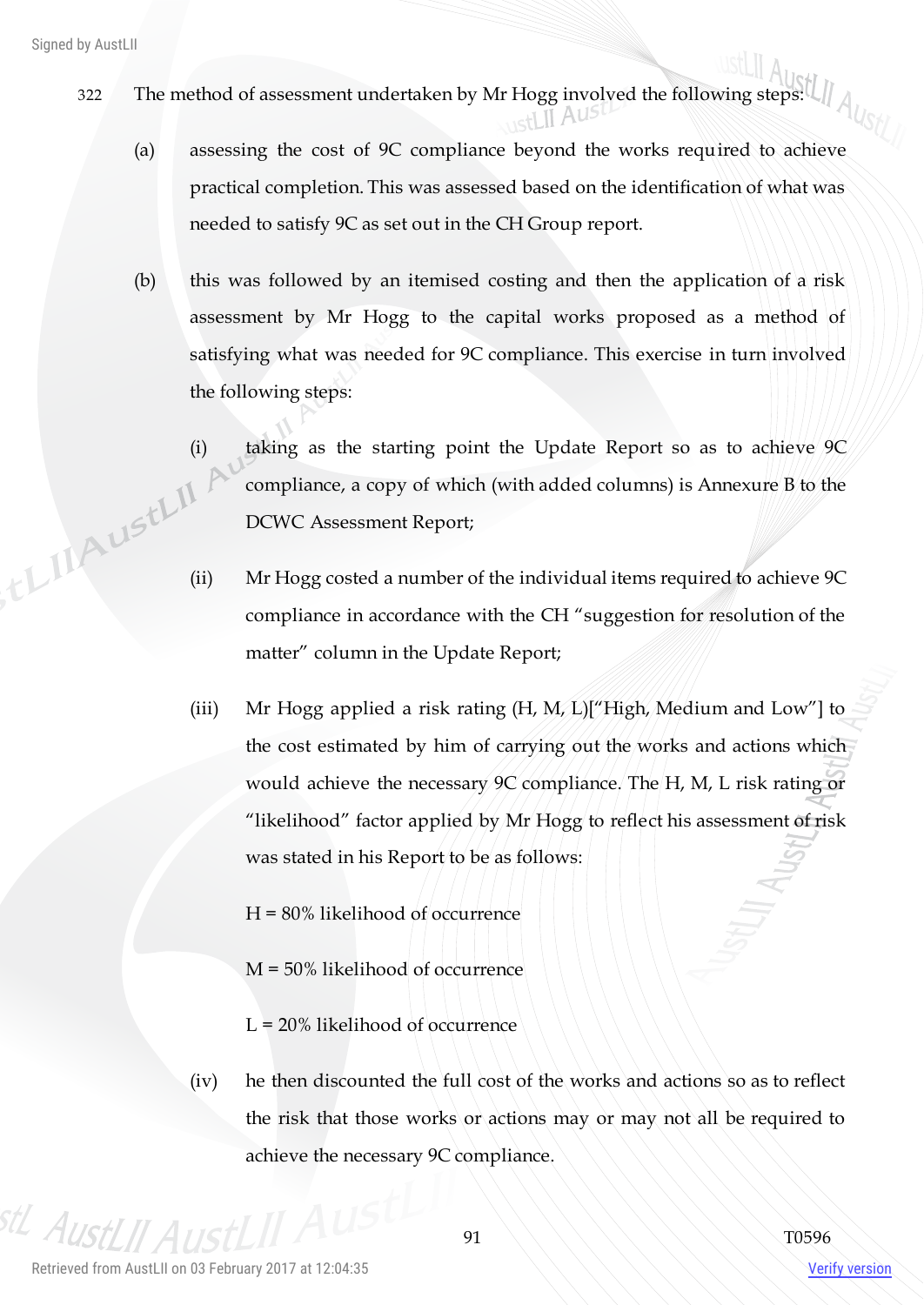- 323 The application of the likelihood factor to the 9C suggested capital works had the consequence that if the full cost of implementing what CH had identified as the "suggestion for resolution" was \$1,000, if Mr Hogg assessed the likelihood was "high" that \$1,000 would need to be spent to achieve 9C compliance, he allowed \$800. If he assessed a "medium" likelihood that \$1,000 would need to be spent to achieve compliance he allowed \$500, if his assessment of likelihood was "low", he allowed \$200.
- 324 The work that CH Group actually did, as reflected in the Update Report was to identify what was necessary in order to comply with 9C requirements and then to suggest works which may be required in order to achieve compliance. The left hand column of the Update Report listed the relevant BCA clauses in which compliance thing was necessary. The Update Report was to be read together with the 29 June Report, as explicitly stated in the introduction to the Update Report. When the two reports are read in conjunction, it becomes apparent that what CH Group did was to detail what was necessary for 9C compliance and how it was anticipated that compliance could be achieved for each clause identified.
	- 325 The following example serves to illustrate the CH Group approach:
		- (a) BCA clause D2.23 specifies that signs on doors is one item of 9C with which compliance is necessary.
		- (b) In the 29 June Report, CH Group describes the "deemed to satisfy" provision as follows:

Signs on Doors

Requires signs on smoke doors, and fire doors providing direct access to a fireisolated exit, on horizontal exits, double-swing smoke doors and doors leading from fire isolated exits to a road or open space.

(c ) CH Group found in its 29 June Report that:

[t]he documentation provided does not indicate signage to be provided on smokedoors, fire doors or exit doors.

 $A_{I\!I\!S}$ 

Verify version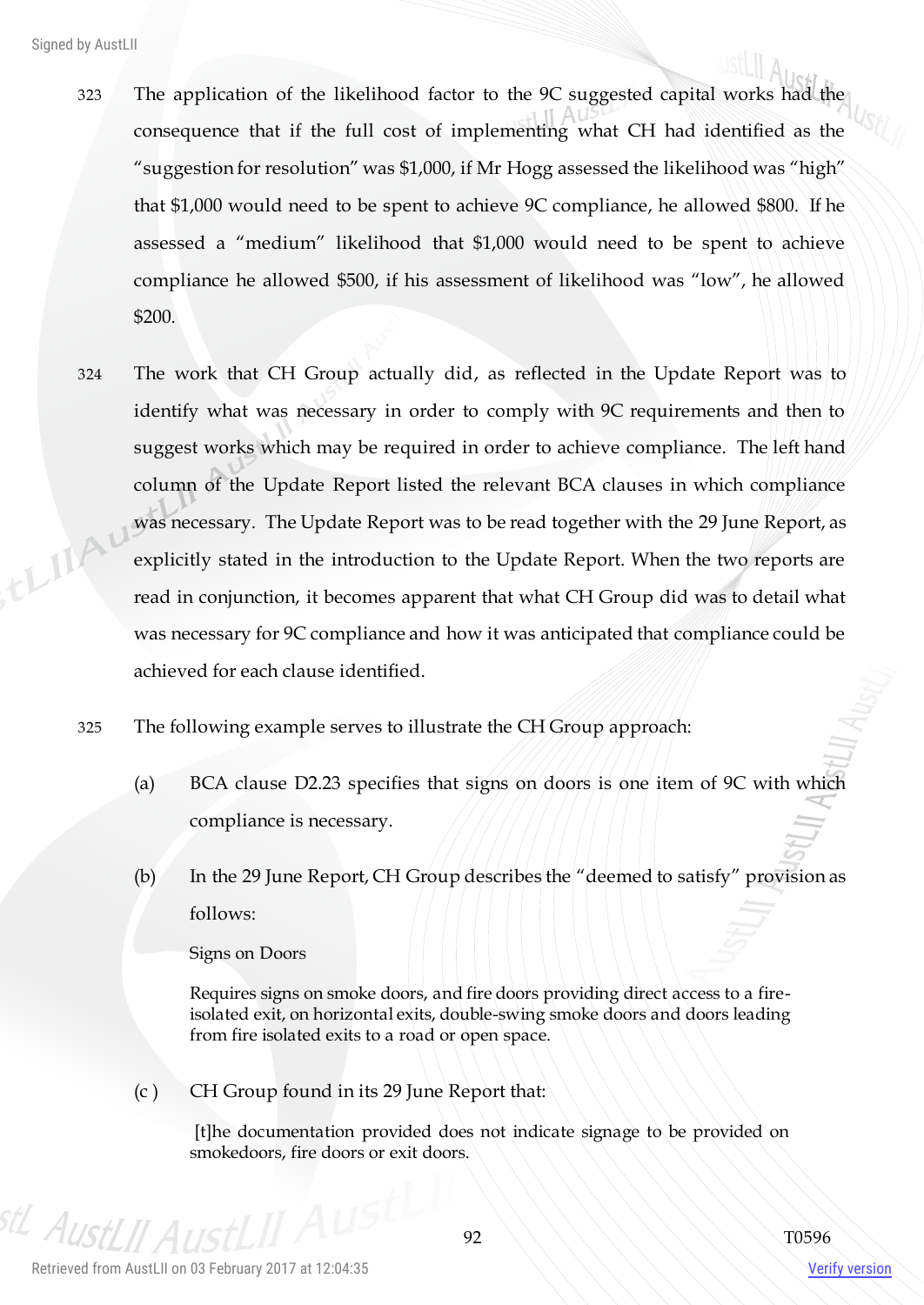(d) Nevertheless, in order for 9C compliance to be achieved, CH Group identified a possible solution, (that is, works which may result in the necessary compliance being achieved) being to:

[p]rovide details of signage to be provided on smoke doors, fire doors and exit doors for review.

- (e) The Update Report reported that, five months later, the documentation suggested in the 29 June Report had not been provided. The Update Report repeated as a possible solution the provision of an approved Architectural Specification that included signage for smoke doors, fire doors and exit doors and noted that if unsuccessful in obtaining complying documentation, the further works to achieve necessary 9C compliance would be to install compliant signage.
- (f) CH Group therefore identified both what 9C compliance required for signage<br>and how 9C compliance required for signage and how 9C compliance could be achieved to satisfy clause D2.23 of the BCA. Mr Hogg of DCWC costed the works that needed to be done in order to achieve that compliance. He allowed \$1,000 for compliance reports and assessed \$20,000 as the allowance for capital works (if required). He rated the risk of those works being required to achieve necessary compliance as "medium".

## *Risk Based Assessments by Quantity Surveyors*

326 I accept that risk based assessment is accepted practice in the area of quantity surveying, both in Australia and overseas. In June 2003, the Australian Institute of Quantity Surveyors published a paper titled "Project Risk Management in the Construction Industry: A Review". Under the heading "Risk Assessment", the paper states that

> [o]nce risks are identified they are assessed as to their likelihood of occurrence and impact. ... Risk assessment considers both the likelihood of occurrence and the consequence of occurrence of risks identified. By combining estimates of consequence and likelihood of occurrence risks can be ranked or prioritised.

327 The paper then references AS4360 and notes that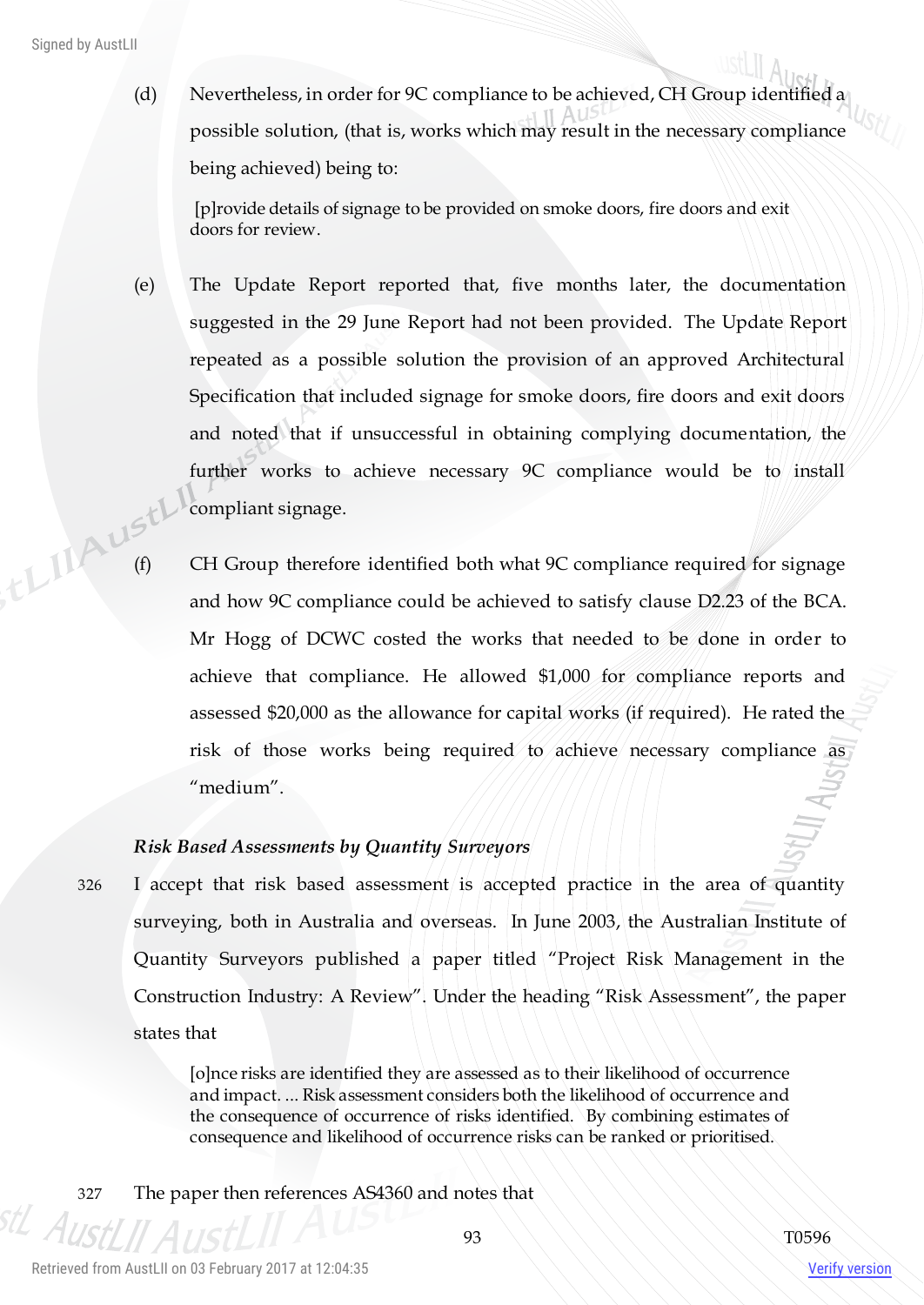[i]ntuition, judgment, experience and rules of thumb (heuristics) are important elements in risk assessment. Often it is very difficult to quantify risks in the time available and it is natural to rely on these elements in order to shorten the risk assessment timeframe.

- 328 The Competency Standards for Quantity Surveyors Construction Economists and Cost Engineers published by the Australian Institute of Quantity Surveyors states that the competencies "cover the broad range of expertise provided by the modern Quantity Surveyor and extends beyond some of the more traditional Quantity Surveying services".
- 329 The Competency Standards prescribe a special competency unit on "project risk management" which "involves a structured approach the identification, analysis and treatment of events that might have an adverse impact on achieving a project's objectives" and the: thingu

determination of a structure by which project risk can be analysed; identification of events (risks) that might adversely affect the project; quantification of risks using appropriate methods to enable the prioritisation of those risks; identification and implementation of strategies to effectively manage those risks and ongoing monitoring of changing risk situations ... .

- 330 The Competency Standards also provide that a core unit of study is the acquisition of "knowledge of appropriate Government legislation, standards and codes relating to a business practice". The performance criteria include an understanding of the relevant Australian Standards.
- 331 An expert witness called by 500 Burwood, Craig Smith, a Quantity Surveyor from Napier & Blakeley, agreed that the Competency Standards set out the sorts of techniques commonly used by Quantity Surveyors and that there were different methodologies that could be used to analyse risk. He also said that Quantity Surveyors were familiar with determining consequences and likelihood in analysing risks consistent with the AS4360. The Standard describes the types of analysis which may be undertaken with varying degrees of detail, depending on the risk, the purpose and the information and resources available. The analysis may be qualitative, semiquantitative or quantitative or a combination. Craig Smith agreed that one way of

stL AustI

Verify version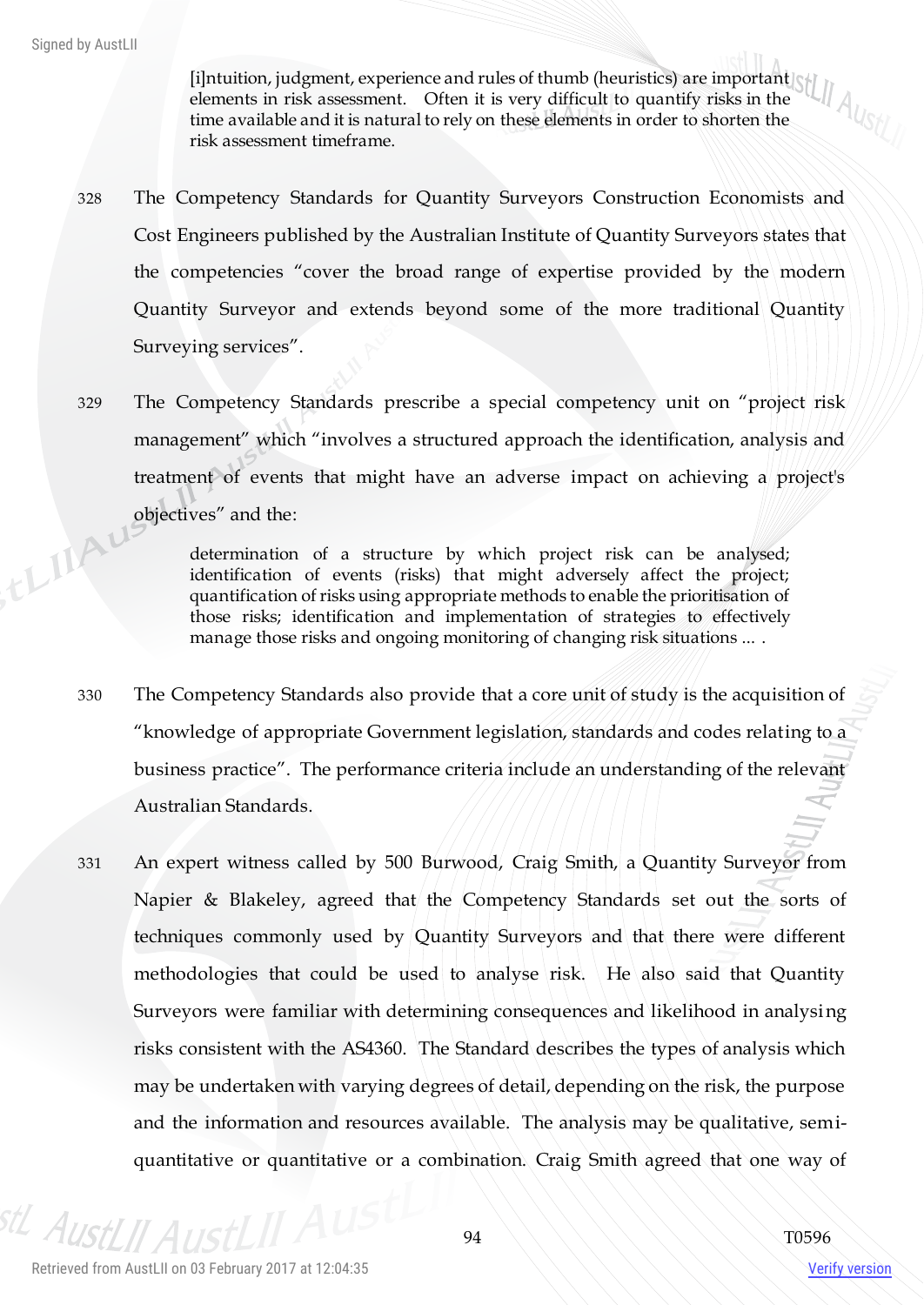,tLIIAust

dealing with uncertainty in a project in terms of providing for risk is to assess whether there is a high, medium or low probability of an outcome occurring.

- 332 In "Developing a Risk Management Matrix for Effective Project Planning An Empirical Study", the learned authors state that "[i]n order to have a holistic view of the project in the context of various risks arising out of the environment ... a twodimensional risk management matrix is proposed." The ranking is given as low, medium and high.
- 333 In Michael F Dallas' text "Value and Risk Management: A Guide to Best Practice", the learned authors describe contingency management as follows:

Risk allowances that are based upon a risk register contain direct links to actual events. This means that if an event that contributes to the risk allowances passes without incurring costs or incurs a lower cost than has been estimated the project manager can reallocated the amount say to other projects or other cost centres within the same project. This process is known as contingency management. If the project forms part of a large program of other projects this provides a significant source of additional funding.

- 334 In monetary terms, the total cost to complete capital work required for 9C compliance, comprising both compliance report costs and Capital Works Costs as assessed by Mr Hogg, if allowed at 100% of the estimated itemised cost, would have amounted to \$2,269.100. The actual cost to complete assessed by Mr Hogg after applying the various H, M and L risk weightings which represented Mr Hogg's pinpointed assessment in accordance with the contract amounted to \$1,186,780 made up of \$661,280 "high" risk items, \$395,000 "medium" risk items and \$130,500 "low" risk items.
- 335 Mr Hogg said that the risk assessment was meant to achieve a fair outcome and a fair representation of the cost to complete. He said that it is a process which is undertaken relatively frequently in the area of Quantity Surveying and which is guided by the Australian and New Zealand Standard 4360. The process, he said, involved the likelihood and consequence of an event occurring and then applying the relevant weightings.

stL AustL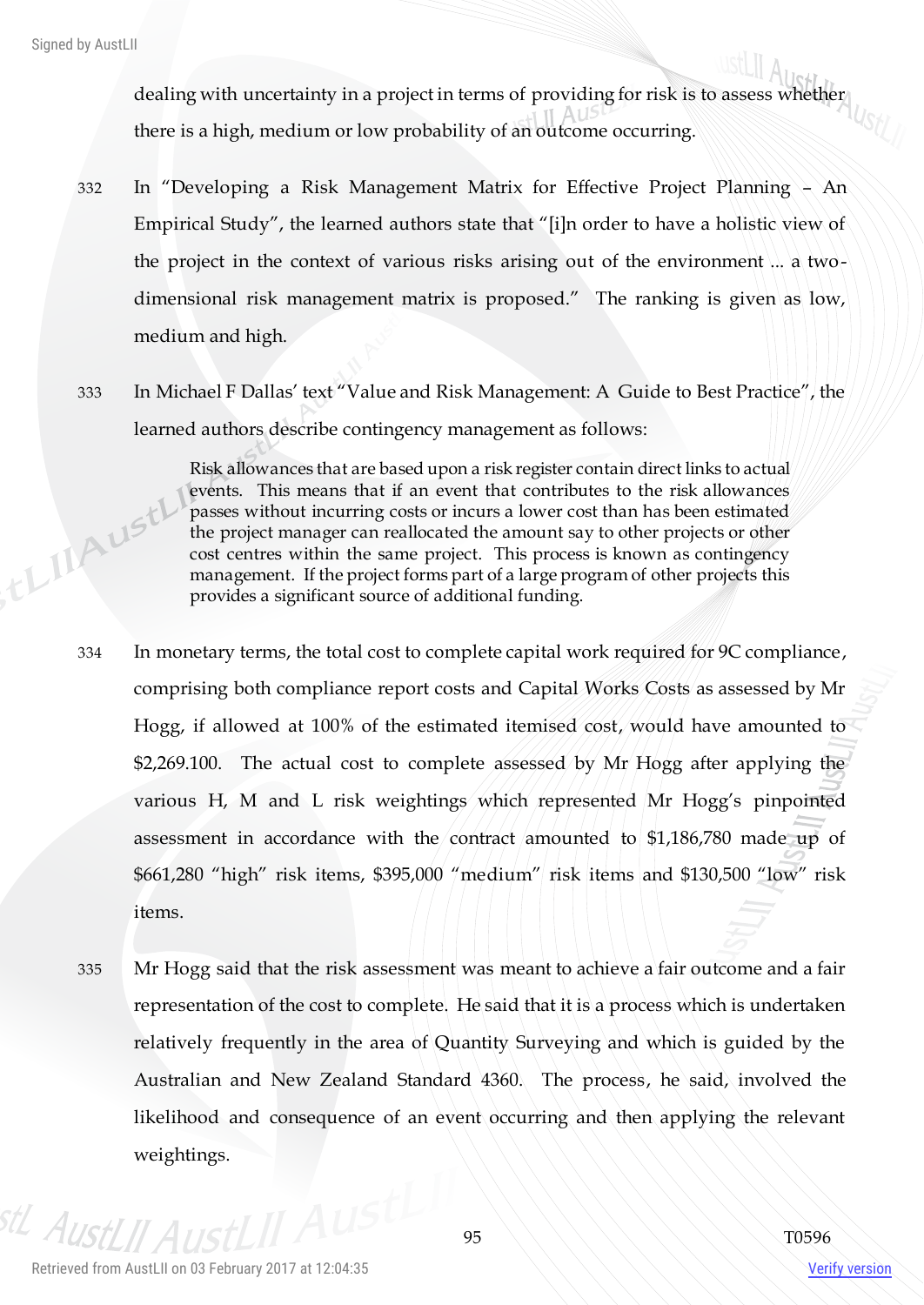- 336 The Contract did not specify how CH Group was to go about the task of assessing and certifying as to whether the 9C requirements of the BCA had been complied with.
- 337 However, in this case I am not satisfied that the exercise undertaken by Mr Hogg did amount to an assessment of risk that fell within the scope of the task provided for in Special Condition 14.5. Because of the level of absent documentation and unresolved construction issues, which will later be described, Mr Hogg was compelled to undertake an exercise in determining the likelihood of how the design was to be completed in a particular way and how the issues would be likely to be resolved, before he could cost the remaining work and apply his weightings. I am satisfied that this is not what the Contract contemplated, as analysed below.

# **Lack of Documentation and Unresolved Construction Issues**

# *Lack of Documentation*

338 Mr Bailey of the CH Group gave evidence that standard practice in drafting a 9C compliance report involves a desk top assessment of the development's design based on the plans and documents approved by the Building Surveyor as part of the Building Permit issued for the construction of the subject building. Mr Bailey also gave evidence that in order to prepare a full BCA 9C compliance report, he would have required a package of documentation which included:

(i) All architectural design drawings;

- (ii) Services design drawings including fire detection and alarm services; air conditioning and mechanical services; sprinklers and exit signs and emergency lighting;
- (iii) Electrical design drawings;
- (iv) Lift design drawings;
- (v) Structural design drawings; and
- (vi) Specifications for drawings, such as technical specifications.

 $A_{I\overline{R}}$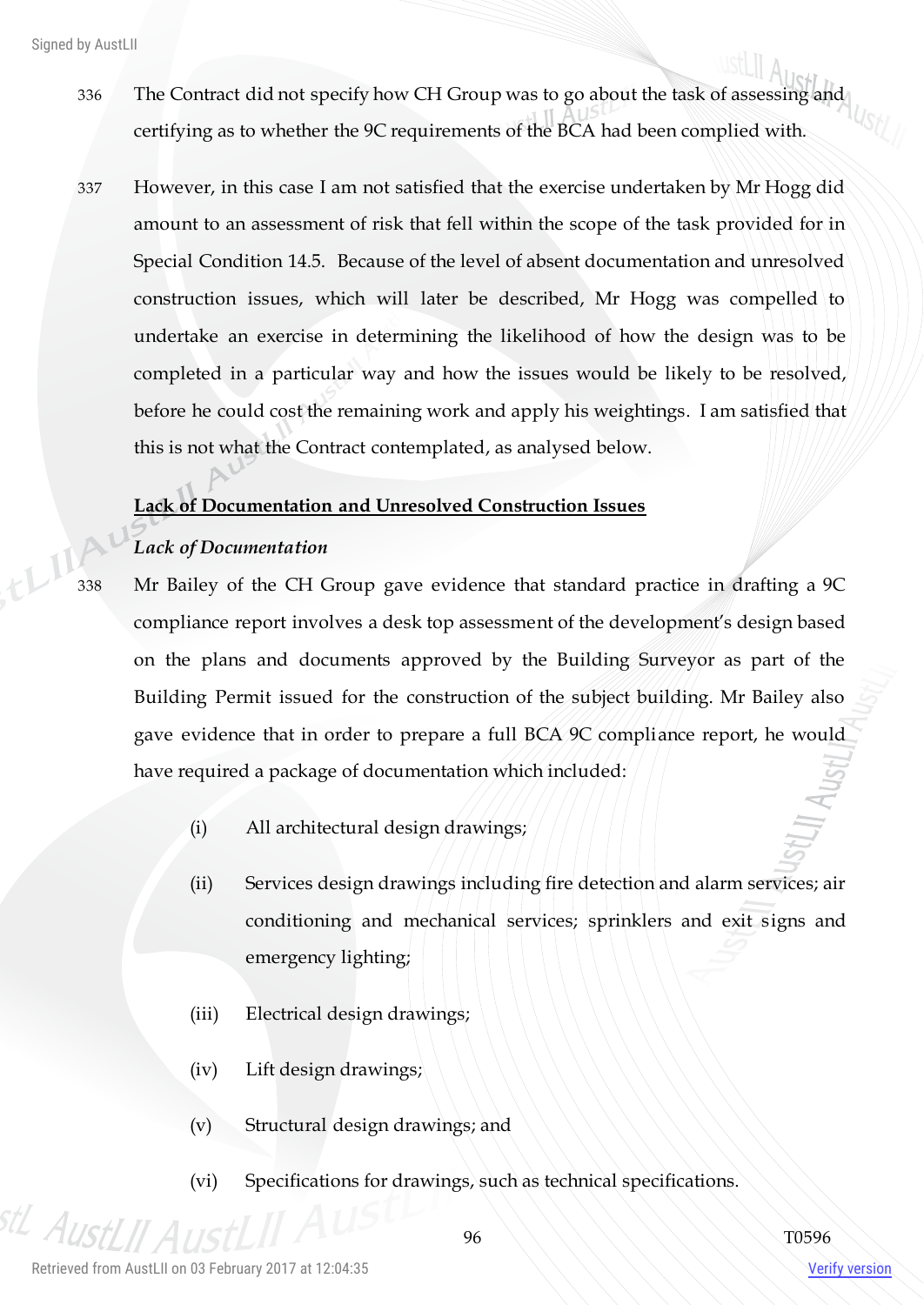- 339 I accept the evidence that in this instance CH Group continually asked for complete documentation relating to each staged building permit. However, by November 2007, a complete set of documentation for the entire project was not available.
- 340 In preparing its reports from time to time, the CH Group made various requests of 500 Burwood and its representatives for the provision of further documentation. Such requests were made either directly to representatives of 500 Burwood, or through representatives of AU, as follows:
- (a) Email dated 10 April 2007 from Robert Putamorsi, to James Briant, and then to Mark Allison of Axiom Architects requesting documents to be used in AU's due diligence checks, *inter alia*, copies of approved plans, engineering , EL IIAUSTL' drawings, construction certificate, all fire engineering reports, all approvals or modifications granted by State Authorities and all "dispensations" where the building design does not intend to comply with the Deemed to Satisfy provisions of the BCA;
	- (b) Email dated 16 April 2007 from Robert Putamorsi to James Briant requesting, *inter alia*, copies of approvals and plans;
	- (c) Email dated 30 May 2007 from Darren Morgan to James Briant requesting carpet specifications;
	- (d) A verbal request by Peter Chenoweth to Mark Allison and Hank Van Ravenstein at the 7 June 2007 Vermont External project team meeting, for complete set of all building permit documents for all four stages and a set of all current construction and infrastructure documents;
	- (e) A verbal request by Peter Chenoweth to James Briant at the 14 June 2007 Vermont External project team meeting, for complete set of all building permit documents for all four stages and a set of all current construction and infrastructure documents. Minutes of this meeting which record the request

 $A$ IIc

Verify version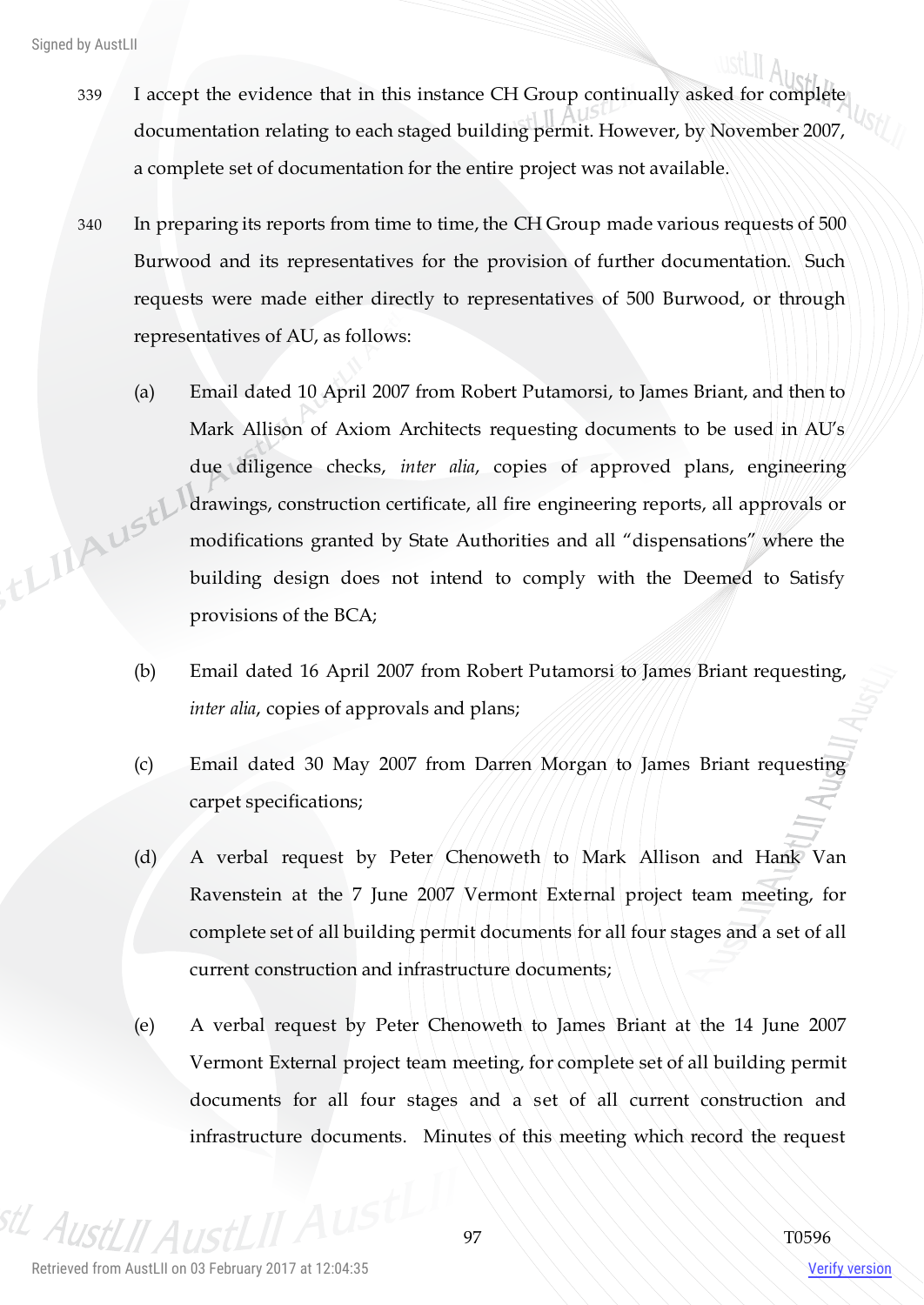for documentation are emailed to all attendees and to Mark Allison and Hank Van Ravenstein on 15 June 2007;

- (f) Email dated 15 June 2007 from Darren Morgan to Peter Chenoweth, James Briant, Mark Allison and Hank Van Ravenstein attaching list of documents required to enable CH Group to complete the 29 June Report;
- (g) Facsimile from Darren Morgan to James Briant requesting further information regarding the door schedule;
- (h) A verbal request by Peter Chenoweth and Darren Morgan to Dean Mitros, James Briant, Mark Allison and Hank Van Ravenstein at 21 June 2007 Vermont External project team meeting, for complete set of all plans, approvals and drawings; (i) Email dated 29 June 2007 from Darren Morgan to Dean Mitros and copied to
	- James Briant and Philip David requesting access to documents lodged with the Whitehorse City Council;
	- (j) Two facsimiles sent 12 July 2007 from Darren Morgan to James Briant requesting full sets of building and town planning plans;
	- (k) Email dated 20 July 2007 from Darren Morgan to James Briant requesting documents from the original building permit;
	- (l) Letter dated 31 October 2007 from the AU to the 500 Burwood in which a request was made for all plans, drawings, and other relevant documents to be provided to Peter Chenoweth to assist him in assessing 9C BCA compliance; and
		- (m) Email dated 14 November 2007 fro, Wai Hwoon Low of Russell Kennedy to Cameron Allen of Mills Oakley attaching a list of documents not yet received by CH Group and confirming that DCWC would have to complete its report based on the documentation provided.

stL AustLII

Verify version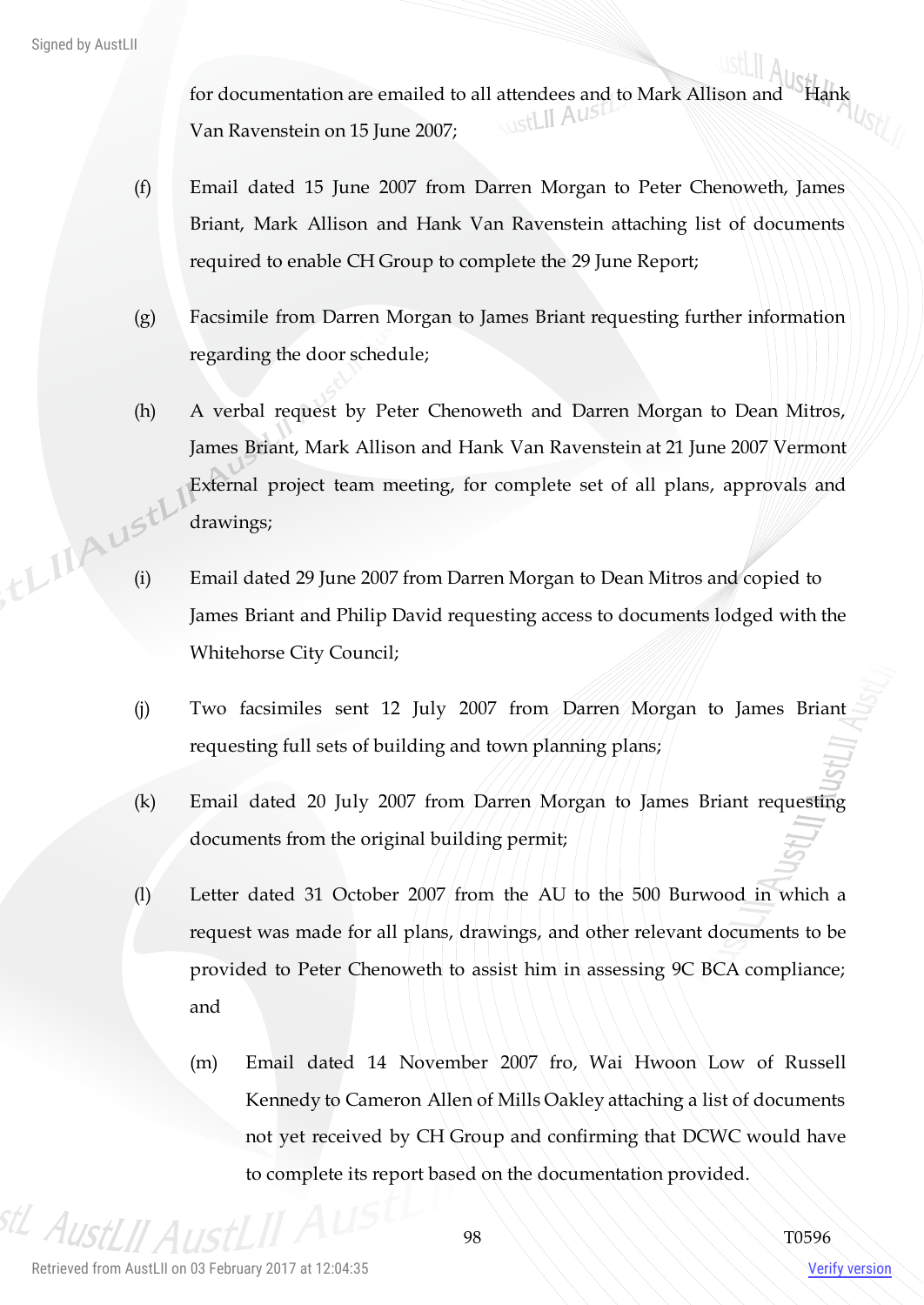- 341 I do not accept that the lack of important design and other project documents was the product of any deliberate withholding of relevant information on the part of 500 Burwood or the consultants under its control. The evidence does not support such a finding.
- 342 I accept that the CH Group undertook a desk top assessment of the plans and documentation that were approved by the relevant building surveyor as part of his Building Permit approval process. Mr Chenoweth of the CH Group also conducted onsite inspections of the building under construction on 13 April 2007; 13 June 2007 and 15 October 2007 for the purposes of completing the 9C compliance reports. Mr Bailey undertook the initial desk top assessment that Mr Chenoweth later reviewed. I also accept that the October 2007 CH Group report (which provided the starting point for the Update Report of 9 November 2007) was based on a site visit conducted by Mr this Chenoweth with Mr Van Ravenstein and a representative of Napier & Blakely.
	- 343 However, CH Group did not and could not consider items that were not in existence.
	- 344 In answer to Mr du Chateau's evidence relied on by 500 Burwood, Mr Chenoweth said:

---The building - the building wasn't constructed.  $/How/do I$  make an assessment where the exit signs are when there are no exit signs? How do I make an assessment that where the smoker (sic) detectors whether they've spaced it in correct locations without documentation of design when the building has no wires or anything hanging through it? How do I know that the penetrations for the slab have actually got the correct fire rating when all I see is holes in the slab if the building wasn't at the standard that you could undertake a completed assessment of the building for compliance? It was under construction therefore we needed the documentation to support the argument whether the building was going to comply as a 9C and then assess it from there.

#### *Architectural Specifications*

345 The Project architect, Mr Mark Allison, admitted that the architectural specifications were "only very general". He said that this was a design and construct project. His main principal, Redland, predominantly did design and construct projects and had a complete in house team of builders, electricians, plumbers, fabricators and steel

stL Aus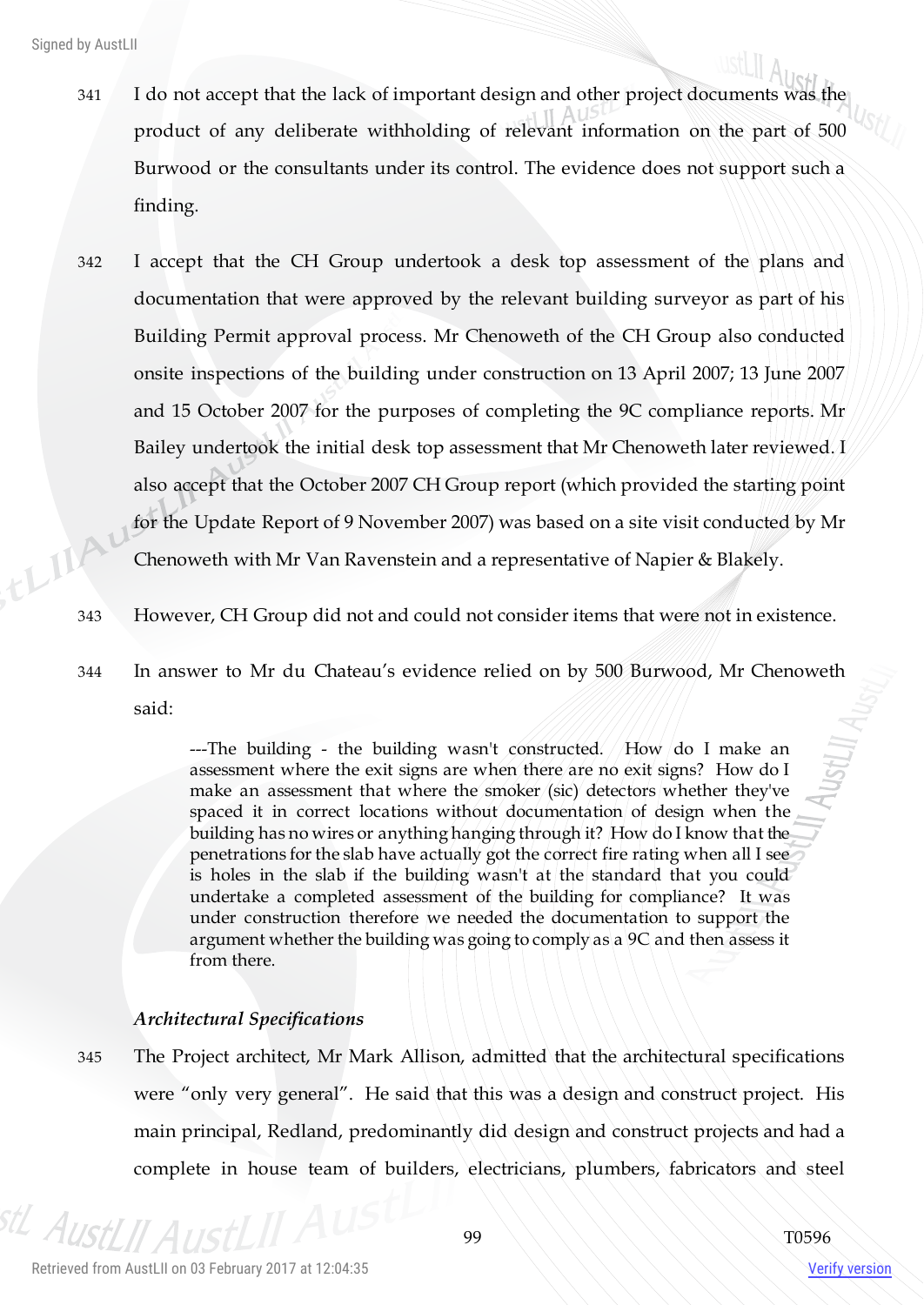boilermakers. As such, the specifications were only limited to fixtures and fittings and colour schedules.

- 346 This left some significant deficiencies in the documentation available for assessment by third parties, such as a Quantity Surveyor appointed under Special Condition 14.5 of the Contract.
- 347 For example, configuration of the ensuites for five accessible bedrooms and the gradient from the public highway to the main entrance was absent. Although CH Group had been provided with the two Blythe Sanderson Group reports on 26 October 2007, the reports did not show the location of accessible bedrooms. Mr Allison's architectural drawings did not show the location distribution of those bedrooms.
- 348 Another example is that there were no Architectural Specifications detailing the smoke and fire door signage to be installed and the ceiling lining and insulation to be installed.

#### *Balustrade*

- 349 The Update Report states in table 4.1, clause B1 that the structural engineer's certification had not been provided. Accordingly, the report notes that it is necessary to obtain the structural certification of the design of the balustrading system employed.
- 350 Mr Hogg applied a risk weighting of "M" or medium and assessed the item at 50% of his capital works assessment, resulting in a \$75,000 addition to his assessment overall.
- 351 The balustrading was designed by consulting structural engineers, Worley Parsons. Mr Van Ravenstein gave evidence that there was no requirement to obtain the structural design of the balustrade. He agreed that when he provided his certification for the Stage 6 building permit, he was satisfied as to the balustrading system and how it was fixed to the building. Had Mr Van Ravenstein not been satisfied of this, he would have issued a building order for minor works. He did not issue a building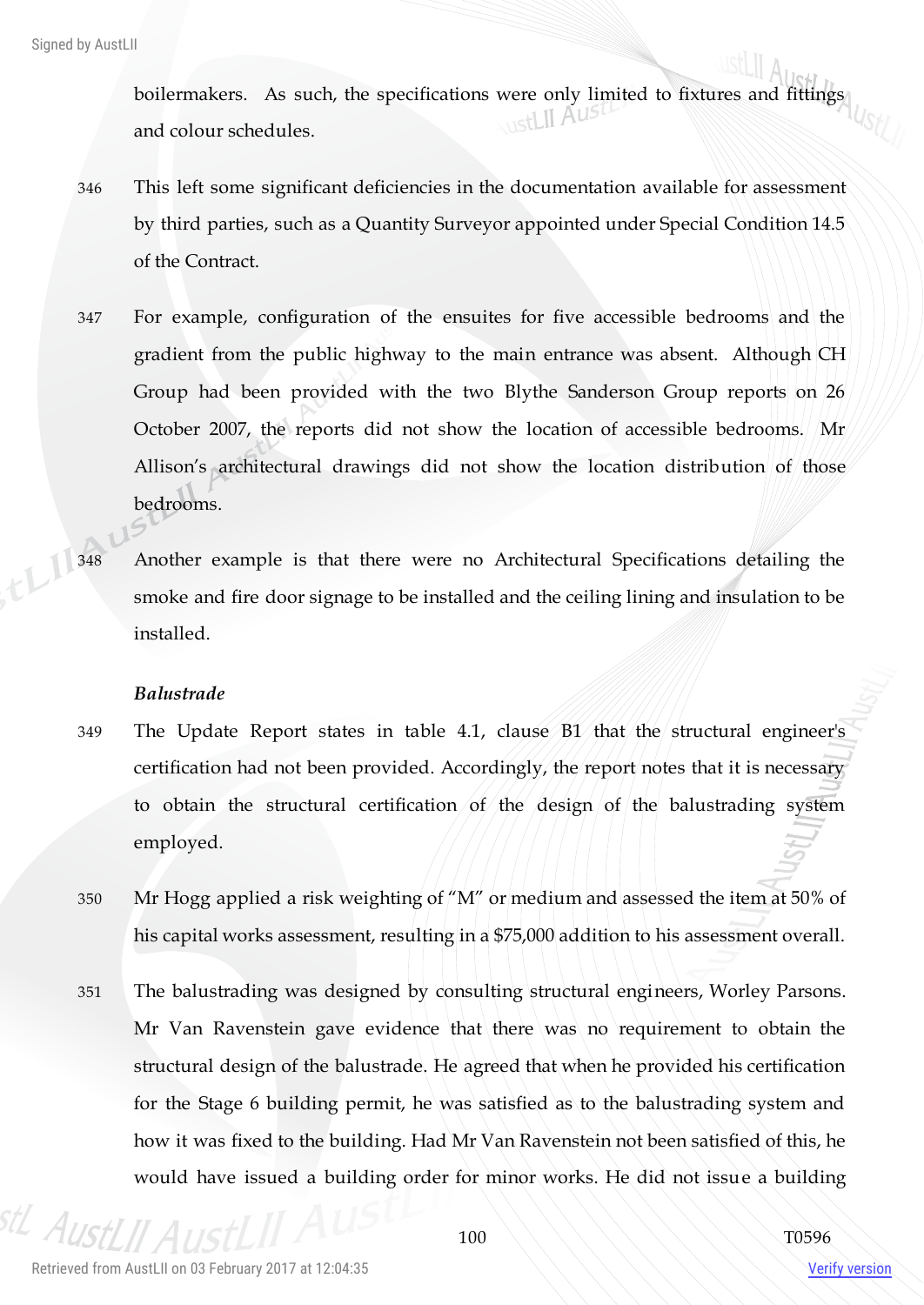order. Rather, Mr Van Ravenstein issued the Stage 6 building permit, considering that the balustrading was structurally compliant, and that there was no need to remove and replace the balustrading.

- 352 However, Mr Hogg apparently had not been provided with documentation which set this out, and was therefore unaware that Mr Van Ravenstein was satisfied of the structural integrity of the balustrading and did not require its removal or replacement. He did not review the Stage 6 building permit, or seek to review the documents underpinning the Stage 6 permit.
- 353 Before it was willing to issue the 9C compliance certificate, the CH Group required certificates that the structural design of the balustrades was compliant with the BCA. This was to be provided by a structural engineer. However, no such certificate was thinky provided as at 14 November 2007. The Project architect, Mr Allison conceded that he could not locate a certificate of compliance of design and was not prepared to say that one existed. Further, no drawings prepared by Worley Parsons in relation to the balustrade could be identified.
	- 354 On 14 November 2007 an email was sent from Mr Chenoweth to AU's solicitor, Ms Low, advising that despite numerous requests made to 500 Burwood; 500 Burwood's architect and building surveyor, a complete set of building permit or town planning documentation had never been provided at any stage of the review. Mr Chenoweth attached to his email a list of documents he had received and a list of documents he had yet to receive. The documents received by CH Group did not include the Structural Engineer's Certification of the proposed balustrade.
	- 355 This was a plain deficiency in design documentation.
	- 356 Further, there were no design specifications to speak of. In relation to the balustrades, the specifications for Condominium 1 included the foundry and a place to source the posts and no more. No doubt for this reason there was no structural certification of the design of the balustrading system employed.

 $A_{II}$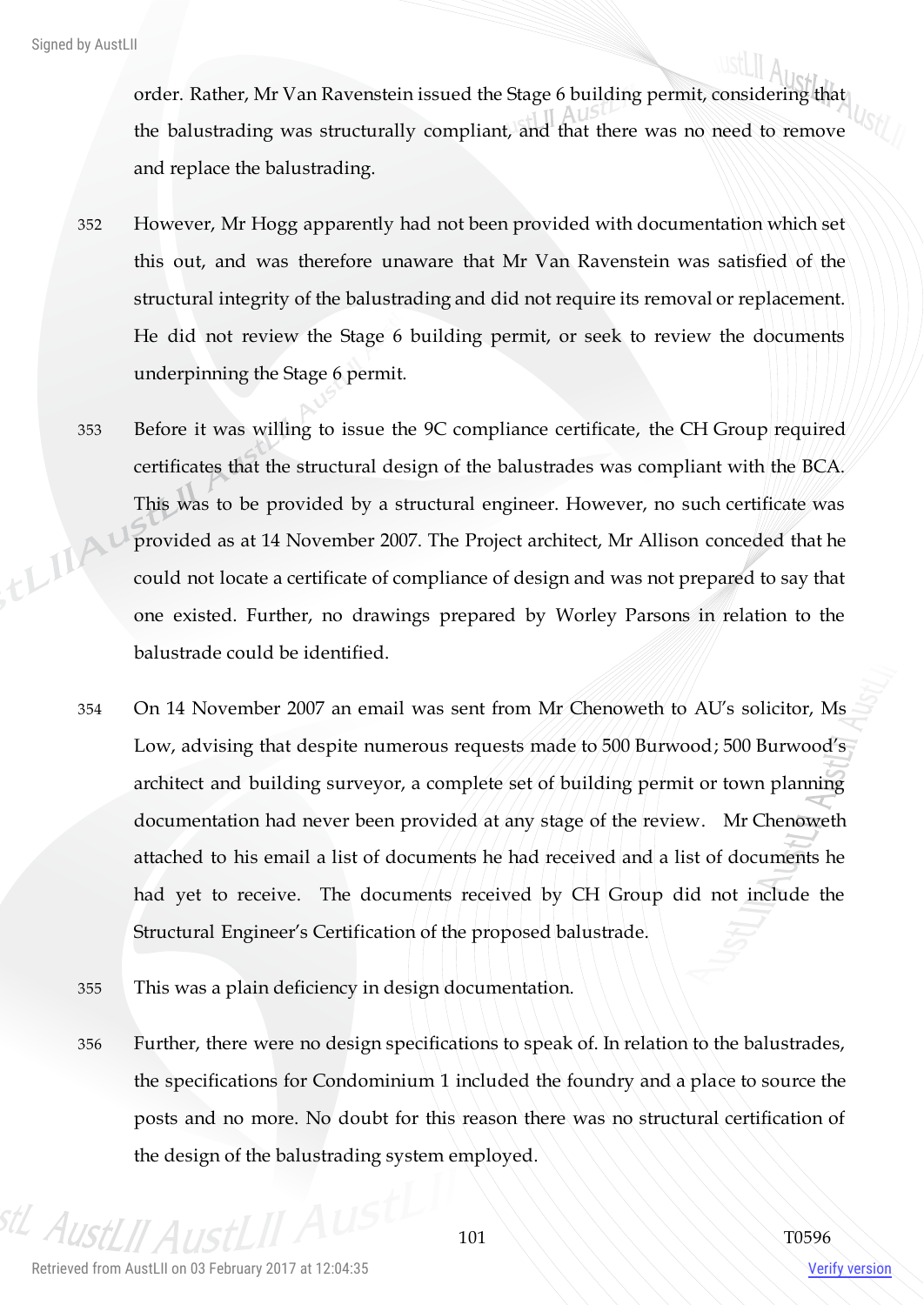- 357 Because no certificate had been provided to certify the balustrading, the Update Report in table 4.1 proceeded as follows:
	- (a) in order to achieve necessary 9C compliance concerning the balustrade the first step was to obtain a structural engineer's certification of the existing balustrade system employed, for which the cost estimate was \$5,000;
	- (b) the second suggested resolution, if such certification could not be obtained, was to remove and replace the balustrades with balustrades which satisfied the load and other requirements of BCA9C. The cost estimate to do so was assessed by Mr Hogg at \$150,000, and the risk "medium". In coming to this conclusion, Mr Hogg relied solely on the comments noted under item B1 of the CH Group's Update Report at table 4.1.
- 358 The problem of the absence of documentation as illustrated by the balustrade issue described, and the approach of the CH Group taken in its Update Report at table 4.1 and in turn, the reliance placed upon that report by Mr Hogg and his approach to it, was symptomatic of the way in which the DCWC assessment was undertaken overall.
	- 359 Thus the absence of necessary documentation, namely a certification of the balustrading, resulted in a significant addition to the DCWC Assessment Report.

#### *Late Delivery of Documents provided on 14 November 2007 at 5:34pm*

360 As further evidence of the lack of documentation provided to the Quantity Surveyor in time for him to complete his report, on 14 November 2007 at approximately 5:45pm, Mills Oakley hand delivered a letter to Russell Kennedy enclosing some of the documents referred to in Peter Chenoweth's list of documents not yet provided. These included the following items: BCA clause D2.21 - Door hardware (Spence Door). (Although a Spence Door quote was given to Mr Darren Morgan of AU on 18 June 2007, this was without drawings and specifications. The architect, Mr Allison did not provide a copy of a door schedule to CH Group until after hours on 14 November 2007); BCA clause C3.12 - sealing electrical penetrations and hydraulic services. Mr Chenoweth did not receive a copy of Building Permit 5, together with the fire services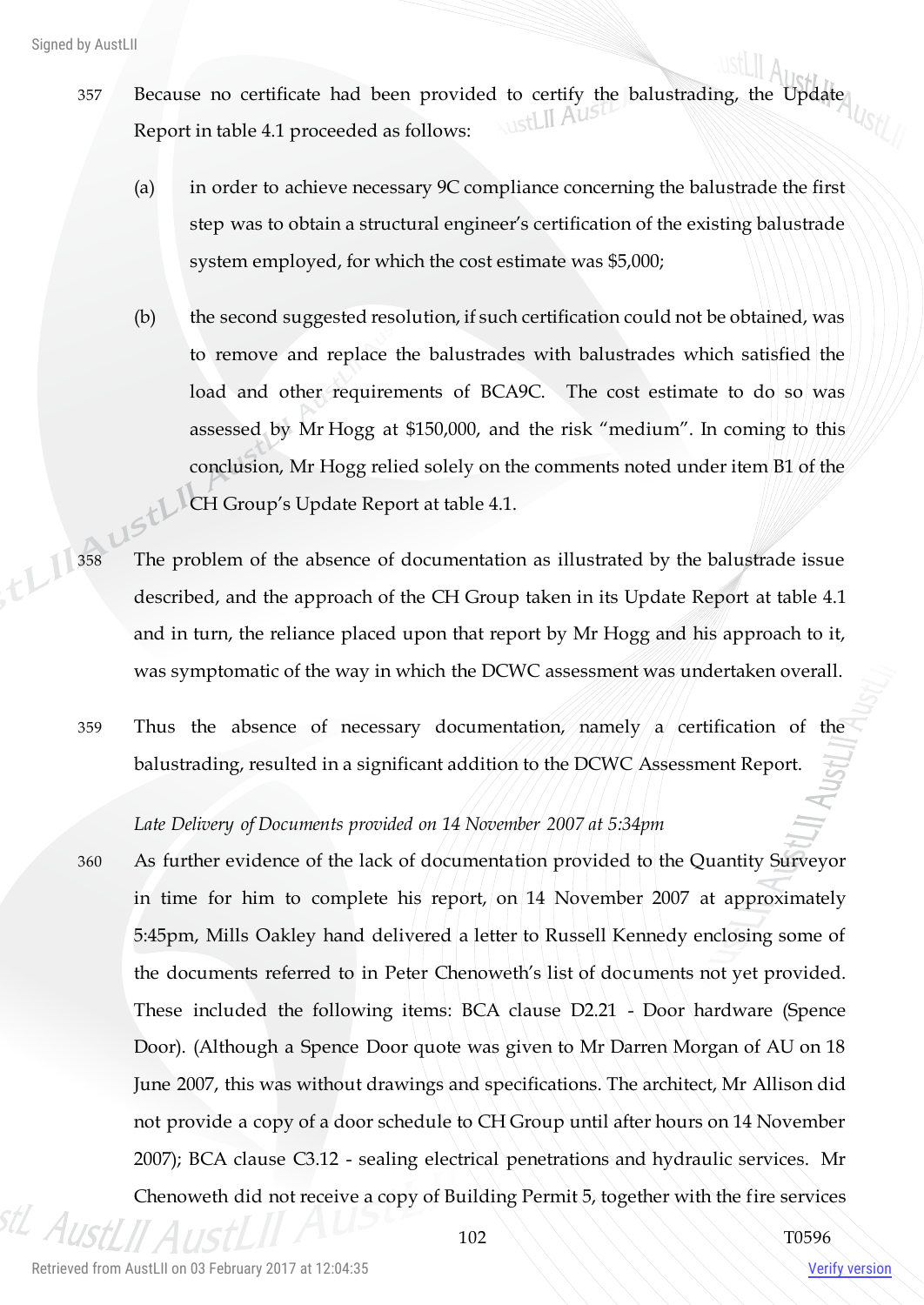report of Mr Verheijden dated 13 February 2006, until after hours on 14 November 2007.

## *Documents provided on 3 December 2007 ( Settlement)*

361 A group of further design documents were presented at settlement of the Contract on 3 December 2007. These included the following items: BCA clause F1.0 waterproofing/tanking for the subfloor external walls and clause F1.7 - substrates to be used on wall and floor finishes in wet areas. Mr Allison provided AU at settlement with a series of documents produced and prepared by Wetspot Consolidated Pty Ltd on a cover sheet dated 29 November 2007 attaching warranties and statutory declarations; BCA clause F1.13 – external window compliance with AS2047. These documents were not in existence until 28 November 2007; BCA clause C1.10 – fire thing hazard properties of the materials and surface finishes. This certificate was not in existence until 22 November 2007. The certificates were not provided to AU until settlement.

#### *Conclusion as to Design Documentation as at mid-November 2007*

- 362 Similar issues to that illustrated by the balustrade arising from the lack of design documentation arose in relation to floor and wall coverings, the ensuite configuration, door widths, door hardware, water proofing membranes, and windows.
- 363 In each case, the CH Group in its Update Report dealt with the deficiencies in documentation in broadly the same way as the documentation in relation to the balustrade was treated, and Mr Hogg, in putting a monetary figure to the items in the Update Report, approached his assessment in a similar way.
- 364 I do not accept that the Contract contemplated the existence of the level of uncertainty in design documentation demonstrated by these examples.
- 365 As a result, Mr Hogg could not perform the task required of him by the Contract, and did not do so.

<sup>stL</sup> AustLII A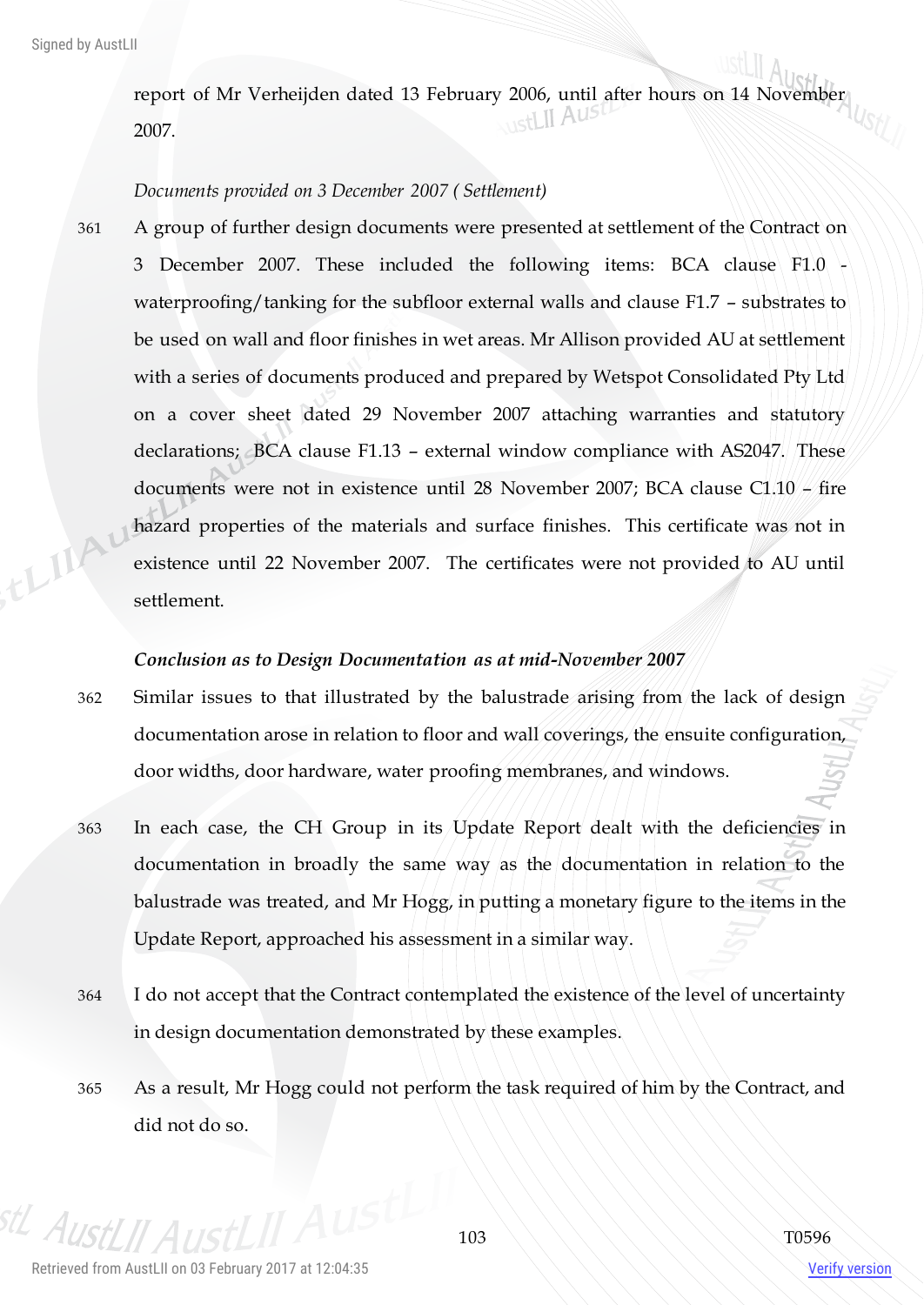# *Unresolved Construction Issues as at November 2007*

ustLII AustLII 366 There were a number of unresolved issues outstanding in the first half of November 2007 which were of importance to the Project.

#### *Central Stair*

- 367 The outstanding issue of the central stair has already been delt with in these reasons in a different context. However, the following additional observations may be made as to the state of uncertainty which bedevilled the Project in mid- November 2007.
- 368 At the date of Contract the central stair was neither designed nor built as "fire isolated" for the purposes of the BCA. Such a stair is expressly prohibited in a Class 9C building serving as a Residential Aged Care Facility (and indeed a Class 9A building), unless exempted.
- 369 As at November 2007 there was a high level of uncertainty about how that central stair might need to be don't with stair might need to be dealt with under the regulations in the light of occupancy numbers and the question as to whether, because the central stair provided access to the fourth storey plant room, which was to be used as a computer room on one version of the plans, this was a "habitable room" for the purposes of the BCA, and if it was, how this would impact on the fire-rating for the stair.
	- 370 The question concerned the fire isolation of the central staircase in Condominium 1 and compliance with the applicable regulations (being Clause D1.3 of the "BCA"). The issue of the central stair was complicated. It was connected with the question of Fire safety is a critical issue for a Residential Aged Care Facility both in terms of BCA 9C compliance and more generally.
	- 371 The high level of uncertainty was evidenced in the cross-examination of Mr du Chateau, which included the following exchange of relevance:

So do you accept the proposition as indeed happened here, that if you were standing on the ground on 15 November 2007 and you were aware that the 9C D1.1/3 calculation was for 480 persons, and that the relevant building surveyor's earlier alternate solution as based on a different premise and there was still an application pending for modification before the Appeals Board, that that would certainly inject a high level of uncertainty as to what might be needed to be done in relation to that central non fire isolated stair?---I would

 $A_{IR}$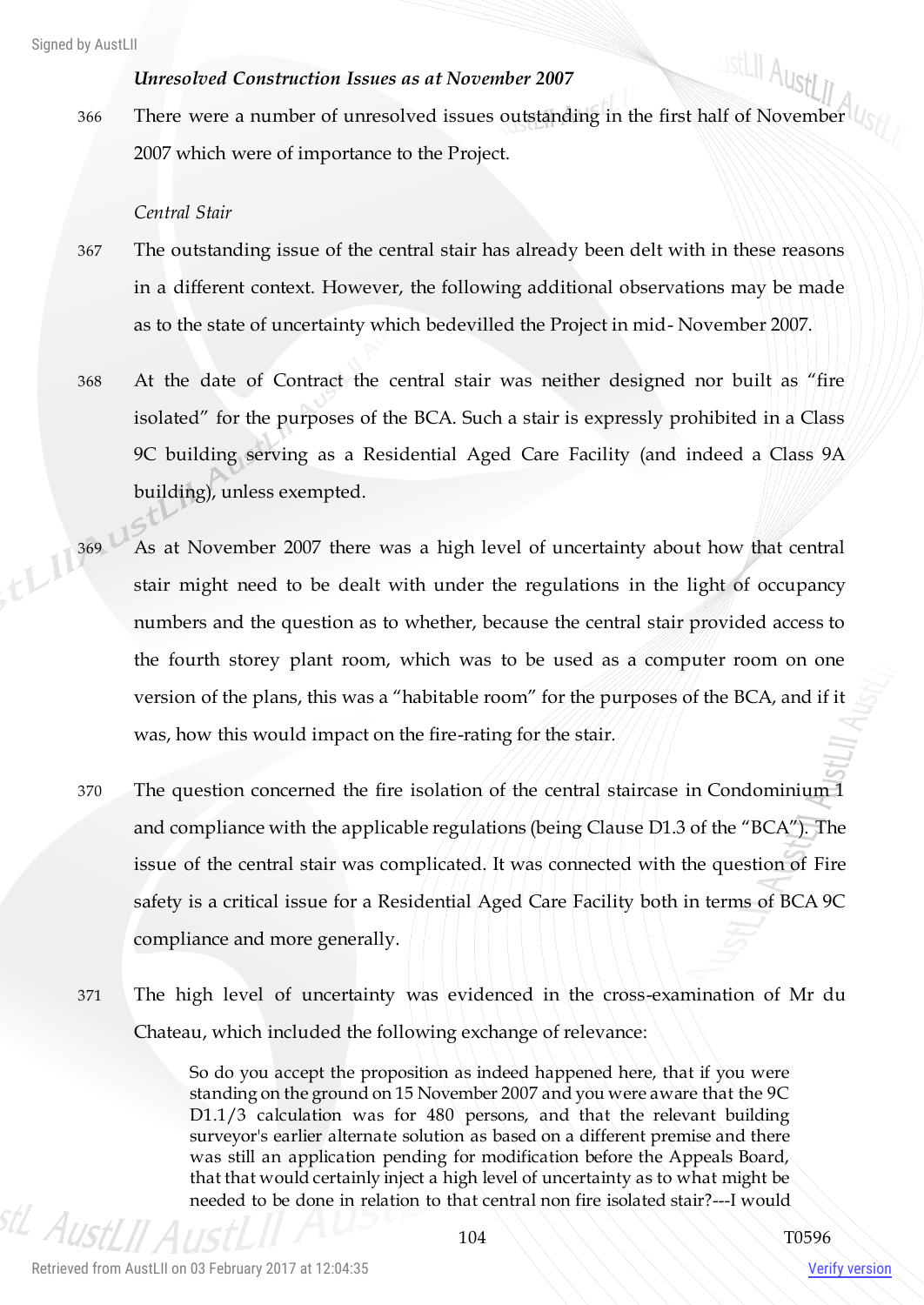suggest that the population would determine maybe the width of the stair, not necessarily whether it's fire isolated or not.

And when you looked at the plans, were you aware that the 19 October permit was granted in respect of the fourth level where this central stair goes up to, on the basis there was no computer room or data room, whereas in fact as the photographs show, one was partially completed at that time on that level? $-1$ I wasn't aware of that. No.

And the application to the Building Appeals Board for modification was to deal with that issue, and the dispensation relating to the fourth level of the building being classified or otherwise as a storey? Were you aware of that?--- No. I wasn't aware of that, no.

And if I put that into the mix combined with the population issue, would you accept that there's a high level of uncertainty about how that central stair might need to be dealt with?---I do accept that, yes.

[Emphasis added]

372 The background to the issue of the central stair and occupancy numbers has been ELIA' earlier discussed in some detail.

# *Occupancy Numbers*

- 373 The evidence also discloses uncertainty as to the number of occupants reflected in the design documentation. This was a centrally important element of the design for the purposes of assessing BCA compliance.
- 374 The number of occupants assumed by AU was either 480 persons and 435 persons. In both cases, however, these figures were more than double the assumed maximum number of occupants, 197, which formed the basis of the 11 October 2007 Fire Safety Report and in turn underpinned the Stage 6 Building Permit issued on 19 October 2007.
- 375 The documentation as at mid-November 2007 contained significant inconsistency as to the centrally important design element of occupancy numbers. At this time, the "Occupancy Permit" remained to be issued under Special Condition 14.1.
- 376 The number of occupants at 480 was advised by Mr Chenoweth in his letter of 13 November 2007. This in turn was incorporated into Mr Hogg's cost to complete calculation.

 $A$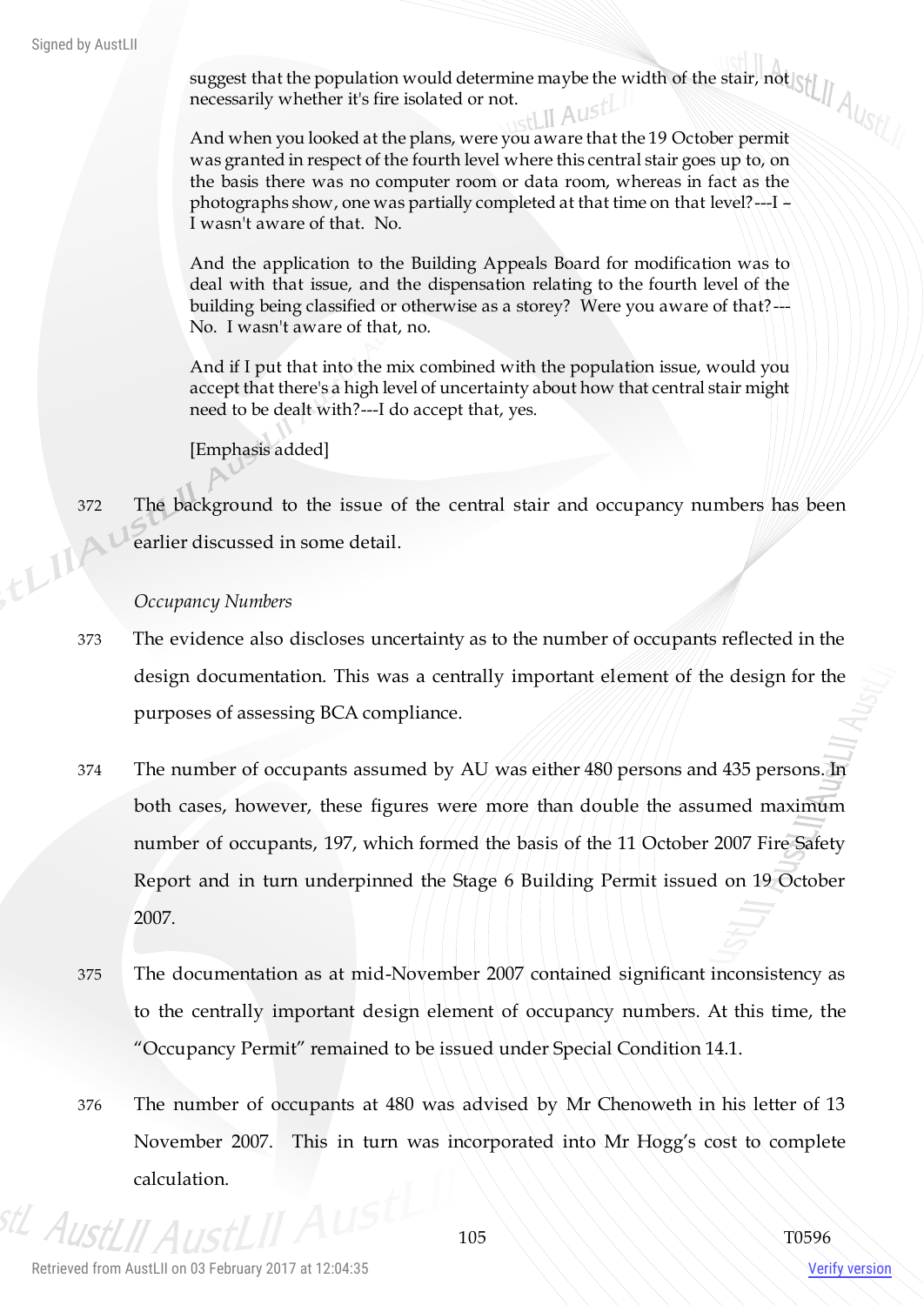377 However, Mr Verheijden referred to 197 persons in his Fire Report of 11 October 2007 and based his "expert judgment" on that figure.  $\Box$  AUST

#### *Conclusion as to Central Stair*

- 378 These matters are not referred to for the purpose of demonstrating that Mr Hogg erred in his assessment because his capital allowance for the central stair was wrong. Even if this was the case, it would not provide a basis for setting aside the assessment of a contractual expert.
- 379 Rather, they serve as an illustration of the deficiencies in the design documentation as at mid-November 2007. There were significant gaps in its content, and in some cases inconsistencies. Consequently there remained issues which had not been settled in a definitive manner.
- 380 In his evidence, Mr Du Chateau accepted that there was a high level of uncertainty about how the central stair might need to be dealt with in light of issues of dispensation relating to the fourth storey and the issue of occupancy for 480 or 435 persons, compared to 197 persons which formed the basis of the Stage 6 Permit.
- 381 A number of BCA 9C matters concerning certificates set out in the Update Report were still in issue in 2008.

# *Conclusion as to Whether Mr Hogg in Fact Assessed the Cost to Complete*

- 382 By way of a summary, although the role of CH Group was to certify whether or not the building did comply with the BCA 9C classification and, if so, what remained to be done to achieve the requisite 9C certification, by reason of the lack of documentation and the outstanding issues in mid-November 2007, it was unable to do so.
- 383 Cross-examination of Mr Chenoweth demonstrated that the Update Report did not purport to express a conclusion as to whether or not a particular item achieved compliance with the 9C classification. For example, in relation to the carpet to be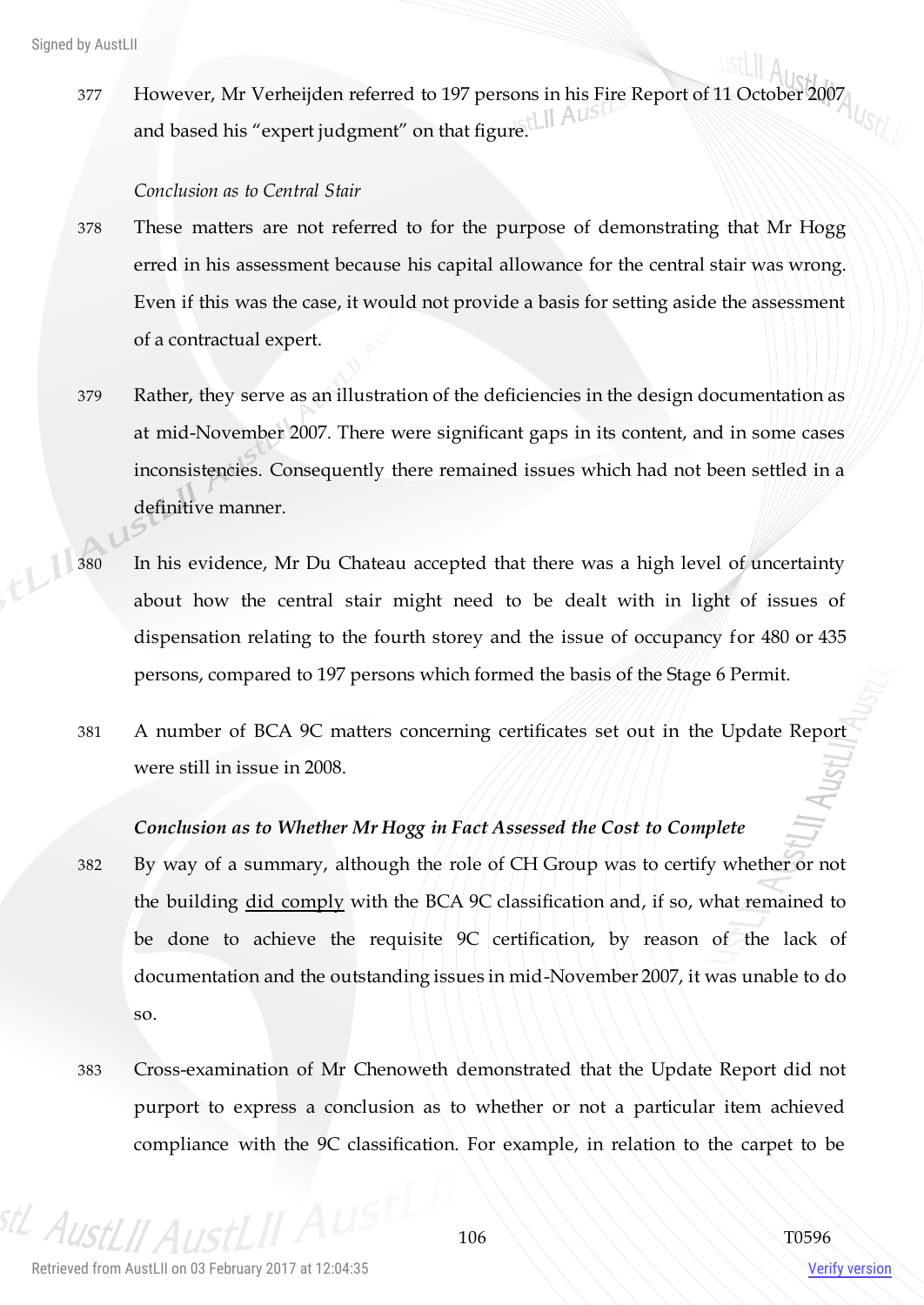installed in the Facility, Mr Chenoweth's evidence in cross-examination was  $\begin{bmatrix} \text{as} \\ \text{as} \end{bmatrix}$ 

follows:

So I suggest to you that looking at your two options there that it's not possible for a person reading what you've got there, put aside the figures of the cost, but just reading what you've got there and answer the question, is the carpet compliant with 9C or not, is it?---I had no evidence to say that it was compliant.

Because you haven't told them. Your job was to say is it compliant with 9C or not and you haven't done it, have you?---We were seeking further documentation to clarify whether that did comply. That's what we say.

You haven't done it. You haven't said here whether the carpet complies or not, have you?---No, that's correct.

384 Mr Gregory du Chateau, in his capacity as a building surveyor qualified to assess compliance with the 9C classification, gave evidence on the question of what an assessment of compliance with the 9C classification entails. When asked what things approach he would adopt in dealing with each of the items of BCA compliance that are referred to in the Update Report, Mr du Chateau said:

> [M]y process would be to create myself a list of 9C requirements and then inspect, in this case being a completed building, inspect the building, or in the first instance probably do a desktop review so I understand the populations, the areas, location of stairs, the number of people and the use. And then I would inspect the building and carry out measurements, or even if need be, take samples to check that – that they did comply with 9C.

- 385 I do not accept that the CH Group undertook the work as suggested by Mr du Chateau. This is because of the lack of necessary documentation and the large number of unresolved construction issues that needed to be resolved in order for it to undertake the required task.
- 386 Indeed, this position was recognised by Mr Hogg. He gave evidence that based on information supplied by Mr Chenoweth, he understood that the CH Group report was a status report intended to provide an update on whether or not documentation was available. At page 4 of the DCWC Assessment Report, Mr Hogg outlined the methodology employed for the purposes of the DCWC assessment. That summary is consistent with Mr Hogg's stated understanding of the nature of the task performed by CH Group. The summary provided:

stL Aust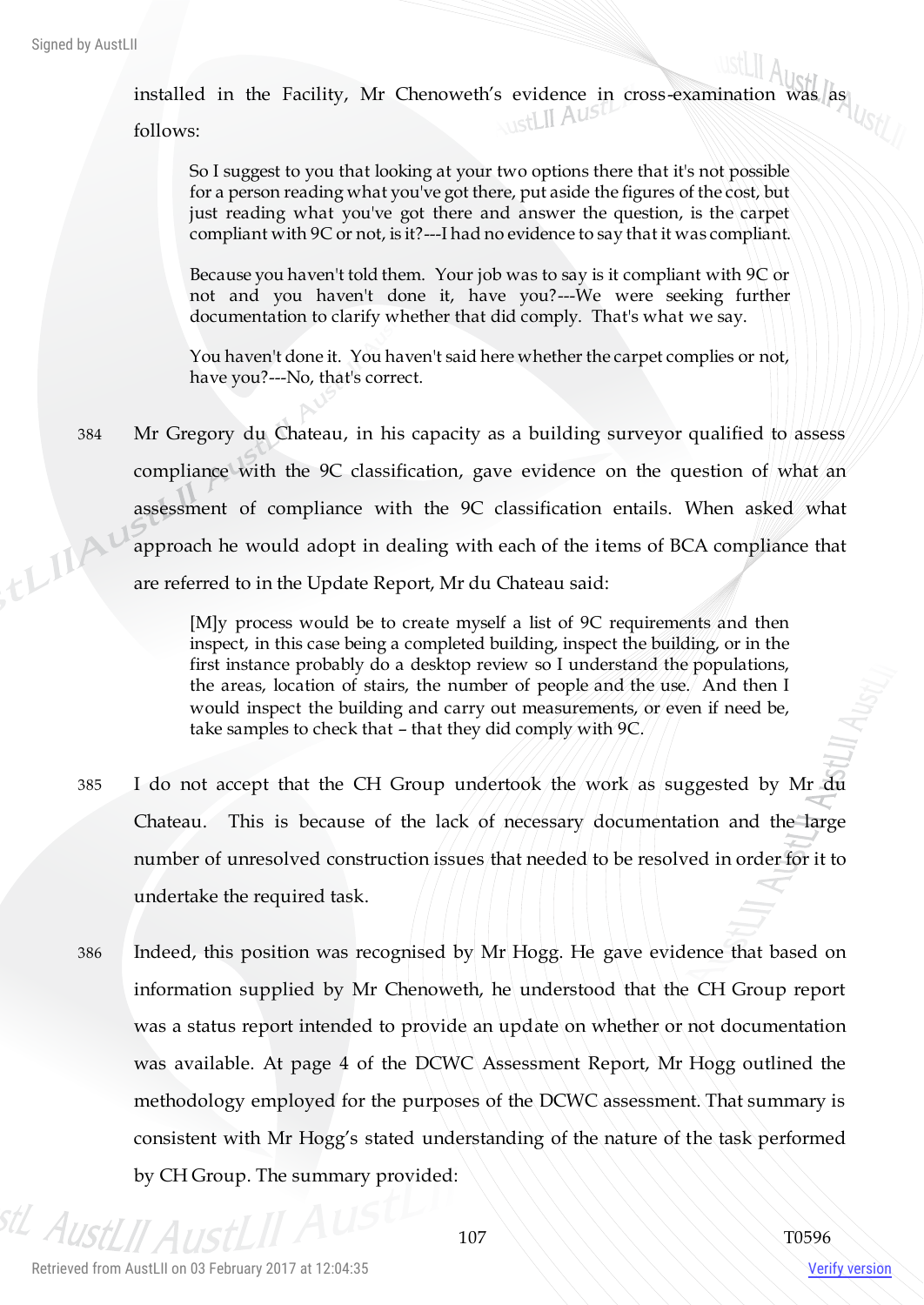The assessment of the Cost to Complete incorporates a number of key components:

…

- 3. The cost of independent consultant reporting to achieve 9C compliance. This information should be available from the incumbent D&C Contractor, however to date considerable compliance documentation remains outstanding. Refer to the CH Group report in Appendix B.
- 4. A risk assessment of the cost to achieve 9C compliance. This has been done by costing each individual items (sic) raised in this CH Group Report (Appendix B) providing a risk rating (H, M, L) and applying a likelihood factor to the risk rating.
- 387 Mr Hogg explained that the necessity for the risk-weighting arose because upon reading the Update Report it was not possible to say positively whether a particular item of capital work did or did not need to be done. For example, in relation to BCA clause F1.0, relating to waterproofing of the subfloor external walls, Mr Hogg thingu explained in cross-examination as follows:

[CH Group] told you that a suggested means of resolution was either, "To provide a copy of approved waterproofing and tanking details"?---Yes.

Or undertake onsite investigations and analysis of the waterproofing and tanking?---Yes, yes.

Yes, now because Mr Chenoweth could not tell you or the CH Group could not tell you whether in fact the building complied or did not comply with this BCA clause, you allowed an amount of money for a report to be done of a thousand dollars? Is that right?---Yes.

And then assuming that it did not comply, you've then calculated a capital works estimate. Is that right?---That's right.

And then applied a risk rating to that?---Yes.

Yes, and your risk rating here was low?---Yes.

388 Consequently the Update Report dated 9 November 2007, in large part recited the state of the missing documentation or outstanding issues which remained for each element of the construction considered. This did not provide any, or any proper basis upon which a quantity surveyor could undertake the contractual task of assessing the cost to bring the Development to a state where a 9C compliance certificate would be likely to issue from the CH Group.

<sup>stL</sup> AustLII A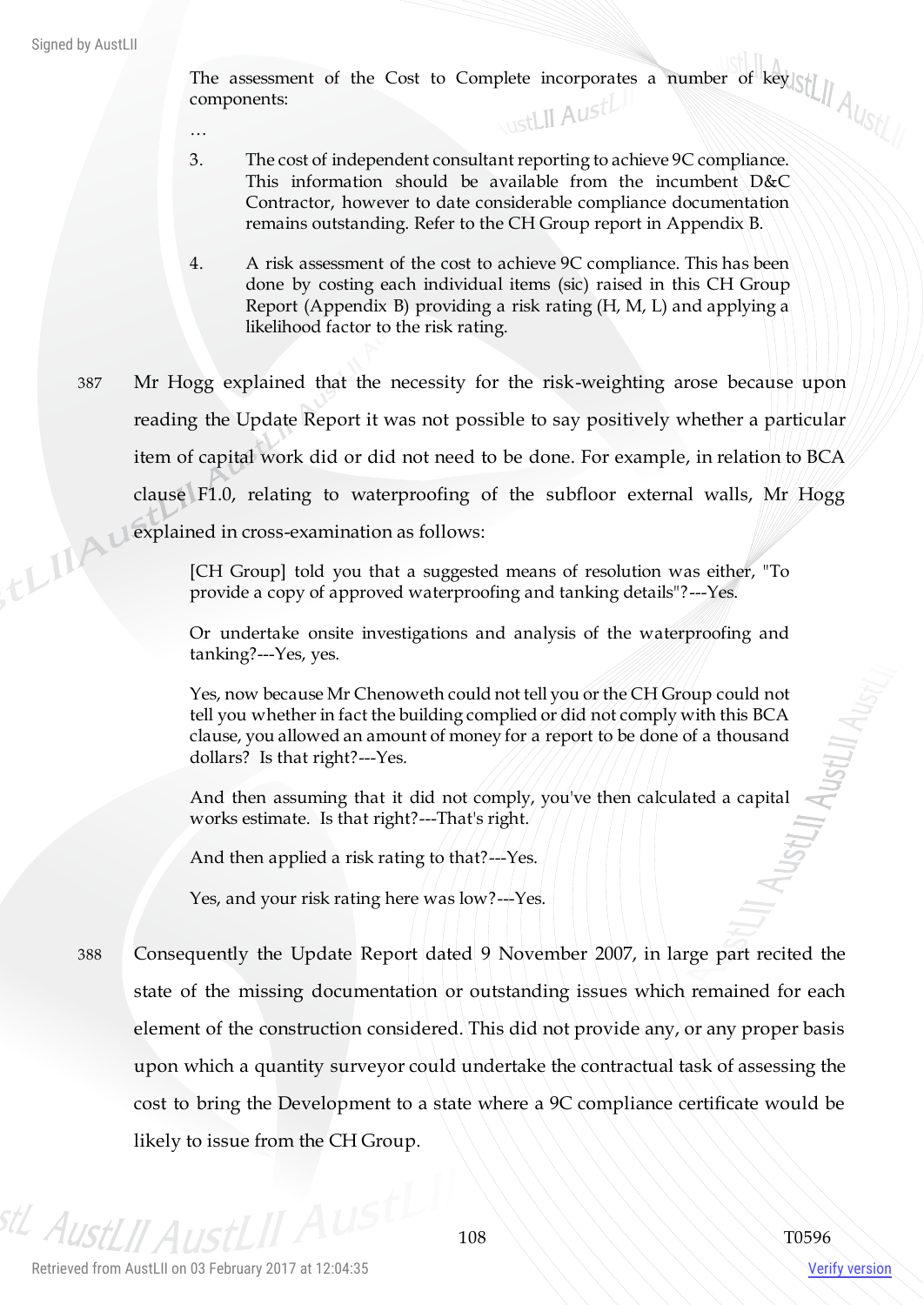- 389 I find that tables 4.1, 4.2 and 4.3 in the 9 November 2007 CH Group Report were all concerned to assess the availability of documentation which would, in turn, enable to CH Group to assess 9C classification compliance. None of the tables contain any conclusions as to the extent to which the Facility was in fact compliant with the 9C classification or specifically describe the works which were required to be done in order for the CH Group to issue its certification of 9C compliance.
- 390 The three categories of items referred to in the Update Report reflected what had and had not been attended to between June 2007 and November 2007 in terms of documentation. There remained outstanding a large number of items in respect of which the CH Group required further information and documentation before it would be willing to consider issuing a 9C compliance certificate.
- 391 The problem for the CH Group in completing the Update Report was that much of the documentation was simply not available. This meant that where there was missing documentation, the CH Group was not in a position to certify whether the relevant structure was compliant or not. Typical of the problem was the absence of sufficient documentation relating to signage. Mr Chenoweth said the following in cross examination:

That's because your report, so called, is not a 9C compliance report at all because you don't express an opinion about whether the building complies with 9C or not do you? ---We express that in many places but in this case here we didn't have the documentation, so we were unable to confirm or otherwise. We were seeking documentation.

- 392 The CH Group saw its task as a documentary review for 9C compliance, and its investigations were confined to a 9C assessment on the basis of documentation for the purpose of preparing the Update Report. Mr Chenoweth said in this regard: "We're engaged to look at documentation for compliance and that's what we were doing". It follows, if there was necessary documentation missing, the compliance exercise could not be undertaken in respect of the relevant item.
- 393 Accordingly, as at 14 November 2007, the work which remained to be done on the Project in order to have the CH Group issue a 9C compliance certificate was not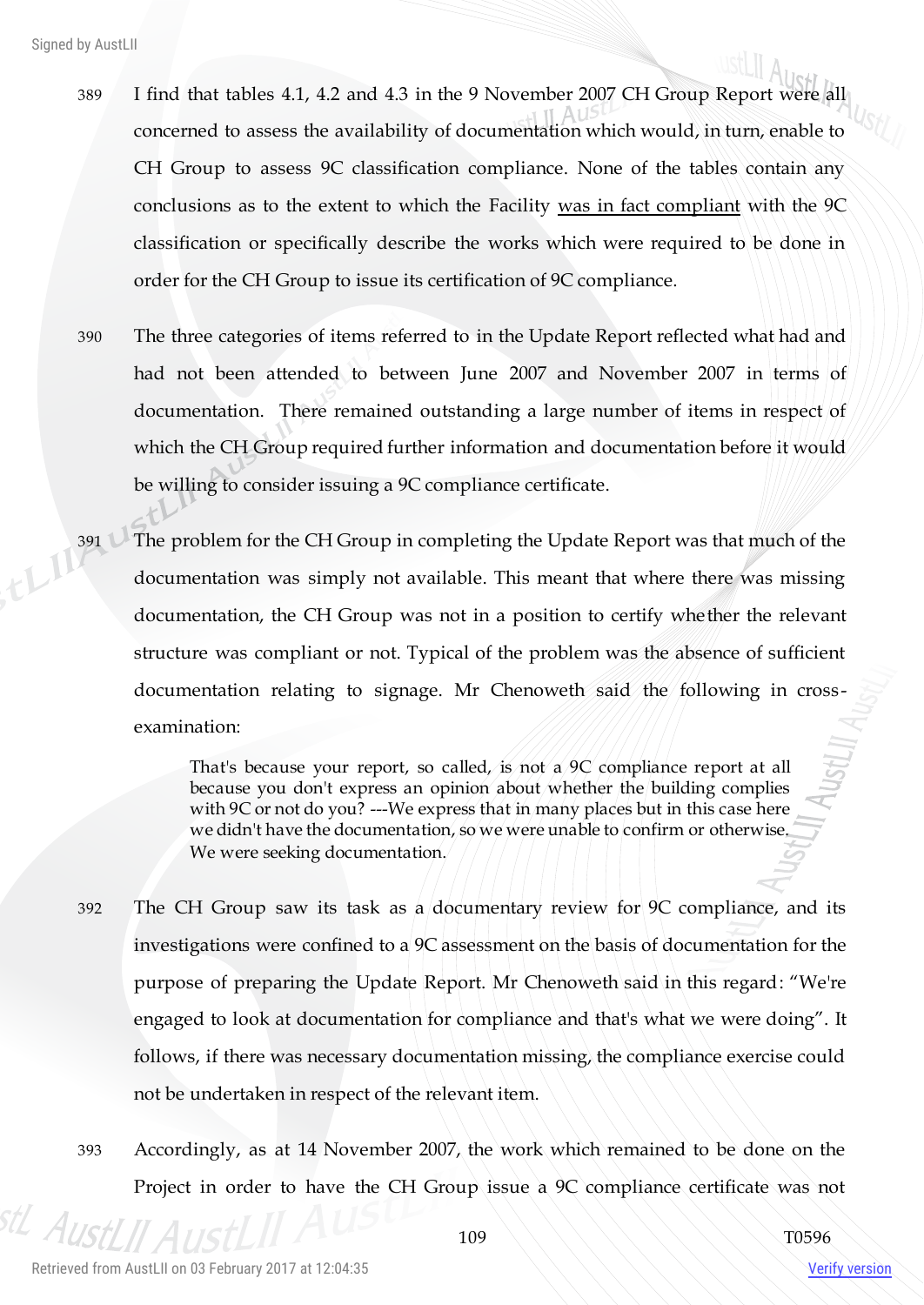capable of definition. This had to await the provision of the necessary documentation. Until this occurred, there was no defined body of work which was capable of assessment by a Quantity Surveyor appointed under the Contract to cost the works. The construction was eventually completed at which time, and more than likely well before, the complete documentation became available. When the necessary documentation did become available, the work which remained to be done to secure 9C certification was crystallized and capable of being costed by the appointed Quantity Surveyor.

- 394 At the time of entry into the Contract, the parties, as reasonable persons, would have intended and expected that the mechanism they put in place pursuant to Special Conditions 14.1 and 14.5 would have worked to produce a sum certain pursuant to which the contract price was to be adjusted, in the event that the mechanism was thing triggered.
	- 395 In my opinion, it was not the intention of the parties that they be bound by a costing assessment which was incapable of a proper evaluation because the subject matter of the costing assessment was so ill-defined, as it was. In order to produce the adjustment to the purchase price, the assessment was intended to be undertaken on a rational basis, applying the expertise and professional judgment of the selected independent quantity surveyor. In order to achieve this, the appointed expert needed to be in a position to apply his costing assessment skills to a defined body of work. I am not satisfied that it was within the expertise of the quantity surveyor to form value judgments as to what the final design would be when faced with the level of incomplete documentation and unresolved issues which bedevilled this Project in November 2007, nor am I satisfied that it was intended by the parties at the time of contracting that he would undertake this function.
	- 396 Rather the intention of the parties, considered objectively as reasonable persons, would have been to defer finalisation of any adjustment to the purchase price for a reasonable time, if the circumstances unfolded as they did. A reasonable period of time would allow the subject matter to become amenable to being assessed in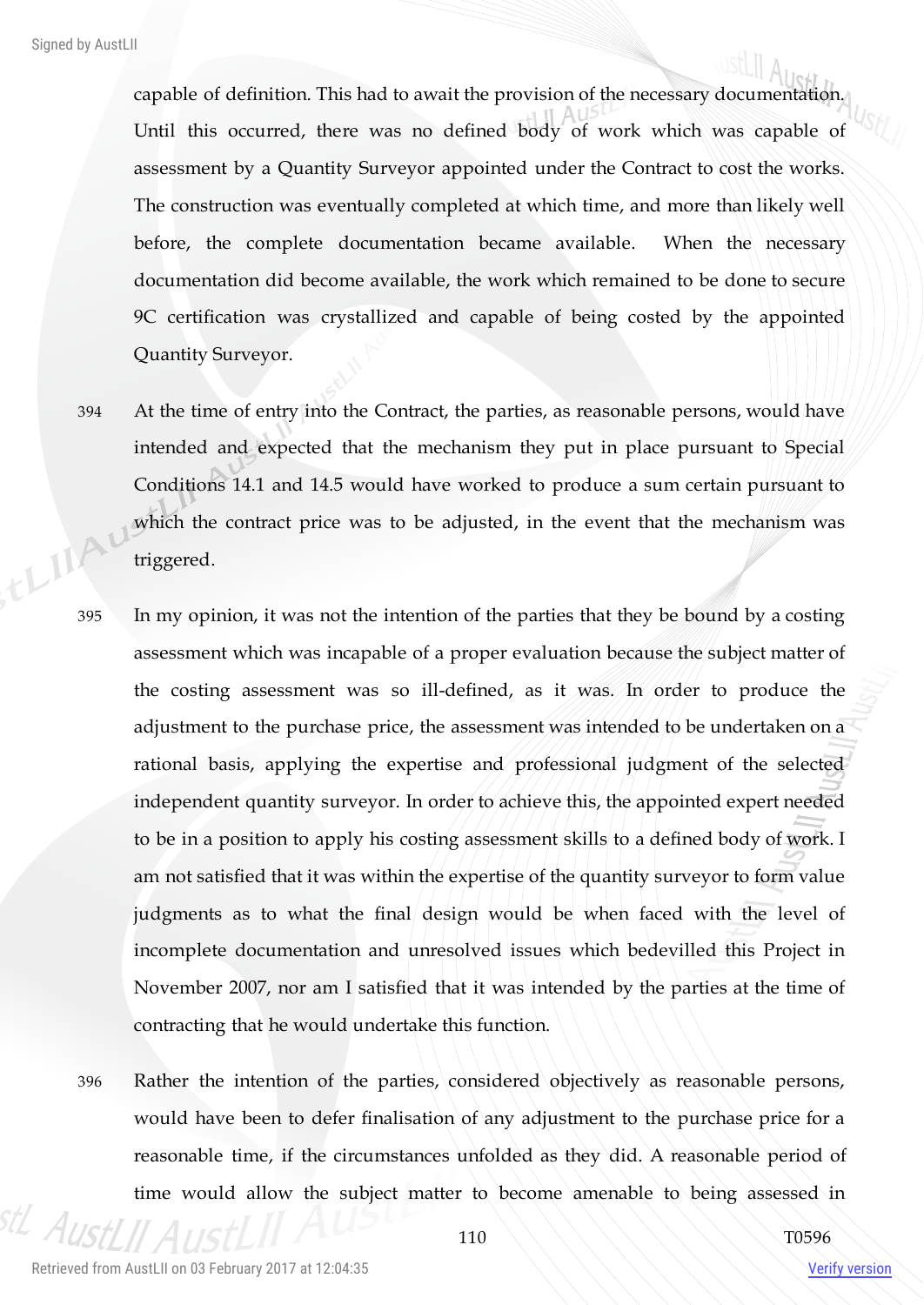accordance with the contractual term, by the provision of the necessary design documentation and the resolution of the major outstanding construction is sues, together with a reasonable time allowance for the assessment to be undertaken. In this way the contractual intention of the parties could be fulfilled.

397 In this case, because of the absence of the necessary design documentation and the level of unresolved construction issues which existed in November 2007, the contractual mechanism agreed upon by the parties failed. The costing assessment contemplated by Special Condition 14.5 could not be undertaken within the time period set for the completion of the exercise and before the settlement, which by Special Condition 14.1 was set for 15 November 2007.

- 398 In these circumstances, I find that the DCWC Assessment Report was not one which ELIIA complied with the contractual term reflected in Special Condition 14.5 and should be set-aside. It was founded on inadequate material.
	- 399 In so finding, I accept that the manner in which Mr Hogg went about his task was very much a matter for him. So long as he undertook the task of assessing the cost to obtain the necessary certificates, and each of them, there was no fetter imposed upon Mr Hogg in the Contract as to how he might go about his task or as to what was or was not to be included.
	- 400 Nevertheless, in the circumstances as I have found them to be, I find that Mr Hogg of DCWC did not assess the cost of achieving 9C compliance under the terms of the Contract, and this was because the material available to him at the time was inadequate for the intended contractual purpose. Special Condition 14.5 (a) (i) of the Contract simply could not be performed because the contractual mechanism described therein failed for reasons beyond the control of the parties.

## **Further Issue for Determination – Engagement of an Alternative Builder**

*Whether or not it is open to the Court to find that because inter alia the Contract did not require Australian Unity to engage the existing builder to complete the works and because there was no assignment of the existing building contract to Australian Unity, Clause 14.5* 

 $A_{I}$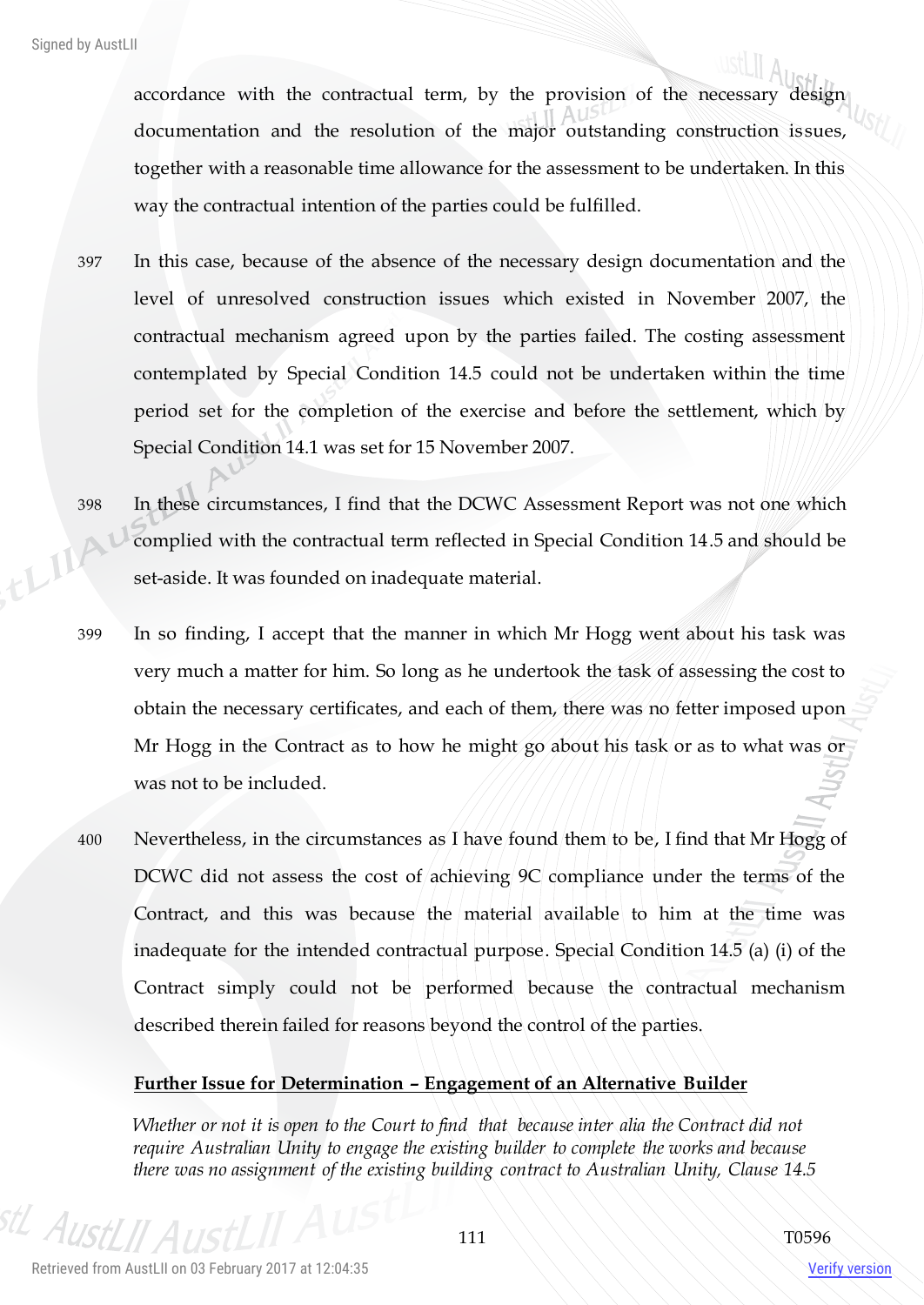*contemplated the reasonable cost to complete the works by an alternative builder as the Completion Cost there defined.*  stLII Austl

- 401 This issue falls for determination as part of the first question in the proceeding, namely, whether or not the quantity surveyor performed the Special Condition 14.5 task within the terms of the Contract.
- 402 500 Burwood submitted that "Completion Cost" is defined under the Contract as the cost of obtaining the Certificates (as defined in Special Condition 14.1). The issue of those Certificates must, given the nature of the Certificates, presuppose the completion of the Stage 1 building works.
- 403 It was put to Mr Hogg that had the existing builder and the existing consultants been prepared to complete the works, it would have been unnecessary for him to include the allowance of \$206,468 for independent contractors' and consultants' costs to ELIAN complete. In reply Mr Hogg said that allowance forms part of a cost to complete assessment *if the existing builder is unable to complete the works*.
	- 404 However, as 500 Burwood submitted, there is no evidence that the engagement of an independent contractor was necessary to enable the completion of the Stage 1 work.
	- 405 Mr Hogg did not speak to the existing builder Redland in order to determine whether or not it would be prepared to continue to carry out the work. Mr Hogg said in this regard:

---That wasn't a – that wasn't a question for – for me. That's why it was separated out as a – as a separate line item.

Yes?---That it could be assessed. It could be added or deducted from the cost to complete as the parties saw fit.

406 Nevertheless, Mr Hogg included in his assessment the sum of \$206,468, representing a contractor establishment premium and consultant fees to complete. This was calculated based on a percentage of the assessed cost of completing the Stage 1 works, being \$1,376,456, and was included on the assumption that a new team of builders and consultants would be engaged to complete the works.

 $An$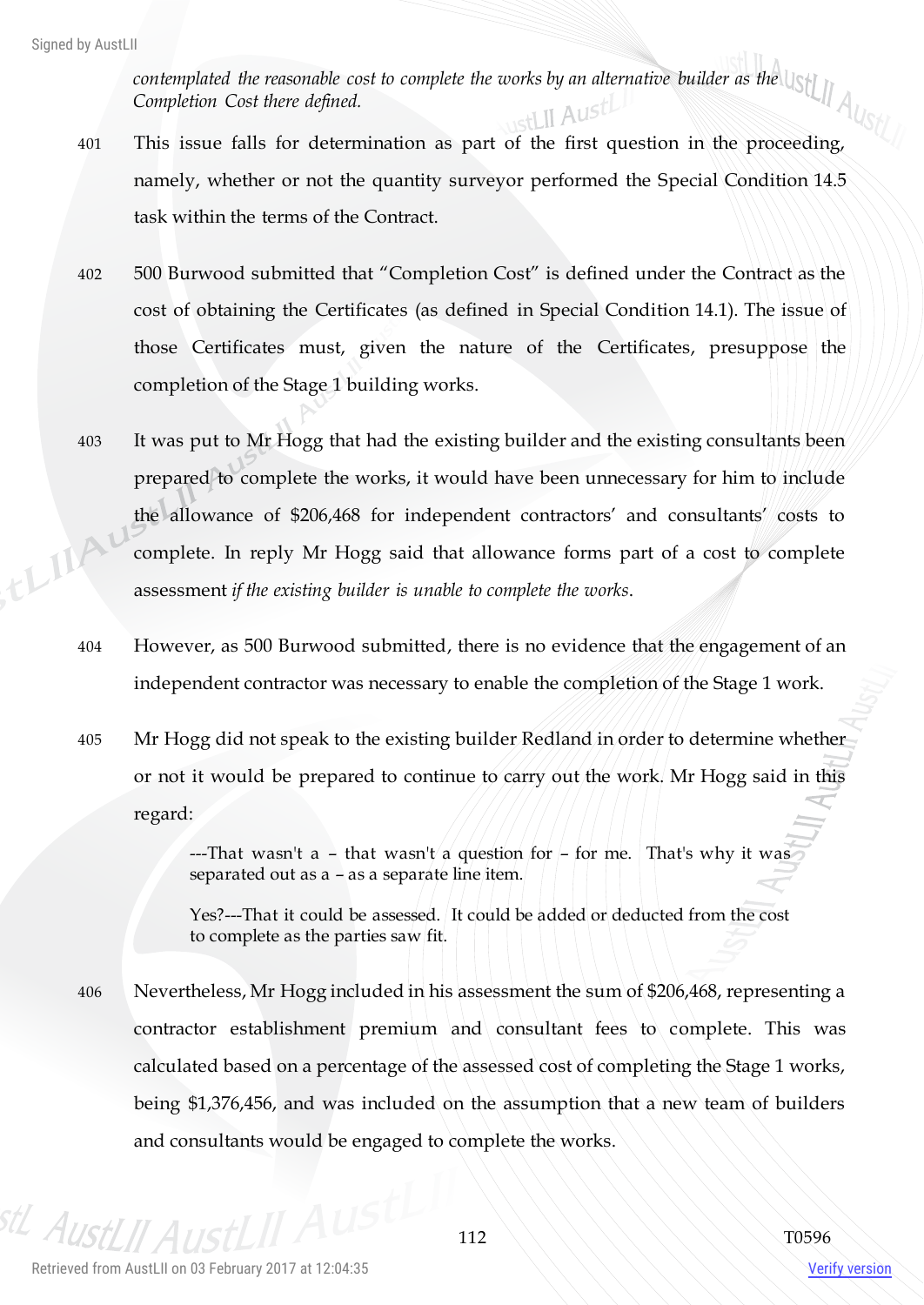thing

- 407 I am satisfied that there was no proper basis for Mr Hogg to include this additional cost in his assessment.
- 408 As the Contract did not permit this approach to the assessment, the report, to the extent that it included an assessment of \$206,468 to complete the works, will be set aside.

## **Counterclaim**

- 409 The Contract provided that within six months of the date of settlement , AU Nominees was to notify 500 Burwood in writing of any defects and for those defects to be rectified by 500 Burwood.
- 410 Special condition 18 provided:

Defects Liability Period

- 18.1 For the purposes of this Special Condition, a 'defect' includes:
	- (a) any fault, failure, omission or defect, whether minor or major;
	- (b) any fact, circumstance, occurrence, event or matter which results in any of the fixtures, fittings, plant and equipment, buildings and/or improvements, including any component thereof, either failing, breaking down or not operating or performing to specification;
	- (c) a failure to meet or obtain normal certification compliances in accordance with all relevant legislative requirements, Australian Standards and codes, including the Building Code of Australia; and
	- (d) any breach of or failure to comply with any legislative requirements or the requirements of competent authorities, identified by the Purchaser or its officers, employees, agents or contractors, including a building surveyor
- 18.2 Without limiting Special Condition 18.1, the Works will be regarded as being defective if the floor tiles laid or installed in the Residential Aged Care Facility do not:
	- (a) meet accreditation requirements under the Aged Care Act; or
	- (b) satisfy or comply with the applicable safety and slip rating standards and certification assessments.
- 18.3 The Vendor will procure the Builder to rectify any defects or other faults identified by the Licensed Building Surveyor or agreed by the Licensed Building Surveyor as being a defect or fault in any part of the

stL AustLII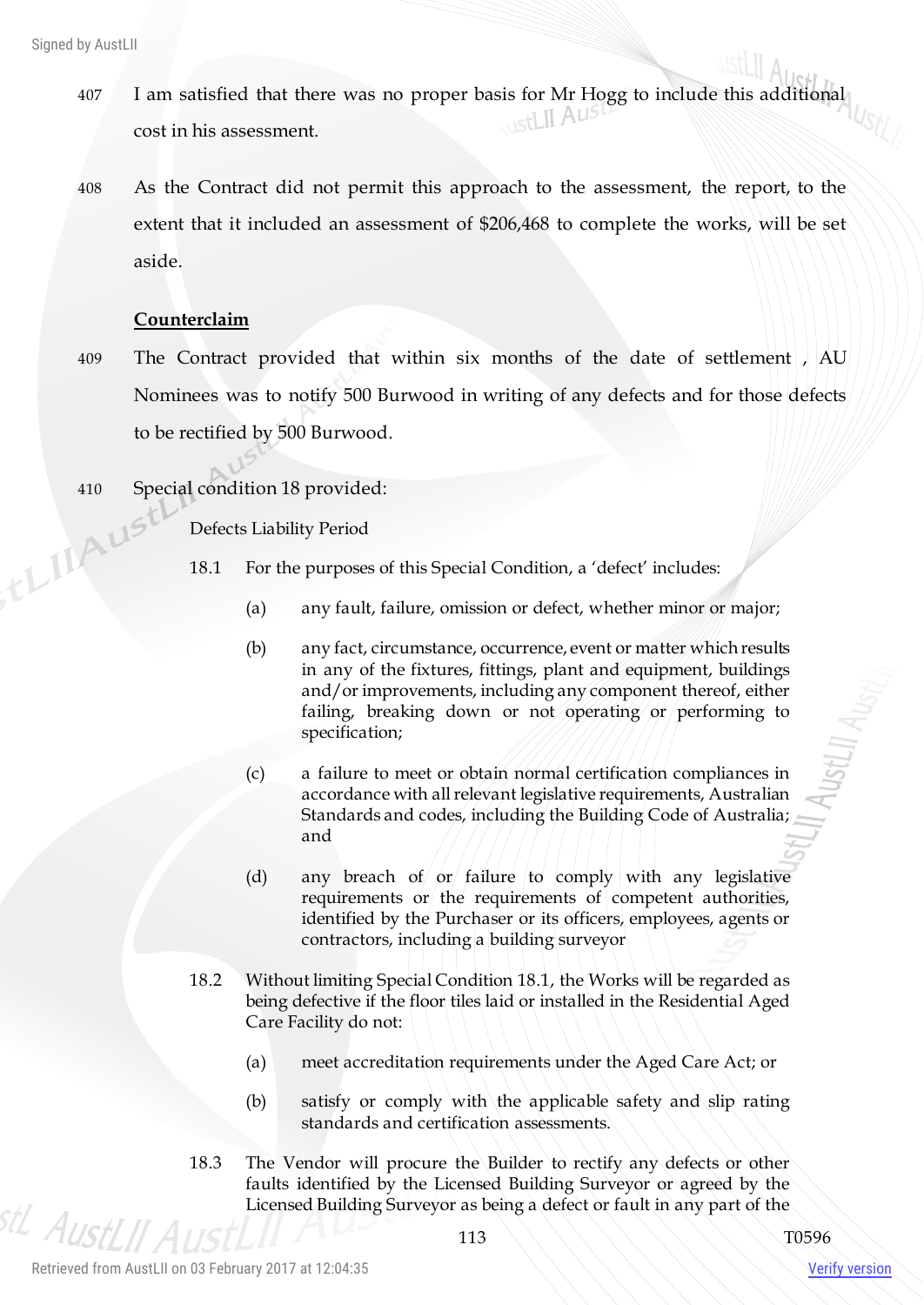Works which are due to defective materials or faulty workmanship provided the Purchaser has notified the Vendor of the defects in writing within 6 months from settlement in respect of the Residential Aged Care Facility and Independent Living Units.

- 18.4 The obligations of the Vendor under this Special Condition shall cease upon the expiration of the 6-month period specified in Special Condition 18.3.
- 18.5 The Purchaser shall not under any circumstances be entitled to a delay or refuse settlement on the grounds there are defects in any part of the Works.
- 18.6 The Vendor shall not be under any obligation with respect to any defects in the Works except those defects which are the responsibility of the Builder under the Building Contract and which are notified in accordance with Special Condition 18.3.
- 18.7 If the rectification work is not commenced or completed within a reasonable time (having regard to the nature of the rectification work), ,tLIIAustLII the Purchaser may have the rectification work carried out at the Vendor's expense, but without prejudice to any other rights that the Purchaser may have against the Vendor with respect to such omission or defect and the reasonable cost of the rectification work incurred by the Purchaser shall be a debt due from the Vendor and shall be payable on demand.
	- 18.8 To ensure the Vendor's compliance with Special Condition 18.3, the Vendor must deliver to the Purchaser at settlement a bank guarantee securing the sum of \$75,000.00 ('Bank Guarantee'). The Vendor agrees that the Bank Guarantee may be applied or set-off by the Purchaser to satisfy, in full or in part, any moneys payable by the Vendor under this Special Condition 18.
	- 18.9 The Bank Guarantee:
		- (a) must be in favour of the Purchaser (or any Nominee);
		- (b) must be unconditional; and
		- (c) may have an expiry date provided such expiry date is no earlier than a date which is 6 months after settlement.
	- 411 The questions for determination under the counterclaim are whether the Second Defendant, AU Nominees, is entitled:
		- (a) to the sum of \$91,666.66, being the security deposit paid by Whitecross under the Lease (as defined in Special Condition 29.1 of the Contract);
		- (b) to retain the sum of \$75,000 in accordance with Special Condition 18 of the Contract ("the \$75,000 retention"); and

<sup>stL</sup> AustLII A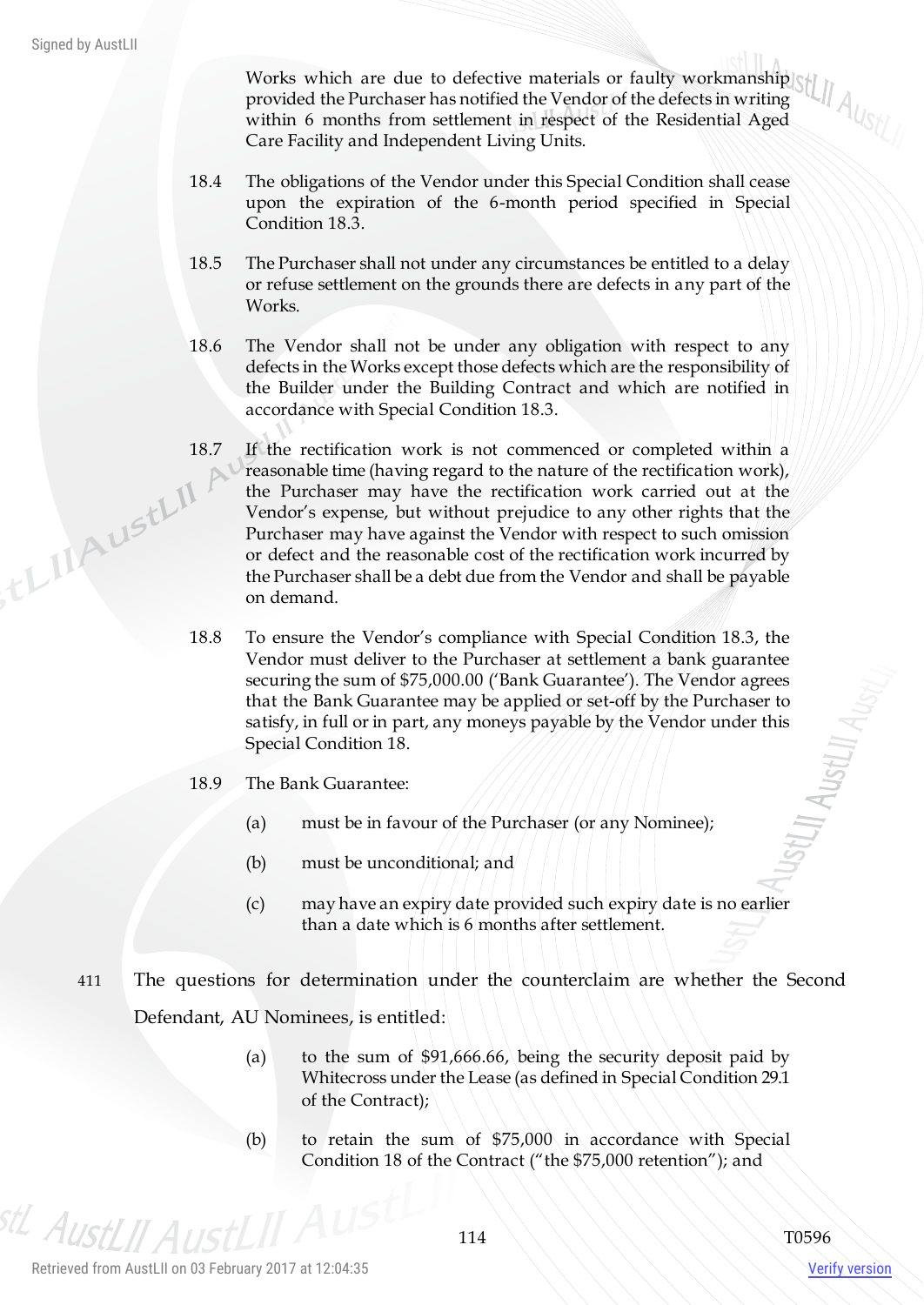- $(c)$  if the answer to (a) is yes and the answer to (b) is no, to apply or set off the \$75,000 retention in diminution of the security deposit of \$91,666.66 paid by Whitecross under the Lease (as defined in Special Condition 29.1 of the Contract).
- 412 Pursuant to Special Condition 18.8 of the Contract AU was entitled to and did retain \$75,000 at settlement as a retention fund in relation to the defects liability period.
- 413 However, neither AU nor AU Nominees has given notice to 500 Burwood of defects in accordance with Special Condition 18.3 of the Contract. The notice must in accordance with the terms of that provision specify the defects. No particulars of the defects have been given in any of the documents said by AU and AU Nominees to constitute notice for the purposes of Special Condition 18.3.
- 414 There was no evidence led in relation to any defects in the tiling for the purposes of thinky Special Condition 18.2 of the Contract and in the circumstances, AU Nominees is not entitled to keep the \$75,000 retention.
	- 415 Contrary to Special Condition 29.6(g) of the Contract 500 Burwood did not pay by way of adjustment at settlement the security deposit under the lease, \$91,666.66. That sum, as the parties agree, is a security deposit paid by a tenant (identified by the parties in their respective pleadings as an incorporated body called Whitecross Community Care Group Pty Ltd).
	- 416 500 Burwood failed to provide the lease security in the sum of \$91,666.66. There is no answer to that claim.
	- 417 At trial AU contended, as pleaded, that it is entitled to set off the amount so retained, namely the \$75,000 retention, against the sum of \$91,666.66, which 500 Burwood failed to adjust and pay in favour of AU at settlement.
	- 418 I find for AU on the counterclaim in the sum of \$91,666.66. It is appropriate to order that this amount be offset against the \$75,000 retention. After set-off, there should be judgment for AU in the sum of \$16,666.66.

<sup>stL</sup> AustLII A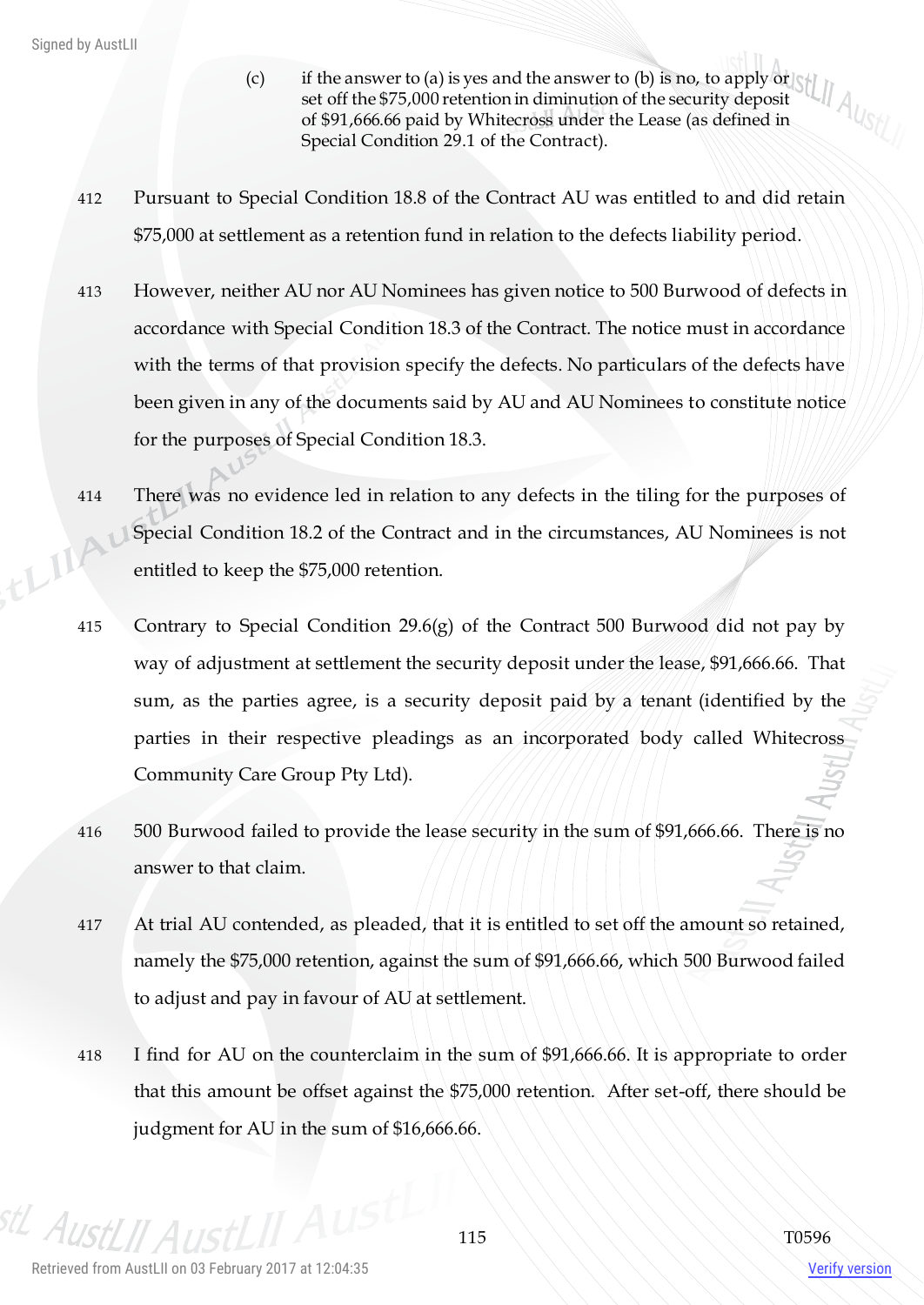## **Conclusion**

- ustLII AustLII 419 The parties submitted that, rather than making submissions as to relief they would each seek should the Court find that DCWC assessment is invalid, after handing down its decision the Court should then hear from the parties as to whether:
	- (a) the assessment of "Completion Cost" pursuant to Special Condition 14.5 of the Contract ought to be remitted to DCWC or to another quantity surveyor; further or alternatively to (a);
	- (b) the purchase price payable at settlement of the Contract ought to be reduced by the reasonable cost of carrying out the works necessary to cause the Certificates (as defined in Special Condition 14.5) to be issued.
- 420 The situation in the present case is analogous to the principle for setting time at large thing! where a contractual mechanism which involves a time limit fails. An example is provided by the old Victorian case of *Campbell v Bent*. <sup>48</sup> Although the report is silent on the constitution of the Court, a reference to the Court daily list published in the *Argus* of 12 September 1879 reveals that the bench comprised the Chief Justice (Sir William Stawell) sitting with Barry and Stephen JJ. The Court observed:

PER CURIAM. The agreement between the parties in this case was for the purchase and sale of certain land, and provided that the purchase money should be paid in four instalments. The dates for the payment of the whole of the purchase money, except the balance, are fixed, and the completion of the purchase is required on 9th October. That was impossible, because the third instalment, 1009l., was to be paid on the day after. It therefore remains for a jury, under such circumstances, to decide what is a reasonable time for completion.<sup>49</sup>

421 A contemporary application of the principle in *Campbell v Bent* is to be found in *Macro*, where Robert Walker J took the view that if the contractual machinery for ascertaining value had broken down, the court had jurisdiction to resolve the difficulty by prescribing alternative machinery, provided that the individual expert nominated was not an essential and indispensable part of the bargain. Contrary to the view expressed in *Sudbrook Trading Estate Ltd v Eggleton*, his Honour considered that where a

 $\overline{a}$ 

<sup>48</sup> *Campbell v Bent* (1879) 5 VLR (L) 337.

<sup>49</sup> *Campbell v Bent* (1879) 5 VLR (L) 337, 342.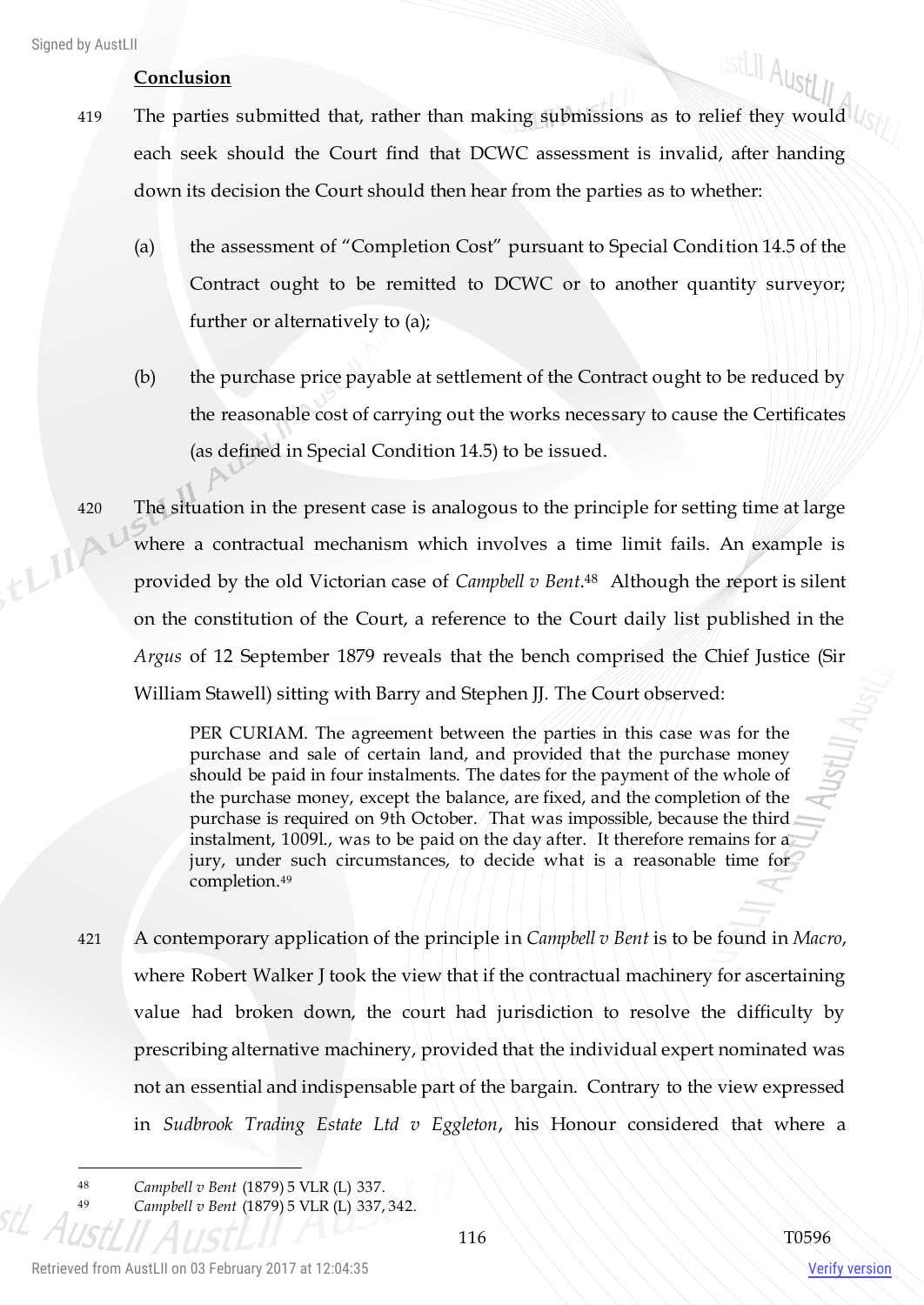company auditor was not uniquely well qualified for the task, the court could and should provide alternative machinery.<sup>50</sup>

- 422 I find that DCWC was not uniquely qualified to perform the task required of it under Special Condition 14.5 of the Contract.
- 423 I have taken the view that it is inappropriate in this case that I determine the cost of the works under Special Condition 14.5 of the Contract, even if I am empowered to do so. This is because the parties, by their agreement, intended that the exercise be undertaken by an appropriately qualified independent quantity surveyor and not by an arbitrator acting under curial supervision.
- 424 The proper course is, in my opinion, to remit the assessment to an independent quantity surveyor agreed on by the parties or, failing such agreement, to refer the this determination to an expert quantity surveyor by way of a reference to a Special Referee under Order 50 of the Supreme Court Rules, with directions that the parties may make such submissions and provide such material as they shall be advised to that expert.
	- 425 In the circumstances, but subject to further submissions on the issue, the question for determination by the Special Referee may be framed to be: founded upon a completed set of design documentation for the Development and the resolution of all outstanding construction issues as if such was available and resolved on 15 November 2007, but excluding therefrom any non-essential variations to the design introduced by AU, given the stage of construction achieved as at 15 November 2007, what is the assessment as at that date of the cost of carrying out the works necessary to have caused the Certificates referred to in Special Condition 14.1 of the Contract to be issued and provided to the Purchaser?
	- 426 It is, in my view, inappropriate to express any view on the method of assessment to be adopted or the discrete issues relevant to the selection and application of a

<sup>50</sup> *Sudbrook Trading Estate Ltd v Eggleton* [1983] AC 444.

 $\overline{a}$